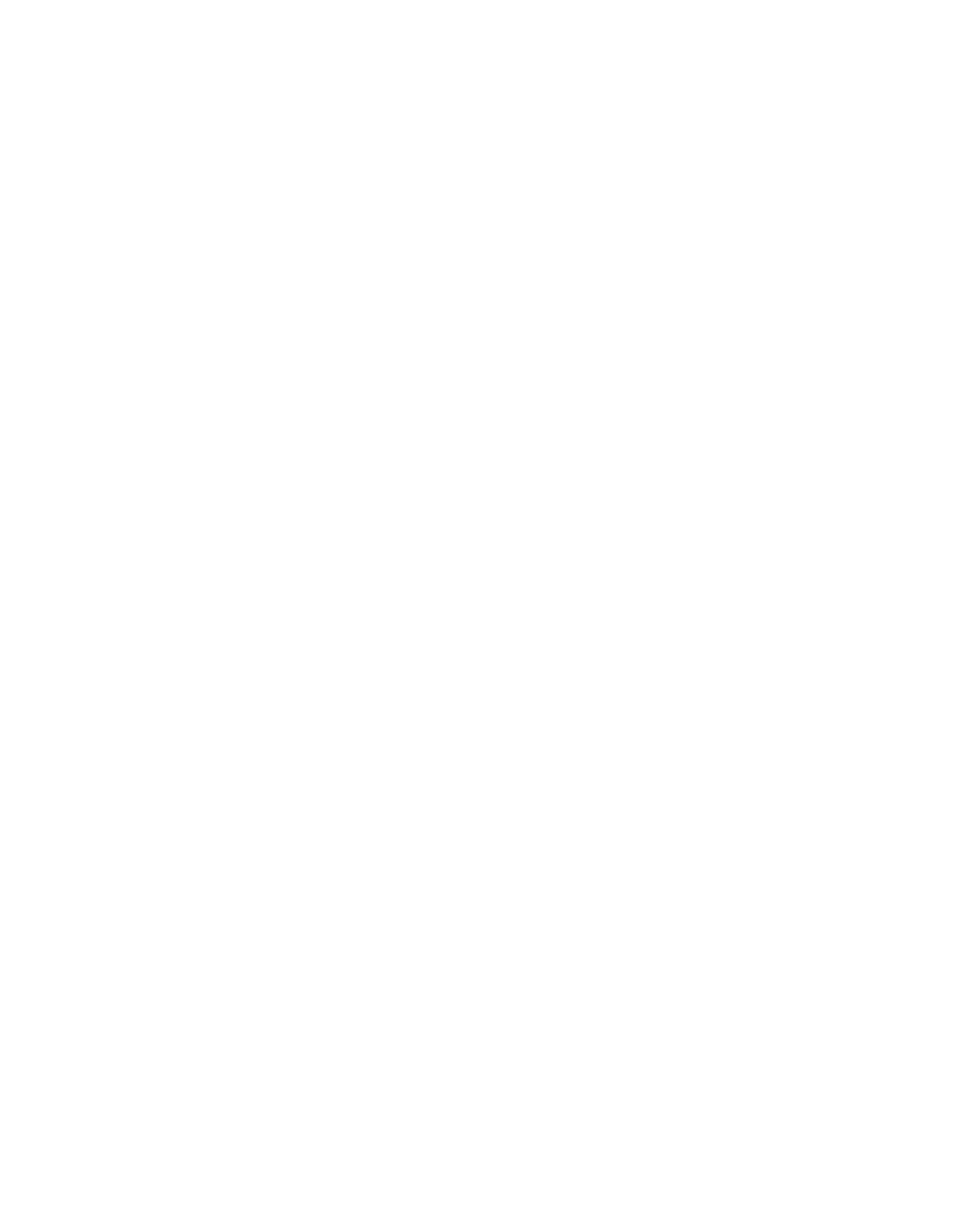# **TABLE OF CONTENTS**

| 1.1          |  |  |
|--------------|--|--|
| 1.2          |  |  |
| 1.3          |  |  |
| 1.4<br>1.4.1 |  |  |
| 1.5          |  |  |
| 1.6          |  |  |
| 1.7          |  |  |
| 1.8          |  |  |
| 1.9          |  |  |
| 1.10         |  |  |
| 1.11         |  |  |
| 1.12         |  |  |
| 1.13         |  |  |
| 1.14         |  |  |
| 1.15         |  |  |
|              |  |  |
| 1.16         |  |  |
| 1.17         |  |  |
|              |  |  |
| 2.1          |  |  |
|              |  |  |
| 2.1.2        |  |  |
| 2.1.3        |  |  |
| 2.2          |  |  |
| 2.2.1        |  |  |
| 2.2.2        |  |  |
| 2.2.3        |  |  |
| 2.2.4        |  |  |
| 2.2.5        |  |  |
| 2.2.6        |  |  |
| 2.3          |  |  |
| 2.4          |  |  |
| 2.4.1        |  |  |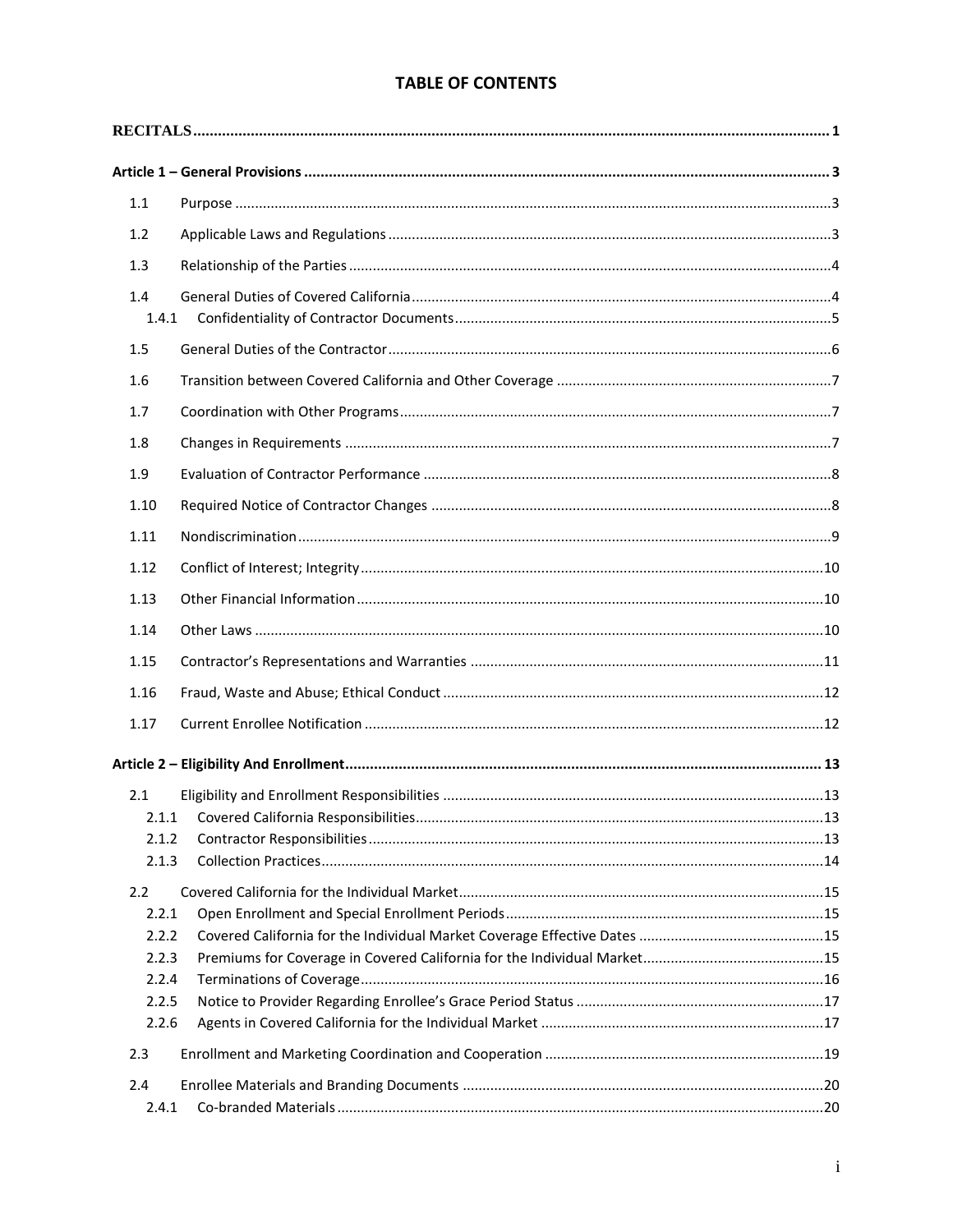| 2.4.2 |  |
|-------|--|
| 2.4.3 |  |
| 2.4.4 |  |
| 2.4.5 |  |
| 2.4.6 |  |
| 2.5   |  |
|       |  |
| 3.1   |  |
| 3.1.1 |  |
| 3.1.2 |  |
| 3.1.3 |  |
| 3.1.4 |  |
| 3.1.5 |  |
| 3.2   |  |
| 3.2.1 |  |
| 3.2.2 |  |
| 3.2.3 |  |
| 3.2.4 |  |
| 3.2.5 |  |
| 3.2.6 |  |
| 3.3   |  |
| 3.3.1 |  |
| 3.3.2 |  |
| 3.3.3 |  |
| 3.3.4 |  |
| 3.3.5 |  |
| 3.4   |  |
| 3.4.1 |  |
| 3.4.2 |  |
| 3.4.3 |  |
| 3.4.4 |  |
| 3.4.5 |  |
| 3.5   |  |
| 3.5.1 |  |
| 3.5.2 |  |
| 3.5.3 |  |
| 3.6   |  |
| 3.6.1 |  |
| 3.6.2 |  |
| 3.6.3 |  |
| 3.6.4 |  |
| 3.6.5 |  |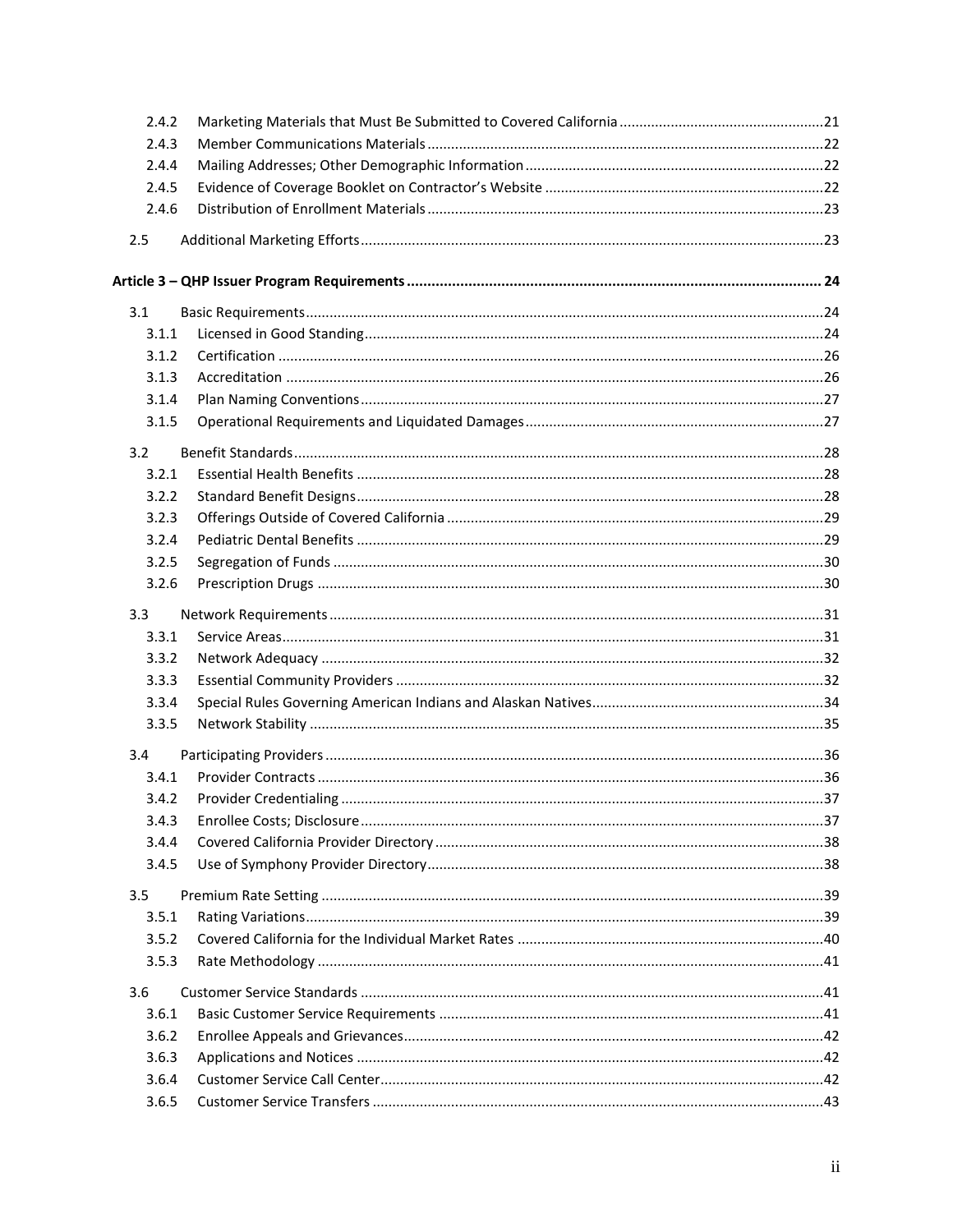| 3.6.6  |  |
|--------|--|
| 3.6.7  |  |
| 3.6.8  |  |
| 3.6.9  |  |
| 3.6.10 |  |
|        |  |
|        |  |
|        |  |
|        |  |
|        |  |
|        |  |
|        |  |
|        |  |
|        |  |
| 4.1    |  |
| 4.2    |  |
| 4.3    |  |
| 4.4    |  |
| 4.5    |  |
| 4.6    |  |
| 4.7    |  |
|        |  |
| 5.1    |  |
| 5.1.1  |  |
| 5.1.2  |  |
| 5.1.3  |  |
|        |  |
| 6.1    |  |
| 6.2    |  |
| 6.3    |  |
|        |  |
|        |  |
| 7.1    |  |
| 7.2    |  |
| 7.2.1  |  |
| 7.2.2  |  |
| 7.2.3  |  |
| 7.2.4  |  |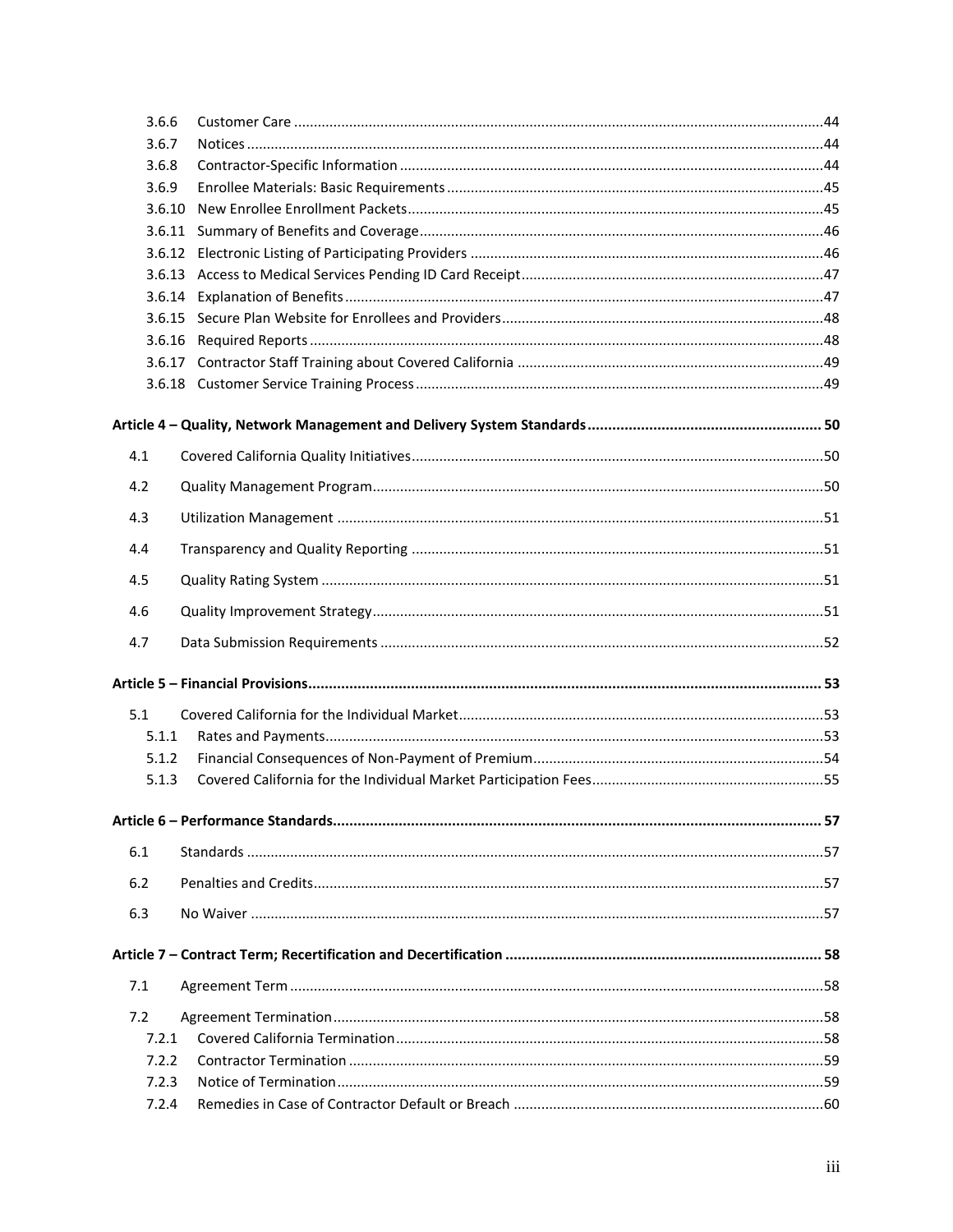| 7.2.5 |  |
|-------|--|
| 7.3   |  |
| 7.3.1 |  |
| 7.3.2 |  |
| 7.4   |  |
| 7.5   |  |
| 7.6   |  |
|       |  |
| 8.1   |  |
| 8.1.1 |  |
| 8.1.2 |  |
| 8.1.3 |  |
| 8.1.4 |  |
| 8.1.5 |  |
| 8.2   |  |
|       |  |
| 9.1   |  |
| 9.2   |  |
|       |  |
| 10.1  |  |
| 10.2  |  |
| 10.3  |  |
| 10.4  |  |
| 10.5  |  |
| 10.6  |  |
| 10.7  |  |
| 10.8  |  |
| 10.9  |  |
|       |  |
| 11.1  |  |
| 11.2  |  |
| 11.3  |  |
| 11.4  |  |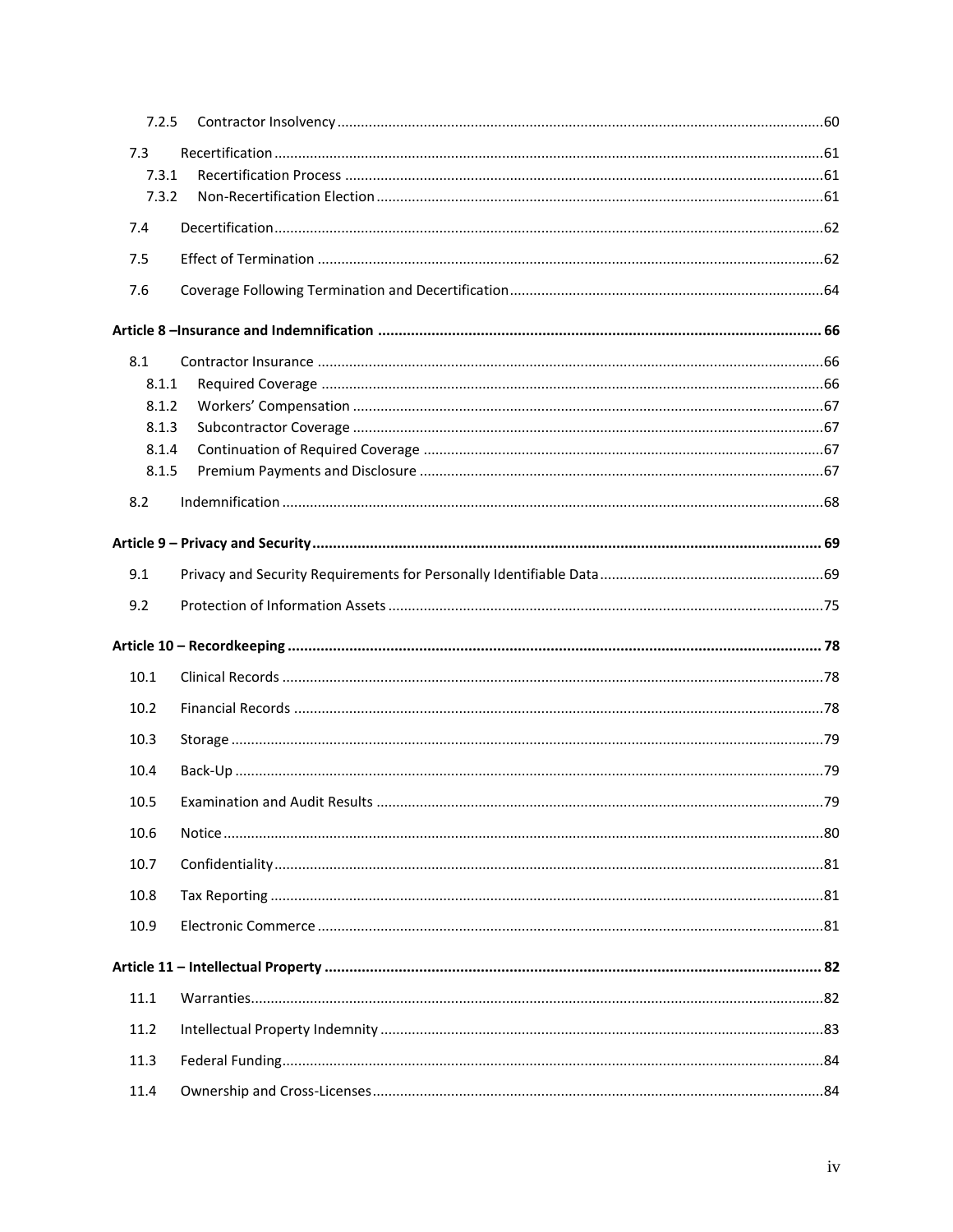| 11.5  |  |
|-------|--|
|       |  |
| 12.1  |  |
| 12.2  |  |
| 12.3  |  |
| 12.4  |  |
| 12.5  |  |
| 12.6  |  |
| 12.7  |  |
| 12.8  |  |
| 12.9  |  |
| 12.10 |  |
| 12.11 |  |
| 12.12 |  |
| 12.13 |  |
| 12.14 |  |
| 12.15 |  |
| 12.16 |  |
| 12.17 |  |
| 12.18 |  |
| 12.19 |  |
| 12.20 |  |
| 12.21 |  |
|       |  |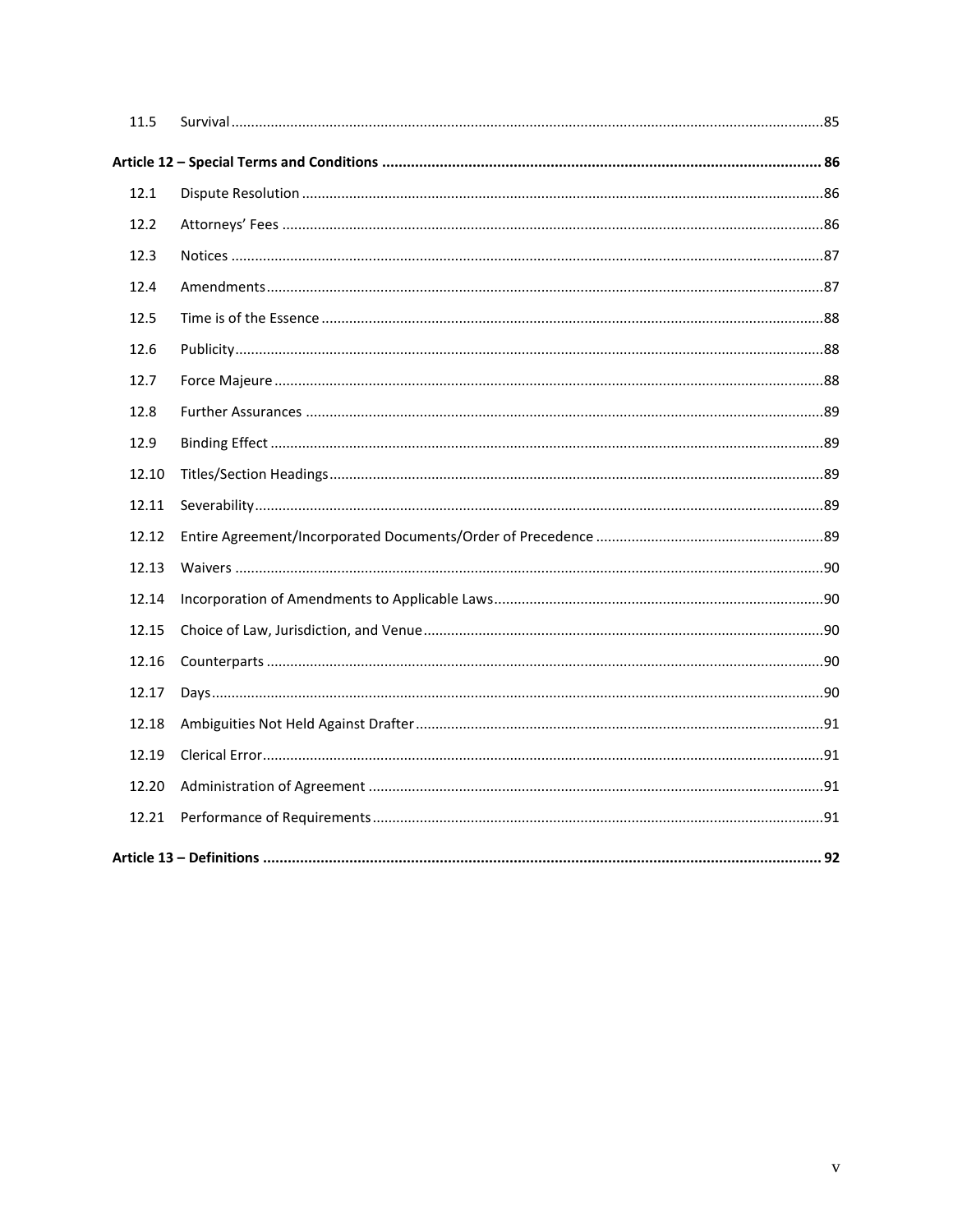# **COVERED CALIFORNIA QUALIFIED HEALTH PLAN ISSUER CONTRACT between Covered California and**

**\_\_\_\_\_\_\_\_\_\_\_\_\_\_\_\_\_\_\_\_ ("Contractor")**

THIS QUALIFIED HEALTH PLAN ISSUER CONTRACT ("Agreement") is entered into by and between Covered California, an independent entity established within the government of the State of California doing business as Covered California and \_\_\_\_\_\_\_\_\_\_\_\_\_\_\_ , a health insurance issuer as defined in Title 10 California Code of Regulations ("CCR") § 6410 ("Contractor"). (Except as otherwise expressly defined, capitalized terms shall have the meaning set forth at Article 13 Definitions).

# **RECITALS**

<span id="page-7-0"></span>A. Covered California is authorized under the Federal Patient Protection and Affordable Care Act (Public Law 111-148), as amended by the Federal Health Care and Education Reconciliation Act of 2010 (Public Law 111-152) (collectively, "Affordable Care Act"), and the California Patient Protection and Affordable Care Act, (Chapter 655, Statutes of 2010 and Chapter 659, Statutes of 2010) ("California Affordable Care Act") to selectively contract with Health Insurance Issuers in order to make available to Enrollees of Covered California health care coverage choices that seek to provide the optimal combination of choice, value, access, quality, and service to Qualified Individuals;

B. The Application process conducted by Covered California is based on the assessment of certain requirements, criteria and standards that: (i) Covered California determines are reasonable and necessary for bidding Health Insurance Issuers to market, offer, and sell Qualified Health Plans (QHPs) through Covered California, (ii) are set forth in the Application, and (iii) are required under applicable laws, rules and regulations or otherwise necessary to meet the needs of Enrollees in Covered California, including, those set forth at 10 CCR § 6400 et seq. and 45 C.F.R. Part 155 et seq.;

C. In connection with the evaluation of the responses to the Application received from Health Insurance Issuers, Covered California is required under 10 CCR § 6428 et seq.: (i) to evaluate the proposed QHP Issuer's compliance with requirements imposed under the Application, and (ii) to give greater consideration to potential QHP Issuers that further the mission of Covered California by promoting, among other items, the following: (1) affordability for the consumer – both in terms of premium and at point of care, (2) "value" competition based upon quality, service, and price, (3) competition based upon meaningful QHP Issuer choice and ability to demonstrate product differentiation within the required guidelines for standard benefit plans, (4) competition throughout the State, (5) alignment with Providers and delivery systems that serve the low-income population, (6) delivery system improvement, effective prevention programs, and payment reform, and (7) long-term collaboration and cooperation between Covered California and Health Insurance Issuers;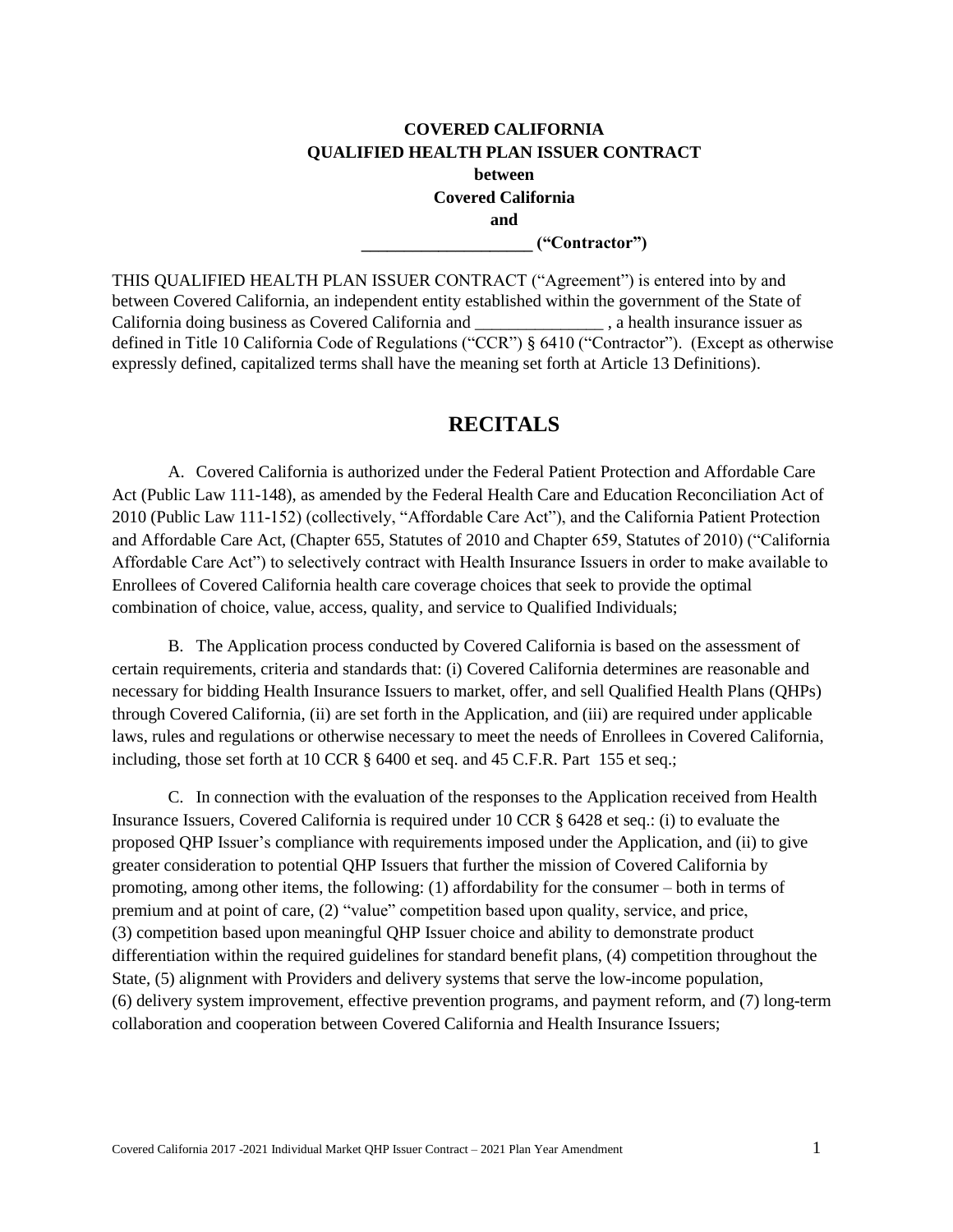D. Contractor is a Health Insurance Issuer authorized to provide Covered Services to Enrollees under applicable laws, rules and regulations pursuant to: (i) a certificate of authority issued by the California Department of Insurance ("CDI") under § 699 et seq. of the California Insurance Code, or (ii) a licensed issued by the Department of Managed Health Care ("DMHC") pursuant to the Knox-Keene Health Care Service Plan Act of 1975 (§ 1340 et seq. of the California Health and Safety Code). (Except as otherwise stated, references to "Codes" set forth herein shall refer to the laws of the State of California.);

E. Based on Covered California's evaluation of the proposal submitted by Contractor in response to the Application ("Proposal") and its consideration of other factors required to be considered under applicable laws, rules and regulations and/as otherwise necessary to meet the needs of Enrollees, Covered California intends to designate Contractor as a QHP Issuer (as defined at 10 CCR § 6410) pursuant to Covered California's determination that Contractor's proposed QHPs meet the requirements necessary to provide health insurance coverage as a QHP to Qualified Individuals who purchase health insurance coverage through Covered California;

F. Contractor desires to participate in Covered California as a QHP Issuer; and

G. Contractor and Covered California desire to enter into this Agreement to set forth the terms and conditions of Contractor's role as a QHP Issuer and operation of the QHPs through Covered California.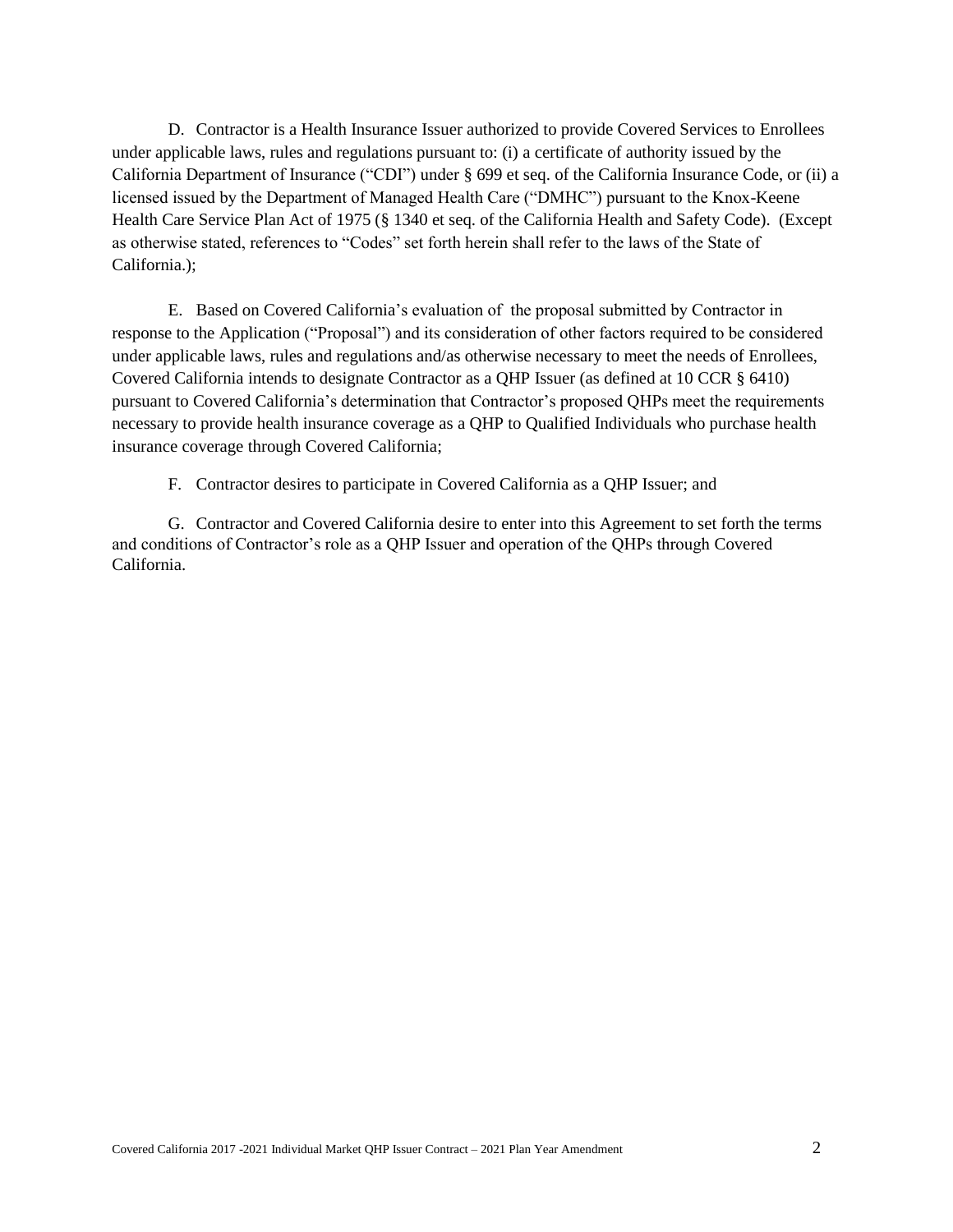# **ARTICLE 1 – GENERAL PROVISIONS**

## <span id="page-9-1"></span><span id="page-9-0"></span>**1.1 Purpose**

This Agreement sets forth the expectations of Covered California and Contractor with respect to: (a) the delivery of services and benefits to Enrollees; (b) the respective roles of Covered California and the Contractor related to enrollment, eligibility, and customer service for Enrollees; (c) coordination and cooperation between Covered California and Contractor to promote quality, high value care for Enrollees and other health care consumers; (d) Covered California's expectation of enhanced alignment between Contractor and its participating providers to deliver high quality, high value health care services; and (e) administrative, financial, and reporting relationships and agreements between Covered California and Contractor.

Covered California enters into this Agreement with Contractor to further its mission to increase the number of insured Californians, improve health care quality and access to care, promote health, lower costs, and reduce health disparities. Covered California seeks to accomplish this mission by creating an innovative and competitive marketplace that empowers consumers to choose the health plan and providers that offer the best value. Covered California's "Triple Aim" framework seeks to improve the patient care experience, including quality and satisfaction, improve the health of the population, and reduce the per capita costs of Covered Services. Through the execution of this Agreement, Covered California and Contractor jointly commit to be actively engaged in promoting change and working collaboratively to define and implement additional initiatives to continuously improve quality and value.

# <span id="page-9-2"></span>**1.2 Applicable Laws and Regulations**

- a) This Agreement is in accord with and pursuant to the California Affordable Care Act, Section 100500 et seq., Title 22 of the California Government Code (Chapter 655, Statues of 2010 and Chapter 659, Statutes of 2010) and the implementing regulations, Title 10, Chapter 12 of the California Code of Regulations, § 6400 et seq., as enacted or as modified during the course of this Agreement. This Agreement is also in accord with and pursuant to the Federal Patient Protection and Affordable Care Act and its implementing Federal regulations, as enacted or modified during the course of this Agreement, including but not limited to standards for QHP certification set forth at 45 C.F.R. Part 156 et seq. (Subpart C: Qualified Health Plan Minimum Certification Standards).
- b) Contractor is subject to the obligations imposed on Contractor under applicable laws, rules and regulations of the Federal Affordable Care Act, the California Affordable Care Act, and any other applicable Federal, State or local laws, rules and regulations. The parties to this Agreement recognize and acknowledge there may be material changes to the above-referenced rules and regulations and other applicable Federal, State, or local laws, rules and regulations. Should such an event arise, the parties agree that revisions to this Agreement may be necessary to align provisions contained herein with the changes made to these laws. Nothing in this Agreement limits such obligations imposed on Contractor, including any failure to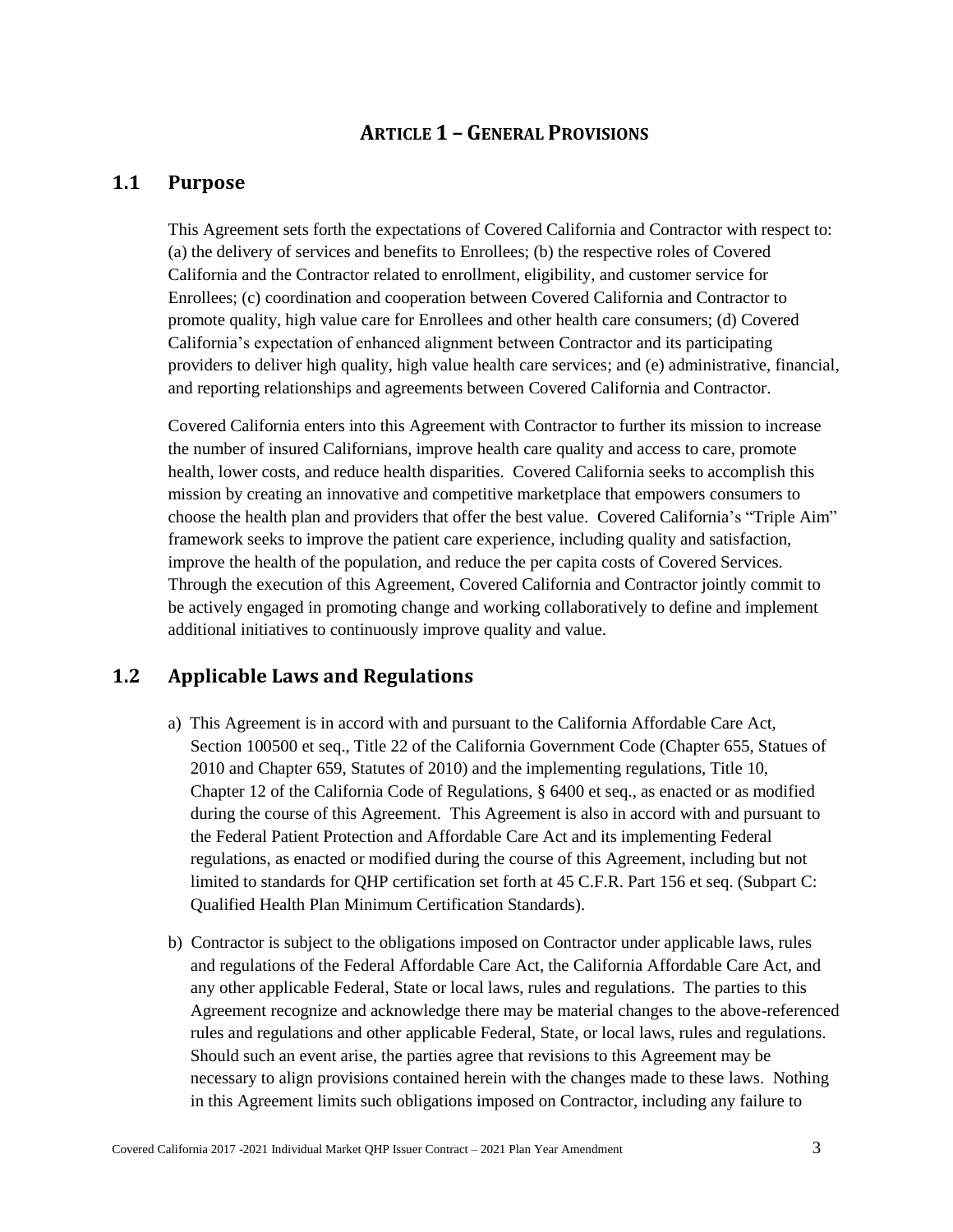reference a specific State or Federal regulatory requirement applicable to Covered California or Contractor. In those instances where Covered California imposes a requirement in accordance with the California Affordable Care Act or as otherwise authorized by California law that exceeds a requirement of the Federal Affordable Care Act or other Federal law, the State law and Covered California requirement shall control unless otherwise required by law, rules and regulations.

c) Compliance Programs. Contractor shall, and shall require Participating Providers and all subcontractors to, comply with all applicable Federal, State, and local laws, regulations, executive orders, ordinances and guidance, including without limitation, the Affordable Care Act, the California Affordable Care Act, the Americans with Disabilities Act, the Anti-Kickback Statute, the Public Contracts Anti-Kickback Act, the Stark Law, the Knox-Keene Health Care Service Plan Act of 1975, and California Insurance Code, as applicable.

# <span id="page-10-0"></span>**1.3 Relationship of the Parties**

- a) Independent contractors. The parties acknowledge that in performance of the duties under this Agreement Covered California and the Contractor are acting and performing as independent contractors. Nothing in this Agreement shall be construed or deemed to create a relationship of employer or employee or partner or joint venture or principal and agent between Covered California and Contractor. In accordance with State and Federal law, Covered California is not operating on behalf of Contractor or any subcontractor of Contractor. Neither Contractor nor its Participating Providers, authorized subcontractors, or any agents, officers, or employees of Contractor shall be deemed as agents, officers, employers, partners, or associates of Covered California.
- b) Subcontractors. Contractor shall require any subcontractor or assignee to comply with applicable requirements in this Agreement. Nothing in this Agreement shall limit Contractor's ability to hold subcontractor liable for performance under a contract between Contractor and its subcontractor(s). Contractor's obligations pursuant to this Agreement and applicable laws, rules and regulations shall not be waived or released if Contractor subcontracts or otherwise delegates services of this contract. Contractor shall exercise due diligence in the selection of subcontractors and monitor services provided by subcontractors for compliance with the terms of this Agreement and applicable laws, rules or regulatory requirements or orders.

# <span id="page-10-1"></span>**1.4 General Duties of Covered California**

Covered California is approved by the United States Department of Health and Human Services ("DHHS") pursuant to 45 C.F.R. § 155.105 and performs its duties in accordance with State and Federal laws and this Agreement. The duties of Covered California include:

a) Certification of QHP Issuers (45 C.F.R. Part 155, Subpart K);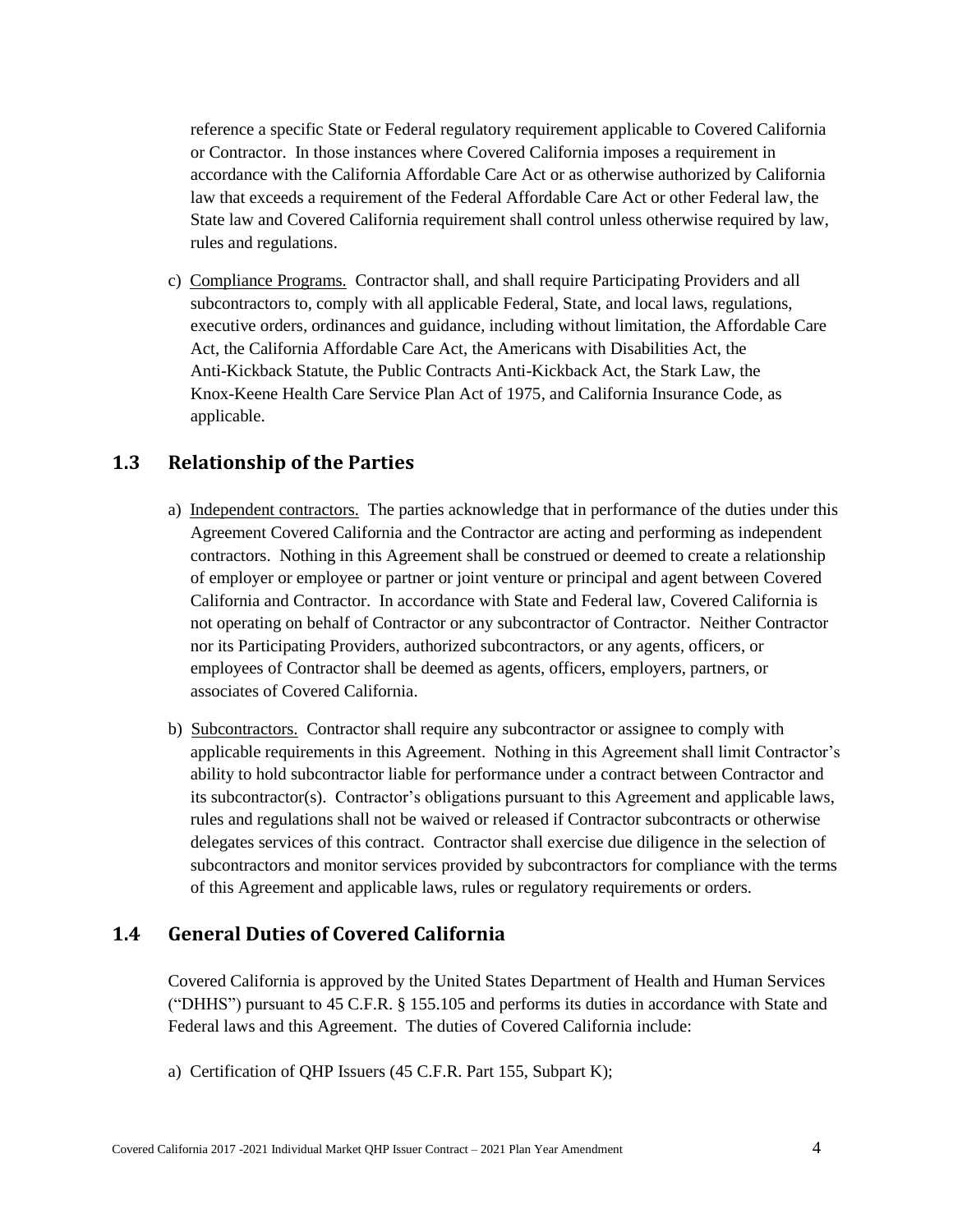- b) Consultation with stakeholders (45 C.F.R. § 155.130);
- c) Consumer assistance tools and programs, including but not limited to operation of a toll-free call center (45 U.S.C. § 18031 (d) and 45 C.F.R. § 155.205);
- d) Eligibility and enrollment determinations in Covered California for the Individual Market (45 C.F.R. Part 155, Subparts D, E, H, I);
- e) Financial support for continued operation of Covered California (45 C.F.R. § 155.160);
- f) Navigator program standards, in accordance with Federal rules, designed to raise awareness of Covered California by providing consumer access to education and other resources regarding eligibility, enrollment, and program specifications (45 C.F.R. § 155.210);
- g) Non-interference with Federal law and nondiscrimination standards (45 C.F.R. § 155.120);
- h) Notices to Enrollees (45 C.F.R. § 155.230);
- i) Oversight, financial, and quality activities (45 C.F.R. § 155.200);
- j) Participation of brokers to enroll Qualified Individuals in QHPs (45 C.F.R. § 155.220);
- k) Ensuring that individuals can pay premiums owed directly to QHP issuers and ensuring compliance with related Federal requirements (45 C.F.R. § 155.240);
- l) Privacy and security of personally identifiable information (45 C.F.R. § 155.260);
- m) Use of standards and protocols for electronic transactions (45 C.F.R. § 155.270);
- n) Operation and management of CalHEERS. Covered California also has a duty, as part of its management of CalHEERS, to determine how CalHEERS presents information about cost, quality, and provider availability for consumers to inform their selection of issuer and benefit design in Covered California. Covered California shall solicit comment from Contractor on the design but retains final authority to make design and presentation decisions in its sole discretion; and
- o) Covered California agrees to provide a dedicated team member responsible for working with Contractor to resolve any and all issues that arise from implementation of Covered California.

#### <span id="page-11-0"></span>**1.4.1 Confidentiality of Contractor Documents**

Covered California shall treat as confidential and exempt from public disclosure all documents and information provided by Contractor to Covered California, or to the vendor for Covered California, providing the documents or information are deemed to be, or qualify for treatment as, confidential information under the Public Records Act, Government Code § 6250 et seq., or other applicable Federal and State laws, rules and regulations. Documents and information that Covered California will treat as confidential include, but are not limited to, provider rates and the Contractor's business or marketing plans.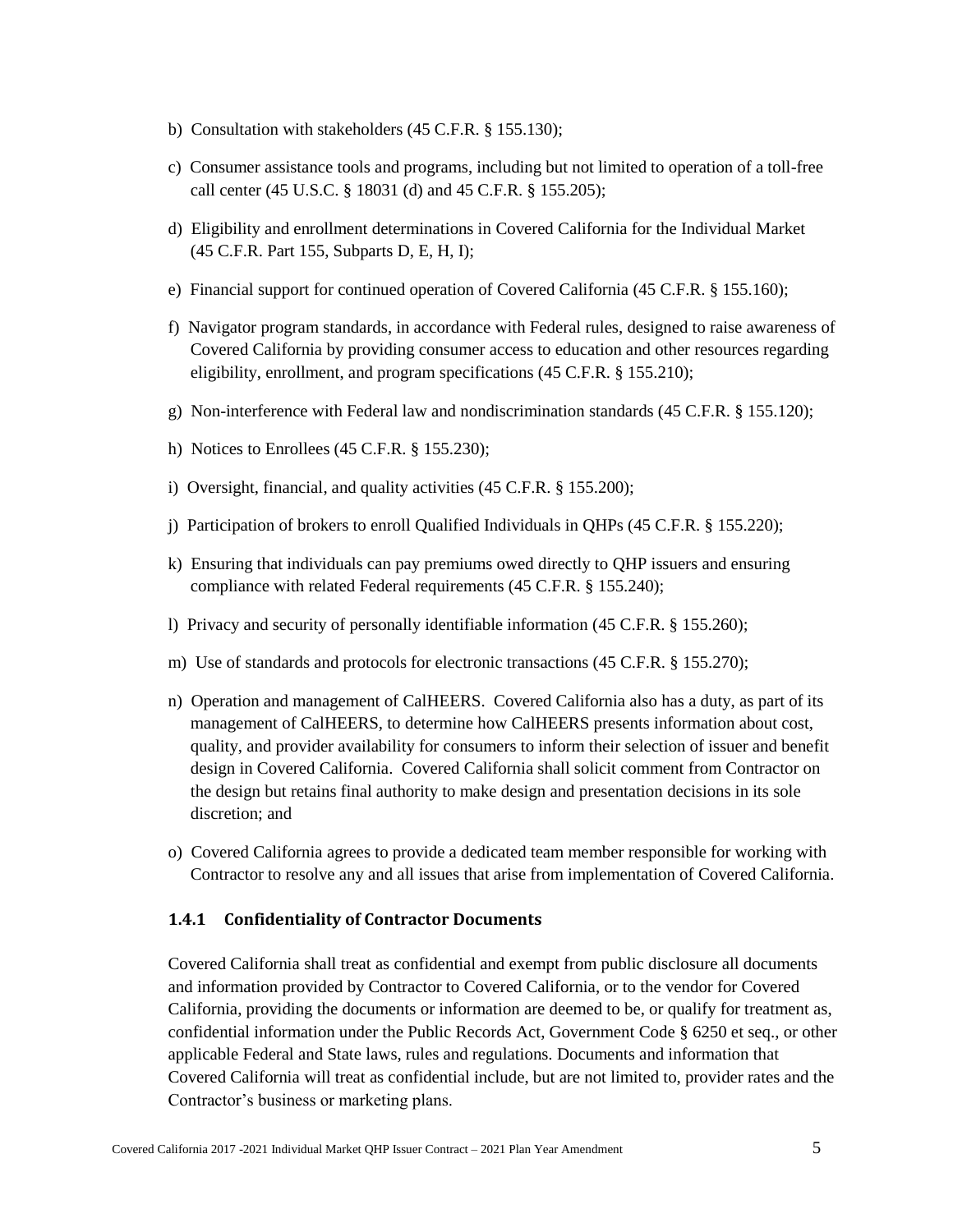# <span id="page-12-0"></span>**1.5 General Duties of the Contractor**

Contractor and Covered California acknowledge and agree that Contractor's QHPs are important to furthering the goal of Covered California with respect to delivering better care and higher value. Contractor agrees that Contractor's QHPs identified at Attachment 1 ("Contractor's QHP List") shall be offered through Covered California to provide access to Covered Services to Enrollees in accordance with the terms and conditions required by this Agreement and as required for designation of each health insurance plan as a QHP.

Contractor shall maintain the organization and administrative capacity to support and ensure implementation and operation of this Agreement. This requirement includes the following:

- a) Contractor maintains the legal capacity to contract with Covered California and complies with the requirements for participation in Covered California pursuant to this Agreement and applicable Federal and State laws, rules and regulations;
- b) A dedicated liaison is available as the primary contact person to coordinate and cooperate with Covered California in the implementation of this Agreement and the contact person and/or other personnel are available to Covered California as needed to fulfill Contractor's duties under this Agreement.
- c) QHPs identified in Attachment 1 are offered in accordance with the terms and conditions of this Agreement and compliance with the Affordable Care Act and the California Affordable Care Act and implementing regulations, and with applicable Federal and State laws, rules and regulations, as may be amended from time to time as required under applicable laws, rules and regulations, or as otherwise authorized under this Agreement;
- d) Notify Covered California of:
	- i. all routine or non-routine surveys and audits conducted by State and Federal Regulators concerning Contractor's Covered California lines of business;
	- ii. any material concerns identified by Contractor or by State and Federal Regulators that may impact Contractor's performance under this Agreement; and
- e) Provide Covered California with copies of any preliminary or final reports, findings, or orders related to Subsection (d) of this Section 1.5, within 48 hours of Contractor receiving them from State and Federal Regulators; and
- f) Participate in quarterly, in-person meetings between Covered California and Contractor at Covered California's headquarters to report and review program performance results, including all Services and components of the program, i.e., clinical, financial, contractual reporting requirements, customer service, appeals, and any other program recommendations.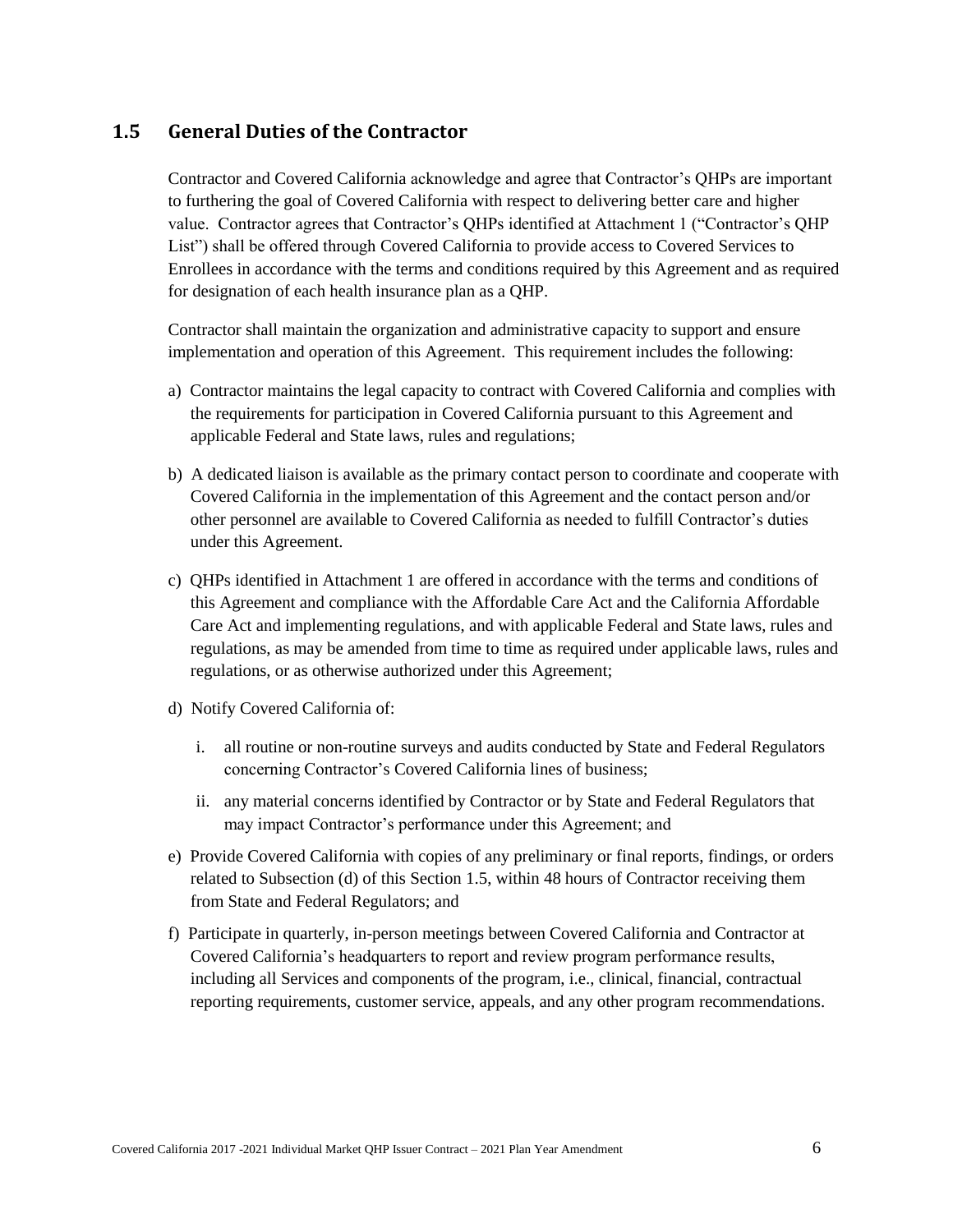# <span id="page-13-0"></span>**1.6 Transition between Covered California and Other Coverage**

In order to further Covered California's mission regarding continued access to health insurance coverage, Contractor shall establish policies and practices to maximize smooth transitions and continuous coverage for Enrollees to and from the Medi-Cal program and other governmental health care programs and coverage provided by Employers, including coverage required by the Consolidated Omnibus Budget Reconciliation Act of 1985 ("COBRA") and the California Continuation Benefits Replacement Act, Health and Safety Code § 1366.20 et seq. ("Cal-COBRA").

# <span id="page-13-1"></span>**1.7 Coordination with Other Programs**

Contractor and Covered California recognize that the performance of Services under this Agreement depends upon the joint effort of Covered California, Contractor, Participating Providers, and other authorized subcontractors of Contractor. Contractor shall coordinate and cooperate with Participating Providers and such subcontractors to the extent necessary, and as applicable, to promote compliance by Participating Providers and such subcontractors with the terms set forth in this Agreement. Contractor shall also coordinate and comply with requirements of other State agencies that affect its Enrollees, including, the Department of Health Care Services ("DHCS") (and the Medi-Cal program) regarding the development and implementation of CalHEERS with respect to eligibility and enrollment considerations or as may be required under inter-governmental agency agreements or other laws, rules, regulations, or program instructions.

The Contractor shall cooperate with Covered California and other relevant government agencies to implement coverage or subsidy programs. Such programs may provide State or Federal funding for all or a portion of Enrollee premiums or subsidies to reduce or eliminate cost-sharing charges.

### <span id="page-13-2"></span>**1.8 Changes in Requirements**

The parties agree that Covered California may make prospective changes to benefits and services during a contract year to incorporate changes in State or Federal laws, requirements imposed by State and Federal Regulators, or as mutually agreed by Covered California and Contractor. The projected cost of any such benefit or service change will be included in the cost of health care projections and changes to the Monthly Rates will be implemented after Contractor has demonstrated the cost impact of the benefit or service change in accordance with the requirements set forth in Article 5.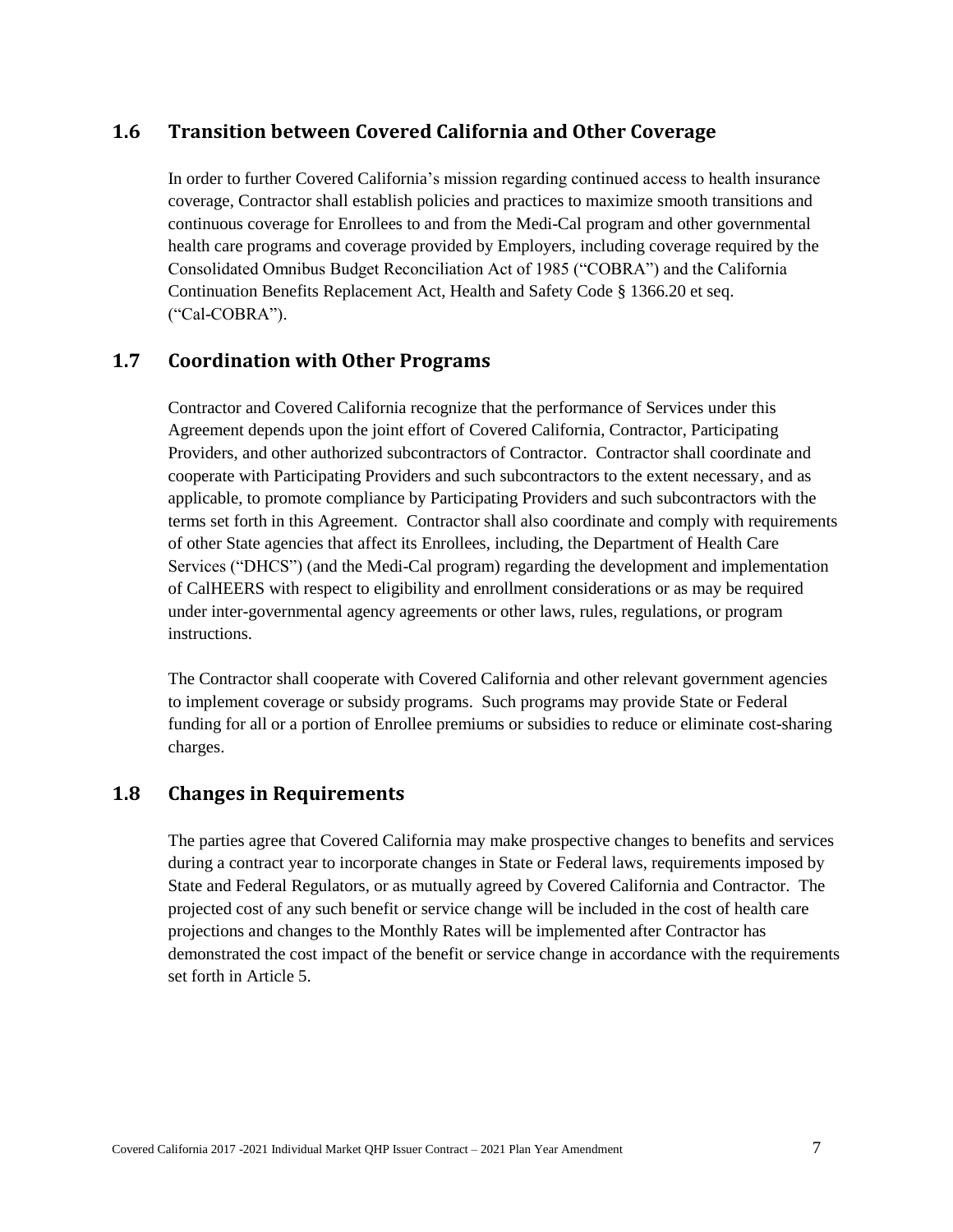# <span id="page-14-0"></span>**1.9 Evaluation of Contractor Performance**

Covered California shall evaluate Contractor's performance with respect to fulfillment of its obligations under this Agreement on an ongoing basis, including, but not limited to, during the 90-day period prior to each anniversary of the Agreement Effective Date set forth in Section 7.1 so long as the Agreement remains in effect. In the event evaluations conducted by Covered California reveal a significant problem or pattern of non-compliance with terms of this Agreement as reasonably determined and documented by Covered California, Covered California shall have the right, without limitation, to conduct reasonable additional reviews of Contractor's compliance and operational performance. Such evaluations shall also be considered in connection with decisions relating to re-certification and de-certification in accordance with the terms set forth at Article 7.

# <span id="page-14-1"></span>**1.10 Required Notice of Contractor Changes**

Except as set forth below, notices pursuant to this Section shall be provided by Contractor promptly within ten (10) days following Contractor's knowledge of such occurrence; provided, however, (i) such notice shall be provided immediately if such occurrence may reasonably be deemed to adversely affect the quality of care or safety of Enrollees, and (ii) in no event shall notice be provided by Contractor beyond the thirty (30) day period following the date of occurrence. All written notices from Contractor pursuant to this Section shall contain sufficient information to permit Covered California to evaluate the events under the same criteria that were used by Covered California in its award of this Agreement to Contractor. Contractor agrees to provide Covered California with such additional information as Covered California may request. If Contractor requests confidential treatment for any information it provides, Covered California shall treat the information as confidential, consistent with Section 1.4.1.

Contractor shall notify Covered California in writing upon the occurrence of any of the following events:

- a) Contractor is in breach of any of its obligations under this Agreement;
- b) Change in the majority ownership, control, or business structure of Contractor;
- c) Change in Contractor's business, partnership or corporate organization that may reasonably be expected to have a material impact on Contractor's performance of this Agreement or on Covered California's rights under this Agreement;
- d) Breach by Contractor of any term set forth in this Agreement or Contractor otherwise ceases to meet the requirements for a QHP Issuer, including those set forth at and 45 C.F.R. § 156.200 et seq. (Subpart C Article 3-Qualified Health Plan Minimum Certification Standards);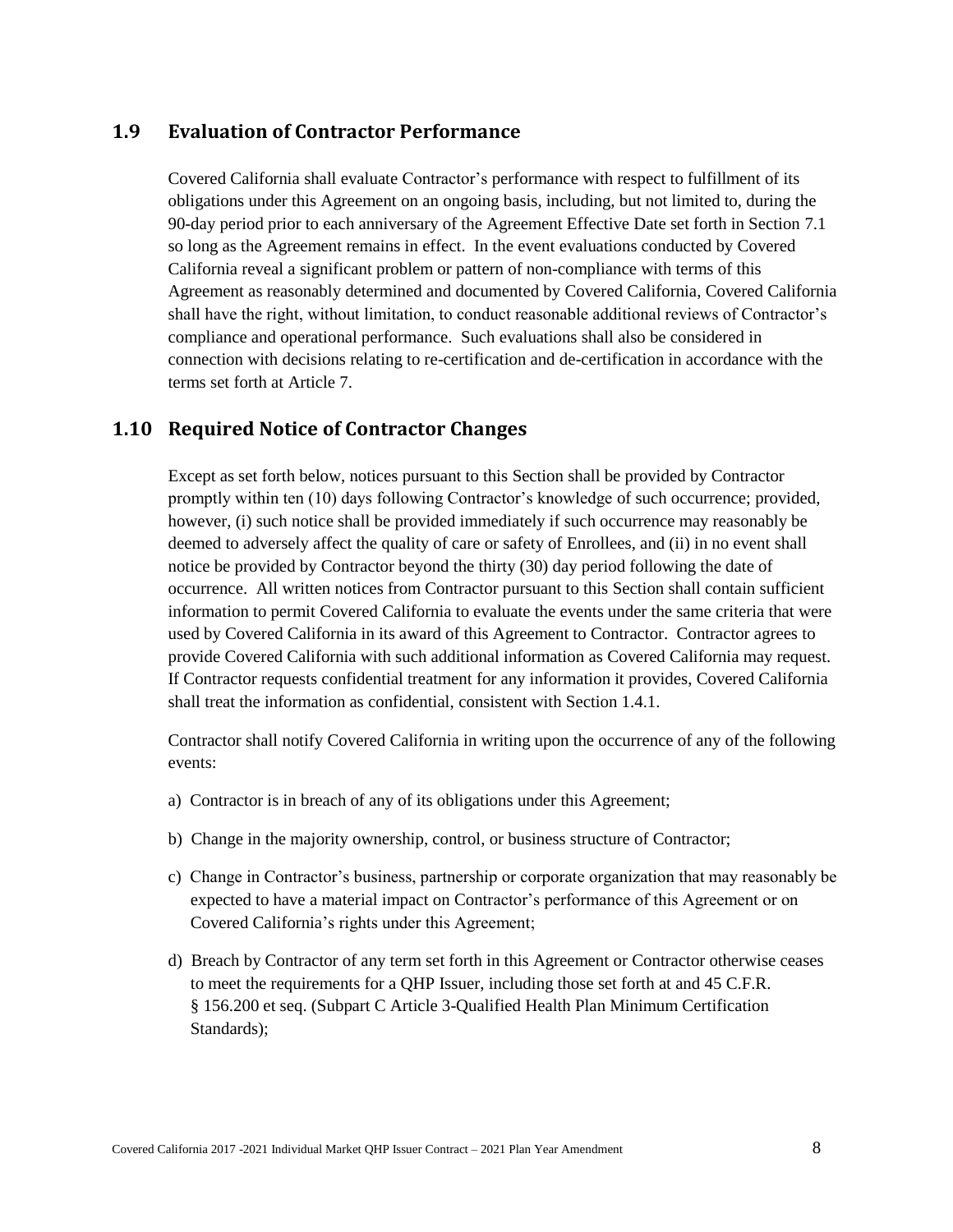- e) Immediate notice in the event that Contractor files any federal bankruptcy action or state receivership action, any federal bankruptcy or state receivership action is commenced against Contractor, Contractor is adjudicated bankrupt, or a receiver is appointed and qualifies; and
- f) Changes in Contractor's Provider Network by notice consistent with Section 3.3.
	- i. Contractor shall notify Covered California with respect to any material changes to its Essential Community Provider (ECP) contracting arrangements consistent with Section 3.3; and
	- ii. Significant changes in operations of Contractor that may reasonably be expected to significantly impair Contractor's operation of QHPs or delivery of Covered Services to Enrollees.

# <span id="page-15-0"></span>**1.11 Nondiscrimination**

- a) Services and Benefits. During the performance of this Agreement, Contractor shall not, and shall require Participating Providers and other subcontractors, as well as their agents and employees to not, in accordance with the Affordable Care Act Section 1557 (42 U.S.C. § 18116), cause an individual to be excluded on the grounds prohibited under Title VI of the Civil Rights Act of 1964 (42 U.S.C. § 2000d et seq.), Title IX of the Education Amendments of 1972 (20 U.S.C. § 1681 et seq.), the Age Discrimination Act of 1975 (42 U.S.C. § 6101 et seq.), or Section 504 of the Rehabilitation Act of 1973 (29 U.S.C. § 794), or subject to any other applicable State and Federal laws, from participation in, be denied the benefits of, or be subjected to discrimination under, any health program or activity offered through Covered California.
- b) Employment and Workplace. Contractor shall not, and shall require Participating Providers and other subcontractors, as well as their agents and employees to not, unlawfully discriminate, harass or allow harassment, against any employee or applicant for employment because of sex, race, color, ancestry, religious creed, national origin, physical disability (including Human Immunodeficiency Virus (HIV) and Acquired Immunodeficiency Syndrome (AIDS)), mental disability, medical condition (including health impairments related to or associated with a diagnosis of cancer for which a person has been rehabilitated or cured), age (40 or over), marital status, genetic information, sexual orientation, gender identity, or use of family and medical care leave. Contractor shall, and shall require Participating Providers and other subcontractors, as well as their agents and employees, to evaluate and treat employees and applicants for employment in a manner that is free from such discrimination and harassment. Contractor shall, and shall require Participating Providers and subcontractors, as well as their agents and Employees, to comply with the provisions of the Fair Employment and Housing Act (Government Code § 12900 et seq.) and the applicable regulations promulgated thereunder (2 CCR § 7285.0 et seq.). The applicable regulations of the Fair Employment and Housing Commission implementing Government Code §12990, set forth in CCR Chapter 5 of Division 4 of Title 2, including, 2 CCR § 8103 et seq., are incorporated into this Agreement by reference and made a part hereof as if set forth in full.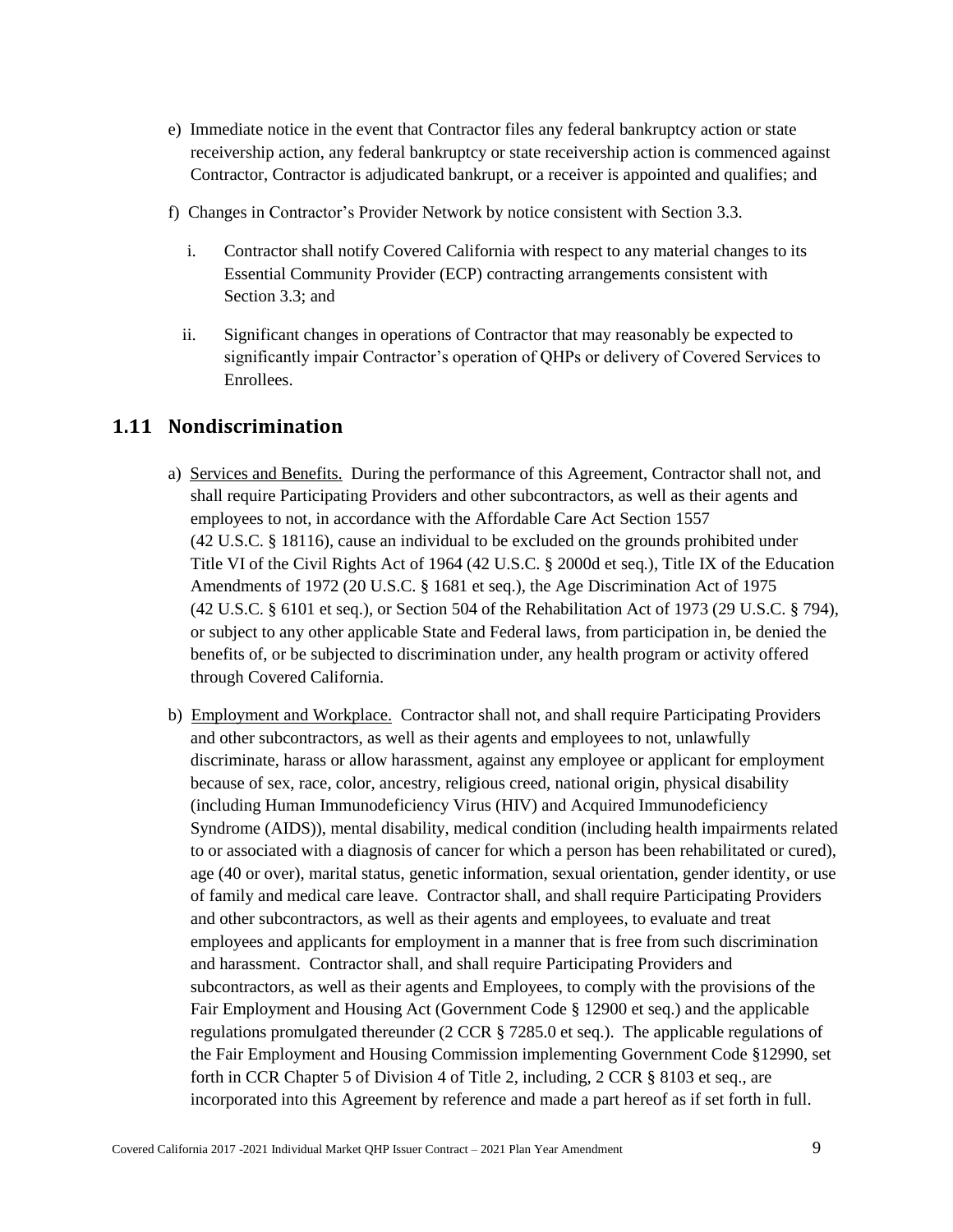Contractor shall, and shall require Participating Providers and other subcontractors to give written notice of their obligations under this clause to labor organizations with which they have a collective bargaining or other agreement. Contractor shall include the nondiscrimination and compliance provisions of this clause in all subcontracts to perform work under this Agreement.

## <span id="page-16-0"></span>**1.12 Conflict of Interest; Integrity**

Contractor shall, and shall require Participating Providers to be free from any conflicts of interest with respect to Services provided under this Agreement. Contractor represents that Contractor and its personnel do not currently have, and will not have throughout the term of the Agreement, any direct interest that may present a conflict in any manner with the performance of Services required under this Agreement. Contractor also represents that it is not aware of any conflicts of interest of any Participating Provider or any basis for potential violations of Contractor or Participating Provider with respect to laws, rules and regulations that govern referrals required for the provision of certain Covered Services, including Federal and State anti-kickback and anti-self-referral laws, rules and regulations. Contractor shall immediately (1) identify any conflict of interest that is identified during the term of the Agreement, and (2) take any necessary action to assure that any activities are not properly influenced by a conflict of interest.

Contractor shall comply with any and all other policies adopted by Covered California regarding conflicts of interest and ethical standards, copies of which shall be made available by Covered California for review and comment by the Contractor prior to implementation.

## <span id="page-16-1"></span>**1.13 Other Financial Information**

In addition to financial information to be provided to Covered California under other provisions of this Agreement or pursuant to applicable laws, rules and regulations, at the request of Covered California, Contractor shall provide Covered California with financial information that is (i) provided by Contractor to State and Federal Regulators or other regulatory bodies, or (ii) reasonable and customary information prepared by Contractor, including supporting information relating to Contractor's QHP Enrollees. Possible requests may include (but not be limited to) annual audited financial statements and annual profit and loss statements.

# <span id="page-16-2"></span>**1.14 Other Laws**

Contractor shall comply with applicable laws, rules and regulations, including the following:

a) Americans with Disabilities Act. Contractor shall comply with the Americans with Disabilities Act (ADA) of 1990, (42 U.S.C. § 12101 et seq.), which prohibits discrimination on the basis of disability, as well as all applicable regulations and guidelines issued pursuant to the ADA, unless specifically exempted.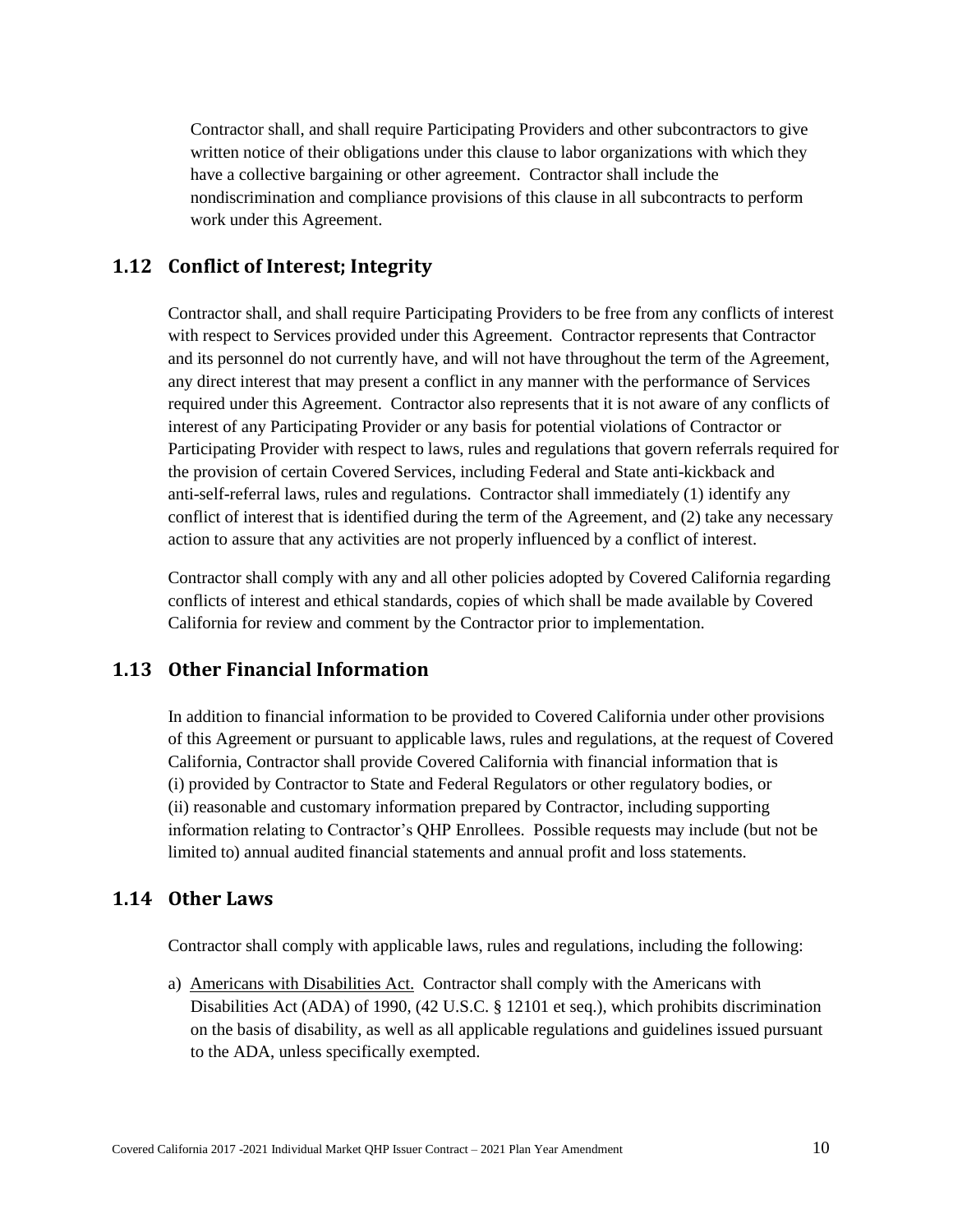- b) Drug-Free Workplace. Contractor shall comply with the requirements of the Drug-Free Workplace Act of 1990 (Government Code § 8350 et seq.).
- c) Child Support Compliance Act. Contractor shall fully comply with all applicable State and Federal laws relating to child and family support enforcement, including, but not limited to, disclosure of information and compliance with earnings assignment orders, as provided in Chapter 8 (commencing with § 5200) of Part 5 of Division 9 of the Family Code.
- d) Domestic Partners. Contractor shall fully comply with Public Contract Code § 10295.3 with regard to benefits for domestic partners.
- e) Environmental. Contractor shall comply with environmental laws, rules and regulations applicable to its operations, including, those relating to certifies compliance with the requirements of the Electronic Waste Recycling Act of 2003, Chapter 8.5, Part 3 of Division 30, commencing with § 42460 of the Public Resources Code, relating to hazardous and solid waste.
- f) Other Laws. Contractor shall comply with any and all other State and Federal laws, rules and regulations applicable to this Agreement, to the operation of Covered California, and to Contractor's provision of Services under this Agreement.

# <span id="page-17-0"></span>**1.15 Contractor's Representations and Warranties**

Contractor represents and warrants that neither the execution of this Agreement by Contractor, nor the acts contemplated hereby, nor compliance by Contractor with any provisions hereof will:

- a) Violate any provision of the charter documents of Contractor;
- b) Violate any laws, rules, regulations, or any judgment, decree, order, regulation or rule of any court or governmental authority applicable to Contractor; or
- c) Violate, or be in conflict with, or constitute a default under, or permit the termination of, or require the consent of any person under, any agreement to which Contractor may be bound, the occurrence of which in the aggregate would have a material adverse effect on the properties, business, prospects, earnings, assets, liabilities, or condition (financial or otherwise) of Contractor.

Due Organization. Contractor represents and warrants that it is duly organized, validly existing, and in good standing under the laws of the state of its incorporation or organization.

Power and Authority. Contractor represents and warrants that: (i) it has the power and authority to enter into this Agreement and to carry out its obligations hereunder; (ii) the execution of this Agreement has been duly authorized and executed by Contractor and no other internal proceeding on the part of Contractor is necessary to authorize this Agreement; and (iii) to the best of its knowledge, Contractor has completed, obtained, and performed all registrations, filings, approvals, authorizations, consents, or examinations required by any State and Federal Regulators and other government or governmental authority for its acts contemplated by this Agreement.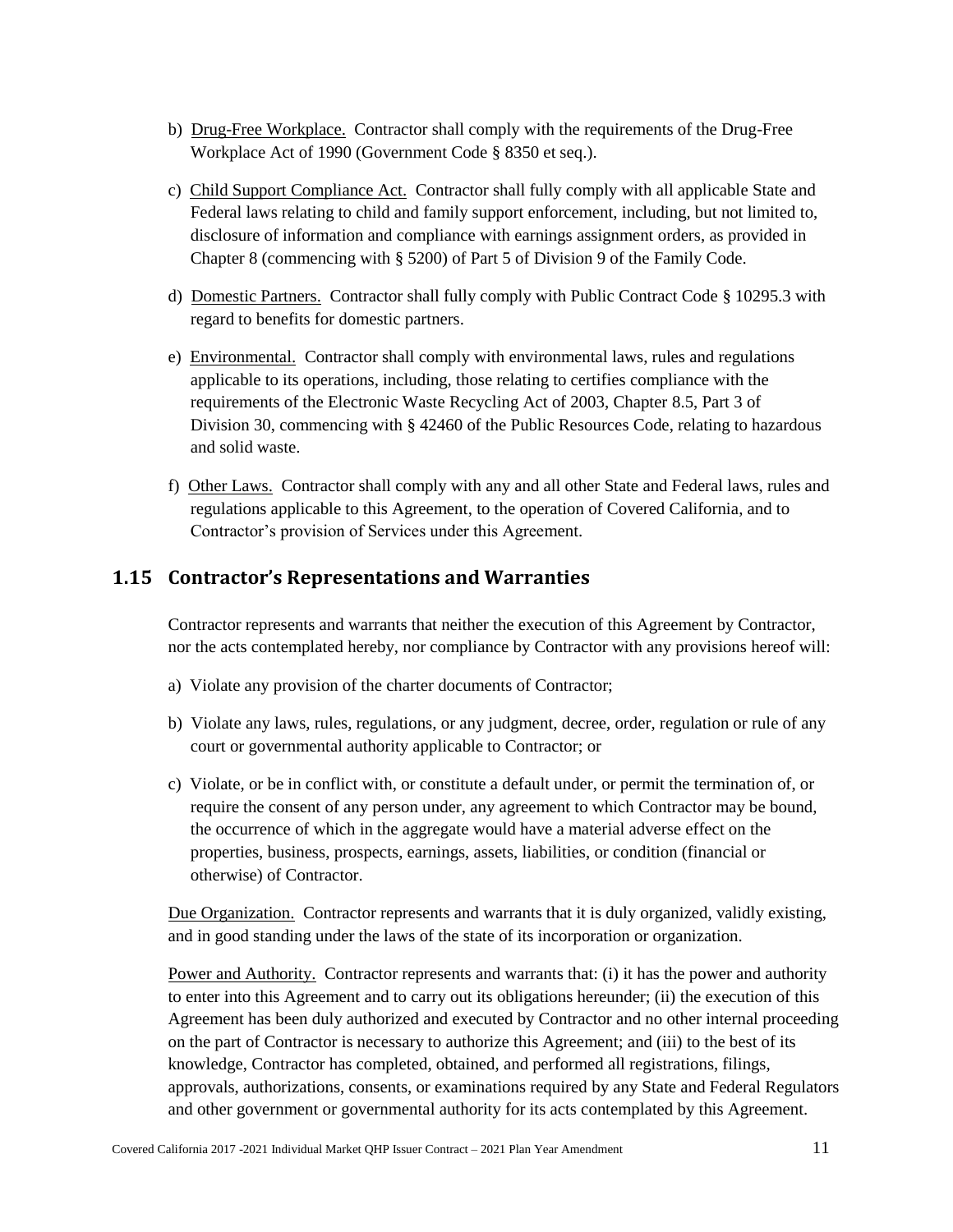## <span id="page-18-0"></span>**1.16 Fraud, Waste and Abuse; Ethical Conduct**

Contractor shall maintain and enforce policies, procedures, processes, systems, and internal controls (i) to reduce fraud, waste, and abuse, and (ii) to enhance compliance with other applicable laws, rules, and regulations in connection with the performance of Contractor's obligations under this Agreement. Contractor shall maintain an effective compliance program that meets the requirements of applicable laws, rules, and regulations. Contractor shall provide evidence of such compliance program as reasonably requested by Covered California. Contractor shall timely communicate to Covered California any material concerns identified by Contractor or by State and Federal Regulators related to regulatory compliance that may impact performance under this Agreement.

Contractor shall provide Covered California with a description of its fraud, waste, and abuse detection and prevention programs and report total monies recovered by Contractor in the most recent 12-month period for Contractor's total book of business as well as, if available, total monies recovered for Covered California business only. This description shall be provided upon the request of Covered California and will be updated upon request during each year that this Agreement is in effect and shall include an overview of fraud and abuse detection and prevention program activities conducted by Contractor, Participating Providers, other subcontractors and their authorized Agents, including a summary of key findings, relevant data analytics and fraud risk assessments to circumvent fraud, waste, and abuse, and the development, implementation, and enforcement of any corrective action plans for changing, upgrading, or improving these programs.

Contractor shall maintain and enforce a code of ethical conduct and make it available to Covered California upon request.

Contractor shall refer potential fraud activities identified through fraud detection and response measures to Covered California. Contractor shall follow the established Carrier Referral Process posted on the Contractor's extranet website provided by Covered California (Data Home, Contractor's folder, Fraud Referral folder).

Contractor shall not terminate Enrollee coverage for fraud without prior review and approval from Covered California.

# <span id="page-18-1"></span>**1.17 Current Enrollee Notification**

Contractor shall notify Contractor's individual Enrollees of the availability of Covered California coverage and potential eligibility for subsidies in Covered California as required in State and Federal law. Contractor shall identify potential subsidy-eligible individuals, educate them about Covered California coverage, and assist them in enrolling in QHPs in Covered California.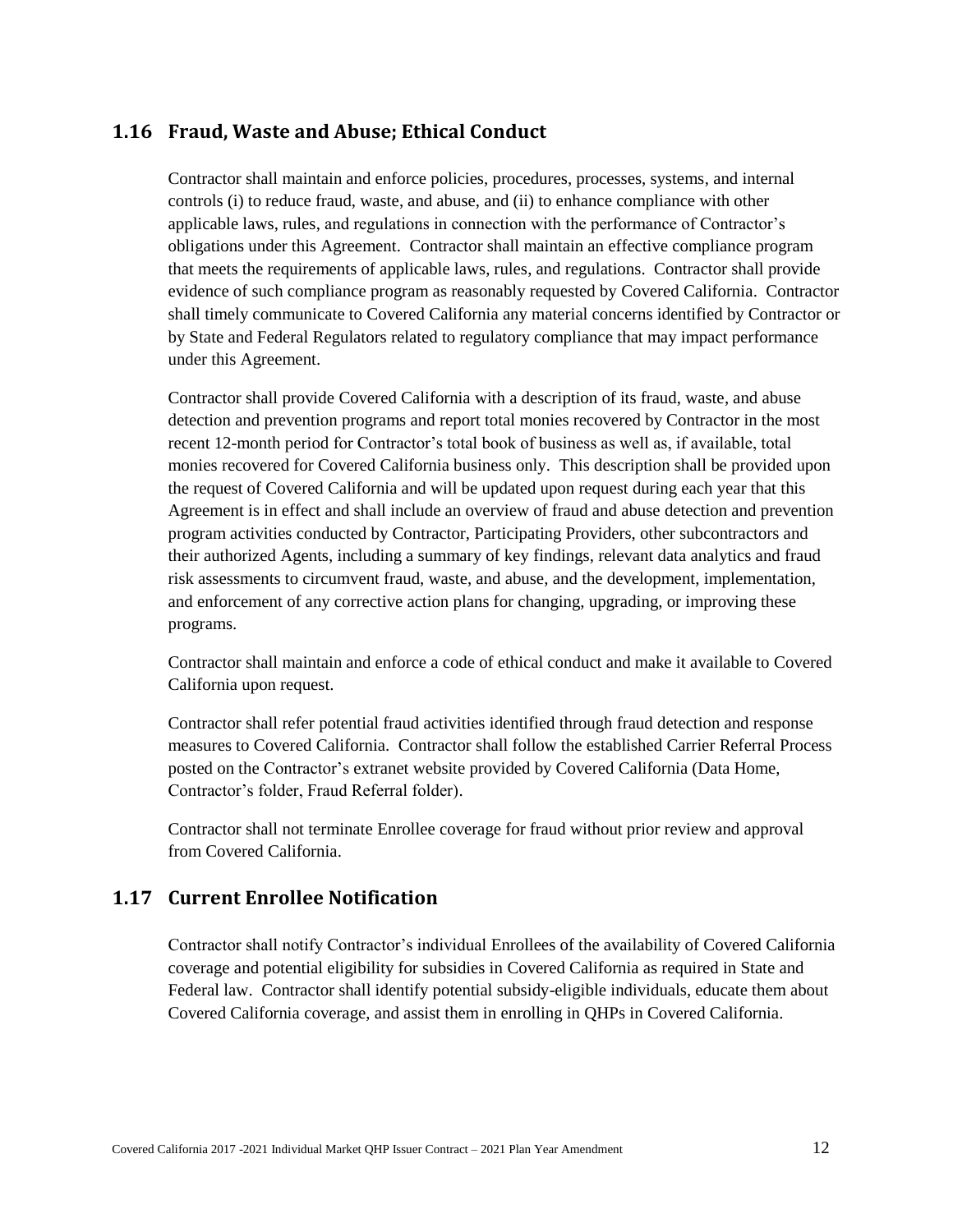# **ARTICLE 2 – ELIGIBILITY AND ENROLLMENT**

# <span id="page-19-2"></span><span id="page-19-1"></span><span id="page-19-0"></span>**2.1 Eligibility and Enrollment Responsibilities**

### **2.1.1 Covered California Responsibilities**

- a) Covered California shall be solely responsible for the determination of eligibility and enrollment of individuals in Covered California in accordance with applicable Federal and State laws, rules and regulations.
- b) Covered California shall determine eligibility and enroll eligible individuals in Covered California pursuant to its management and participation in CalHEERS, a project jointly sponsored by Covered California and DHCS with the assistance of the Office of Systems Integration. Covered California and CalHEERS shall develop, implement, and maintain processes to make the eligibility and enrollment decisions regarding Covered California and other California health care programs and submit that information to Contractor in a timely manner in accordance with Federal and State laws, rules and regulations, and the terms set forth in this Agreement.
- c) Covered California shall notify Contractor regarding each eligible applicant who has completed an application for enrollment and selected Contractor as the QHP Issuer. Covered California shall transmit information required for Contractor to enroll the applicant within five (5) business days of receipt of verification of eligibility and selection of Contractor's QHP.
- d) Covered California shall send enrollment information to Contractor on a daily basis and Contractor shall reconcile specified enrollment information received from Covered California with Contractor's enrollment data on a monthly basis through the Reconciliation Process.
- e) Covered California shall utilize the Dispute Process pursuant to Section 2.1.2 d) to resolve issues related to the Reconciliation Process.

#### <span id="page-19-3"></span>**2.1.2 Contractor Responsibilities**

- a) Contractor shall comply with all Federal and State eligibility and enrollment laws and regulations, including, but not limited to, the Affordable Care Act § 1411 et seq. (42 U.S.C. § 18081 et seq.), 45 C.F.R. § 155.400 et seq., Government Code § 100503, and 10 CCR § 6400 et seq.
- b) Contractor shall comply with all Covered California eligibility and enrollment determinations, including those made through CalHEERS and that result from an applicant's appeal of an Covered California determination. Contractor shall implement appeals decisions and provide Covered California with evidence the appeal resolution has been implemented within ten (10) days of receiving all necessary data elements from Covered California required to implement the appeals decision. Contractor shall immediately notify Covered California, within three (3) days, if it receives an appeal decision that does not have all necessary data elements required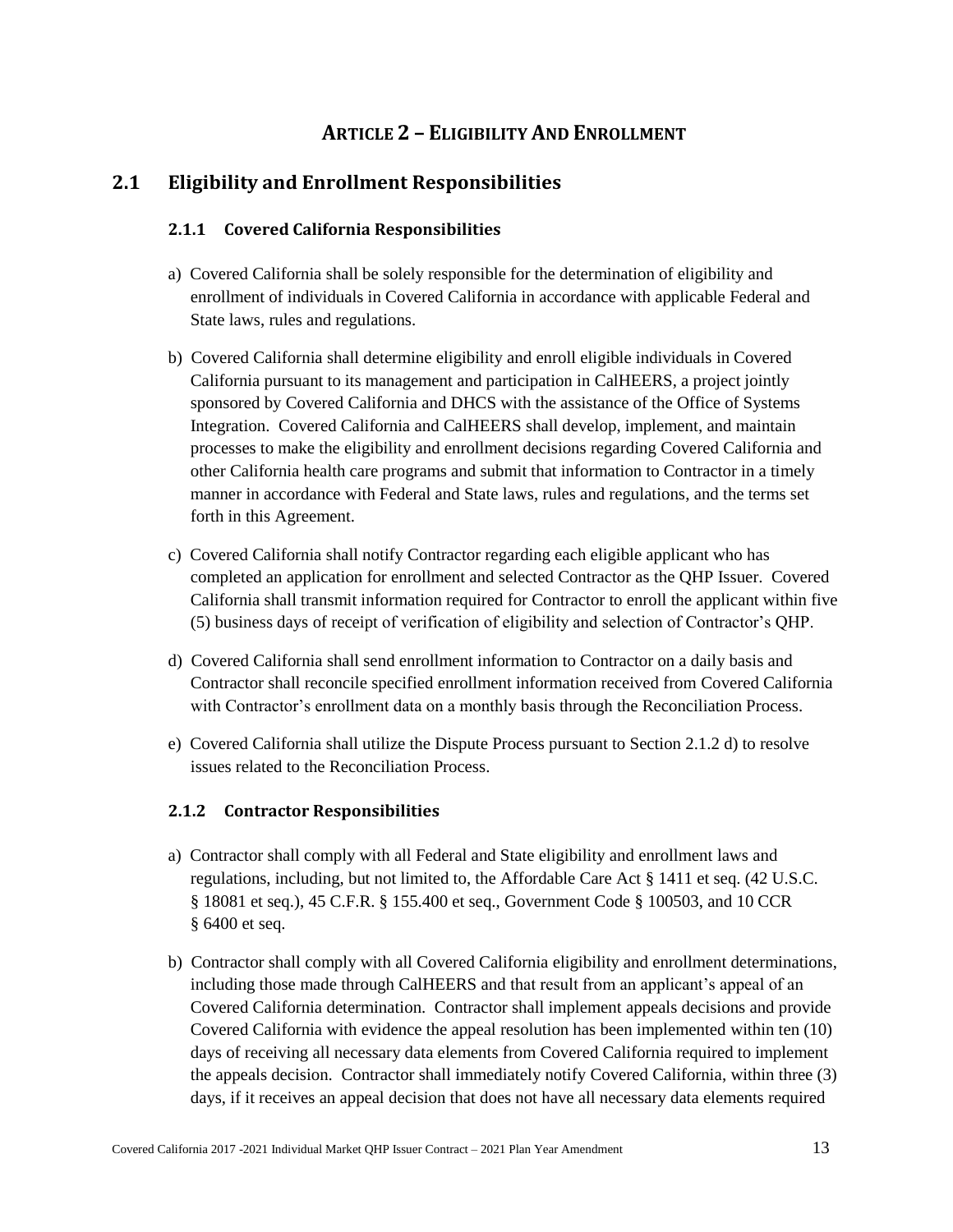for the Contractor to implement the appeal decision. In the event that an Enrollee requires immediate care, the QHP Issuer will work closely with Covered California to implement any eligibility or enrollment changes as soon as reasonably possible. Contractor shall accept all Enrollees assigned by Covered California except as otherwise authorized by policies and procedures of Covered California or upon the approval of Covered California.

- c) Contractor shall participate in the Reconciliation Process to review and compare the Covered California enrollment reconciliation file, distributed monthly, against the Contractor's membership enrollment and financial databases. Contractor shall prepare a comparison extract in accordance with the file validations and resolution timelines, as mutually agreed upon in the "Data Integrity Reconciliation Process Guide." Contractor shall provide Covered California with evidence through email confirmation that the enrollment and financial changes identified through the Reconciliation Process have been implemented within ten (10) business days. Further evidence of implementation is provided by individual records submitted in the next reconciliation cycle. Contractors are to follow the process as stated in the "Reconciliation Process Guide"
- d) Contractor shall participate in the Dispute Process established by Covered California to resolve issues related to the Reconciliation Process. Contractor shall submit a supplemental file to dispute identified discrepancies found in the Covered California enrollment reconciliation file in accordance with the defined list of fields and technical requirements established by Covered California through the "Data Integrity Reconciliation Dispute Process Guide<sup>"</sup>

The Contractor shall utilize Covered California's Dispute Process, prior to submitting premium tax credit disputes to the Center for Medicaid and Medicare Services or the Center for Consumer Information and Health Insurance Oversight.

e) Contractor shall rely upon Covered California as the system of record for eligibility and enrollment during the term of this Agreement; provided, however, that Contractor shall: (i) reconcile premium payment information with enrollment and eligibility information received from Covered California on a monthly basis, and (ii) Contractor shall only accept changes to eligibility information submitted by Enrollees when Covered California notifies or confirms such change to Contractor.

#### <span id="page-20-0"></span>**2.1.3 Collection Practices**

Contractor shall maintain fair and reasonable collection practices that comply with applicable laws, rules and regulations. Contractor shall monitor the collection activities and provide Covered California with reasonable documentation to facilitate Covered California's monitoring, tracking, or reporting with respect to Contractor's collection efforts including, policies, and procedures, and copy of any form of delinquency or termination warning, or notice sent to an Enrollee or Employer. Contractor shall not initiate collection activities if they have knowledge of a pending appeal, including notice from the consumer, Covered California, or Contractor's State Regulators.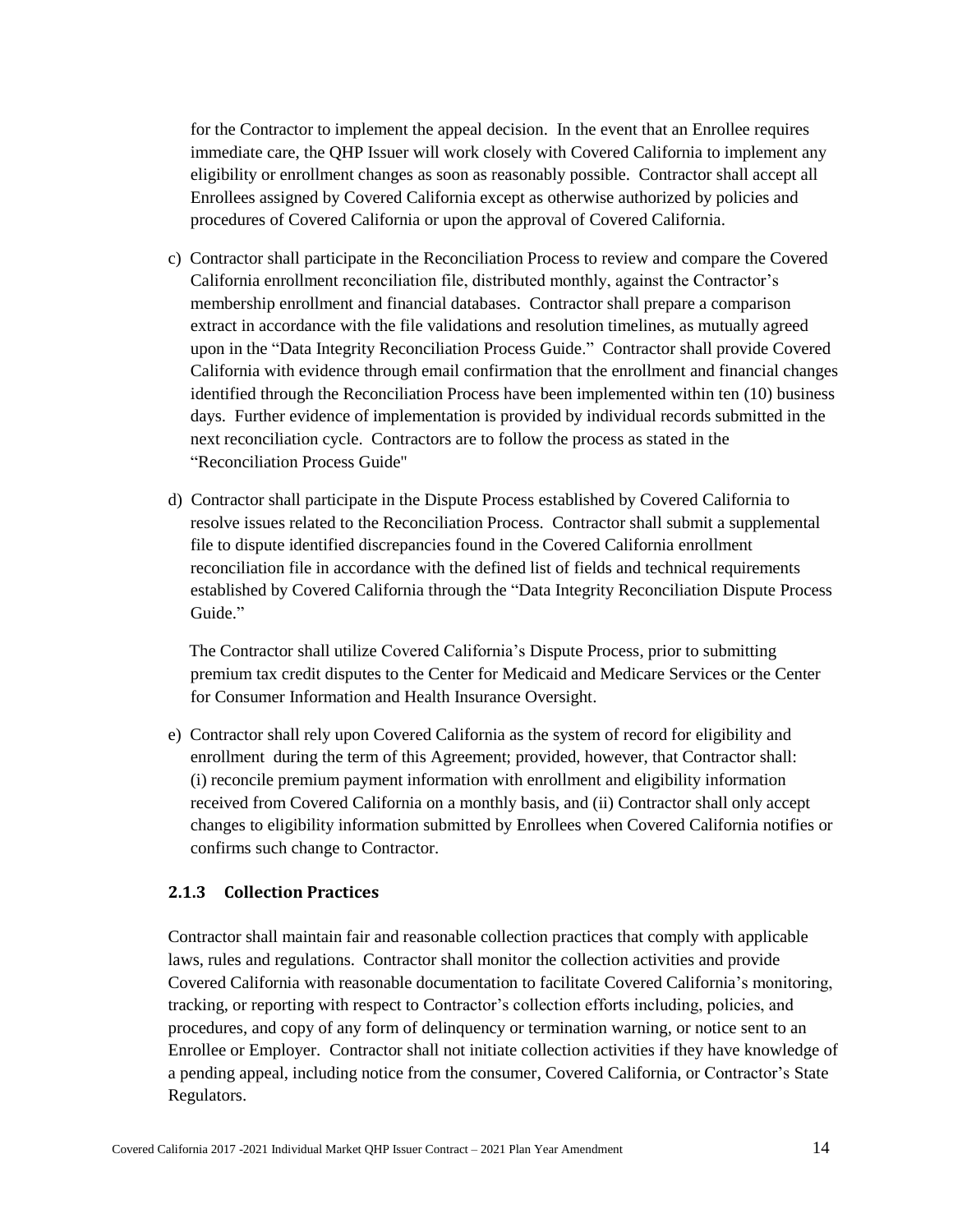# <span id="page-21-1"></span><span id="page-21-0"></span>**2.2 Covered California for the Individual Market**

# **2.2.1 Open Enrollment and Special Enrollment Periods**

Contractor acknowledges and agrees that Covered California is required to: (i) allow Qualified Individuals to enroll in a QHP or change QHPs during annual Open Enrollment Periods, and (ii) allow certain Qualified Individuals to enroll in or change QHPs during Special Enrollment Periods (SEP) as a result of specified triggering events per applicable Federal and State laws, rules and regulations. Contractor agrees to accept new Enrollees in Covered California who enroll during these periods and shall coordinate and participate with Covered California vendor's automated system for verification of SEP triggering events through a mutually agreed upon process.

## <span id="page-21-2"></span>**2.2.2 Covered California for the Individual Market Coverage Effective Dates**

Contractor shall ensure a coverage effective date for the Enrollee as of  $(1)$  the first  $(1^{st})$  day of the next subsequent month for a QHP selection notice received by Covered California between the first (1<sup>st</sup>) day and fifteenth (15<sup>th</sup>) day of the month, or (2) the first (1<sup>st</sup>) day of the second (2<sup>nd</sup>) following month for QHP selections received by Covered California from the sixteenth  $(16<sup>th</sup>)$  day through the last day of a month, or  $(3)$  such other applicable dates specified in 10 CCR  $\S$  6502 for the Open Enrollment Period and 10 CCR § 6504 for the Special Enrollment Period and as otherwise established by Contractor in accordance with applicable laws, rules and regulations.

Covered California shall require payment of premium in accordance with 10 CCR § 6500. Premium payment due date shall not be earlier than the fourth  $(4<sup>th</sup>)$  remaining business day of the month prior to the month coverage begins.

Contractor shall provide Covered California with information necessary to confirm Contractor's receipt of premium payment from Enrollee that is required to commence coverage. Covered California shall establish the specific terms and conditions relating to commencement of coverage, including the administration of state advance premium assistance subsidy, advance payments of the premium tax credit and cost sharing reductions, and cancellation or postponement of the effective date of coverage in the event of nonpayment or partial payment of an initial premium, in accordance with applicable laws, rules and regulations.

The first premium binder payment shall be either paid directly to the Contractor or processed through a third-party administrator and deposited into an account owned by the third-party administrator and settled by the third-party administrator to the Contractor's own bank account.

# <span id="page-21-3"></span>**2.2.3 Premiums for Coverage in Covered California for the Individual Market**

Contractor shall not be entitled to collect from Enrollees or receive funds above the premium amounts except with respect to cost-sharing amounts or to the extent that such payment (i) is expressly authorized under the QHPs, such as out-of-network services that comply with the notice requirements set forth at Section 3.4.3, or (ii) relates to a charge for non-sufficient funds or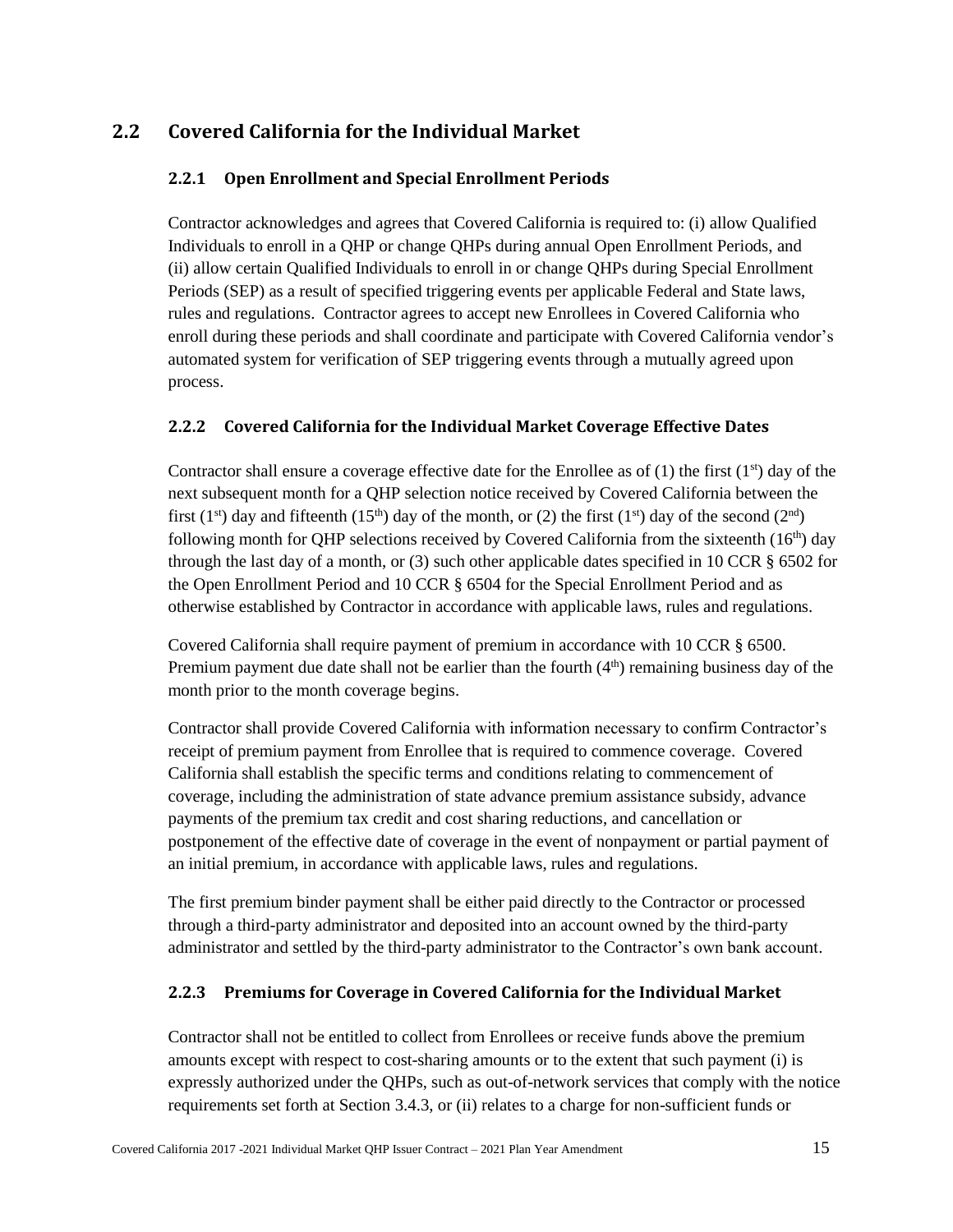transaction fees initiated by Enrollee at rates that are reasonable and customary for such transactions. Contractor shall not pursue collections of any said fees from Covered California. Contractor shall not pursue collection of any delinquent premiums from Covered California for an Enrollee enrolled in Covered California for the Individual Market who is responsible for directly paying his or her premium to Contractor.

In the case of partial month enrollments Contractor shall follow the methodology specified in 10 CCR § 6500 (i).

The premium for coverage lasting less than one month shall equal the product of:

i. The premium for one month of coverage divided by the number of days in the month; and

ii. The number of days for which coverage is being provided in the month.

The same methodology shall apply to the proration of APTC, State premium assistance payments, and CSR amounts for a coverage lasting less than one month.

Premiums charged to individuals includes the assessment of the Participation Fee.

### <span id="page-22-0"></span>**2.2.4 Terminations of Coverage**

Contractor shall terminate coverage in a Contractor's QHP in accordance with the requirements established by Covered California pursuant to 10 CCR § 6506 and other applicable State and Federal laws, rules, and regulations.

Contractor shall terminate coverage for an individual Enrollee's non-payment of premium as follows: (i) effective as of the last day of the first month of a three (3) month grace period in the event of nonpayment of premiums by individuals receiving advance payments of the premium tax credit or State premium assistance payments; or (ii) effective the last day of coverage established by grace periods under applicable State law, including requirements relating to Health and Safety Code § 1365 and Insurance Code § 10273.6 for individuals not receiving advance payments of the premium tax credit or State premium assistance.

Contractor shall notify the Agent or Agency of Record a late payment notification at the same time the Enrollee receives notification.

Covered California and Contractor must send a termination transaction to the other party within ten (10) business days of any individual Enrollee termination.

Contractor shall request termination of an enrollee for fraud or misrepresentation through the Carrier Referral Process and provide Covered California with supporting documentation for each request to terminate. Contractor may not terminate for fraud or misrepresentation without prior approval from Covered California.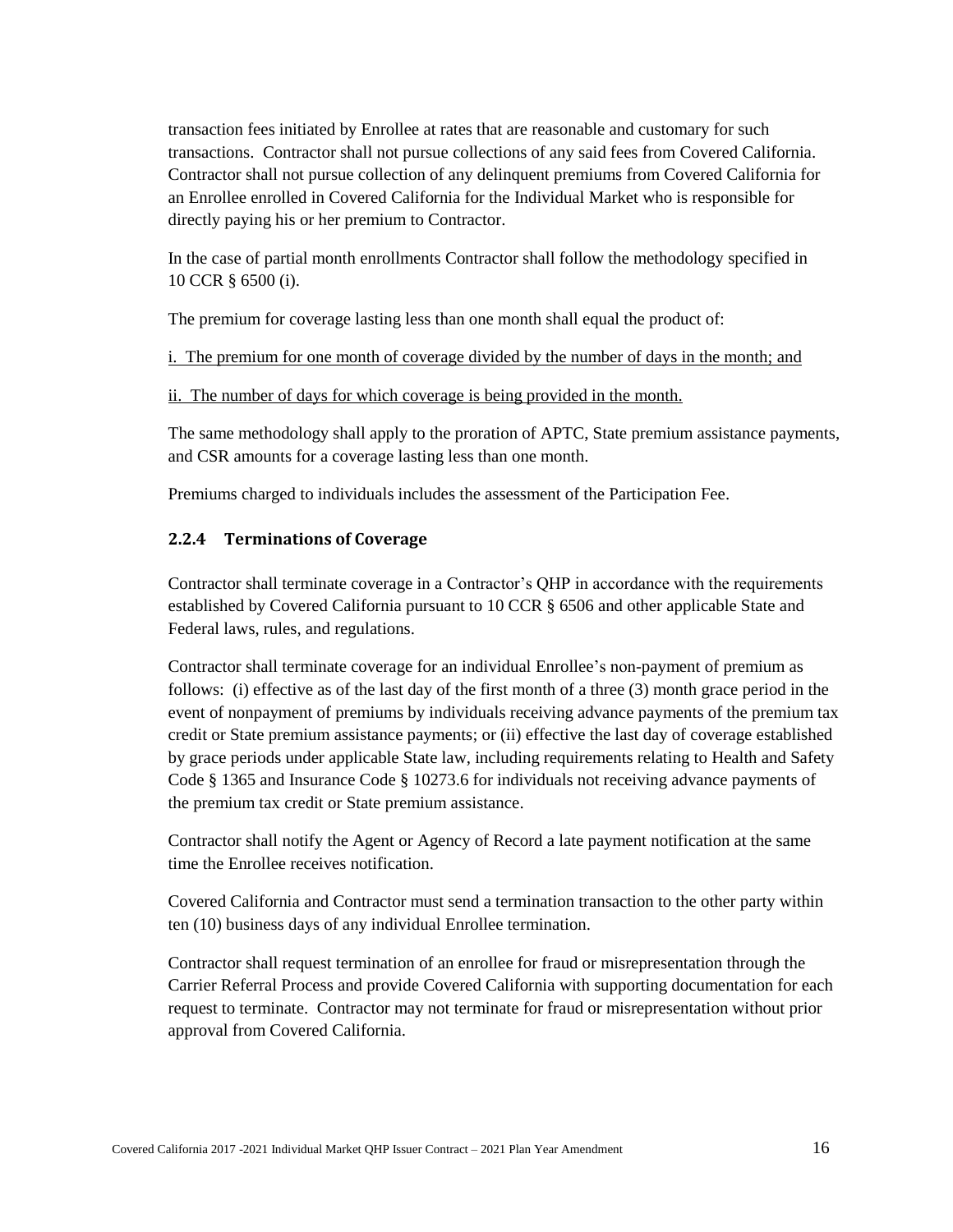#### <span id="page-23-0"></span>**2.2.5 Notice to Provider Regarding Enrollee's Grace Period Status**

- a) In the event of nonpayment of premium by an individual Covered California Enrollee receiving advance payments of the premium tax credit or state advance premium assistance subsidy, or both, Contractor shall provide notice to its network providers in accordance with the applicable state and federal law.
- b) Notwithstanding (a) above, this notice obligation does not relieve the QHP Issuer from compliance with existing state laws governing claims payment.

#### <span id="page-23-1"></span>**2.2.6 Agents in Covered California for the Individual Market**

- a) Compensation. The provisions of this Section apply to Agents who sell Contractor's QHPs though Covered California for the Individual Market.
- b) Compensation Methodology. Contractor must pay a commission to Agents to ensure Contractor is fairly and affirmatively offering all of its products at each metal level during both Open and Special Enrollment Periods. Contractor shall be solely responsible for compensating Agents who sell Contractor's QHP through the individual market of Covered California. Contractor shall use a standardized Agent compensation program with levels and terms that shall result in the same aggregate compensation amount to Agents whether products are sold within or outside of Covered California. Contractor shall provide Covered California with a description of its standard Agent compensation program, standard Agent contract, and policies on an annual basis.
- c) Incentive Compensation Program. In order to enhance consistency in sales efforts for products offered inside and outside of Covered California, Contractor shall add the Agent's sale of Contractor's QHPs through Covered California to the Agent's sale of Contractor's individual policies outside Covered California to determine Agent's aggregate sales that are used by Contractor to determine incentive or other compensation payable by Contractor to Agent, to the extent such aggregation is necessary to determine Agent compensation under Contractor's applicable Agent agreement or compensation program. Contractor shall not change the Agent commission structure or rates during the Plan Year. Contractor must pay the same commission during the Open and Special Enrollment Periods for each Plan Year. Contractor shall not vary Agent commission levels by metal tier. Contractor shall approve and pay Agent commissions on all new Agent-of-record and change of Agent-of-record delegations as outlined in contract Sections 2.2.6 (f) and 2.2.6 (g). Contractor shall provide information as may reasonably be required by Covered California from time to time to monitor Contractor's compliance with the requirements set forth in this Section. Contractor's standard Agent compensation and incentive compensation programs entered into or in effect prior to January 1, 2014 shall not be subject to the requirements of this Section.
- d) Agent Appointments. Contractor shall maintain a reasonable appointment process for appointing Agents who contract with Contractor to sell Contractor's QHPs to individuals through Covered California. Such appointment process shall include: (i) providing or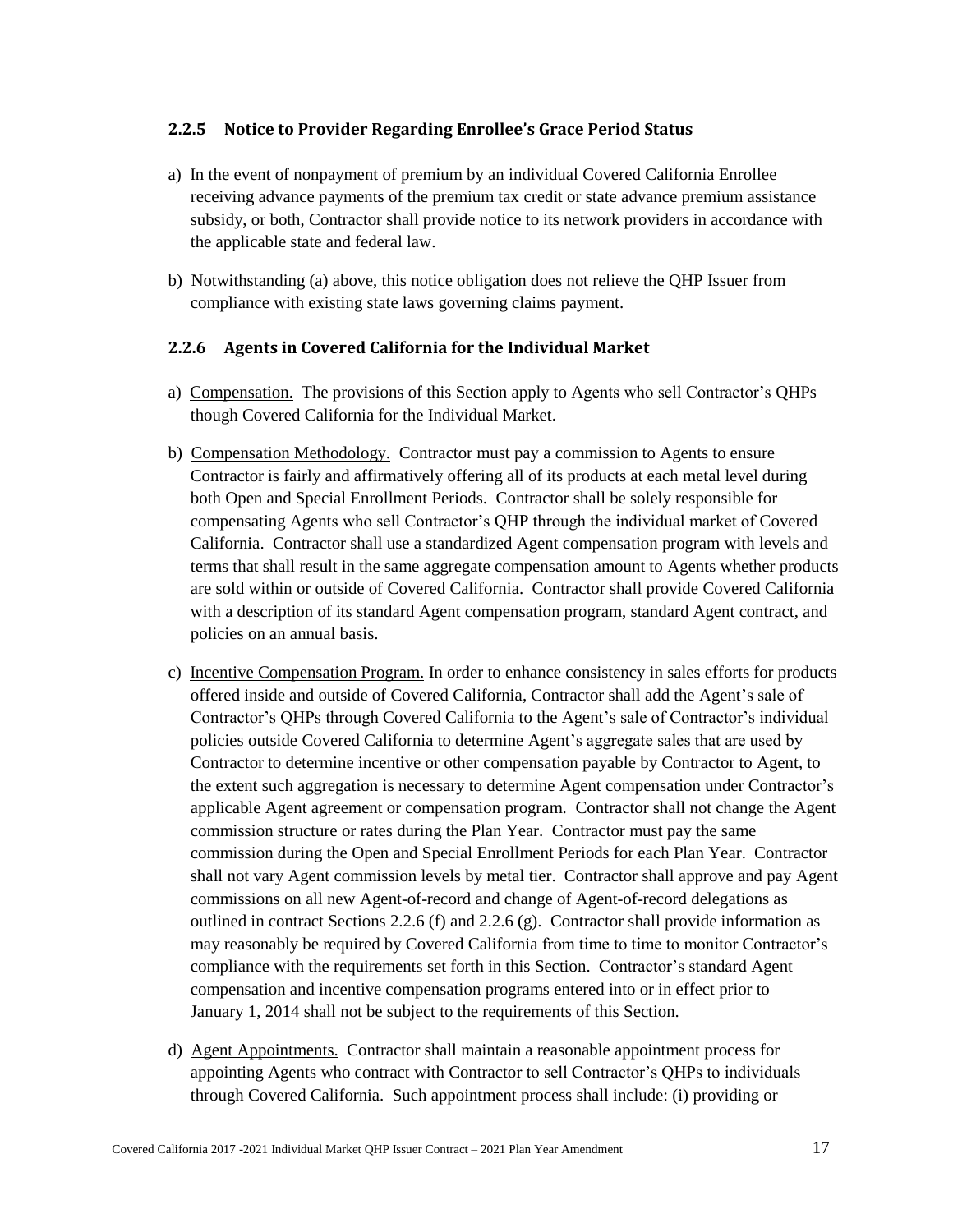arranging for education programs to assure that Agents are trained to sell Contractor's QHPs through Covered California, (ii) providing or arranging for programs that enable Agents to become certified by Covered California; provided, however, that certification by Covered California shall not be a required condition for an Agent to sell Contractor's QHPs outside of Covered California, and (iii) confirmation of Agent's compliance with State laws, rules and regulations applicable to Agents, including those relating to confidentiality and conflicts of interest, and such other qualifications as determined in Contractor's reasonable discretion.

- e) Agent Conduct. Contractor shall implement policies and procedures to ensure that only Agents who have been duly certified by Covered California and maintain that certification may receive compensation for enrolling individuals in Covered California.
- f) Agent of Record. At initial enrollment, individuals may notify Covered California of an Agent delegation. Covered California shall send notice of the delegation to the Contractor via the 834 enrollment file. Upon receipt of the 834 enrollment file, Contractor shall approve the delegation (unless an Agent is not licensed or not appointed) and has five (5) days to update their system. Covered California recognizes that Contractor may contract with insurance agencies who employ or contract with Agents. Covered California further understands that Contractor may delegate an employed or contracted Agent writing business for the benefit of an Agency. If requested, the Contractor shall send an Agent of Record Exception Report which includes any changes Covered California requested, but were not made.
- g) Change to Agent of Record. Individuals may notify Covered California of an Agent delegation change. Covered California shall send notice of the delegation change to the Contractor via the 834 maintenance file. Upon receipt of the notification, Contractor shall approve the delegation (unless an Agent is not licensed or not appointed) and has five (5) days to update their system to reflect this change upon receipt of all required information from Covered California. Contractor shall notify the existing agent of the delegation change within ten (10) business days. If requested, the Contractor shall send an Agent of Record Exception Report which includes any changes Covered California requested, but were not made. Covered California recognizes that Contractor may contract with insurance agencies who employ or contract with Agents. Covered California further understands that Contractor may delegate an employed or contracted Agent writing business for the benefit of an Agency.
- h) Carrier Scorecard. Covered California will administer an annual Agent survey that rates the services Contractor provides to Agents, including those services required in this Section 2.2.6. Covered California will solicit comments from the QHP Issuers to develop the Agent Survey prior to finalization. Covered California will utilize the results of this survey to identify areas of improvement and work with QHP Issuers to improve performance.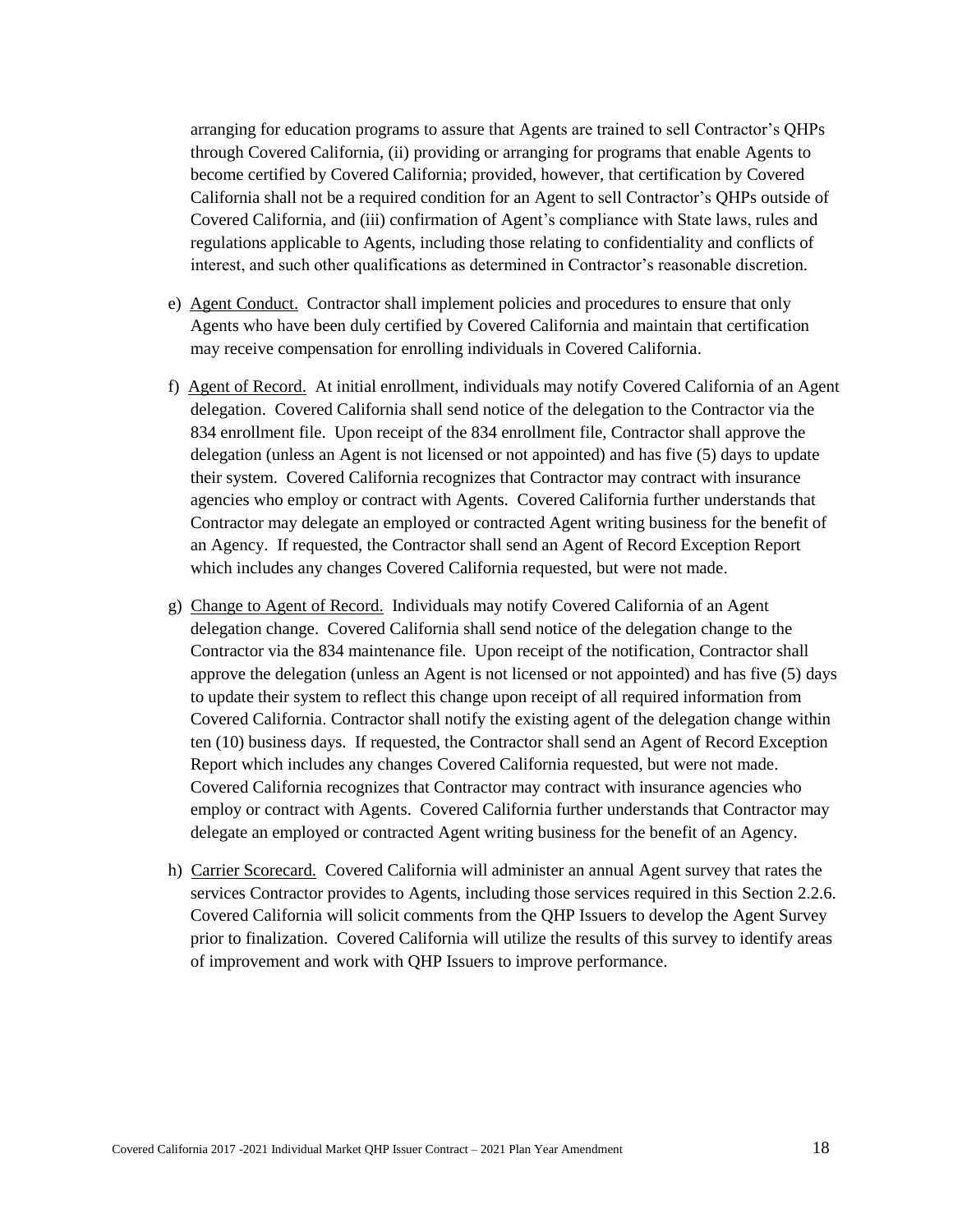# <span id="page-25-0"></span>**2.3 Enrollment and Marketing Coordination and Cooperation**

Covered California recognizes that the successful delivery of services to Enrollees depends on successful coordination with Contractor in all aspects including collaborative enrollment and marketing.

Covered California will take such action as it deems necessary and feasible to develop and implement programs and activities to support Contractor in its marketing and enrollment efforts, in accordance with applicable laws, rules and regulations. Such activities may include making available the following programs and resources for use by Contractor:

- a) A subsidy calculator available by electronic means to facilitate a comparison of QHPs that is consistent with tools Covered California will use for its own eligibility screenings, to ensure that preliminary eligibility screenings use the same tool;
- b) Education, marketing, and outreach programs that will seek to increase enrollment through Covered California and inform consumers, including Contractor's current Enrollees, that there is a range of QHPs available in Covered California in addition to Contractor's QHPs;
- c) A standard interface through which Contractor may electronically accept the initial binding payment (via credit card, debit card, ACH, or other mutually acceptable means) to effectuate coverage in Covered California for the Individual Market;
- d) Complete documentation and reasonable testing timelines for interfaces with Covered California's eligibility and enrollment system;
- e) Eligibility and enrollment training for Contractor's staff and for licensed Agents and brokers;
- f) Joint marketing programs to support renewal, retention, and enrollment in Covered California of existing members of Contractor's health insurance plans who are eligible for the Federal subsidies;
- g) Joint marketing activities of Covered California, Contractor, and other Health Insurance Issuers designed to drive awareness and enrollment in Covered California;
- h) Covered California will treat as confidential, all Contractor marketing plans and materials consistent with Section 1.4.1. The obligation of Covered California to maintain confidentiality of this information shall survive termination or expiration of this Agreement;
- i) Covered California's annual marketing plans, including Open Enrollment Period (OEP), Special Enrollment Period (SEP), and retention and renewal efforts; and
- j) Customer service support that will include substantially extended customer service hours during Open Enrollment Periods.

To support the collaborative marketing and enrollment effort, Contractor shall:

k) Following Covered California making the technology available and within a reasonable time after the receipt of notice from Covered California about the technology, and determination of its compatibility with Contractor's system, the Contractor shall prominently display the subsidy calculator on its website;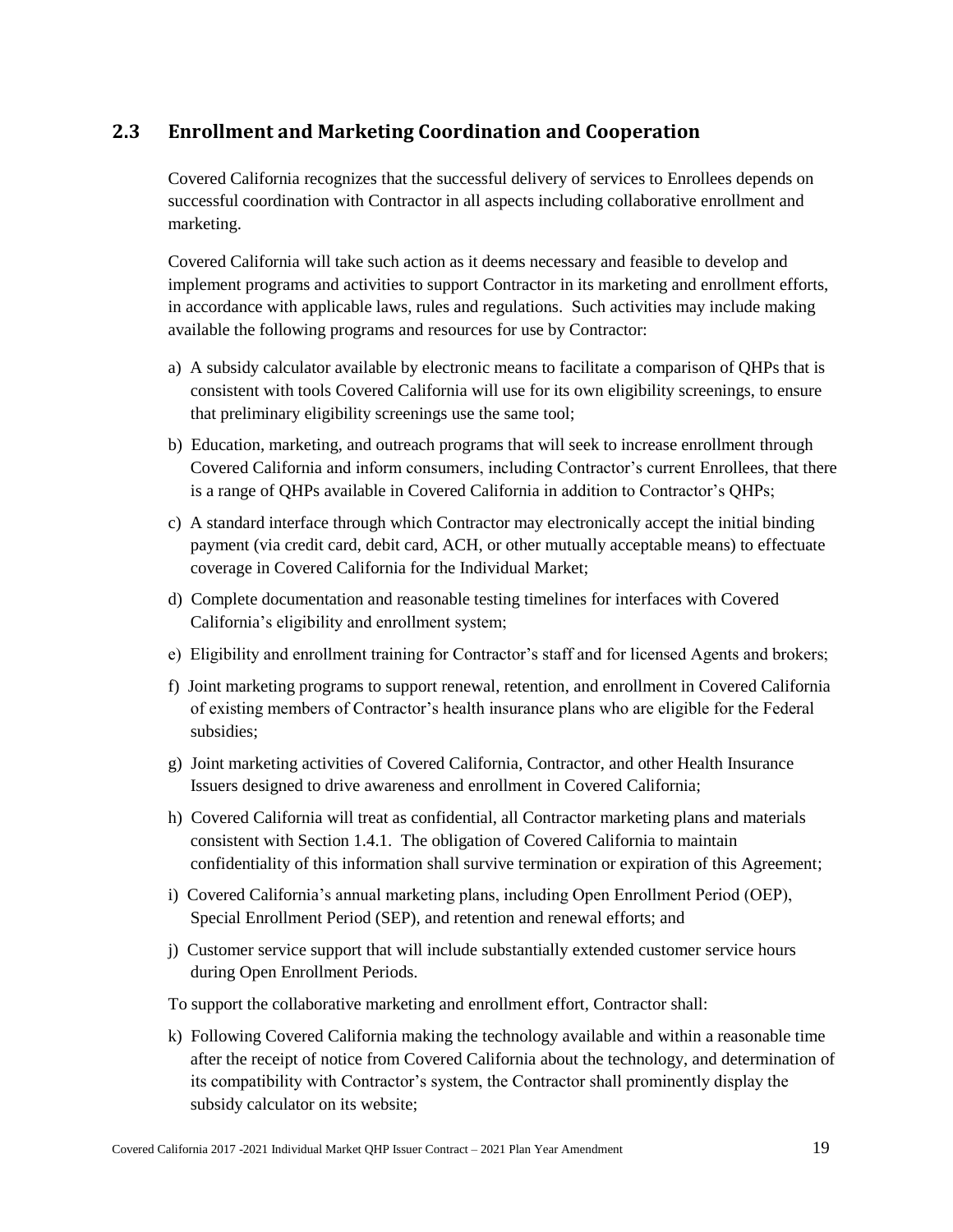- l) Educate its Agents on Contractor's QHPs offered in Covered California, work with Covered California to efficiently educate its Agents and brokers about Covered California's individual marketplace, and inform Agents that a prospective Enrollee's health status is irrelevant to advice provided with respect to health plan selection other than informing individuals about their estimated out-of-pocket costs;
- m) Provide education and awareness regarding eligibility for Federal tax credits, plan offerings and benefits available through Covered California in connection with any applicable outreach to Contractor's existing members, as mutually agreed;
- n) Cooperate with Covered California to develop and implement an Enrollee retention plan;
- o) Submit to Covered California a marketing plan at least thirty (30) days prior to Open Enrollment that details the anticipated budget, objectives, strategy, creative messaging, and ad placement by medium promoting acquisition activities. Marketing plans for Retention and Renewal efforts should be submitted to Covered California within thirty (30) days after Open Enrollment begins;
- p) Submit to Covered California actualized spend amounts for: (1) OEP within thirty (30) days after OEP closes, and (2) SEP for the calendar year, thirty (30) days after the calendar year ends, and (3) retention and renewal, thirty (30) days after OEP begins. OEP actualized spend submissions shall include spend by media channel to include distribution by Designated Market Area (DMA), brand versus direct response spend allocation, categorization of messaging and indication of co-branding efforts. Covered California shall treat as confidential consistent with Section 1.4.1; and
- q) Have successfully tested interfaces with Covered California's eligibility and enrollment system, or be prepared to complete successful interface tests by dates established by Covered California.

# <span id="page-26-1"></span><span id="page-26-0"></span>**2.4 Enrollee Materials and Branding Documents**

### **2.4.1 Co-branded Materials**

- a) Contractor shall include the Covered California logo on premium invoices, Enrollee identification cards, and Enrollee termination notices. Contractor shall include the Covered California logo and other information in notices and other materials based upon the mutual agreement of Covered California and Contractor as to which materials will include the Covered California logo. The materials provided to Covered California under this Section will not require prior-approval by Covered California before the Contractor distributes such materials; provided, however, that Contractor shall make a good faith effort to incorporate any changes proposed by Covered California with respect to such materials.
- b) Contractor shall comply with Covered California co-branding requirements related to the format and use of the Covered California logo as outlined in the Covered California Brand Style Guide. Covered California shall post the updated Brand Style Guide on the Contractors extranet website provided by Covered California (Marketing Home, in the Resources folder).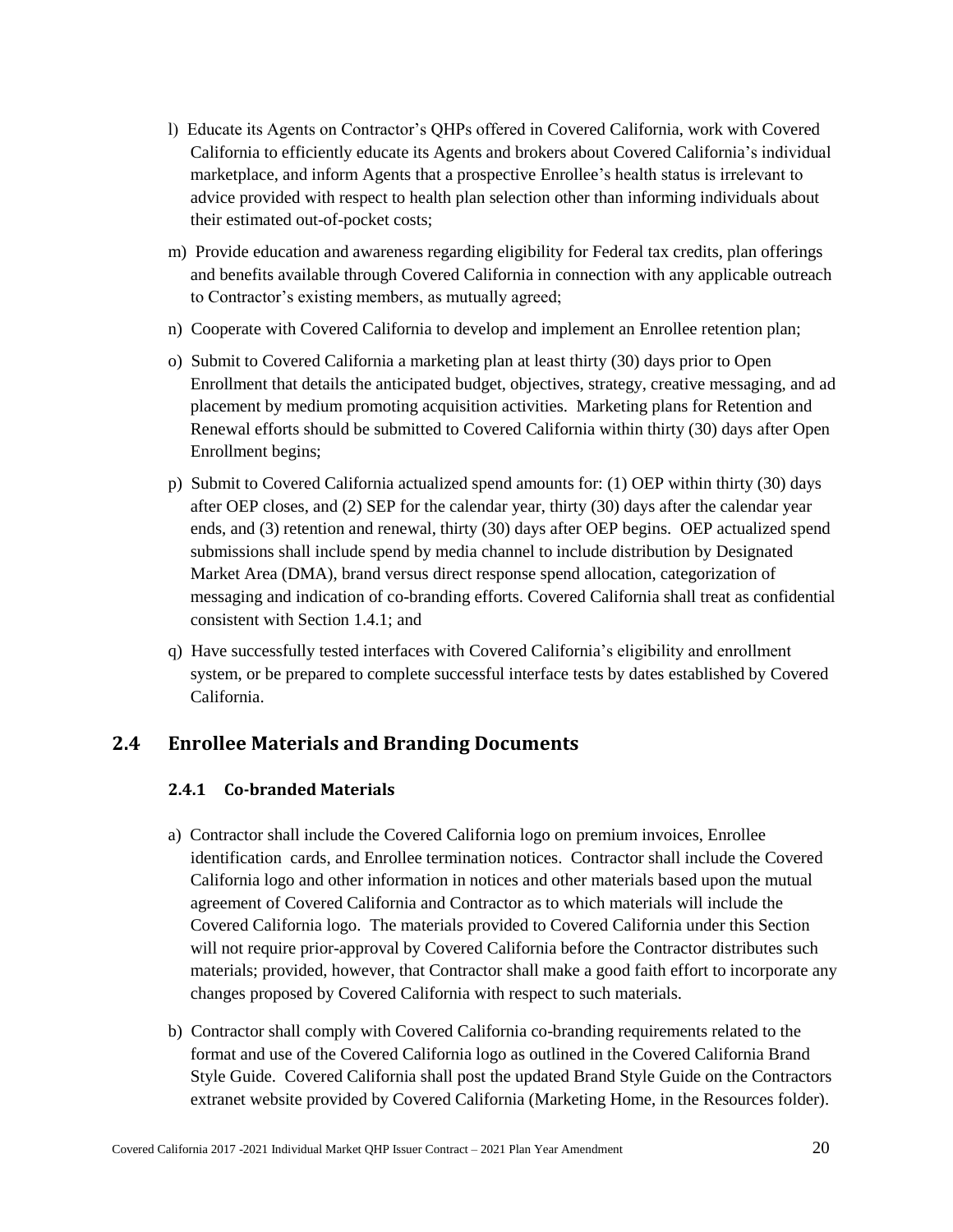- i. Identification Cards. Contractor shall issue identification cards to Enrollees in a form that shall be agreed to by Covered California. With the exception of Integrated Delivery System networks, identification cards should include the product name in accordance with the naming conventions on the Covered California website. Contractor shall submit proposed identification cards to Covered California annually, at least thirty (30) days prior to Open Enrollment.
- c) Contractor may, at its discretion, co-brand other marketing materials such as TV, radio, out-of-home, print, digital, social, etc.
- d) Contractor shall comply with Covered California co-branding requirements related to the format and use of the Covered California logo as outlined in the Covered California Brand Style Guide. Covered California shall post the updated Brand Style Guide on the Contractors extranet website provided by Covered California (Marketing Home, in the Resources folder).

#### <span id="page-27-0"></span>**2.4.2 Marketing Materials that Must Be Submitted to Covered California**

- a) Co-branded Materials. Contractor must submit all co-branded marketing materials to Covered California at least ten (10) days prior to releasing materials publicly unless specified otherwise within this Section. The materials provided to Covered California under this Section will not require prior-approval by Covered California before the Contractor distributes such materials; provided, however, that Contractor shall make a good faith effort to incorporate any changes proposed by Covered California with respect to such materials.
- b) Acquisition Marketing Materials. Contractor shall provide Covered California with marketing materials and related collateral used by Contractor to promote enrollment of the individual market inside and outside Covered California, such as TV, radio, out-of-home, print, digital, social, or any other media channel used in the campaigns on an annual basis and at such other intervals as may be reasonably requested by Covered California. Materials submitted should be a representative sample of the larger body of work.
- c) Marketing Plans. Contractor and Covered California recognize that Enrollees and other health care consumers benefit from efforts relating to outreach activities designed to increase health awareness and encourage enrollment. The parties shall create and share marketing plans on an annual basis. The marketing plans of Covered California and Contractor shall include proposed and actual marketing approaches, spending amounts (proposed and actuals when available), messaging and channels, and provide samples of any planned marketing materials and related collateral. The Contractor shall include this information for both Covered California and the outside individual market.
- d) Contact Guidelines. Covered California creates and posts an Enrollee Contact Guideline document for Contractors on the Marketing Resources page of the Covered California extranet website. This document outlines the instances when Enrollees should contact the Contractor and when they should contact Covered California. Contractor shall provide Enrollees with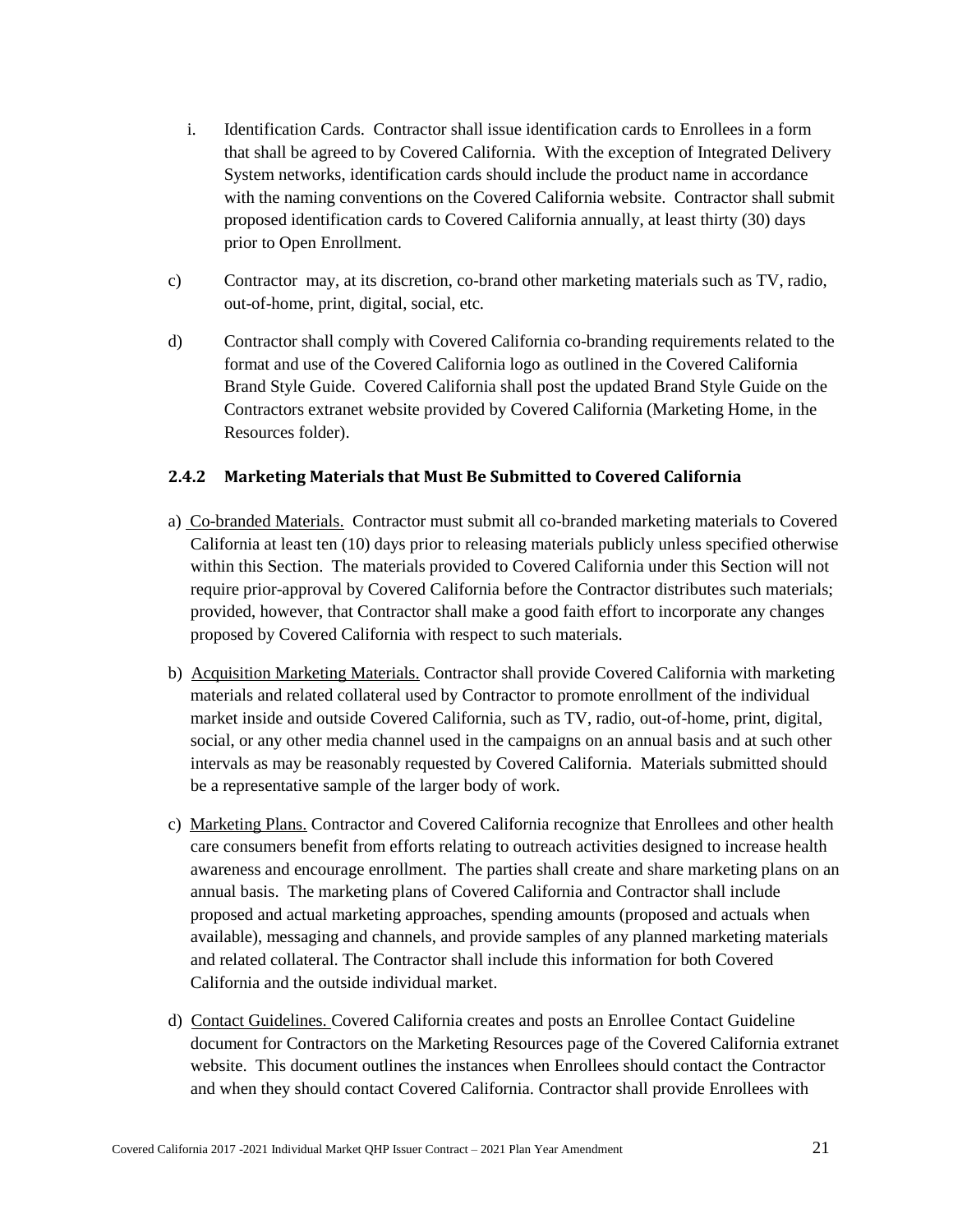information on the instances when Enrollees should contact the Contractor and when they should contact Covered California to resolve inquiries. Contractor may provide this information to Enrollees by: welcome letter or package, buck slip, insert, website or mail. Contractor shall submit to Covered California how the Enrollee Contact Guideline document was shared with Enrollees at least (30) days prior to Open Enrollment. The materials provided to Covered California under this Section will not require prior-approval by Covered California before the Contractor distributes such materials; provided, however, that Contractor shall make a good faith effort to incorporate any changes proposed by Covered California with respect to such materials.

#### <span id="page-28-0"></span>**2.4.3 Member Communications Materials**

Upon request, Contractor shall provide Covered California with at least one (1) copy, unless otherwise specified, of any information Contractor intends to send or make available to all Covered California Enrollees, including, but not limited to, Evidence of Coverage and disclosure forms, Enrollee newsletters, new Enrollee materials, health education materials, and special announcements. The materials provided to Covered California under this Section will not require prior-approval by Covered California before the Contractor distributes such materials; provided, however, that Contractor shall duly evaluate any changes proposed by Covered California with respect to such materials. Contractor shall maintain an electronic file that is open to Covered California, or email requested materials to Covered California. Such files shall be accessible by Covered California as required by applicable laws, rules and regulations, and as otherwise mutually agreed upon by the parties.

#### <span id="page-28-1"></span>**2.4.4 Mailing Addresses; Other Demographic Information**

Covered California and Contractor shall coordinate with respect to the continuous update of changes in an Enrollee's address or other demographic information.

#### <span id="page-28-2"></span>**2.4.5 Evidence of Coverage Booklet on Contractor's Website**

During each year of this Agreement which carries over into a subsequent Plan Year, Contractor shall make the Evidence of Coverage booklet, including any documents referenced in the Evidence of Coverage, for the next benefit year available on Contractor's website no later than the first day of the Open Enrollment Period provided that Contractor has received any revisions in the material that is to be included in the Evidence of Coverage from Covered California and the State Regulators in sufficient time to allow for posting on the first day of Open Enrollment. The Evidence of Coverage booklet for the then-current benefit year shall remain on Contractor's website through December 31 of the then-current benefit year.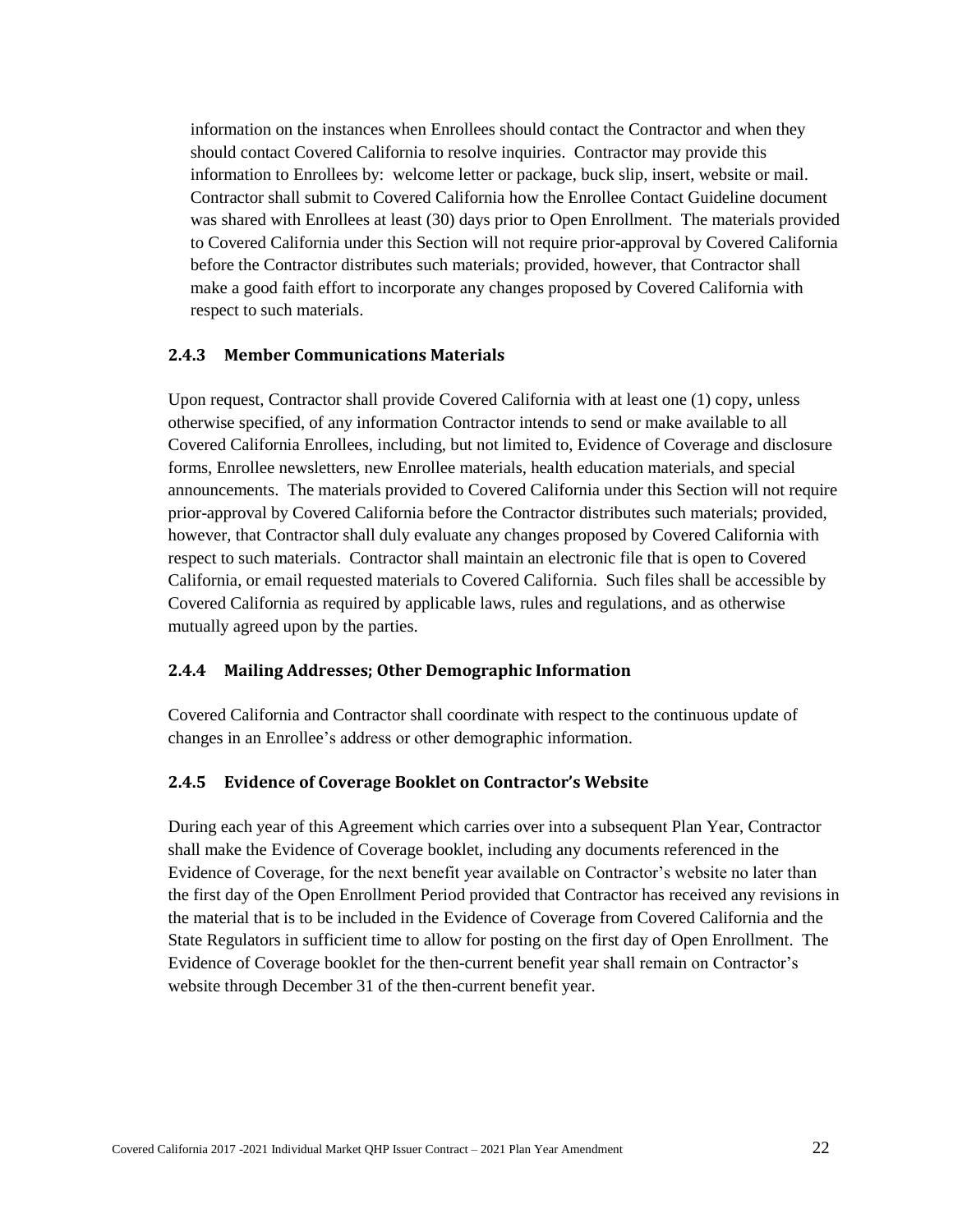### <span id="page-29-0"></span>**2.4.6 Distribution of Enrollment Materials**

Contractor agrees to distribute to effectuated or pending enrollees on and off-exchange the Open Enrollment publications developed and printed by Covered California for Enrollees prior to the Open Enrollment Period at a time mutually agreed to by the Contractor and Covered California. Contractor shall be responsible for the mailing cost associated with these publications.

# <span id="page-29-1"></span>**2.5 Additional Marketing Efforts**

- a) For the 2020 Plan Year, and any year thereafter, Covered California may engage in additional marketing activities to ensure consumers are aware of new laws and new programs that could impact consumers, such as the new State premium assistance program and State mandate. As part of those activities, Covered California may conduct marketing efforts co-branded with all QHP Issuers currently participating in Covered California or branded only with Covered California, including radio, television, or print advertisements, and make additional media buys using existing or new collateral and material, on behalf of Contractor.
- b) Upon mutual agreement of the additional marketing activities, Contractor shall pay Covered California a mutually-agreed upon dollar amount to conduct those marketing activities, in accordance with Section 5.1.1 e).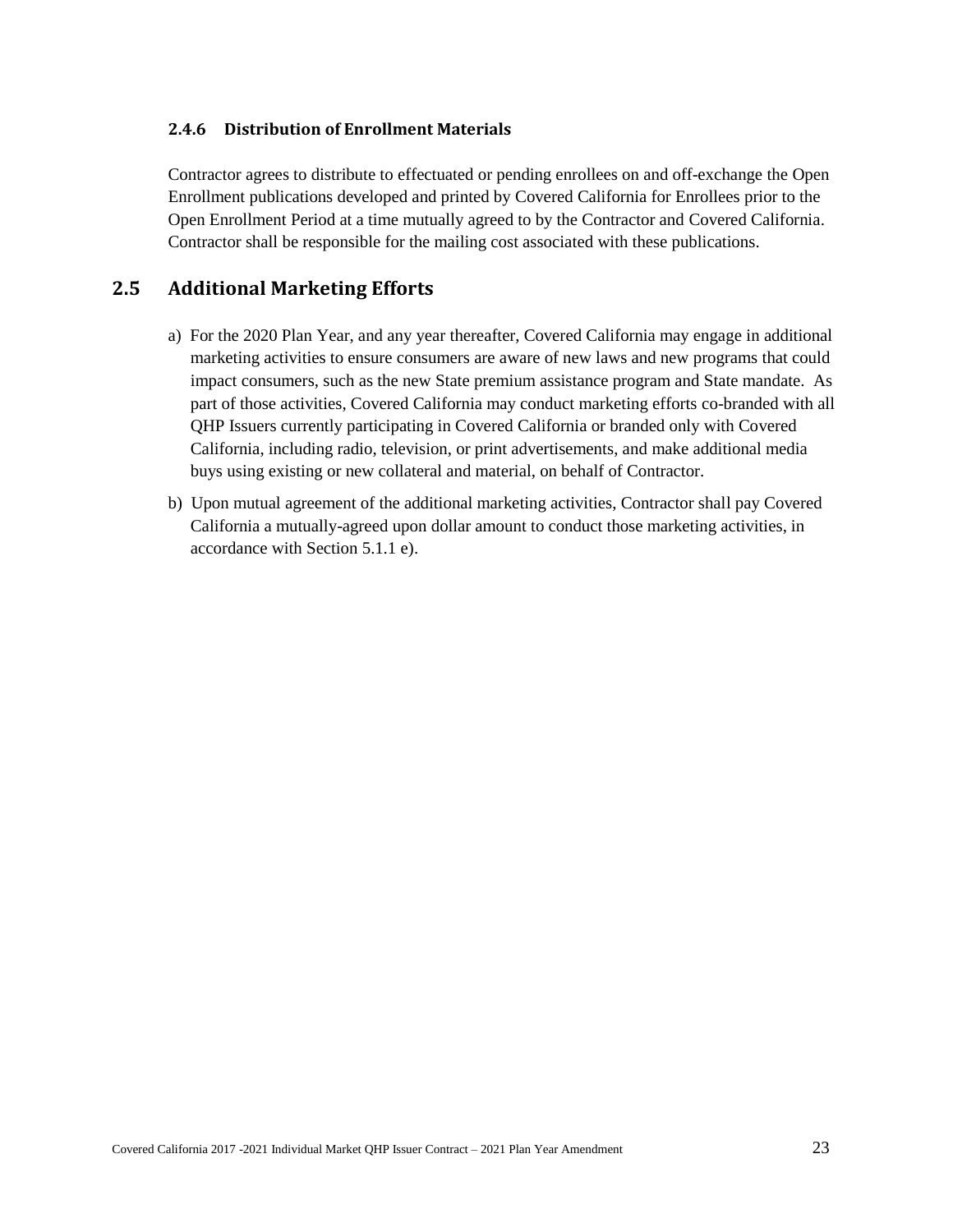# **ARTICLE 3 – QHP ISSUER PROGRAM REQUIREMENTS**

# <span id="page-30-2"></span><span id="page-30-1"></span><span id="page-30-0"></span>**3.1 Basic Requirements**

#### **3.1.1 Licensed in Good Standing**

Contractor shall be licensed and in good standing to offer health insurance coverage through its QHPs offered under this Agreement. For purposes of this Agreement, each QHP Issuer must be in "good standing," which is determined by Covered California pursuant to 45 C.F.R § 156.200(b)(4) and shall require: (i) Contractor to hold a certificate of authority from CDI or a health care service plan ("HCSP") license from DMHC, as applicable, and (ii) the absence of any material statutory or State Regulatory violations, including penalties, during the year prior to the date of the Agreement and throughout the term of Agreement, with respect to the State Regulators categories identified at Table 3.1.1 below ("Good Standing"). Covered California, in its sole discretion and in consultation with the appropriate State Regulators determines what constitutes a material violation for this purpose.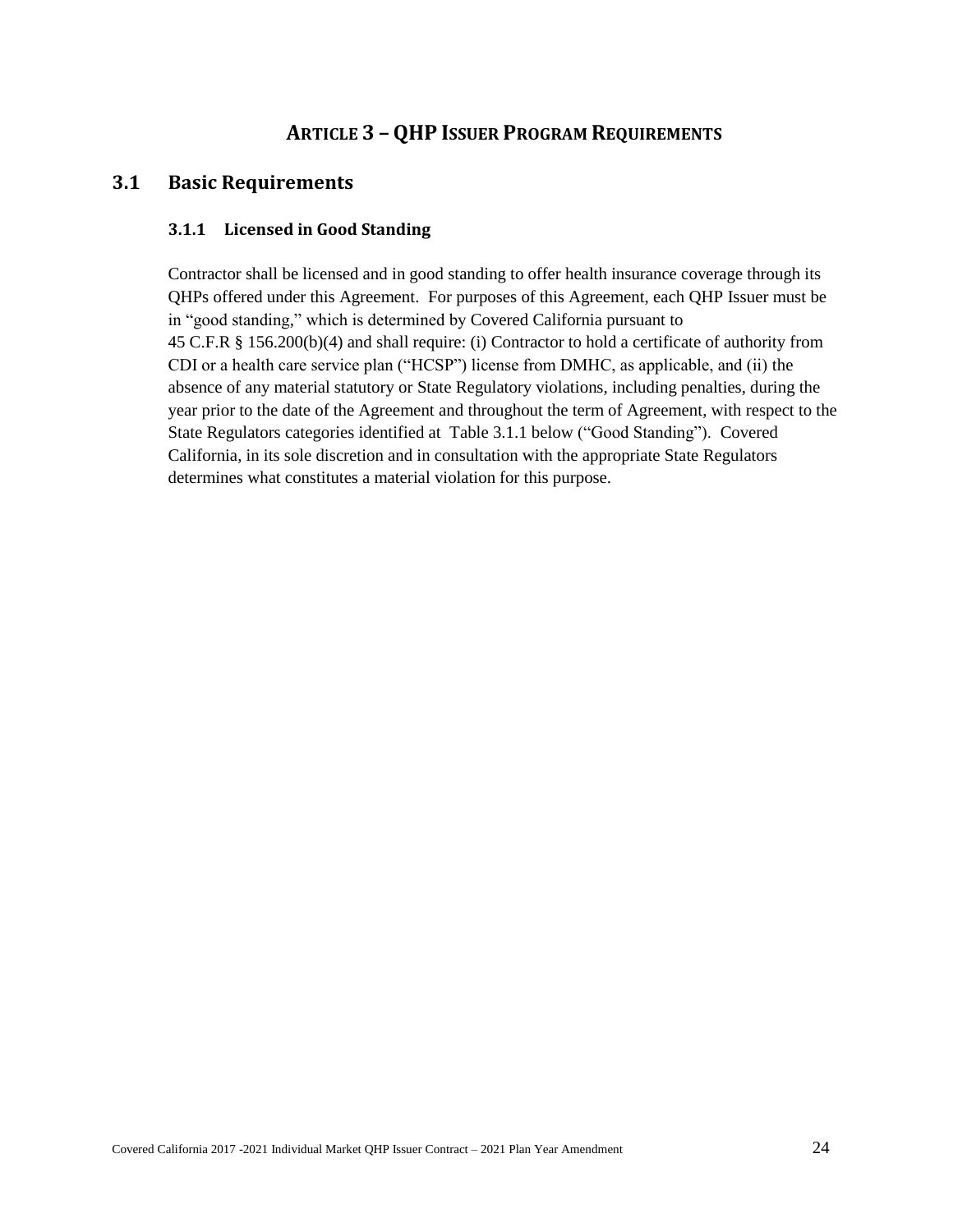| <b>Table 3.1.1</b><br><b>Definition of Good Standing</b>                                                | <b>Agency</b> |
|---------------------------------------------------------------------------------------------------------|---------------|
| Verification that issuer holds a state health care service plan license or insurance                    |               |
| certificate of authority.                                                                               |               |
| • Approved for lines of business sought in Covered California (e.g. commercial,                         |               |
| small group, individual)                                                                                | DMHC and CDI  |
| • Approved to operate in what geographic service areas                                                  | DMHC and CDI  |
| • Most recent financial exam and medical survey report reviewed                                         | <b>DMHC</b>   |
| •Most recent market conduct exam reviewed                                                               | <b>CDI</b>    |
| Affirmation of no material <sup>1</sup> statutory or regulatory violations, including penalties levied, |               |
| during the year prior to the date of the Agreement or throughout the term of Agreement in               |               |
| relation to any of the following, where applicable:                                                     |               |
| • Financial solvency and reserves reviewed                                                              | DMHC and CDI  |
| • Administrative and organizational capacity acceptable                                                 | <b>DMHC</b>   |
| • Benefit Design                                                                                        |               |
| • State mandates (to cover and to offer)                                                                | DMHC and CDI  |
| • Essential health benefits (State required)                                                            | DMHC and CDI  |
| • Basic health care services                                                                            | DMHC and CDI  |
| • Copayments, deductibles, out-of-pocket maximums                                                       | DMHC and CDI  |
| • Actuarial value confirmation (using the Federal Actuarial Value Calculator as<br>applicable.)         | DMHC and CDI  |
| • Network adequacy and accessibility standards are met                                                  | DMHC and CDI  |
| • Provider contracts                                                                                    | DMHC and CDI  |
| • Language Access                                                                                       | DMHC and CDI  |
| • Uniform disclosure (summary of benefits and coverage)                                                 | DMHC and CDI  |
| • Claims payment policies and practices                                                                 | DMHC and CDI  |
| • Provider complaints                                                                                   | DMHC and CDI  |
| • Utilization review policies and practices                                                             | DMHC and CDI  |
| • Quality assurance/management policies and practices                                                   | DMHC and CDI  |
| • Enrollee/Member grievances/complaints and appeals policies and practices                              | DMHC and CDI  |
| • Independent medical review                                                                            | DMHC and CDI  |
| • Marketing and advertising                                                                             | DMHC and CDI  |
| • Guaranteed issue individual and small group                                                           | DMHC and CDI  |
| • Rating Factors                                                                                        | DMHC and CDI  |
| • Medical Loss Ratio                                                                                    | DMHC and CDI  |
| • Premium rate review                                                                                   | DMHC and CDI  |
| • Geographic rating regions                                                                             |               |
| • Rate development and justification is consistent with ACA requirements                                | DMHC and CDI  |

 $\overline{a}$ 

<sup>1</sup>Covered California, in its sole discretion and in consultation with the appropriate health insurance regulator, determines what constitutes a material violation for this purpose.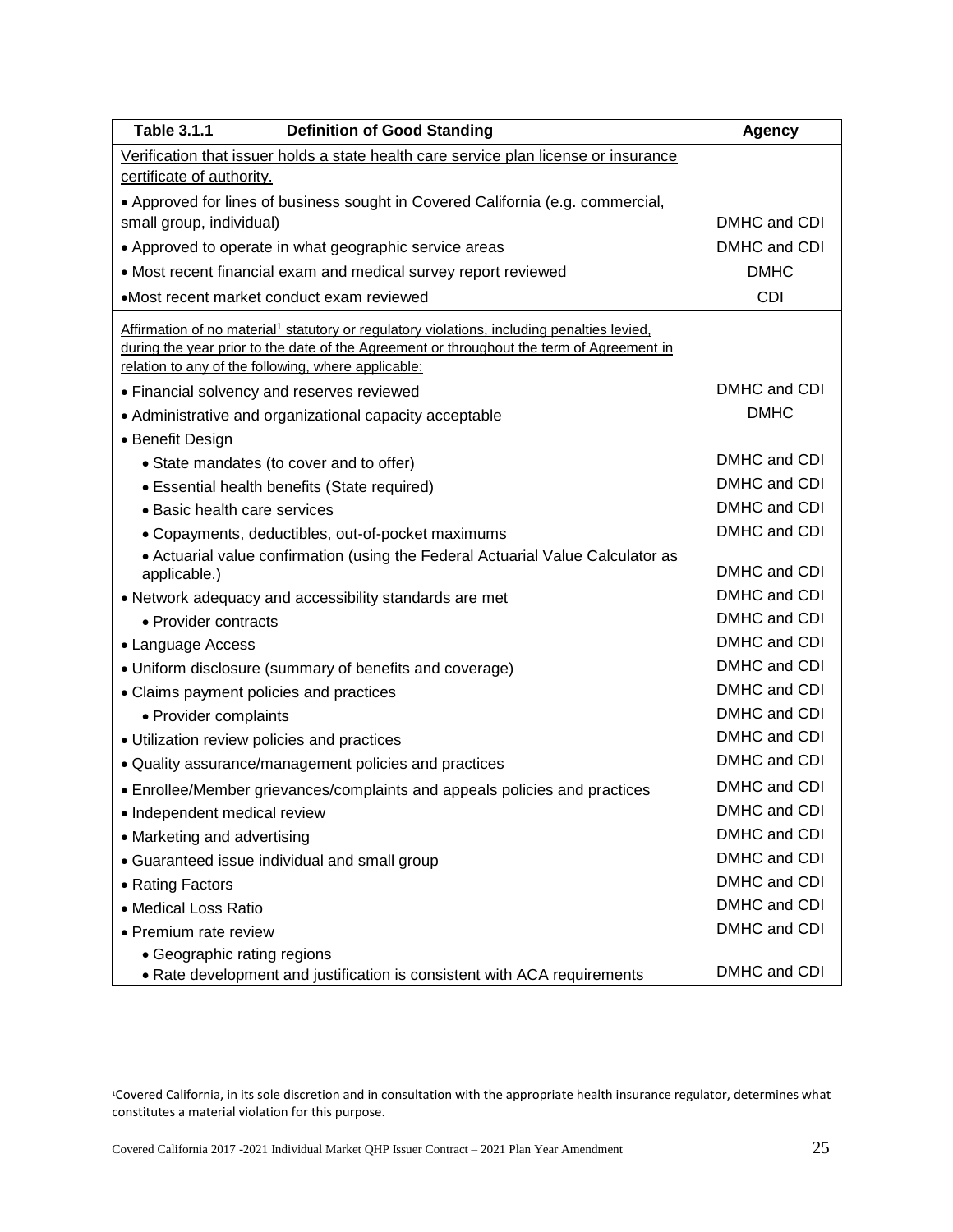### <span id="page-32-0"></span>**3.1.2 Certification**

Contractor shall comply with requirements for QHPs set forth in this Agreement and under the California Affordable Care Act, the Affordable Care Act and other State and Federal laws, rules and regulations*.* Contractor shall maintain timely compliance with standards required for certification that are issued, adopted, or recognized by Covered California to demonstrate that each health plan it offers in Covered California qualifies as a QHP.

### <span id="page-32-1"></span>**3.1.3 Accreditation**

- a) Contractor agrees to maintain a current accreditation throughout the term of the Agreement from one of the following accrediting bodies: (i) Utilization Review Accreditation Commission (URAC); (ii) National Committee on Quality Assurance (NCQA); (iii) Accreditation Association for Ambulatory Health Care (AAAHC). Contractor shall provide a copy of the accrediting agency's certificate upon renewal. Contractor shall authorize the accrediting agency to provide information and data to Covered California relating to Contractor's accreditation, including the most recent accreditation survey and other data and information maintained by accrediting agency as required under 45 C.F.R. § 156.275.
- b) Contractor shall be currently accredited and maintain its NCQA, URAC or AAAHC health plan accreditation throughout the term of the Agreement. Contractor shall notify Covered California of the date of any accreditation review scheduled during the term of this Agreement and the results of such review. Upon completion of any health plan accreditation review conducted during the term of this Agreement, Contractor shall provide Covered California with a copy of the Assessment Report within forty-five (45) days of report receipt.
- c) If Contractor receives a rating of less than "accredited" in any category, loses an accreditation, or fails to maintain a current and up to date accreditation, Contractor shall notify Covered California within ten  $(10)$  business days of such rating(s) change. Contractor will implement strategies to raise the Contractor's rating to a level of at least "accredited" or to reinstate accreditation. Contractor will submit a written corrective action plan (CAP) to Covered California within forty-five (45) days of receiving its initial notification of the change in category ratings.
- d) Following the initial submission of the CAP(s), Contractor shall provide a written report to Covered California on at least a quarterly basis regarding the status and progress of the submitted CAP(s). Contractor shall request a follow-up review by the accreditation entity within twelve (12) months and submit a copy of the follow-up Assessment Report to Covered California within thirty (30) days of receipt, if applicable.
- e) In the event Contractor's overall accreditation is suspended, revoked, or otherwise terminated, or in the event Contractor has undergone review prior to the expiration of its current accreditation and reaccreditation is suspended, revoked, or not granted at the time of expiration, Covered California reserves the right to terminate any agreement by and between Contractor and Covered California or suspend enrollment in Contractor's QHPs, or avail itself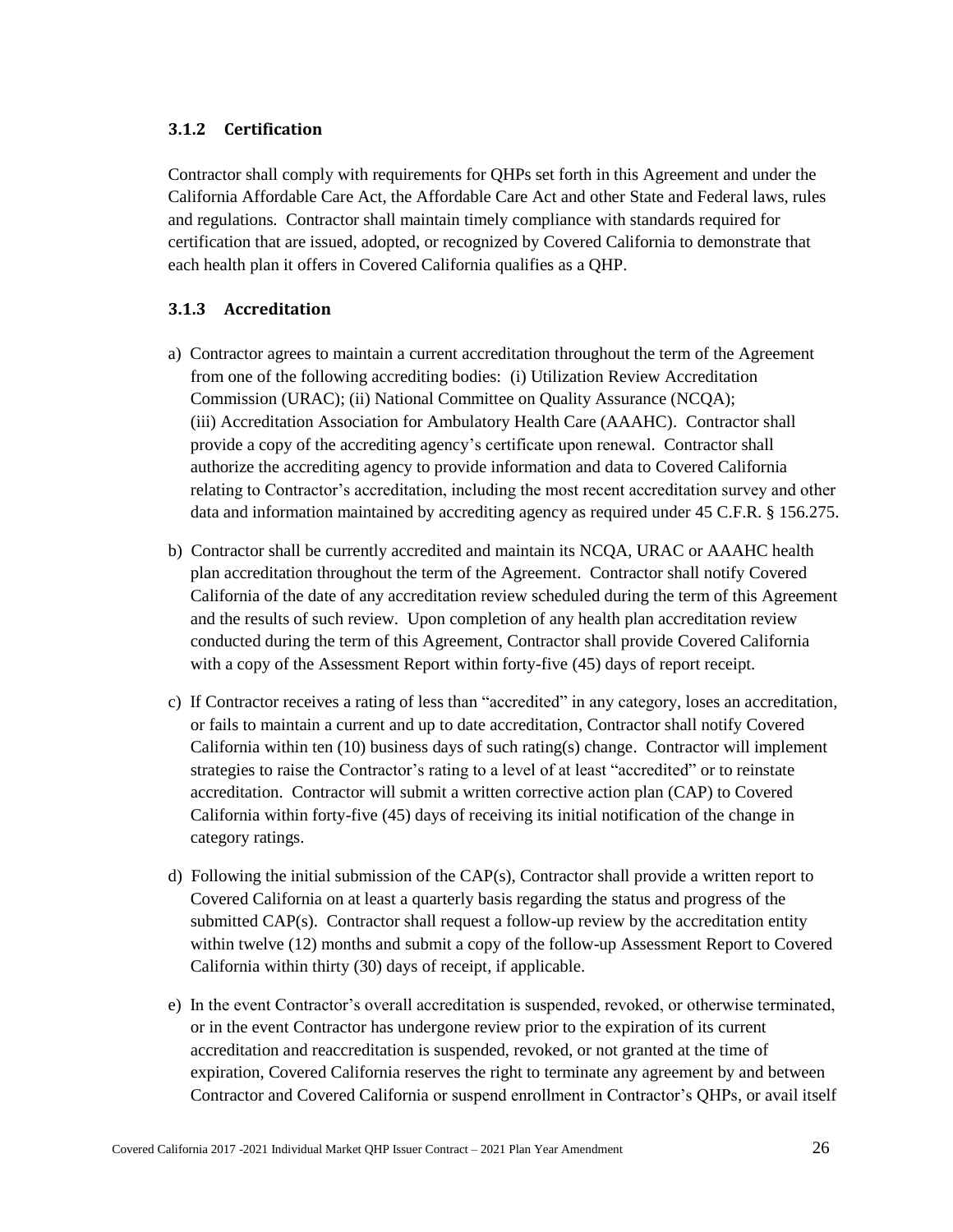of any other remedies in this Agreement, to ensure Covered California is in compliance with the federal requirement that all participating QHP Issuers maintain a current approved accreditation pursuant to 45 C.F.R. § 156.275(a).

f) Upon request by Covered California, Contractor will identify all health plan certification or accreditation programs undertaken, including any failed accreditation or certifications, and will also provide the full written report of such certification or accreditation undertakings to Covered California.

#### <span id="page-33-0"></span>**3.1.4 Plan Naming Conventions**

Contractor must adhere to Covered California's Plan Naming Conventions on all State Regulators plan filings, marketing material, Enrollee material, and SERFF submissions.

#### <span id="page-33-1"></span>**3.1.5 Operational Requirements and Liquidated Damages**

The timely and accurate submission of Contractor's QHP filings and documents to Covered California for upload into CalHEERS is critical to the successful launch of each Renewal and Open Enrollment Period. When submissions are late, or inaccurate, Covered California suffers financial harm with each resubmission and such actions put the Renewal and Open Enrollment process at risk. The parties agree that the liquidated damages below are proportional to the damages Covered California incurs from each respective error made by Contractor. Therefore, Contractor agrees to meet the following operational requirements:

#### **SERFF Template Completion**

Contractor must submit complete and accurate SERFF Templates to Covered California beginning with submissions for the 2017 Plan Year, and each year thereafter. Covered California will participate in two rounds of validation with the Contractor. Contractor agrees to pay liquidated damages in the amount of \$5,000 for each additional round of validation beyond the first two rounds. Changes to any or all of Contractor's SERFF Templates counts as one round of validation. If instructions provided by Covered California include inaccurate information which necessitates an additional round of validation, or an additional round of validation is necessary due to required changes by Covered California or Contractor's State Regulators, those rounds of validation will not be counted in the two rounds of validations.

#### **CalHEERS Test and Load Deadlines**

Contractor must participate in CalHEERS testing and provide certification of plan data and documents in the CalHEERS pre-production environment. The pre-production environment is the test environment where the parties can validate templates and documents prior to the Renewal and Open Enrollment Periods. Following Contractor's certification of the QHPs in the pre-production environment, any subsequent upload required to correct Contractor's errors in the production environment will result in liquidated damages in the amount of \$25,000 beginning with uploads for the 2017 Plan Year, and each year thereafter. One upload, for purposes of this paragraph, includes all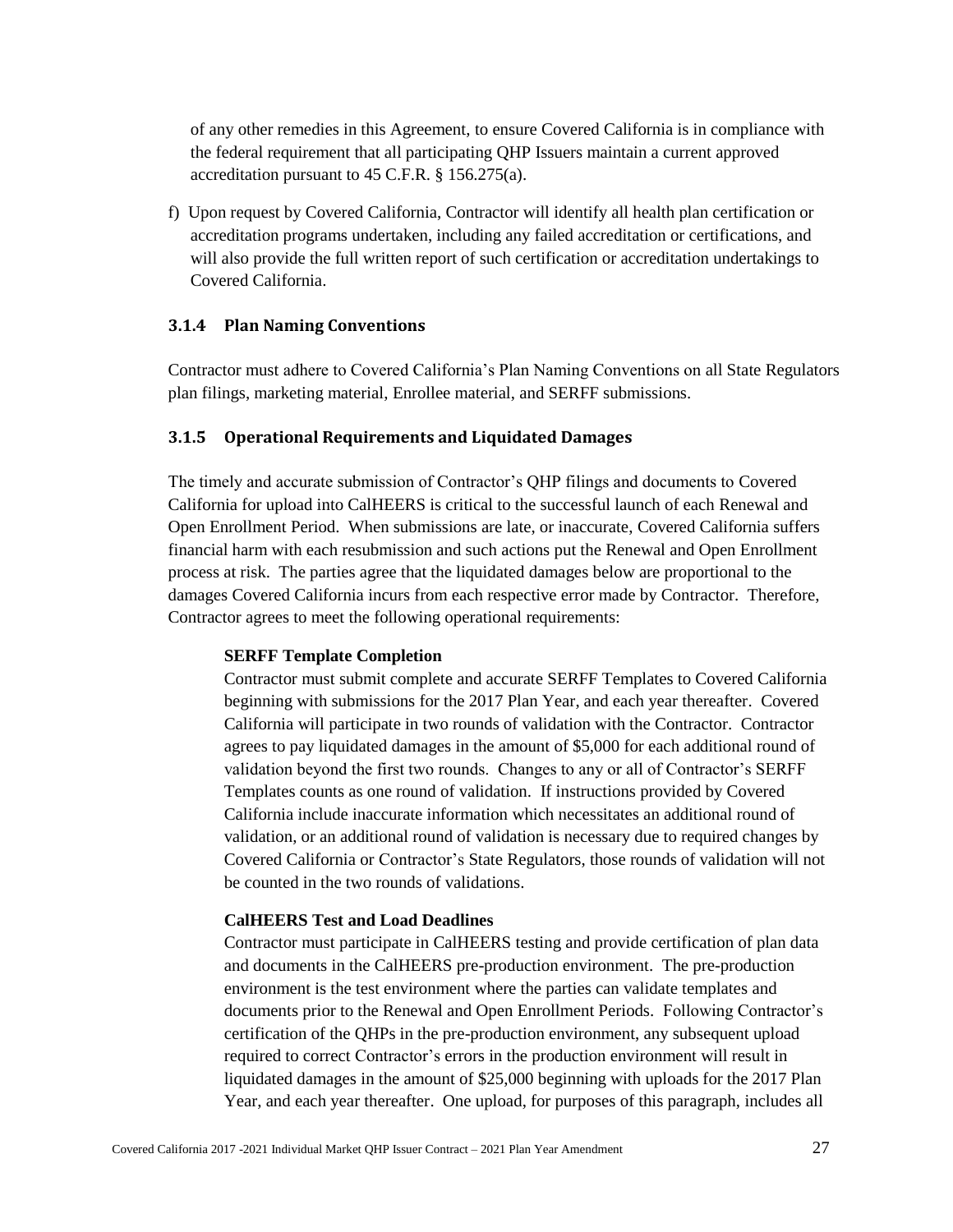plan data and documents that must be resubmitted to correct Contractor's errors. Liquidated damages will not apply to additional uploads resulting from errors in the instructions provided by Covered California, or changes required by Covered California or Contractor's regulator.

If liquidated damages are applied by Covered California under this section then no other remedies under Section 7.2.4 will apply to the Contractor for that same or any related action.

#### **Deadlines for Regulatory Approval**

Covered California reserves the right to require that the Contractor receive regulatory approval for Licensure, rates, products, Summary of Benefits and Coverage, Evidence of Coverage documents, policy documents, Network, and Service Area prior to participating in the CalHEERS pre-production environment.

#### **Communication with Plan Manager and Covered California**

Contractor must notify Covered California in a timely manner of changes with operational impacts to Covered California, Enrollees or CalHEERS (e.g. Contractor changes vendors that interface with CalHEERS). Contractor shall attempt to avoid making any operational changes that may impact CalHEERS thirty (30) days prior to and during each Renewal and Open Enrollment Period.

## <span id="page-34-1"></span><span id="page-34-0"></span>**3.2 Benefit Standards**

#### **3.2.1 Essential Health Benefits**

Each QHP offered by Contractor under the terms of this Agreement shall provide essential health benefits in accordance with the Benefit Plan Design requirements described in the Covered California Patient-Centered Benefit Plan Designs as approved by the Board for the applicable Plan Year, and as required under this Agreement, and applicable laws, rules and regulations, including California Health and Safety Code § 1367.005, California Insurance Code § 10112.27, California Government Code § 100503(e), and as applicable, 45 C.F.R. § 156.200(b).

#### <span id="page-34-2"></span>**3.2.2 Standard Benefit Designs**

- a) During the term of this Agreement, Contractor shall offer the QHPs identified in Attachment 1 and provide the benefits and services at the cost-sharing and actuarial cost levels described in the Covered California Patient-Centered Benefit Plan Designs as approved by the Board for the applicable Plan Year.
- b) During the term of this Agreement, for any Plan Year that the cost of the cost-sharing reduction program is built into the premium for Contractor's Silver-level QHPs, Contractor shall offer a non-mirrored Silver-level plan, that is not a QHP, outside of Covered California that complies with the benefits and services at the cost-sharing and actuarial cost level described in the plan design at Attachment 3 ("Silver 70 Off-Exchange Plan, Non-Mirrored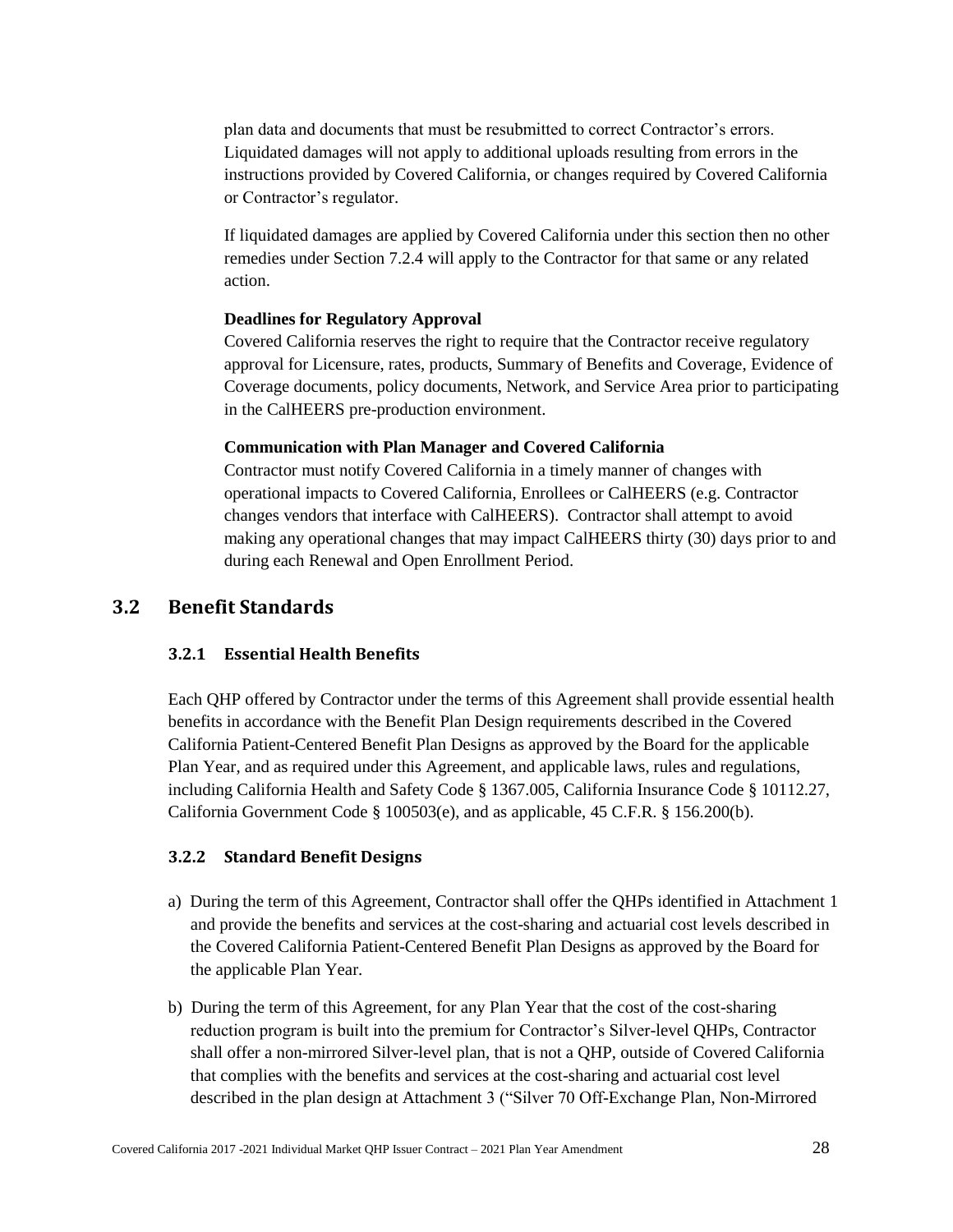Silver Plan Design"). This plan must not have any rate increase or cost attributable to the cost of the cost-sharing reduction program.

#### <span id="page-35-0"></span>**3.2.3 Offerings Outside of Covered California**

- a) Contractor acknowledges and agrees that as required under State and Federal law, QHPs and plans that are identical in benefits, service area, and cost sharing structure offered by Contractor outside Covered California must be offered at the same premium rate whether offered inside Covered California or outside Covered California directly from the Contractor or through an Agent.
- b) In the event that Contractor sells products outside Covered California, Contractor shall fairly and affirmatively offer, market, and sell all products made available to individuals in Covered California to individuals seeking coverage outside Covered California consistent with California law.
- c) For purposes of this section, "product" does not include contracts entered into pursuant to Part 6.2 (commencing with § 12693) of Division 2 of the Insurance Code between the Department of Health Care Services (DHCS) and health care service plans for Healthy Families beneficiaries or to contracts entered into pursuant to Chapter 7 (commencing with § 14000) of, or Chapter 8 (commencing with §14200) of, Part 3 of Division 9 of the Welfare and Institutions Code between the DHCS and health care service plans for enrolled Medi-Cal beneficiaries.

#### <span id="page-35-1"></span>**3.2.4 Pediatric Dental Benefits**

When Contractor elects to embed and offer Pediatric Dental Essential Health Benefit services either directly, or through a subcontract with a dental plan issuer authorized to provide Specialized Health Care Services, Contractor shall require its dental plan subcontractor to comply with all applicable provisions of this Agreement, including, but not limited to, standard benefit designs for the embedded pediatric dental benefit, as well as any network adequacy standards applicable to dental provider networks and any pediatric dental quality measures as determined by Covered California.

Coordination of Benefits. If a Contractor's QHP provides coverage for the Pediatric Dental Essential Health Benefit, Contractor shall include a Coordination of Benefits (COB) provision in its Evidence of Coverage or Policy Form that (i) is consistent with Health and Safety Code § 1374.19 or Insurance Code § 10120.2, and (ii) provides that the QHP is the primary dental benefit plan or policy under that COB provision. This provision shall apply to Contractor's QHPs offered both inside and outside of Covered California for the Individual Market, except where 28 CCR § 1300.67.13 or 10 CCR § 2232.56 provides for a different order of determination for COB in the small group market.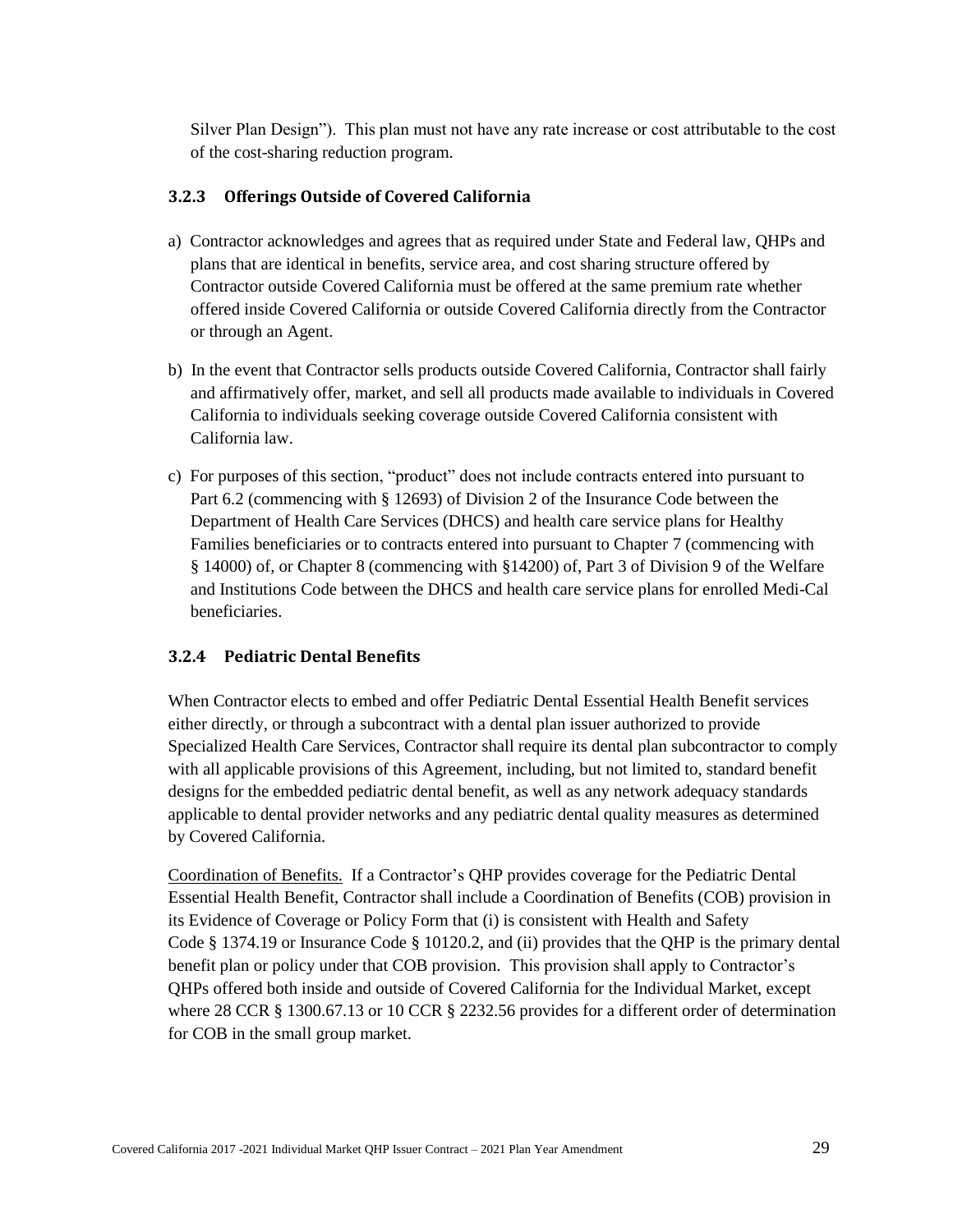### **3.2.5 Segregation of Funds**

Contractor shall comply with federal requirements relating to the required segregation of funds received for abortion services in accordance with the Affordable Care Act Section 1303 and 45 C.F.R. § 156.280.

## **3.2.6 Prescription Drugs**

- a) Formulary changes. Except in cases where patient safety is an issue, Contractor shall give affected Covered California Enrollees, and their prescribing physician(s), sixty (60) days written notice prior to the removal of a drug from formulary status, unless it is determined that a drug must be removed for safety purposes more quickly. If Contractor is not reasonably able to provide sixty (60) days written notice, the Contractor must provide affected Enrollees with a sixty (60) day period to access the drug as if was still on the formulary, that begins on the date the drug is removed from the formulary. This notice requirement shall apply only to single source brand drugs and the notice shall include information related to the appropriate substitute(s). The notice shall also comply with all requirements of the Health and Safety Code and Insurance Code, including provisions prohibiting Contractor from limiting or excluding coverage for a drug to a Plan Enrollee in cases where the drug had been previously approved for coverage by Contractor for a medical condition of the Plan Enrollee, except under specified conditions. To the extent permitted in State and Federal law, an exception to the notice requirement will be allowed when Contractor continues to cover a drug prescribed for a Plan Enrollee without interruption and under the same conditions, including copayment and limits that existed prior to the removal of the drug from formulary status.
- b) Internet Link to Formularies. Contractor shall comply with applicable State and Federal laws relating to prescription drug formularies, including posting the formularies for each product offered on the Contractor's website as required by Health and Safety Code § 1367.205 and Insurance Code § 10123.192. Contractor shall provide to Covered California and regularly update information necessary for Covered California to link to the Contractor's drug formularies for each of the QHPs Contractor offers so that Covered California can ensure it complies with its obligation under Government Code § 100503.1.
- c) Contractor shall have an opt-out retail option for mail order drugs to allow consumers to receive in-person assistance, and this option shall have no additional cost. However, as specified in the standard benefit designs, Contractor may offer mail order prescriptions at a reduced cost-share.
- d) Contractor shall provide consumers with an estimate of the range of costs for specific drugs.
- e) Contractor shall have a sufficient number of customer service representatives available during call center hours for consumers and advocates to obtain clarification on formularies and consumer cost-shares for drug benefits.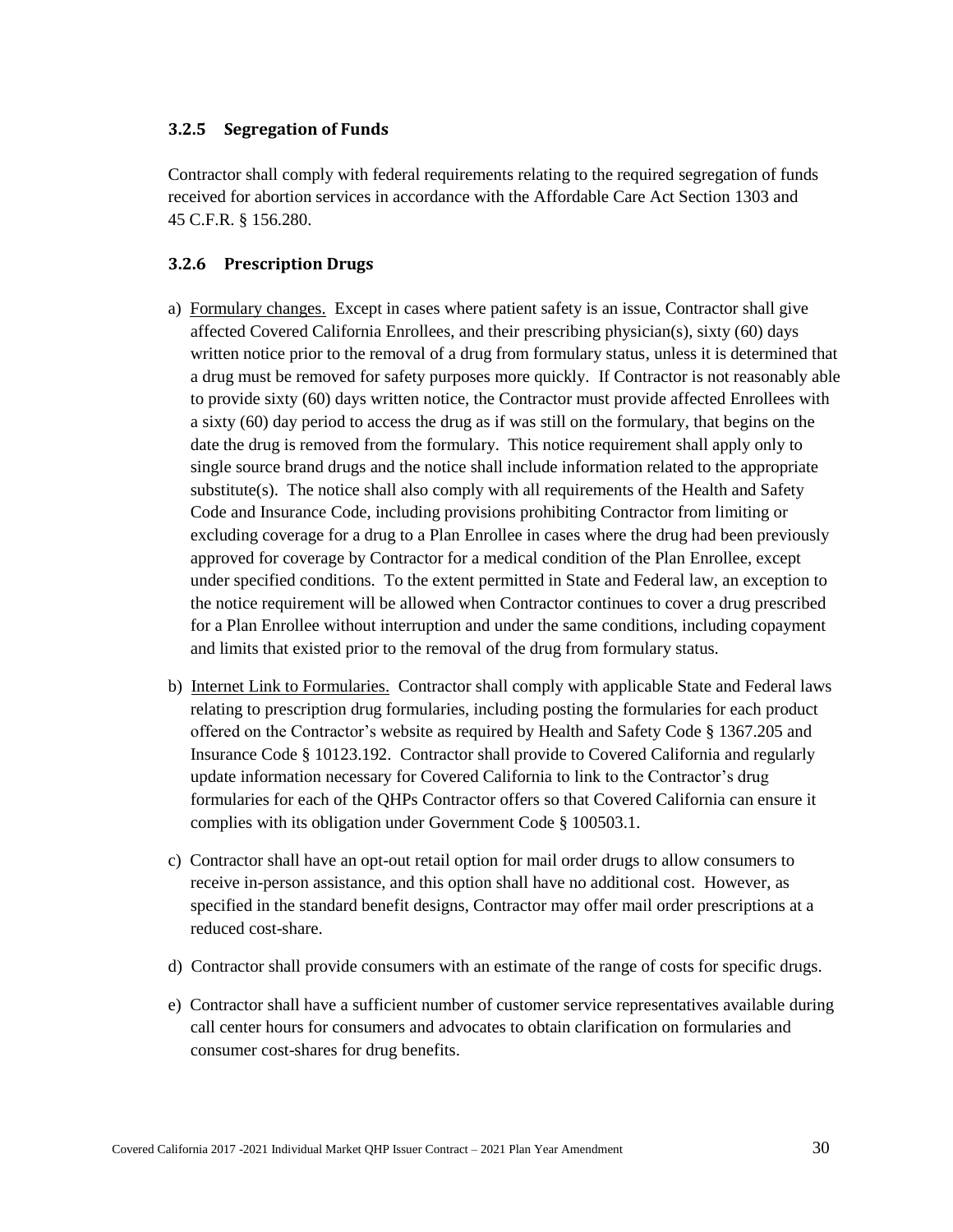# **3.3 Network Requirements**

### **3.3.1 Service Areas**

a) Service Area Listing. During each year of this Agreement, in conjunction with the establishment of Monthly Rates payable to Contractor under Article 5 below for each of the Contract Years, the Service Area listing set forth in Attachment 4 ("Service Area Listing") shall be amended to reflect any changes in the Service Area of Contractor's QHPs. Any such changes shall be effective as of January 1 of the applicable Contract Year. In the event ZIP codes are added to the current Service Area by the United States Postal Service, the parties agree such added ZIP codes shall be automatically included in the Service Area and shall be reflected in the next scheduled update of the Service Area Listing.

Contractor shall comply with Covered California's standards, developed in consultation with Health Insurance Issuers, regarding the development of Service Area listings based on ZIP code, including, those relating to: (i) the timing of such submissions prior to the Open Enrollment Period, (ii) the assignment of Enrollees residing in ZIP codes split across two rating regions, and (iii) required updates and notice of changes in ZIP Codes within Contractor's region.

- b) Withdrawal. Contractor shall not withdraw from any geographic region (as defined in Health and Safety Code § 1357.512 and California Insurance Code § 10753.14) for the individual market or modify any portion of its Service Area where Contractor provides Covered Services to Enrollees without providing prior written notice to, and obtaining prior written approval from Covered California, which shall not be unreasonably denied, and to the extent required, the State Regulators with jurisdiction over Contractor.
- c) Service Area Eligibility. In order to facilitate Covered California's compliance with State and Federal law, Contractor shall monitor information it receives directly, or indirectly or through its subcontractors to assure continued compliance with eligibility requirements related to participation of Qualified Individuals in Covered California for the Individual Market, including requirements related to residency in the Contractor's service area.

Contractor shall notify Covered California if it becomes aware that an individual Enrollee enrolled in a QHP of Contractor no longer meets the requirements for eligibility, based on place of residence. Covered California will evaluate, or cause CalHEERS to evaluate, such information to determine Enrollee's continuing enrollment in the Contractor's Service Area under Covered California's policies which shall be established in accordance with applicable laws, rules and regulations.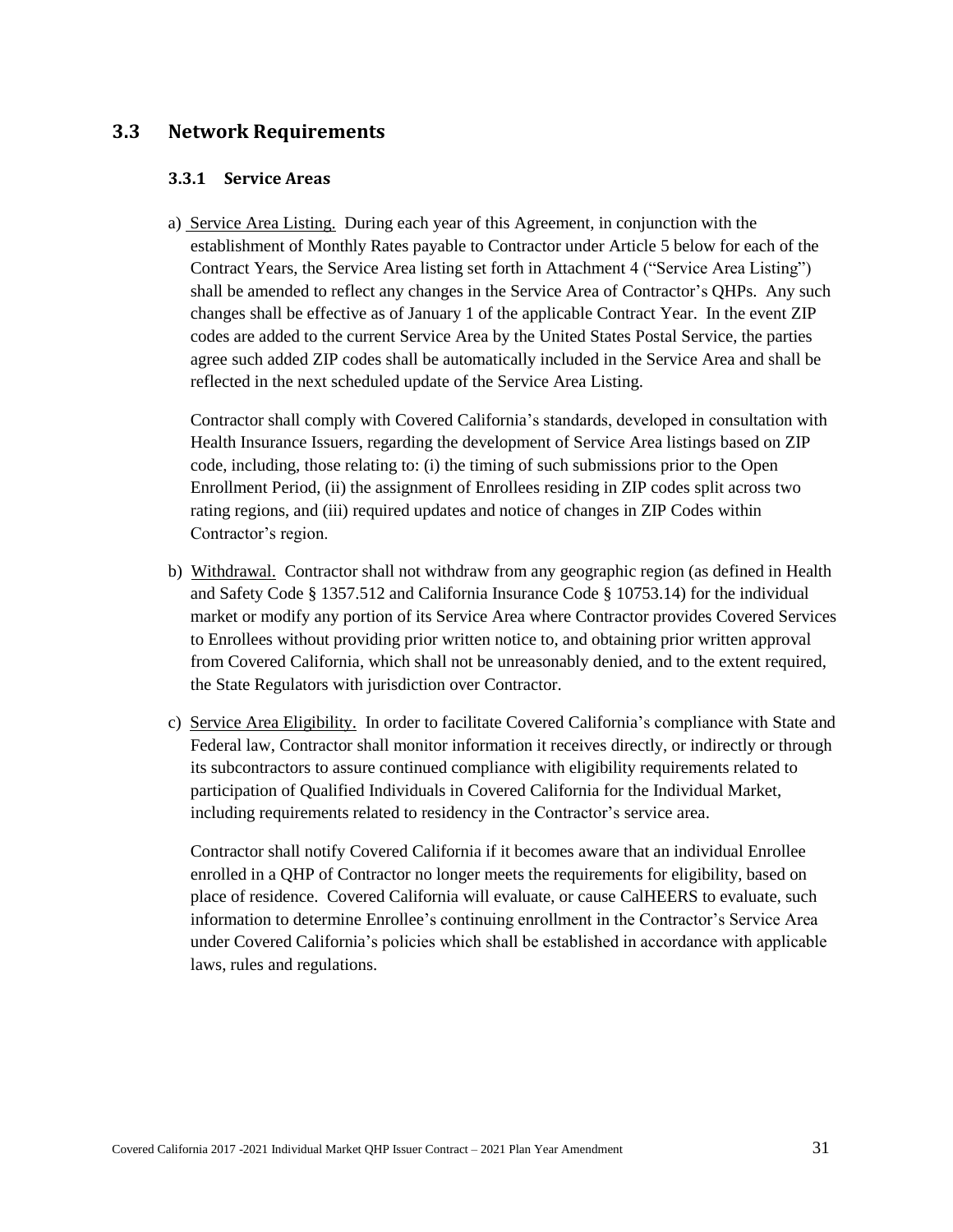## **3.3.2 Network Adequacy**

- a) Network standards. Contractor's QHPs shall comply with the network adequacy standards established by the applicable State Regulators responsible for oversight of Contractor, including, those set forth at Health and Safety Code § 1367.03 and 28 CCR § 1300.67.2 (if Contractor is a licensed health care service plan) or Insurance Code § 10133.5 and 10 CCR § 2240 et seq. (if Contractor is regulated by CDI), and, as applicable, other laws, rules, and regulations, including, those set forth at 45 C.F.R. § 156.230. Contractor shall cooperate with Covered California to implement network changes as necessary to address concerns identified by Covered California.
- b) Participating Provider Stability. Contractor shall maintain policies and procedures that are designed to preserve and enhance Contractor's network development by facilitating the recruitment and retention of Participating Providers necessary to provide access to Covered Services. Such policies and procedures shall be consistent with applicable laws, rules and regulations, and will include an ongoing assessment of turnover rates of its Participating Providers to ensure that the turnover rates do not disrupt the delivery of quality care.
- c) Notice of material network changes.

Contractor shall notify Covered California with respect to changes in its provider network as follows:

- i. Contractor shall notify Covered California of any pending material change in the composition of its provider network within any of the regions it covers, or its participating provider contracts, of and throughout the term of this Agreement at least 60 days prior to any change or immediately upon Contractor's knowledge of the change if knowledge is acquired less than 60 days prior to the change, and cooperate with Covered California in planning for the orderly transfer of plan members; and
- ii. Contractor shall ensure that Covered California Enrollees have access to care when there are changes in the provider network, including but not limited to, mid-year contract terminations between Contractor and Participating Providers.

### **3.3.3 Essential Community Providers**

a) ECP standard. Unless Covered California determines that Contractor has qualified under the alternate standard for essential community providers pursuant to the Affordable Care Act, Contractor shall maintain a network that includes a sufficient geographic distribution of care, including essential community providers ("ECP"), and other providers available to provide reasonable and timely access to Covered Services for low-income, vulnerable, or medically underserved populations in each geographic region where Contractor's QHPs provide services to Enrollees. Contractor shall comply with other laws, rules and regulations relating to arrangements with ECPs, as applicable, including, those rules set forth at 45 C.F.R. § 156.235.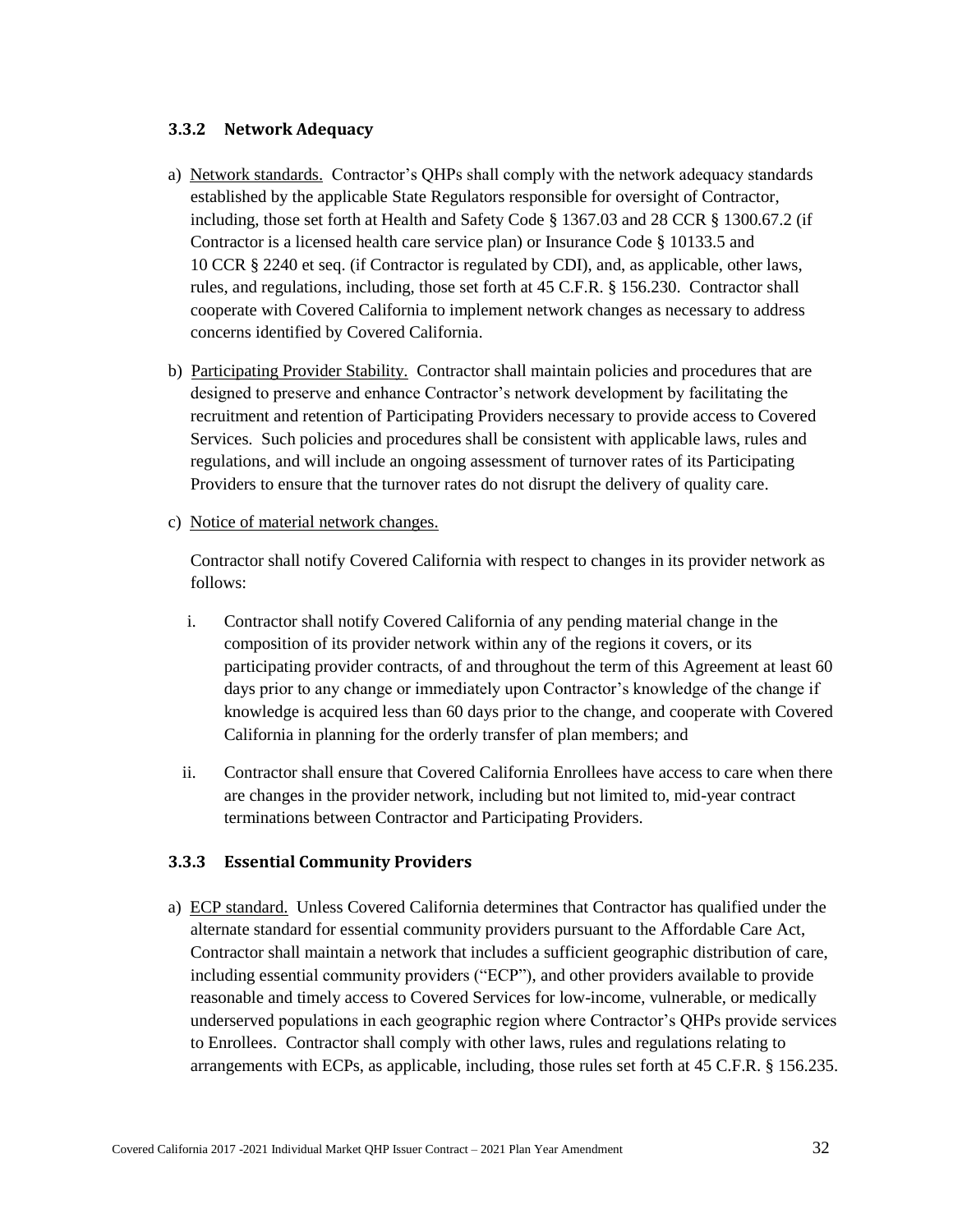- i. Reporting requirements for the ECP standard are contained within the required monthly provider data submission pursuant to Section 3.4.4 and are as follows:
	- 1. Contractor to demonstrate provider agreements with at least 15% of 340B non-hospital providers in each applicable rating region.
	- 2. Contractor to demonstrate provider agreements that reflect a mix of essential community providers (hospital and non-hospital) reasonably distributed to serve the low-income, vulnerable, or medically underserved populations.
- ii. Reporting requirements for Covered California qualified Alternate Standard Contractors are contained within the annual Application for certification and are as follows:
	- 1. Contractor to produce access map to demonstrate low income, medically underserved enrollee access to health care services. Low income, vulnerable, or medically underserved individuals shall be defined as those Covered California enrollees who fall below 200 percent of the Federal Poverty Level (FPL). Maps shall demonstrate the extent to which provider sites are accessible to and have services that meet the needs of specific underserved populations, including:
		- a. Individuals with HIV/AIDS
		- b. American Indians and Alaska Natives
		- c. Low income and underserved individuals seeking women's health and reproductive health services
		- d. Other specific populations served by Essential Community Providers in the service area such as STD Clinics, Tuberculosis Clinics, Hemophilia Treatment Centers, Black Lung Clinics, and other entities that serve predominantly low income, medically underserved individuals.
- b) Sufficient geographic distribution. Covered California shall determine whether Contractor meets the requirement of a sufficient geographic distribution of care, including ECPs, and other providers in its reasonable discretion, in accordance with the conditions set forth in the Application, and based on a consideration of various factors, including: (i) the nature, type, and distribution of Contractor's ECP contracting arrangements in each geographic rating region in which Contractor's QHPs provides Covered Services to Enrollees, (ii) the balance of hospital and non-hospital ECPs in each geographic rating region, (iii) the inclusion in Contractor's provider contracting network of at least 15% of entities in each applicable geographic rating region that participate in the program for limitation on prices of drugs purchased by covered entities under Section 340B of the Public Health Service Act (42 U.S.C. § 256B) ("340B Entity"), (iv) the inclusion of at least one ECP hospital in each region, (v) the inclusion of Federally Qualified Health Centers, and county hospitals, and (vi) other factors as mutually agreed upon by Covered California and the Contractor regarding Contractor's ability to serve the low income population.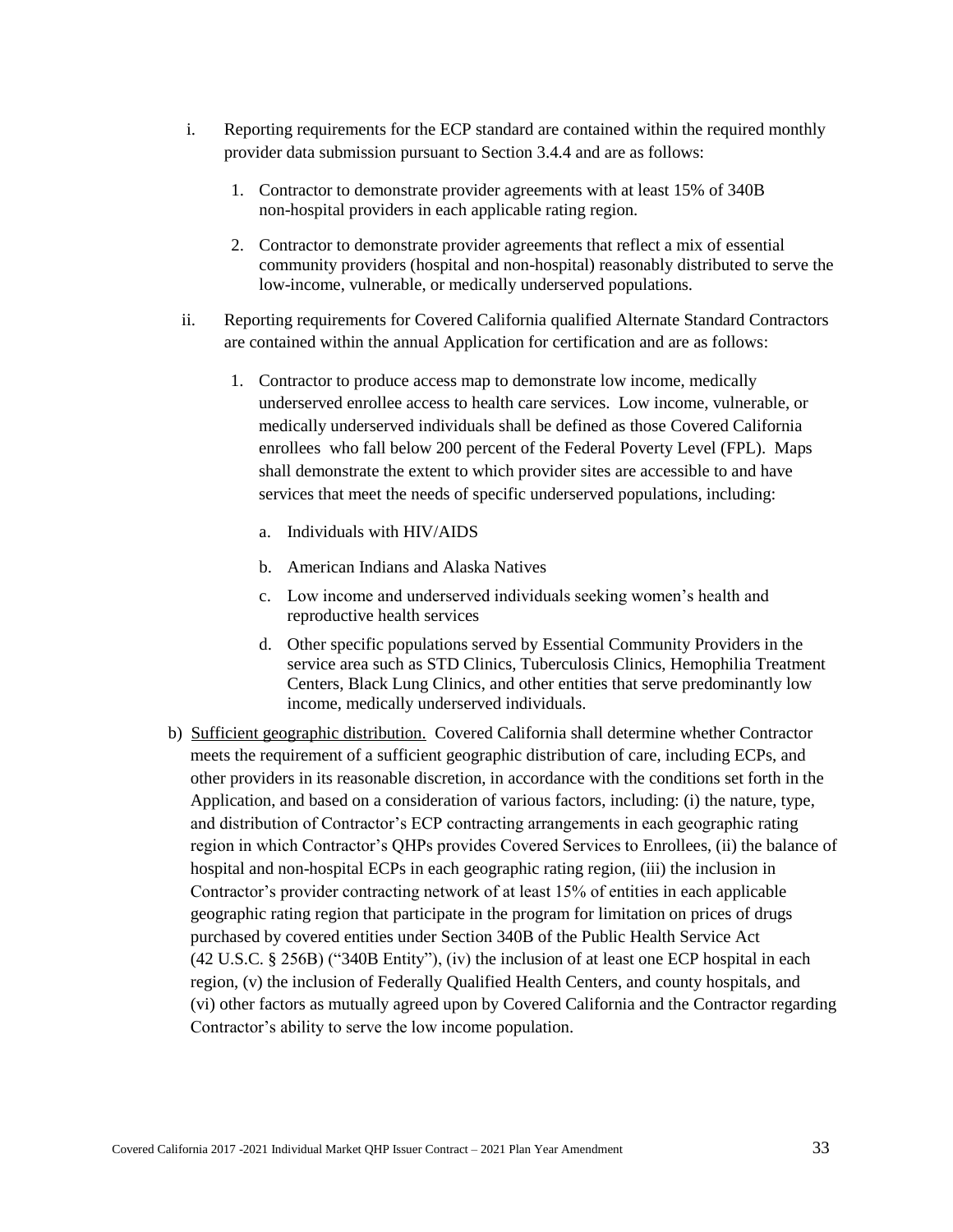- c) Low-income populations shall be defined for purposes of the ECP requirements as families living at or below 200% of Federal Poverty Level. ECPs shall consist of participating entities in the following programs: (i) 340B Entity, (ii) California Disproportionate Share Hospital Program, per the Final DSH Eligibility List for the current fiscal year, (iii) Federally designated 638 Tribal Health Programs and Title V Urban Indian Health Programs, (iv) Community Clinic or health centers licensed as either a "community clinic" or "free clinic", by the State under Health and Safety Code § 1204(a), or is a community clinic or free clinic exempt from licensure under Health and Safety Code § 1206, and (v) Providers with approved applications for the HI-TECH Medi-Cal Electronic Health Record Incentive Program. Covered California will post a non-exhaustive essential community provider list annually.
- d) Notice of changes to ECP network. Contractor shall notify Covered California with respect to any material change as of and throughout the term of this Agreement to its ECP contracting arrangements, geographic distribution, percentage coverage, ECP classification type (e.g. 340B), and other information relating to ECPs within thirty (30) business days of any change in ECP contracts.

Contractor shall notify Covered California of any pending material change in its ECP contracting arrangements at least 60 days prior to any change or immediately upon Contractor's knowledge of the change if knowledge is acquired less than 60 days prior to the change, and cooperate with Covered California in planning for the orderly transfer of plan members.

e) Indian Health Care Providers. For Contractor's provider contracts entered into on or after January 1, 2015, Contractor shall reference the Centers for Medicare & Medicaid Services "Model QHP Addendum for Indian Health Care Providers" ("Addendum") available by search at: <https://www.cms.gov/CCIIO/Programs-and-Initiatives/Health-Insurance-Marketplaces> . Contractor is encouraged to adopt the Addendum whenever it contracts with those Indian health care providers specified in the Addendum. Adoption of the Addendum is not required; it is offered as a resource to assist Contractor in including specified Indian providers in its provider networks.

### **3.3.4 Special Rules Governing American Indians and Alaskan Natives**

Contractor shall comply with applicable laws, rules and regulations relating to the provision of Covered Services to any individual enrolled in Contractor's QHP in Covered California for the Individual Market who is determined by Covered California to be an eligible American Indian or Alaskan Native as defined in Section 4(d) of the Indian Self-Determination and Education Assistance Act (25 U.S.C. 450b(d). Such requirements include the following:

a) Contractor shall cover Covered Services furnished through a health care provider pursuant to a referral under contract for directly furnishing an item or service to an American Indian with no cost-sharing as described in the Affordable Care Act § 1402(d)(2).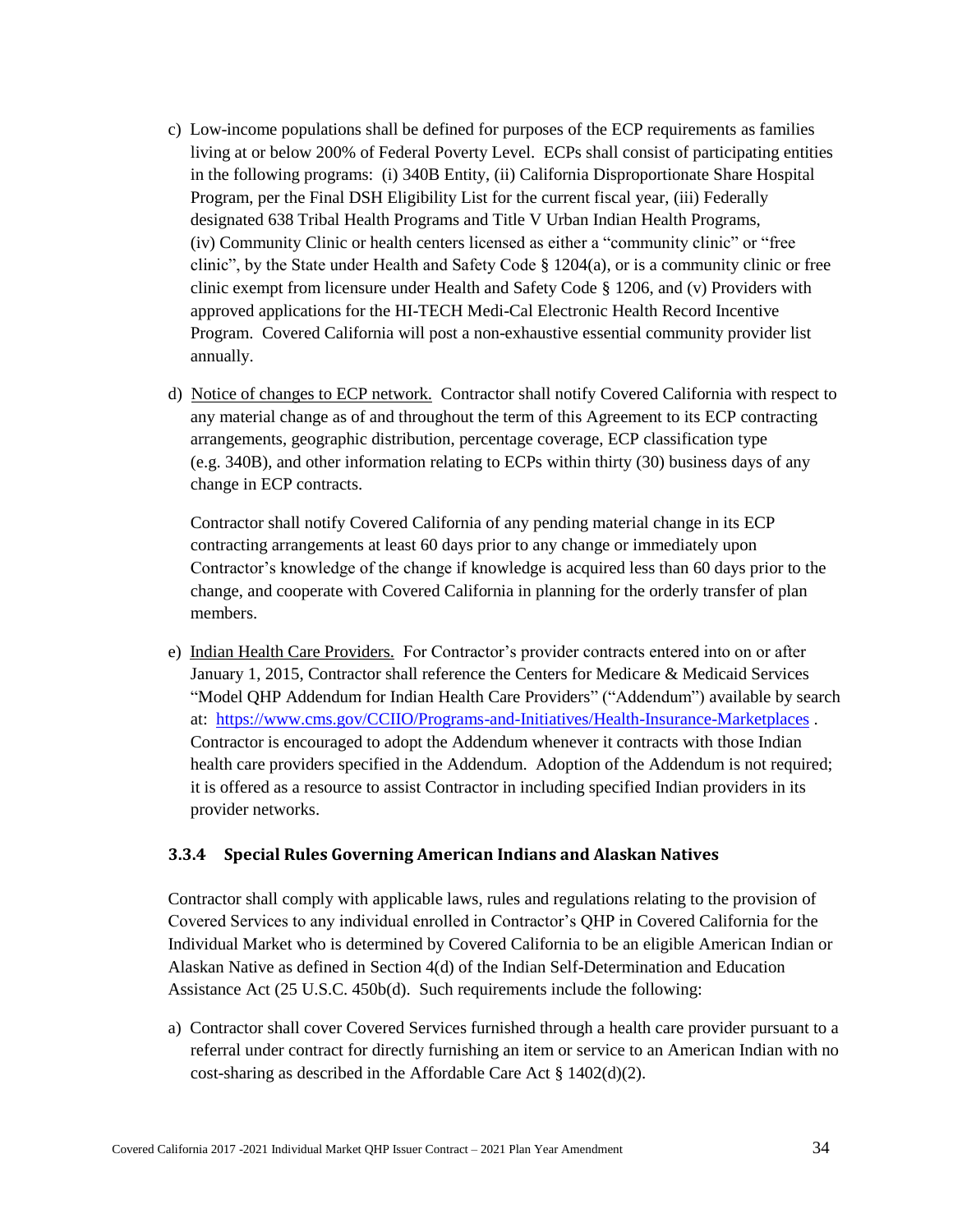- b) Contractor shall not impose any cost-sharing on such individuals under three hundred (300) percent of federal poverty level ("FPL") in accordance with the Affordable Care Act  $\S$  1401(d)(1). Covered California will have a transparent process to identify Alaskan Natives and American Indians, including a specific identification of those under 300% of FPL so the Contractor has information necessary to comply with Federal law.
- c) Contractor shall provide monthly Special Enrollment Periods for American Indians or Alaskan Natives enrolled through Covered California.
- d) Contractor shall comply with other applicable laws, rules and regulations relating to the provision of Covered Services to American Indians, including, the Indian Health Care Improvement Act Sections 206 (25 U.S.C. 1621e) and 408 (25 U.S.C. 1647a).

### **3.3.5 Network Stability**

- a) Contractor shall implement policies and practices designed (i) to reduce the potential for disruptions in Contractor's provider networks, and (ii) to minimize the amount of uncertainty, disruption, and inconvenience of Enrollees in the execution of the transition of care as required under State laws, rules and regulations in connection with any such disruption. Contractor agrees to maintain adequate records, reasonably satisfactory to Covered California, documenting its policies and its compliance with these requirements by Contractor and Participating Providers.
- b) Block Transfers. If Contractor experiences a termination of a Provider Group(s) or hospital(s) that constitutes a block transfer as defined in Health and Safety Code § 1373.65 and Title 28, C.C.R. § 1300.67.1.3, Contractor shall provide Covered California with copies of the written notices the Contractor proposes to send to affected Enrollees, in compliance with the notice requirements of Health and Safety Code § 1373.65, prior to mailing the notices to Enrollees.
- c) Network Disruptions. If Contractor experiences provider network disruptions or other similar circumstances that make it necessary for Enrollees to change QHPs or Participating Providers, Contractor agrees to provide prior notice to Covered California and State Regulators, in accordance with advance notice, meeting, and other requirements set forth in applicable laws, rules, and regulations, including Insurance Code § 10199.1 and Health and Safety Code §§ 1367.23 and 1366.1.
- d) Enrollee transfers. In the event of a change in Participating Providers or QHPs related to network disruption, block transfers, or other similar circumstances, Contractor shall, and shall require Participating Providers to, cooperate with Covered California in planning for the orderly transfer of Enrollees as necessary and as required under applicable laws, rules and regulations including, those relating to continuity of care.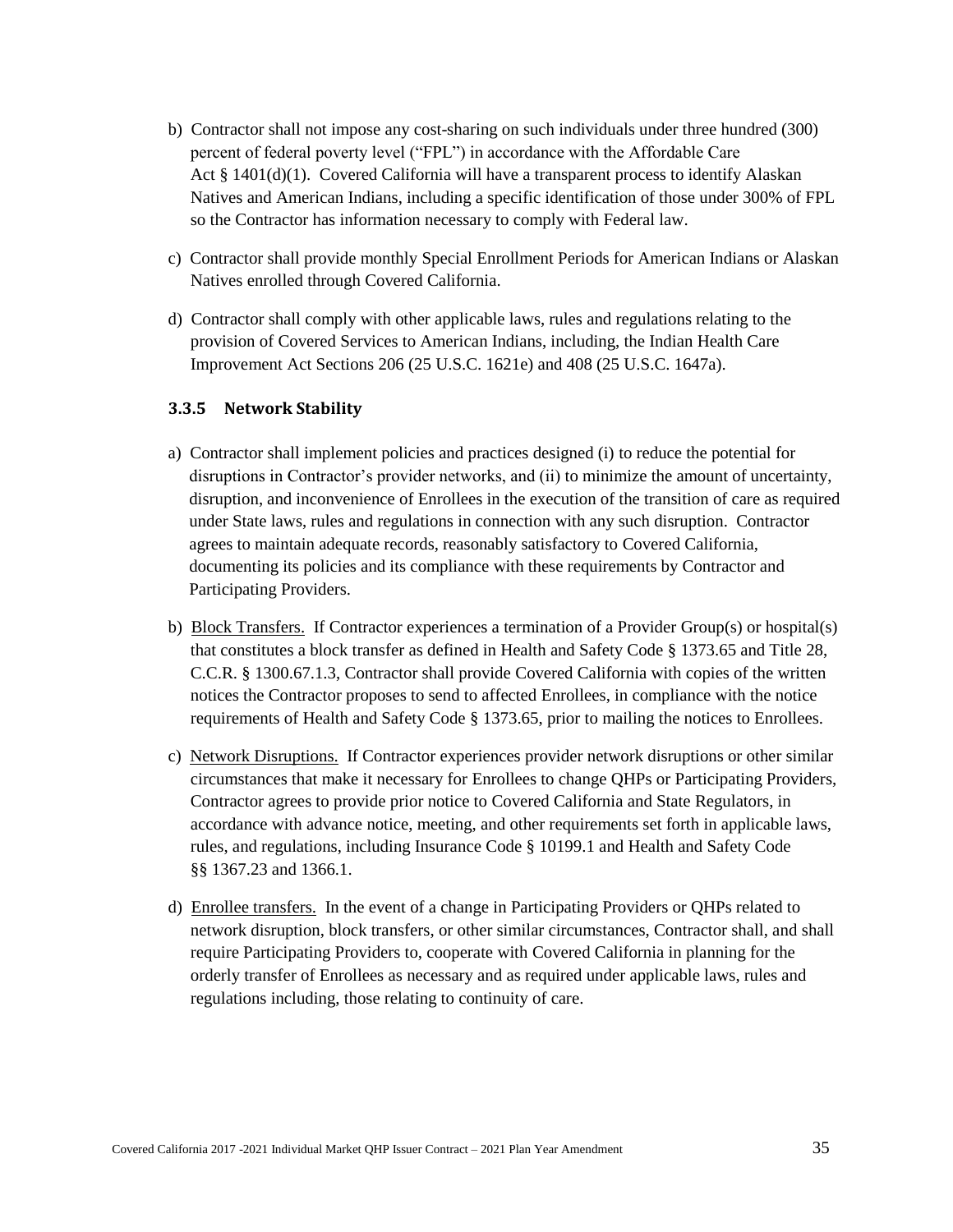# **3.4 Participating Providers**

## **3.4.1 Provider Contracts**

- a) Contractor shall include in all of its contracts with Participating Providers the requirement for all Covered Services to be provided by duly licensed, certified or accredited Participating Providers consistent with the scope of their license, certification or accreditation and in accordance with applicable laws, rules, regulations, the standards of medical practice in the community, and the terms set forth in agreements entered into by and between Contractor and Participating Providers ("Provider Agreement").
- b) Contractor shall include in each Provider Agreement a requirement that Participating Providers comply with all other applicable laws, rules and regulations.
- c) Contractor shall use commercially reasonable efforts to require the provisions of Subsection (d) to be included in each: (i) Provider Agreement entered into by and between Contractor and a Participating Provider, and (ii) any subcontracting arrangement entered into by a Participating Provider.
- d) Provision of Covered Services. Contractor shall undertake commercially reasonable efforts to ensure that each Participating Provider Agreement and each subcontracting arrangement entered into by each Participating Provider complies with the applicable terms and conditions set forth in this Agreement, as mutually agreed upon by Covered California and Contractor, and which may include the following:
	- i. Coordination with Covered California and other programs and stakeholders;
	- ii. Relationship of the parties as independent contractors (Section 1.3(a)) and Contractor's exclusive responsibility for obligations under the Agreement (Section 1.3(b));
	- iii. Participating Provider directory requirements (Section 3.4.4);
	- iv. Implementation of processes to enhance stability and minimize disruption to provider network (Section 3.3.5);
	- v. Notices, network requirements, and other obligations relating to costs of out-of-network services and other benefits (Section 3.4.3);
	- vi. Provider credentialing, including, maintenance of licensure and insurance (Section 3.4.2);
	- vii. Customer service standards (Section 3.6);
- viii. Utilization review and appeal processes (Section 4.3);
- ix. Maintenance of a corporate compliance program (Section 1.2);
- x. Enrollment and eligibility determinations and collection practices (Article 2);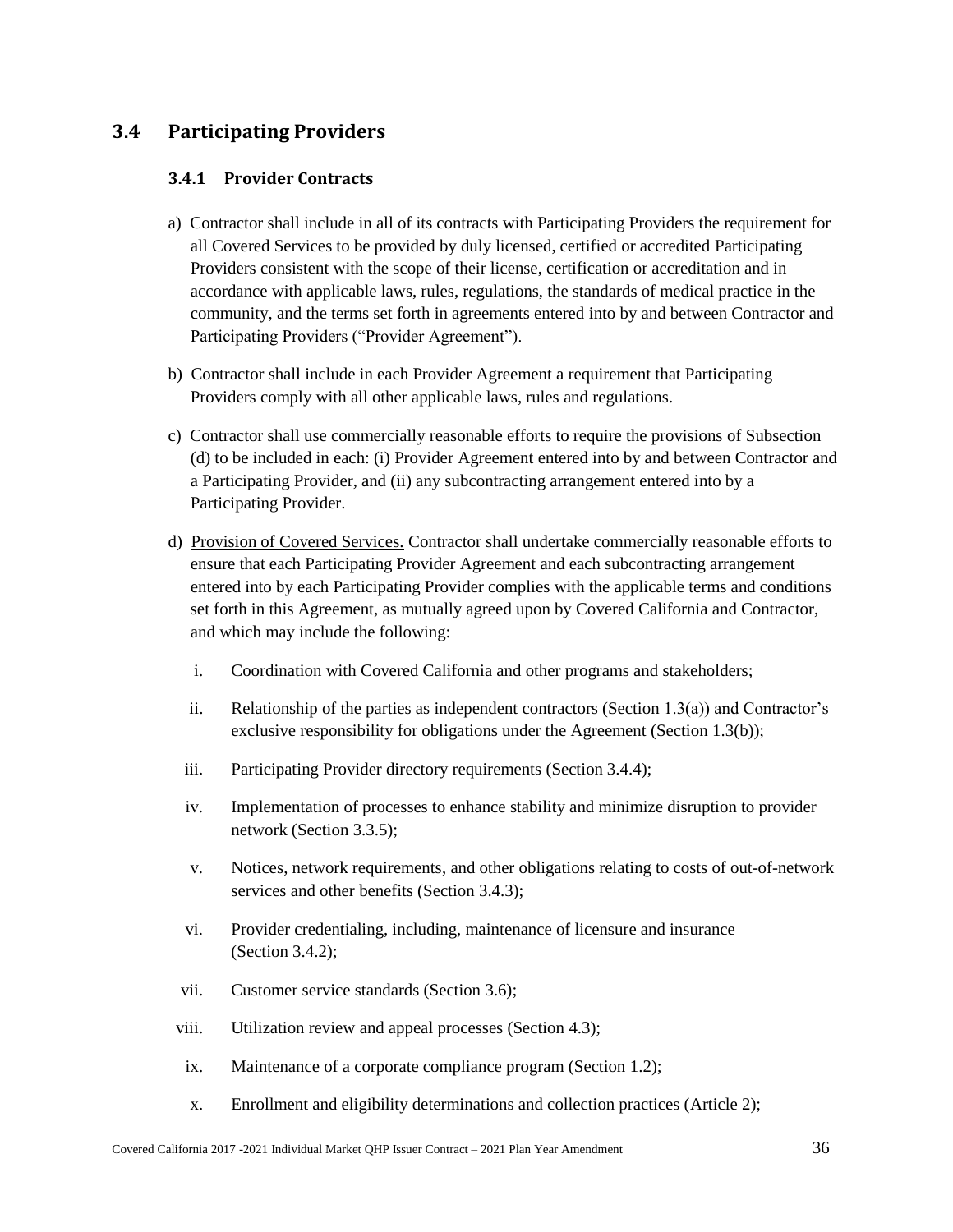- xi. Appeals and grievances (Section 3.6.2);
- xii. Enrollee and marketing materials (Section 2.4);
- xiii. Disclosure of information required by Covered California, including, financial and clinical (Section 1.13), Quality, Network Management and Delivery System Standards (Article 4), and other data, books, and records (Article 10));
- xiv. Nondiscrimination (Section 1.11);
- xv. Conflict of interest and integrity (Section 1.12);
- xvi. Other laws (Section 1.14);
- xvii. Quality, Network Management and Delivery System Standards to the extent applicable to Participating Providers (Article 4), including, disclosure of contracting arrangements with Participating Providers as required pursuant to Attachment 7;
- xviii. Performance Measures, to the extent applicable to Participating Providers (Article 6);
- xix. Continuity of care, coordination and cooperation upon termination of Agreement and transition of Enrollees (Section 3.3.5 and Article 7);
- xx. Security and privacy requirements, including compliance with HIPAA (Article 9); and
- xxi. Maintenance of books and records (Article 10).

## **3.4.2 Provider Credentialing**

Contractor shall perform, or may delegate activities related to, credentialing and re-credentialing Participating Providers in accordance with a process reviewed and approved by State Regulators.

## **3.4.3 Enrollee Costs; Disclosure**

Contractor shall, and shall require Participating Providers to, comply with applicable laws, rules and regulations governing liability of Enrollees for Covered Services provided to Enrollees, including, those relating to holding an Enrollee harmless from liability in the event Contractor fails to pay an amount owing by Contractor to a Participating Provider as required by Federal and State laws, rules and regulations.

To the extent that Contractor's QHPs either (i) provide coverage for out-of-network services, or (ii) impose additional fees for such services, Contractor shall disclose to the Enrollee, at the Enrollee's request, the amount Contractor will pay for covered proposed non-emergency out-of-network services.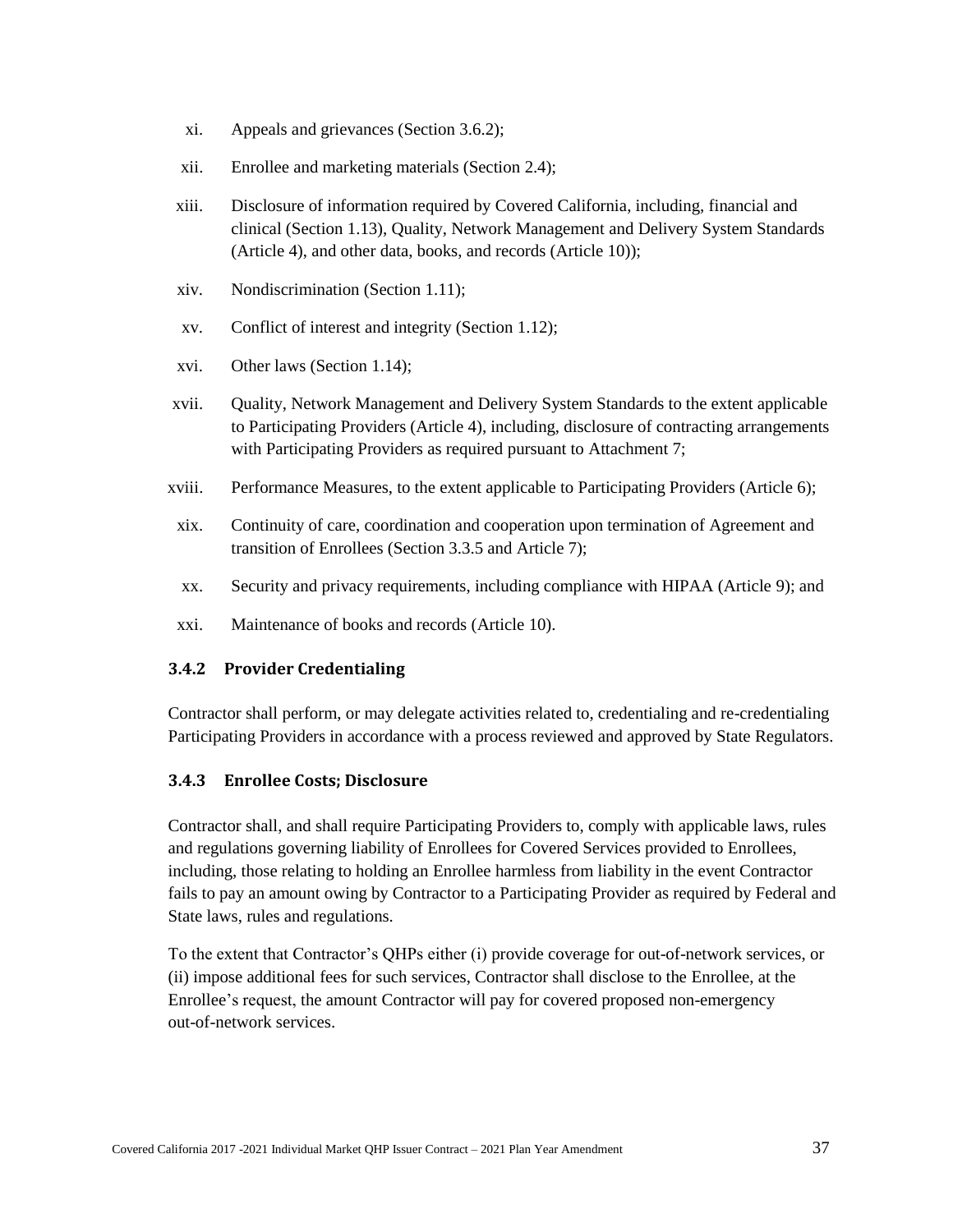Contractor shall require its Participating Providers to inform every Enrollee in a manner that allows the Enrollee the opportunity to act upon a Participating Provider's proposal or recommendation regarding (i) the use of a non-network provider or facility, or (ii) the referral of an Enrollee to a non-network provider or facility for proposed non-emergency Covered Services. Contractor shall require Participating Providers to disclose to an Enrollee considering accessing non-emergency services from a network provider if a non-network provider or facility will be used as part of the network provider's plan of care. The Contractor's obligation for this provision can be met through routine updates to its provider manual. Participating Providers may rely on Contractor's provider directory in fulfilling their obligation under this provision.

## **3.4.4 Covered California Provider Directory**

Contractor shall make its provider directory available to (i) Covered California electronically for publication online in accordance with guidance from Covered California, and (ii) in hard copy when potential Enrollees make such request. Unless otherwise agreed to by Covered California, Contractor shall continue to provide information describing all Participating Providers in its QHP networks in a format prescribed by Covered California on a monthly basis to support Covered California's centralized provider directory containing every QHP's network providers, this includes testing, implementation, and continued evaluation. Contractor acknowledges that Covered California may use Contractor's Participating Provider data for any non-commercial purposes. If Covered California's centralized provider directory is not operational, Contractor shall continue to provide Participating Provider information to Covered California on a monthly basis.

The network and directory information provided to Covered California shall take into consideration the ethnic and language diversity of providers available to serve Enrollees of Covered California.

Once the Symphony Provider Directory is fully operational, Covered California will utilize it to populate Covered California's centralized provider directory as detailed in Article 3, Section 3.4.5.

## **3.4.5 Use of Symphony Provider Directory**

1) In order to fulfill its obligation to assist Enrollees in making informed decisions when considering health care coverage choices and in choosing QHP Issuers and their associated network of Providers, Covered California is committed to implementing and participating in the Symphony Provider Directory, formerly known as the California Provider Directory Utility, being developed by the Integrated Health Care Association (IHA). Once fully operational, Covered California will utilize the Symphony Provider Directory to populate the Covered California Provider Directory.

All QHP Issuers shall utilize the Symphony Provider Directory to populate, maintain, and continually update, provider network data including demographic, licensure, and other relevant information with respect to all their QHPs, as well as to provide information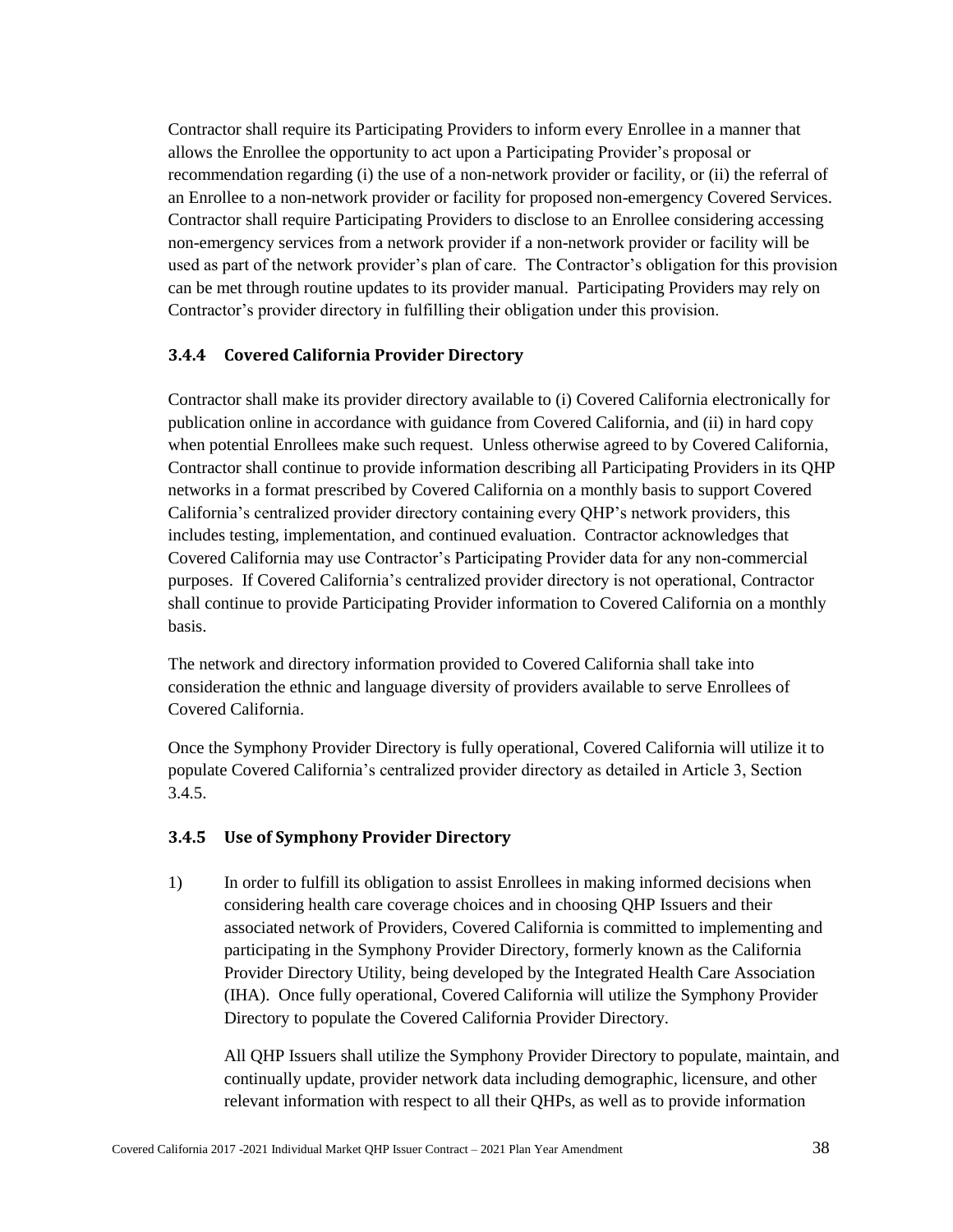regarding the terms and restrictions governing such Providers' participation in the QHPs offered by Contractor through Covered California.

- 2) Contractor agrees to participate in the Symphony Provider Directory, beginning on the first day of the first month of the full calendar quarter immediately following IHA's launch of the Symphony Provider Directory. In connection with such participation, Contractor shall:
	- (a) Execute such reasonable participation, subscription, or other agreements required by Covered California or IHA or their vendors to participate in the Symphony Provider Directory;
	- (b) Populate, maintain, and continually update the Symphony Provider Directory with all relevant information with respect to its contracted Providers' participation in its QHPs, including all information regarding the terms and restrictions governing such Providers' participation in the QHPs offered through Covered California, and provider network data for Contractor's embedded dental plans;
	- (c) Once fully operational with sufficient health plan and provider participation, use the Symphony Provider Directory as the exclusive platform to populate and maintain the information published in the Covered California Online Provider Directory concerning its QHPs; and
	- (d) Work with Covered California, IHA and their respective vendors to ensure that the Symphony Provider Directory serves its primary purpose of effectively and efficiently assisting Enrollees in making informed decisions in selecting QHPs and Providers.
- 3) At a time and manner mutually agreed upon by Covered California and Contractor, Contractor agrees to report on its strategies to ensure that Contractor, and its contracted Providers, maintain compliance with the provisions of this Section 3.4.5.

# **3.5 Premium Rate Setting**

## **3.5.1 Rating Variations**

Contractor shall charge the premium rate in each geographic rating area for each of Contractor's QHPs as agreed upon with Covered California. Contractor may vary premiums by geographic area as permitted by State law, including the requirements of State Regulators regarding rate setting and rate variation set forth at Health and Safety Code §§ 1357.512 and 1399.855, Insurance Code §§ 10753.14 and 10965.9, 10 CCR § 2222.12 and, as applicable, other laws, rules and regulations, including, 45 C.F.R. § 156.255(b).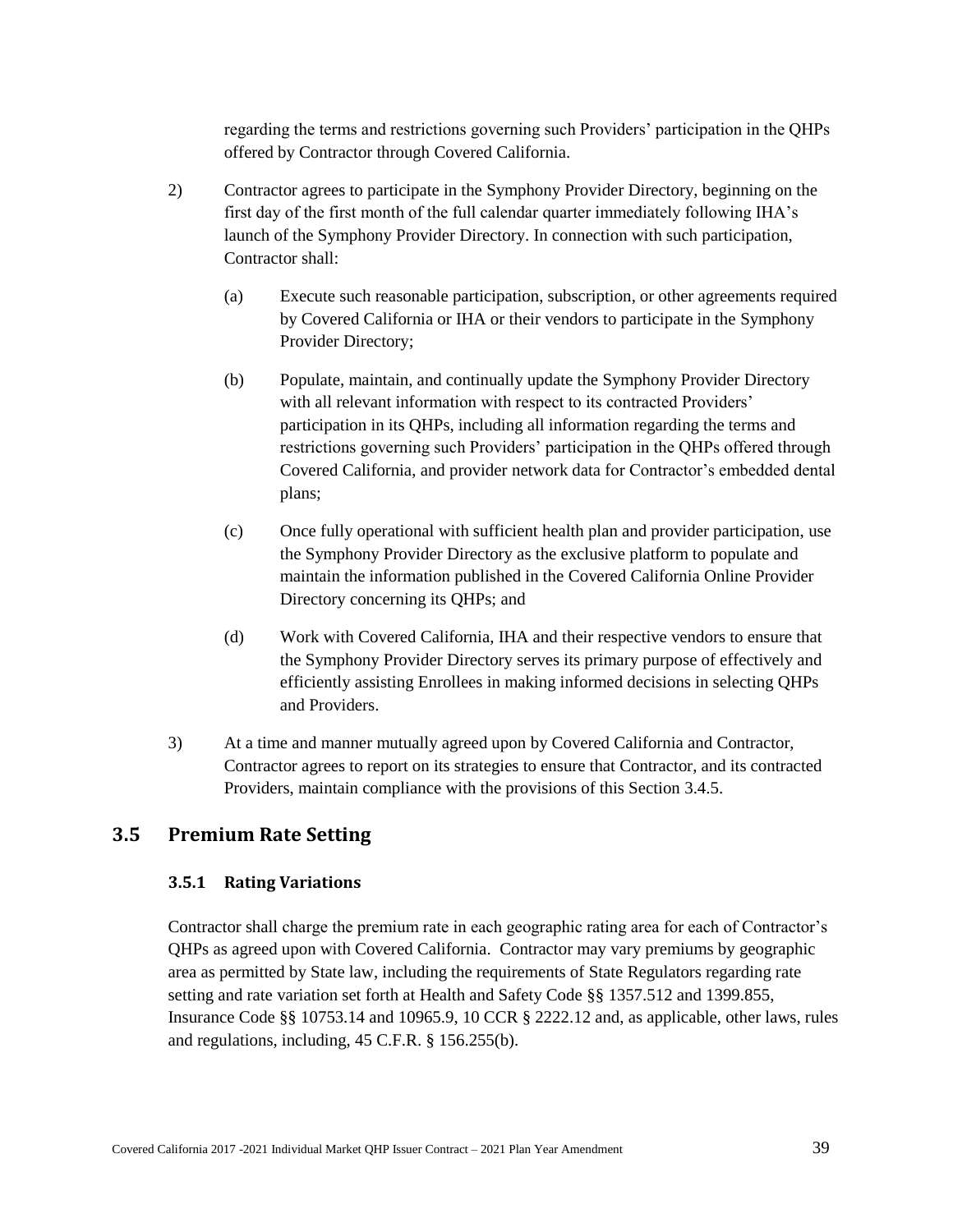Contractor shall comply with rate filing requirements imposed by State Regulators, including, those set forth under Insurance Code § 10181 et seq. (if Contractor is an insurer regulated by CDI) or Health and Safety Code § 1385 et seq. (if Contractor is a licensed HCSP regulated by DMHC) and as applicable, other laws, rules and regulations.

## **3.5.2 Covered California for the Individual Market Rates**

For Covered California for the Individual Market, rates shall be established through an annual negotiation process between the Contractor and Covered California for the following calendar year. The parties acknowledge that: (1) the Agreement does not contemplate any mid-year rate changes for Covered California for the Individual Market in the ordinary course of business, and (2) the annual negotiation process must be supported by Contractor through the submission of information in such form and at such date as shall be established by Covered California to provide Covered California with sufficient time for necessary analysis and actuarial certification.

In Covered California's review of the detailed rationale for each plan's rate development, it has generally taken the view that absent extraordinary circumstances, as determined by Covered California, profit margins over the range that have historically been considered to be reasonable would be unacceptable. Covered California understands that considerable uncertainty exists with respect to potential enrollment changes and certain Federal laws and policies that may impact premium rates for the 2018 Plan Year. Covered California recognizes that "pricing for this uncertainty" could lead health plans to increase premiums in amounts that would have immediate and significant harmful impacts on consumers. In the context of this uncertainty and in recognition of Contractor's establishing prices for the 2018 year to allow for that heightened uncertainty, should Contractor incur additional losses in Plan Year 2018 due to shifts in Federal policy and other uncertainties, Covered California may allow Contractor, over the course of the next three years to increase its profit margin to recoup such losses. Likewise, should Contractor receive profits due to shifts in Federal policy, ACA-related judgements favorable to the Contractor, and other uncertainties, Contractor should factor such profits into a reduction of its premium rates over the next one to three Plan Years. These adjustments shall be consistent with applicable State and Federal laws, including the medical-loss ratio laws. Covered California will utilize the annual negotiation process in future years to consider the duration and amount to supplement Contractor's profit margins that may be appropriate to recoup such losses for the purpose of building or maintaining adequate reserves; or to deduct the unanticipated profits for the 2018 Plan Year from Contractor's profit margins. In doing so, Covered California will consider the Contractor's documented historic profit margin with Covered California and the need for Contractor to maintain sufficient regulatory reserves. The parties understand that California's State Regulators conduct their own independent review of rates subsequent to the parties' negotiation. In the event the Contractor seeks to invoke this contract provision, Covered California would convey to the regulator its perspective on the reasonableness of profit margins and reserves given the exceptional circumstances.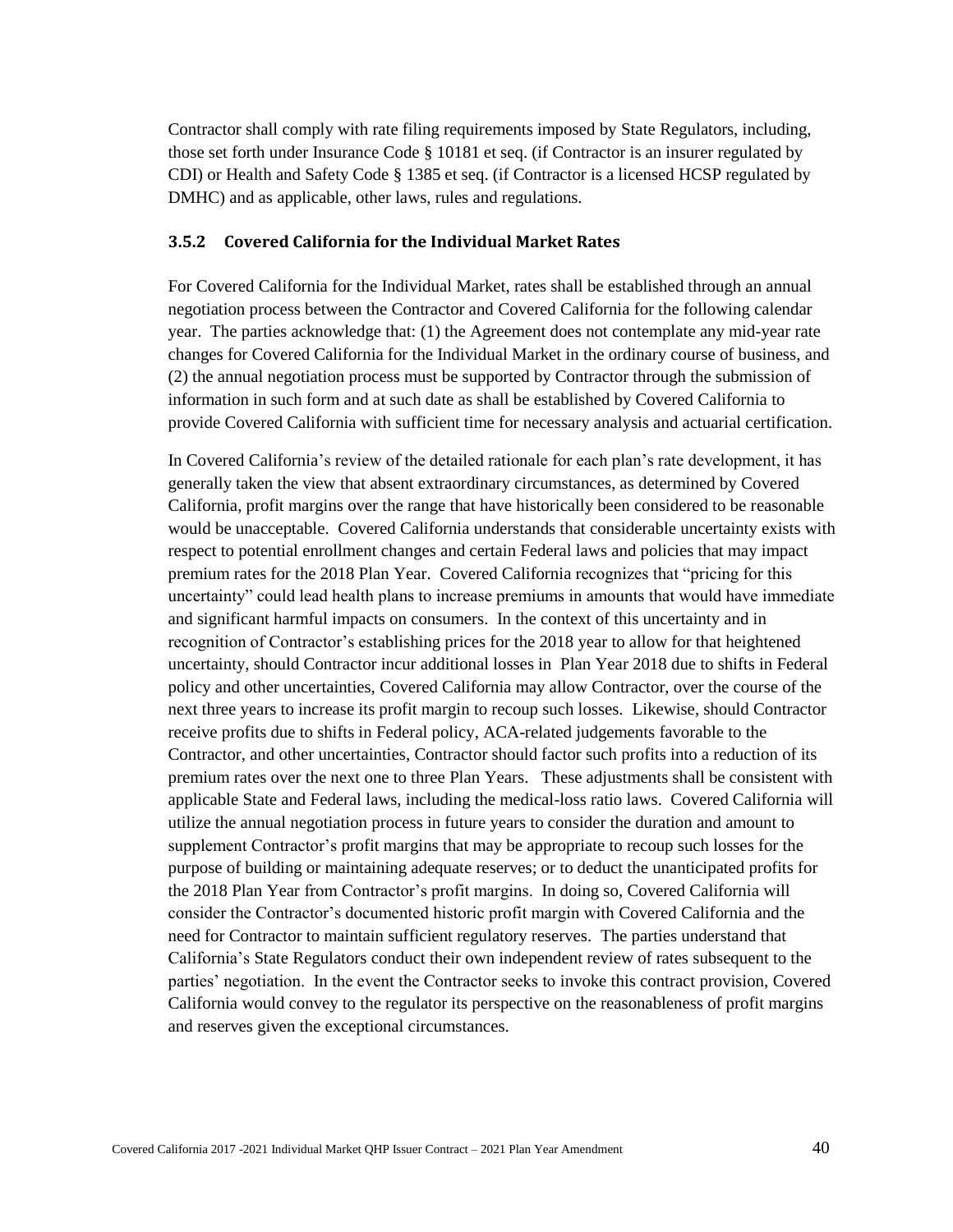### **3.5.3 Rate Methodology**

Contractor shall provide, upon Covered California's request, in connection with any contract negotiation or recertification process as reasonably requested by Covered California, detailed documentation on Covered California-specific rate development methodology. Contractor shall provide justification, documentation, and support used to determine rate changes, including providing adequately supported cost projections. Cost projections include factors impacting rate changes, assumptions, transactions, and other information that affects the Covered California specific rate development process. Information pertaining to the key indicators driving the medical factors on trends in medical, pharmacy, or other healthcare Provider costs may also be requested to support the assumptions made in forecasting and may be supported by information from the Plan's actuarial systems pertaining to the Covered California-specific account.

## **3.6 Customer Service Standards**

### **3.6.1 Basic Customer Service Requirements**

Contractor acknowledges that superior customer service is a priority of Covered California. Contractor shall work closely with Covered California in an effort to ensure that the needs of Covered California Enrollees are met. Contractor shall provide and maintain all processes and systems required to ensure customer service, record protection and uninterrupted service to Covered California and Contractor's Enrollees in Covered California in accordance with the standards set forth in this Section 3.6, applicable laws, rules and regulations, including, those consumer assistance tools and programs required to be offered through Covered California as set forth at 45 C.F.R. § 155.205 and 45 C.F.R. § 155.210.

800 Numbers: Contractor shall make information available regarding Covered California pursuant to Contractor's toll-free hotline (i.e. 1-800 number) that shall be available to Enrollees of Contractor both inside and outside Covered California. The hotline and information services shall be staffed and operated in accordance with the Customer Service Standards set forth in this Section 3.6 to provide support to Covered California Enrollees and in a manner designed to assure compliance with these Performance Standards. Contractor shall meet all State requirements for language assistance services applicable to its commercial lines of business. Covered California and Contractor will continue to evaluate on an ongoing basis the adequacy of language services provided for verbal and written communications and consider the adoption of additional standards as appropriate. Contractor shall maintain call statistics for languages other than English similar to 1.4 and 1.5 in Group 1 of Attachment 14. The Contractor shall provide this information to Covered California upon request.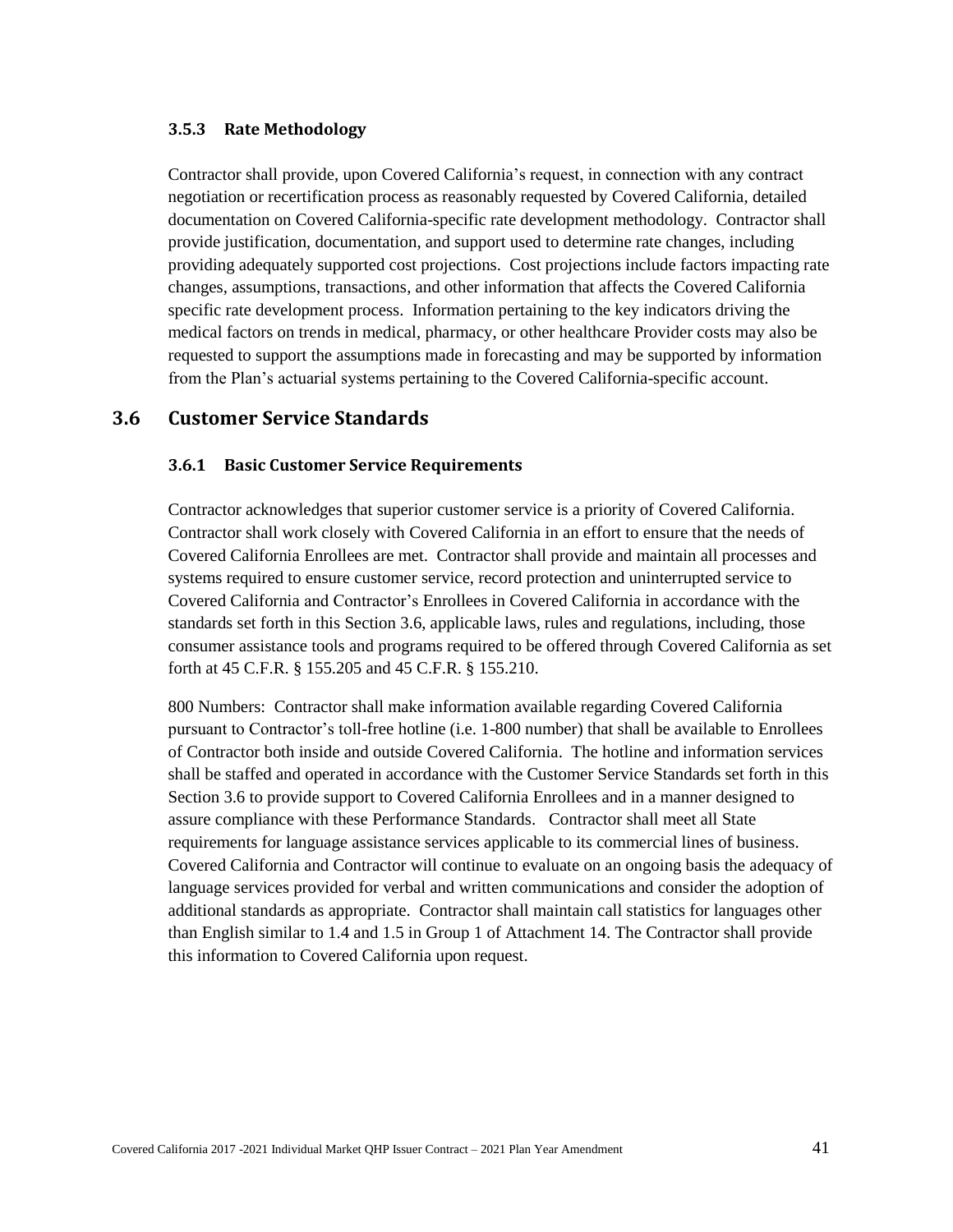## **3.6.2 Enrollee Appeals and Grievances**

- a) Internal Grievances and Appeals. Contractor shall maintain an internal review process to resolve an Enrollee's written or oral expression of dissatisfaction regarding the Contractor and Participating Providers, including appeals of claim and benefit determinations, and complaints relating to the scope of Covered Services required to be covered under the QHP. Contractor's processes shall comply with State and Federal laws, rules and regulations relating to Enrollee rights and appeals processes, specifically including grievance requirements set forth at Health and Safety Code § 1368, regardless of the State Regulator for the Contractor's QHPs.
- b) External Review. Contractor shall comply with State and Federal laws, rules and regulations relating to the external review process, including independent medical review, available to Enrollees for Covered Services.

## **3.6.3 Applications and Notices**

- a) Contractor shall provide applications, forms, and notices to applicants and Enrollees in plain language and in a manner that is accessible and timely to individuals: (1) living with disabilities, including accessible websites and the provision of auxiliary aids and services at no cost to the individual in accordance with the Americans with Disabilities Act and Section 504 of the Rehabilitation Act, or (2) with limited English language proficiency.
- b) Contractor shall provide applications, forms, and notices, including correspondence, in a manner that is accessible and timely to individuals who are limited English proficient as required by Health and Safety Code §§ 1367.04, 1367.041, 1367.042, and Insurance Code §§ 10133.8, and 10133.11. Contractor shall inform individuals of the availability of the services described in this section and otherwise comply with notice requirements imposed under applicable laws, rules and regulations, including, those set forth at 45 C.F.R. § 156.250 and Government Code § 100503(k).

## **3.6.4 Customer Service Call Center**

a) During Open Enrollment Period, Contractor's call center hours shall be, unless otherwise agreed by Covered California, Monday through Friday eight o'clock (8:00) a.m. to eight o'clock (8:00) p.m., and Saturday eight o'clock (8:00) a.m. to six o'clock (6:00) p.m. (Pacific Standard Time), except on holidays observed by Covered California. During non-Open Enrollment Periods, the Contractor shall maintain call center hours Monday through Friday eight o'clock (8:00) a.m. to six o'clock (6:00) p.m., and Saturday eight o'clock (8:00) a.m. to five o'clock (5:00) p.m. (Pacific Standard Time), however, Contractor may adjust hours as required by customer demand with prior agreement of Covered California. Contractor shall inform Covered California of its standard call center hours and any changes to the call center hours during non-Open-Enrollment Periods.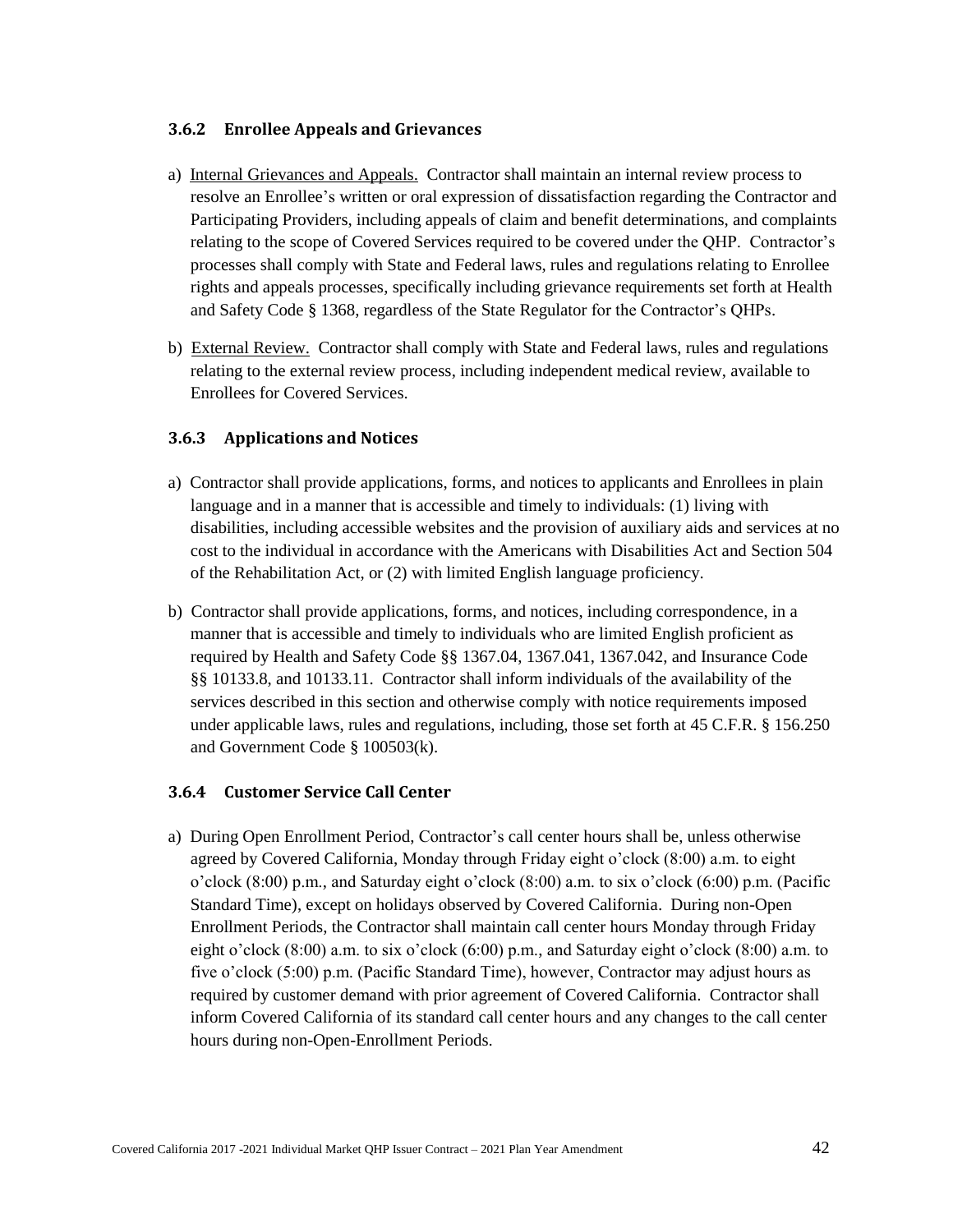- b) Contractor's call center shall be staffed at levels reasonably necessary to handle call volume and achieve compliance with Performance Standards set forth in Article 6. Contractor shall staff the Call Center with highly trained individuals to provide detailed benefit information, answer Enrollee questions about QHP benefits and coverage, and to resolve claim and benefit issues.
- c) Contractor shall use a telephone system that includes welcome messages in English, Spanish, and other languages as required by State and Federal laws, rules, and regulations.
- d) Contractor shall make oral interpreter services available at no cost for non-English speaking or hearing-impaired Enrollees during regular business hours as required by Federal and State law. Contractor shall monitor the quality and accessibility of call center services on an ongoing basis. Contractor shall report to Covered California monthly, in a format determined by Covered California, on the volume of calls received by the call center and Contractor's rate of compliance with related Performance Standards as outlined in Attachment 14.
- e) Contractor shall meet all State requirements for language assistance services for all of its commercial lines of business.

### **3.6.5 Customer Service Transfers**

- a) During Contractor's regularly scheduled customer service hours, Contractor shall have the capability to accept and handle calls transferred from Covered California and respond to callers requesting additional information from Contractor. Contractor shall maintain staff resources to comply with Performance Standards and sufficient to facilitate a live transfer (from Covered California to Contractor) of customers who call Covered California with escalated issues or complaints that need to be addressed by Contractor. Covered California shall maintain staff resources sufficient to facilitate a live transfer (from Contactor to Covered California) of customers who call Contractor with escalated issues, complaints, or address changes that need to be addressed by Covered California. Contractor and Covered California shall establish a designated customer service team available to handle the live transfer of escalated calls.
- b) Examples of issues or complaints include but are not limited to premium billing or claims issues; benefit coverage questions (before and after enrollment); complaints; network or provider details; and Contractor-specific questions or issues.
- c) Contractor shall refer Enrollees and applicants with questions regarding premium tax credits and Covered California eligibility determinations to Covered California's website or Service Center, as appropriate.
- d) Contractor shall work with Covered California to develop a mechanism to track handling and resolution of calls referred from Covered California to Contractor (such as through the use of call reference numbers).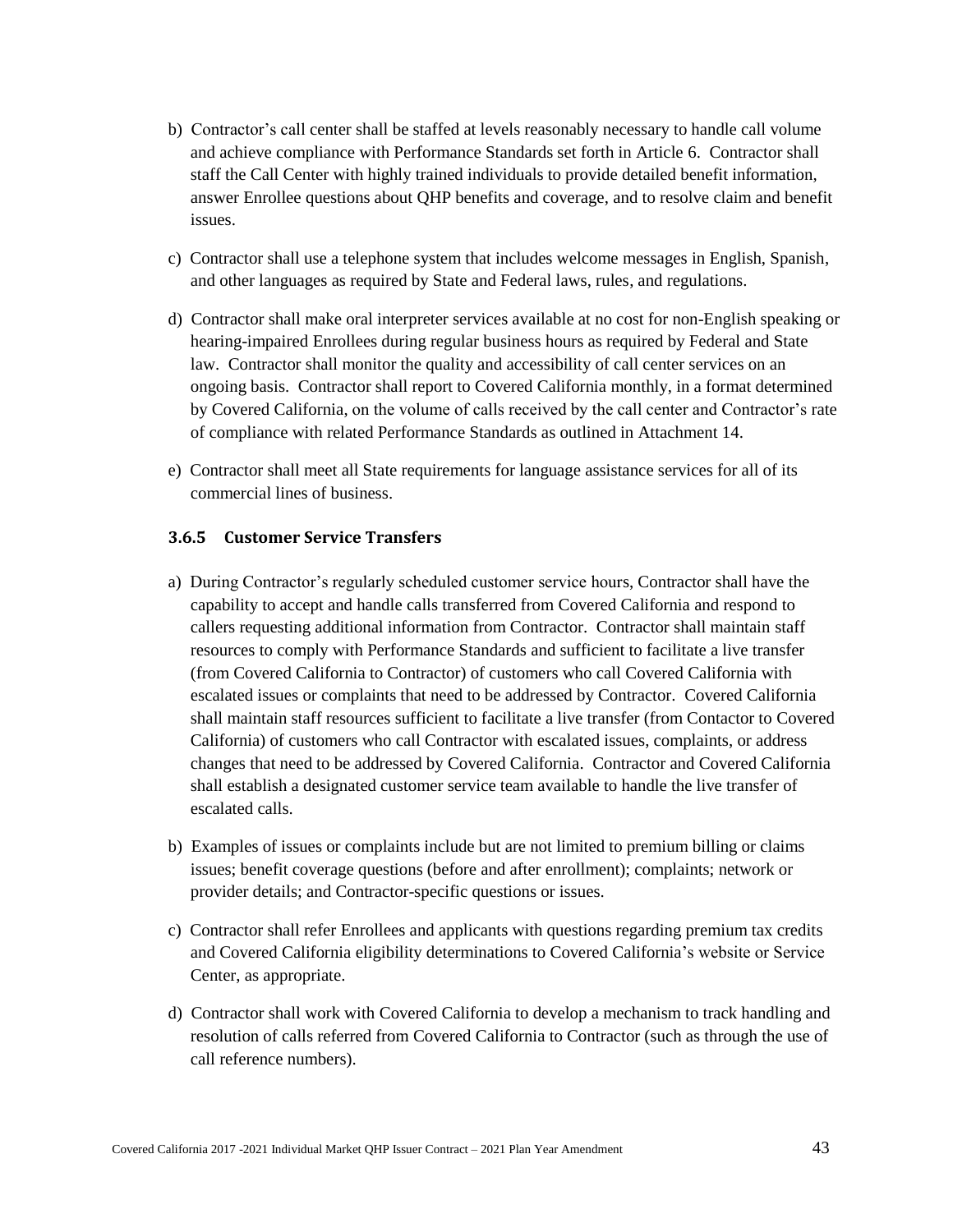## **3.6.6 Customer Care**

- a) Contractor shall comply with the applicable requirements of the Americans with Disabilities Act and provide culturally competent customer service to all Covered California Enrollees in accordance with the applicable provisions of 45 C.F.R. § 155.205 and § 155.210, which refer to consumer assistance tools and the provision of culturally and linguistically appropriate information and related products.
- b) Contractor shall comply with HIPAA rules and other laws, rules and regulations respecting privacy and security.

## **3.6.7 Notices**

- a) For all forms of notices required under Federal and State law to be sent to Enrollees regarding rates, benefit design, network changes, or security/HIPAA references, Contractor shall submit an electronic copy to Covered California at least five (5) business days in advance of the message transaction. If Contractor is unable to notify Covered California in advance due to Federal or State notice requirements, Contractor shall send Covered California notification simultaneously.
- b) Contractor shall provide a link to the Covered California website on its website.
- c) When Contractor provides direct contacts for getting membership assistance, Contractor shall also include the Covered California website for Covered California-related issues.
- d) Contractor shall use standardized member renewal language, developed by Covered California, and approved by DMHC and CDI for all Enrollee renewal notices.
- e) All legally required notices sent by Contractor to Enrollees shall be translated into and available in languages other than English as required under applicable Federal and State laws, rules and regulations, including, Health and Safety Code §§ 1367.04, 1367.041, 1367.042, and Insurance Code §§ 10133.8, 10133.10, 10133.11.
- f) Contractor shall release notices in accordance with Federal and State law. All such notices shall meet the accessibility and readability standards in Covered California regulations (45 C.F.R. Parts 155 and 156) located in 10 CCR §§ 6400 et seq.

### **3.6.8 Contractor-Specific Information**

Upon request, Contractor shall provide training materials and participate in Covered California customer service staff training.

Contractor shall provide summary information about its administrative structure and the QHPs offered on Covered California. This summary information will be used by Covered California customer service staff when referencing Contractor or QHP information.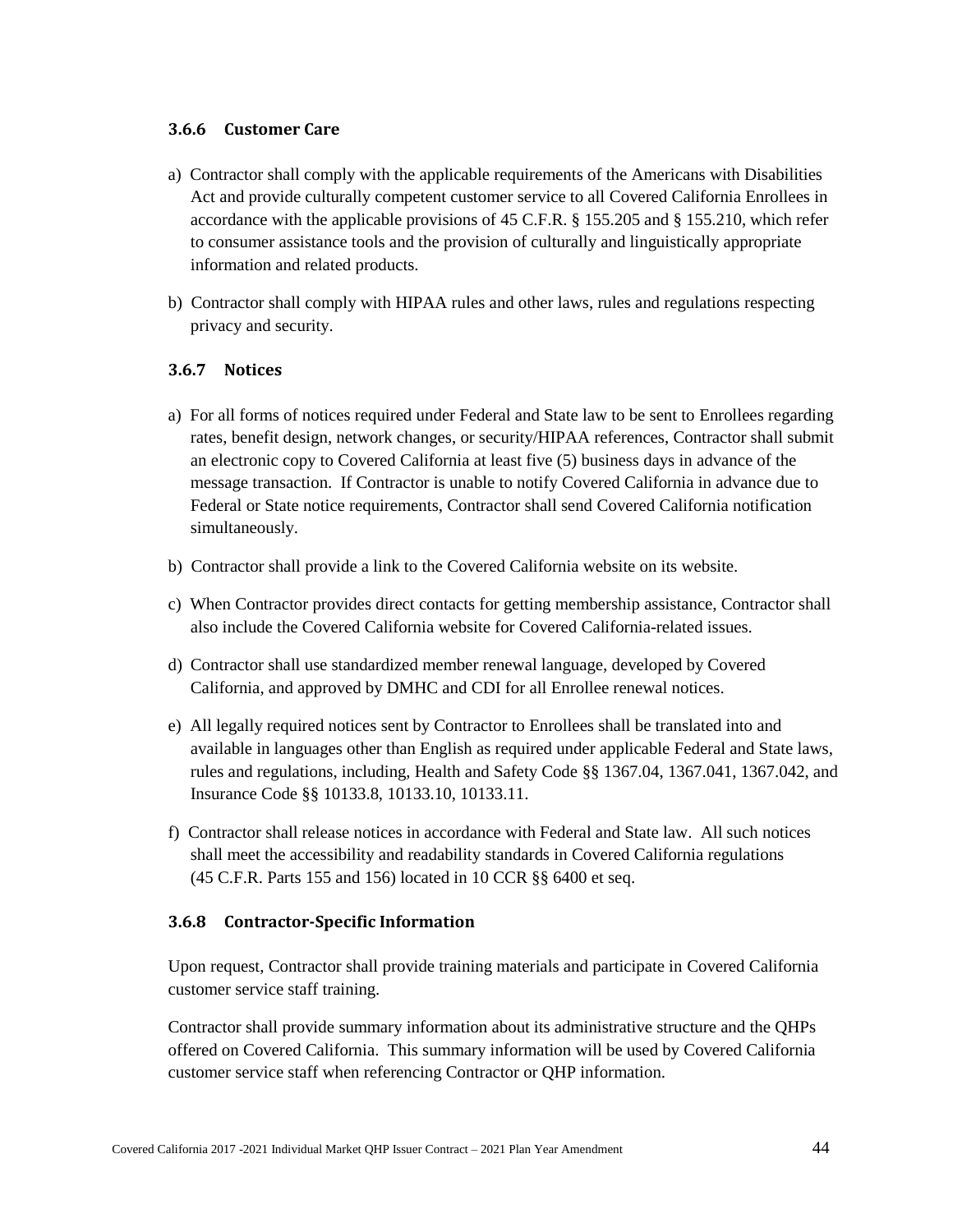## **3.6.9 Enrollee Materials: Basic Requirements**

- a) Contractor shall provide or make available to Enrollees Plan materials required under the terms of the Agreement and applicable laws, rules and regulations. Such materials shall be available in languages as required by Federal and State law and receive any necessary regulatory approvals from the relevant State Regulators, be provided to Covered California as directed by Covered California, and shall include information brochures, a summary of the Plan that accurately reflects the coverage available under the Plan (a Summary of Benefits and Coverage), and related communication materials. Contractor shall, upon request by Covered California, provide copies of Enrollee communications and give Covered California the opportunity to comment and suggest changes in such material.
- b) Enrollee materials shall be available in English, Spanish and other languages as required by applicable laws, rules and regulations. Contractor shall comply with Federal and State laws, rules and regulations regarding language access. To the extent possible, Enrollee materials shall be written in plain language, as that term is defined in applicable laws, rules and regulations. Plan materials that require Covered California notification before usage are those that communicate specific eligibility and enrollment and other key information to Enrollees. Such materials may include, but are not limited to:
	- i. Welcome letters;
	- ii. Enrollee ID card with the same product name as used in the Covered California and QHP Issuer websites:
- iii. Billing notices and statements;
- iv. Notices of actions to be taken by QHP Issuer that may impact coverage or benefit letters;
- v. Termination Grievance process materials;
- vi. Drug formulary information;
- vii. Uniform Summary of Benefits and Coverage; and
- viii. Other materials required by Covered California.

## **3.6.10 New Enrollee Enrollment Packets**

a) Contractor shall mail or provide online enrollment packets to all new Covered California for the Individual Market Enrollees in Covered California for the Individual Market QHPs within ten (10) business days of receiving complete and accurate enrollment information from Covered California and the binder payment. Contractor may deliver Enrollee materials pursuant to other methods that are consistent with: (1) Contractor's submission of materials to Enrollees of its other plans; (2) the needs of Enrollees; (3) the consent of the Enrollee; and (4) with applicable laws, rules and regulations. Contractor shall report to Covered California monthly, in a format mutually agreed upon by Covered California and Contractor, on the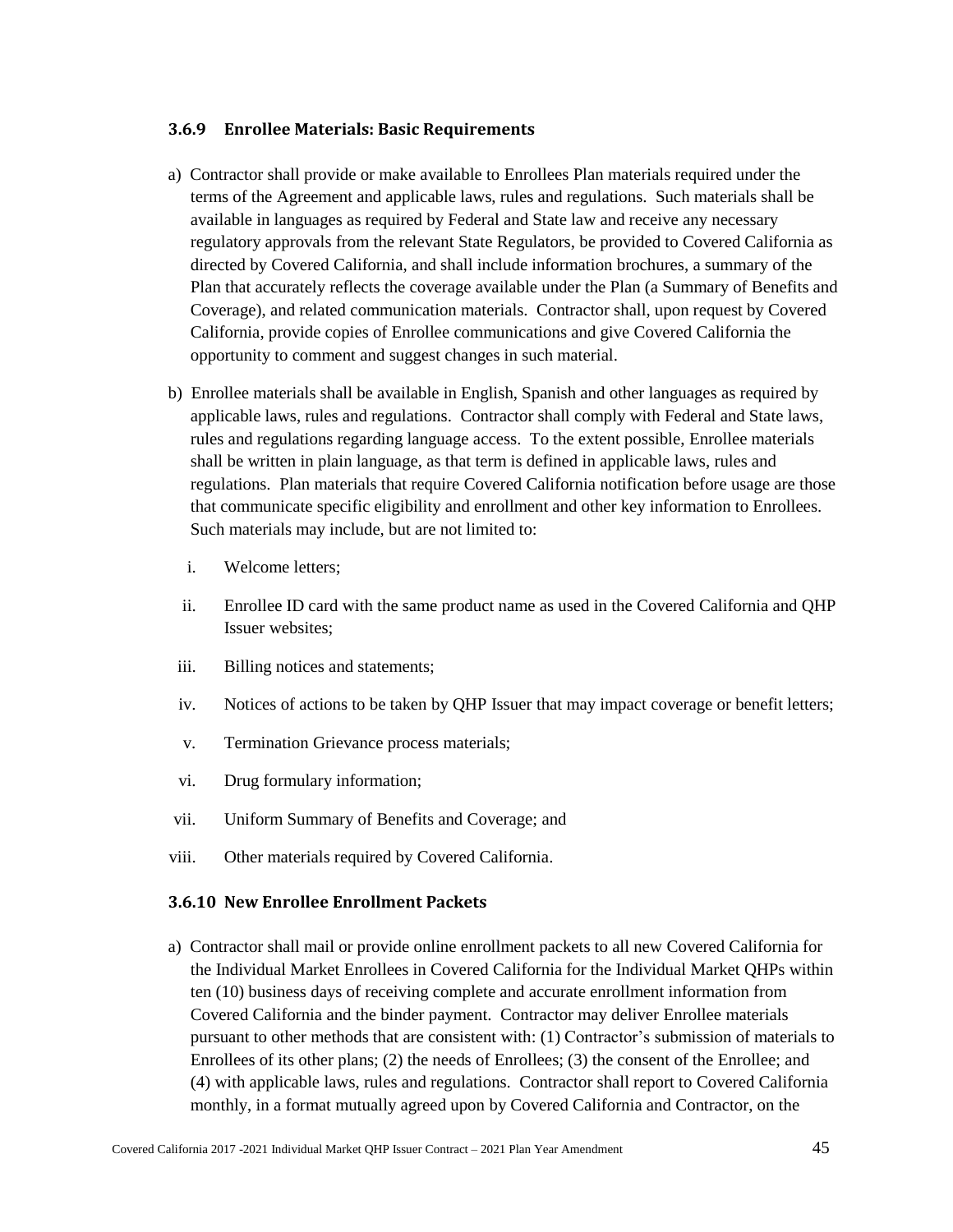number and accuracy rate of identification cards that were sent to new Enrollees and Contractor's compliance with the Performance Standards set forth in this Agreement. The enrollment packet shall include, at the minimum, the following:

- i. Welcome letter;
- ii. Enrollee ID card, in a form approved by Covered California;
- iii. If Enrollee ID card is not included in the enrollment packet, Contractor must send a notice to the Enrollee that states the ID card will be sent separately, when the Enrollee should expect to receive it, and provide the information necessary for the Enrollee to receive services and for providers to file claims;
- iv. Summary of Benefits and Coverage;
- v. Pharmacy benefit information;
- vi. Nurse advice line information; and
- vii. Other materials required by Covered California.
- b) Contractor shall maintain access to enrollment packet materials; Summary of Benefits and Coverage; claim forms and other Plan-related documents in both English and Spanish and any other languages required by State and Federal laws, rules and regulations to the extent required to timely meet all requirements of this Agreement for timely mailing and delivery of Plan materials to Enrollees. Contractor shall be responsible for printing, storing, and stocking, as applicable, all materials.

### **3.6.11 Summary of Benefits and Coverage**

Contractor shall develop and maintain a Summary of Benefits and Coverage as required by Federal and State laws, rules, and regulations. The Summary of Benefits and Coverage must be available online and the hard copy sent to Enrollees on request shall be available to Enrollees in English, Spanish, and other languages as required by Federal and State laws, rules, and regulations. Contractor shall update the Summary of Benefits and Coverage annually and Contractor shall make the Summary of Benefits and Coverage available to Enrollees pursuant to Federal and State laws, rules, and regulations.

### **3.6.12 Electronic Listing of Participating Providers**

Contractor shall create and maintain a continually updated electronic listing of all Participating Providers and make it available online for Enrollees, potential Enrollees, and Participating Providers, 24 hours a day, 7 days a week as required by Federal and State laws, rules, and regulations, including requirements to identify Providers who are not accepting new Enrollees.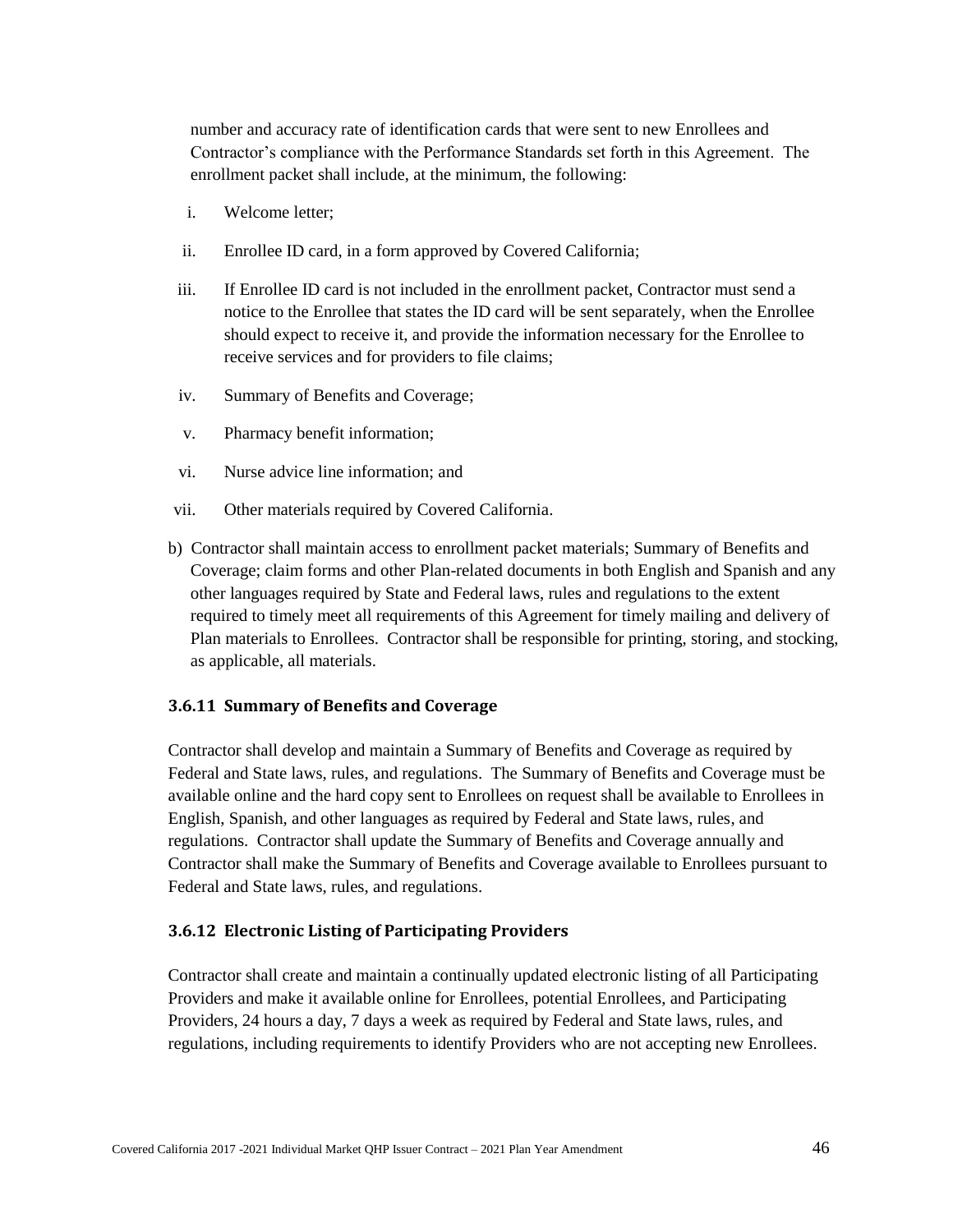## **3.6.13 Access to Medical Services Pending ID Card Receipt**

Contractor shall promptly coordinate and ensure access to medical services for Enrollees who have not received ID cards but are eligible for services.

## **3.6.14 Explanation of Benefits**

Contractor shall send each Enrollee an Explanation of Benefits to Enrollees in Plans that issue Explanation of Benefits or similar documents as required by Federal and State laws, rules, and regulations. The Explanation of Benefits and other documents shall be in a form that is consistent with industry standards.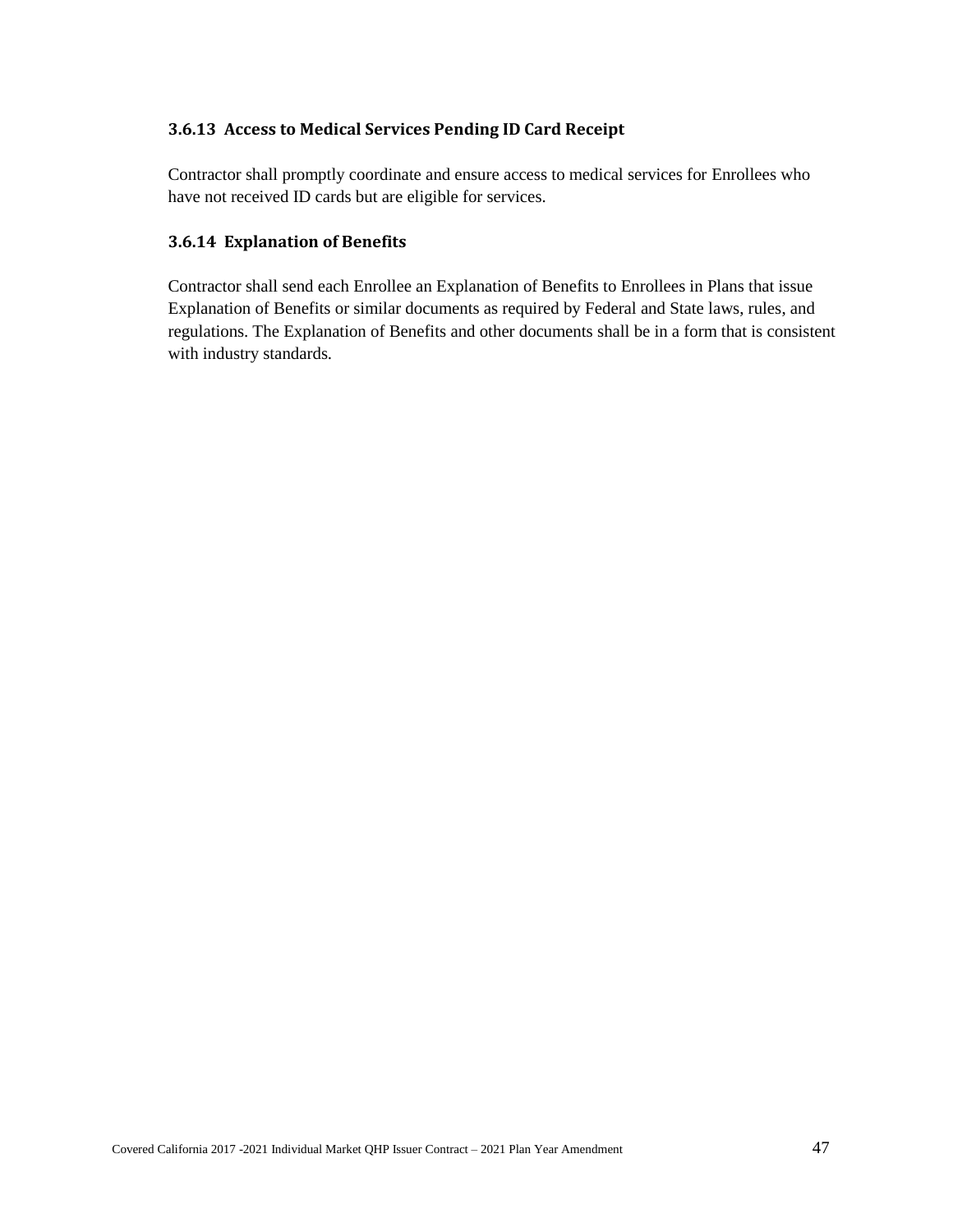## **3.6.15 Secure Plan Website for Enrollees and Providers**

Contractor shall maintain a secure website, 24 hours, 7 days a week. All content on the secure Enrollee website shall be available in English and Spanish and any other languages required under State and Federal law. If Contractor is new to offering coverage on Covered California, Contractor shall meet the requirements of this section within ninety (90) days after the Effective Date of this Agreement. The secure website shall contain information about the Plan, including, but not limited to, the following:

- a) Upon implementation by Contractor, benefit descriptions, information relating to Covered Services, cost sharing, and other information available;
- b) Ability for Enrollees to view their claims status such as denied, paid, unpaid;
- c) Ability to respond via e-mail to customer service issues posed by Enrollees and Participating Providers;
- d) Ability to provide online eligibility and coverage information for Participating Providers;
- e) Support for Enrollees to receive Plan information by e-mail; and
- f) Enrollee education tools and literature to help Enrollees understand health costs and research condition information.

## **3.6.16 Required Reports**

Contractor shall submit required reports as defined in this contract. For the contractor's convenience, all required reports are listed in the "Contract Reporting Requirements" table posted on the Contractors extranet website provided by Covered California (Plan Home, in the Resources folder, Contract Reporting Compliance subfolder).

Upon request, Contractor shall submit standard reports as described below in a mutually agreed upon manner and time:

- a) Enrollee customer service reports including phone demand and responsiveness, initial call resolution, response to written correspondence, and number/accuracy/timeliness of ID card distribution;
- b) Use of Plan website;
- c) Enrollment reports; and
- d) Premiums collected.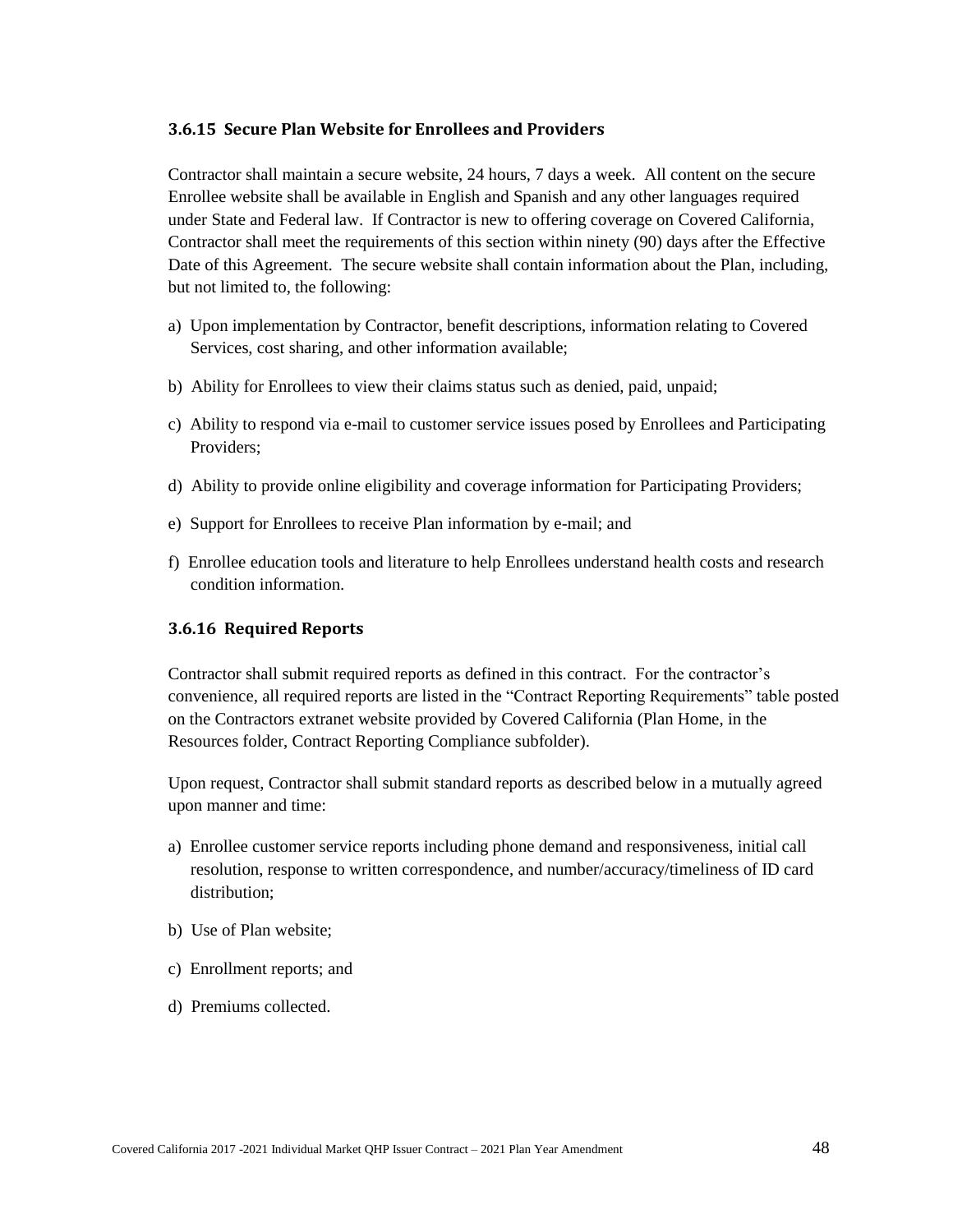## **3.6.17 Contractor Staff Training about Covered California**

Contractor shall arrange for and conduct staff training regarding the relevant laws, mission, administrative functions and operations of Covered California, including Covered California program information and products in accordance with Federal and State laws, rules and regulations, using training materials developed by Covered California.

Upon request by Covered California, Contractor shall provide Covered California with a list of upcoming staff trainings and make available training slots for Covered California staff to attend upon request.

## **3.6.18 Customer Service Training Process**

Contractor shall demonstrate to Covered California that it has in place initial and ongoing customer service protocols, training, and processes to appropriately interface with and participate in Covered California. As part of this demonstration, Contractor shall permit Covered California to inspect and review its training materials. Covered California will share its customer service training modules with Contractor.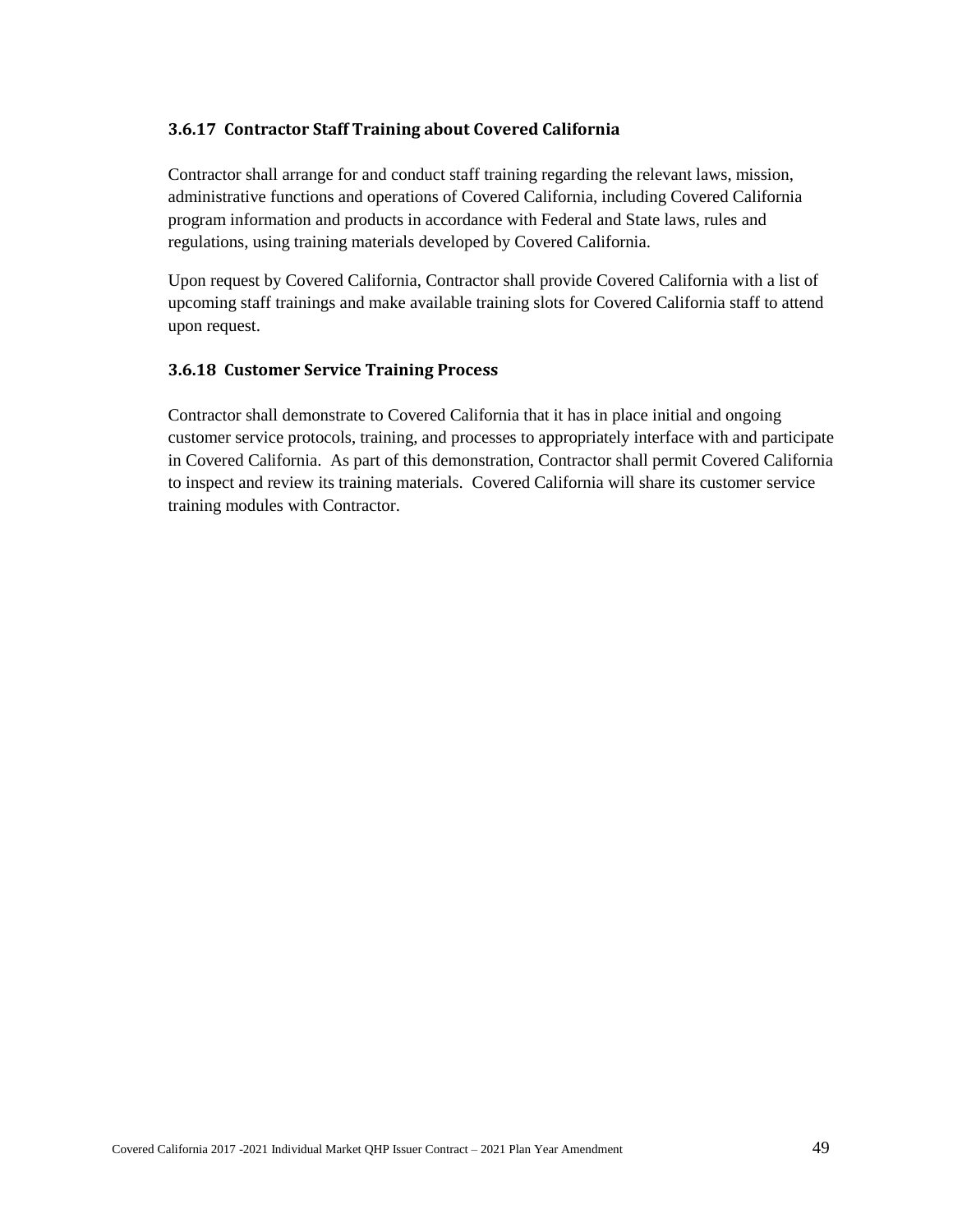# **ARTICLE 4 – QUALITY,NETWORK MANAGEMENT AND DELIVERY SYSTEM STANDARDS**

# **4.1 Covered California Quality Initiatives**

The parties acknowledge and agree that furthering the goals of Covered California require Contractor to work with the other QHP Issuers and its contracted providers to play an active role in building and supporting models of care to meet consumer and social needs for providing better care, promoting health and lowering per capita costs through improvement.

Contractor agrees to work with Covered California to develop or participate in initiatives to promote models of care that (i) target excessive costs, (ii) minimize unpredictable quality, (iii) reduce inefficiencies of the current system, and (iv) promote a culture of continuous quality and value improvement, health promotion, and the reduction of health disparities to the benefit of all Enrollees and, to the extent feasible, other health care consumers.

In order to further the mission of Covered California with respect to these objectives and provide the Covered Services required by Enrollees, Covered California and Contractor shall coordinate and cooperate with respect to quality activities conducted by Covered California in accordance with the mutually agreeable terms set forth in this section and in Covered California's Quality, Network Management and Delivery System Standards set forth at Attachment 7 ("Quality, Network Management and Delivery System Standards").

# **4.2 Quality Management Program**

Contractor shall maintain a quality management program to review the quality of Covered Services provided by Participating Providers and other subcontractors. Contractor's quality management program shall be subject to review by Covered California annually to evaluate Contractor's compliance with requirements set forth in the Quality, Network Management and Delivery System Standards.

Contractor shall coordinate and cooperate with Covered California in developing the Quality, Network Management and Delivery System Standards, including (i) participating in meetings and other programs as reasonably requested from time to time by Covered California, (ii) providing mutually agreed upon data and other information required under the Quality, Network Management and Delivery System Standards, and (iii) as otherwise reasonably requested by Covered California. The parties acknowledge and agree that quality related activities contemplated under this Article 4 will be subject to and conducted in compliance with any and all applicable laws, rules and regulations including those relating the confidentiality of medical information and will preserve all privileges set forth at Health and Safety Code § 1370.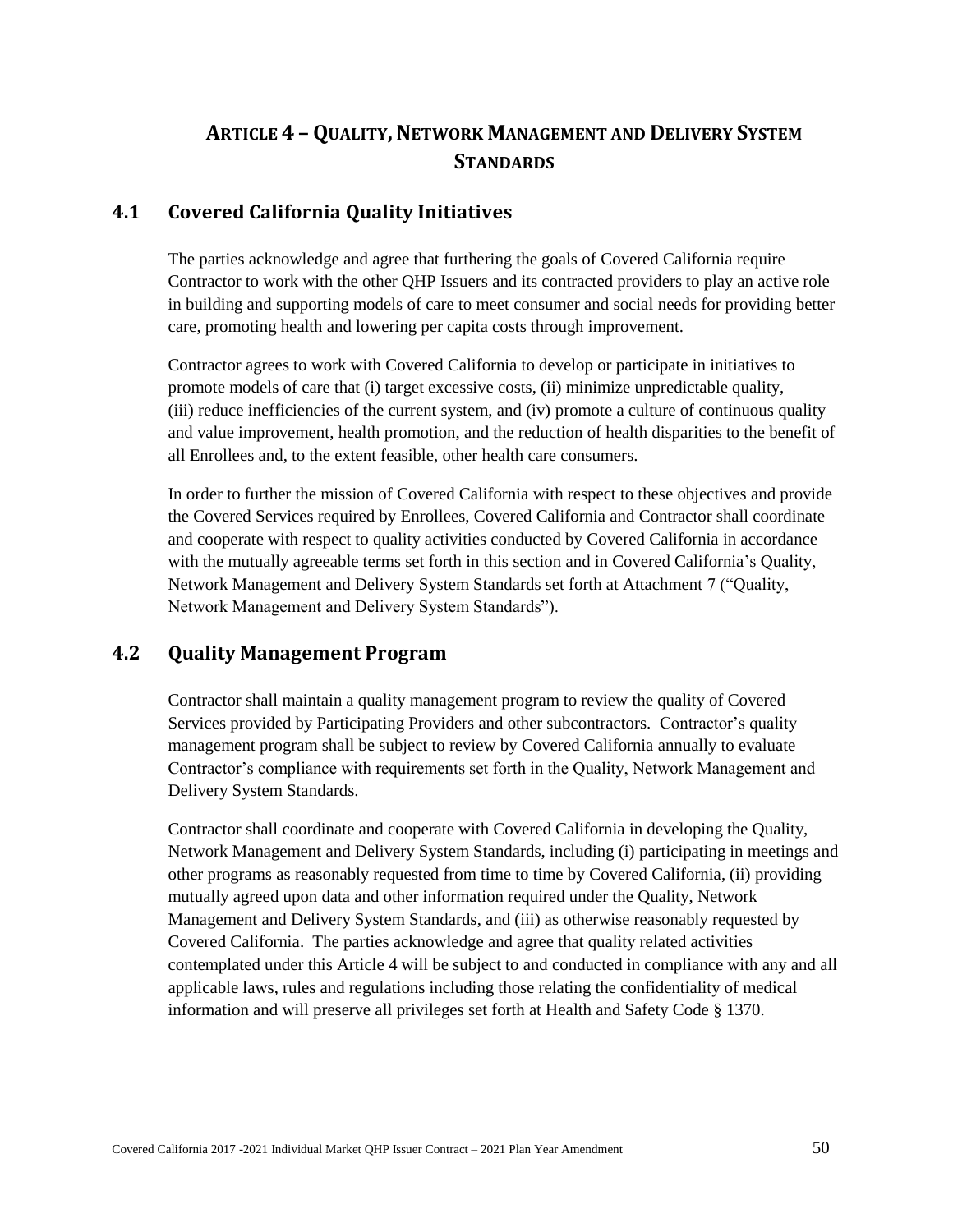# **4.3 Utilization Management**

Contractor shall maintain a utilization management program that complies with applicable laws, rules and regulations, including Health and Safety Code § 1367.01 and other requirements established by the applicable State Regulators responsible for oversight of Contractor.

# **4.4 Transparency and Quality Reporting**

- a) Pursuant to 45 C.F.R. § 156.220 and Centers for Medicare & Medicaid Services Transparency in Coverage requirements, Contractor shall provide Covered California and Enrollees with information reasonably necessary to provide transparency in Contractor's coverage, and report to Covered California and Enrollees, the data as required by Covered California. This includes information relating to claims payment policies and practices, periodic financial disclosures, enrollment, disenrollment, claims denials, appeals, rating practices, cost-sharing, payments with respect to any out-of-network coverage, and Enrollee rights. Contractor shall provide information required under this Section to Covered California and Enrollees in plain language.
- b) Contractor shall timely respond to an Enrollee's request for cost sharing information and shall make cost sharing information available to individuals through the internet and pursuant to other means for individuals without internet access in a timely manner.

# **4.5 Quality Rating System**

Contractor shall collect and annually report to Covered California, for each QHP Product Type, its Health Care Effectiveness Data and Information Set (HEDIS), Consumer Assessment of Health Care Providers and Systems (CAHPS) data, and other performance data (numerators, denominators, and rates) as required for the federal Quality Rating System and as outlined in Attachments 7 and 14 of this Agreement.

# **4.6 Quality Improvement Strategy**

As part of a new federal requirement in 2017, all health plans with two (2) years of state-based Covered California experience will participate in a Quality Improvement Strategy. (For more information, visit: [https://www.cms.gov/Medicare/Quality-Initiatives-Patient-Assessment-](https://www.cms.gov/Medicare/Quality-Initiatives-Patient-Assessment-Instruments/QualityInitiativesGenInfo/Downloads/QIS-Technical-Guidance-and-User-Guide.pdf)[Instruments/QualityInitiativesGenInfo/Downloads/QIS-Technical-Guidance-and-User-](https://www.cms.gov/Medicare/Quality-Initiatives-Patient-Assessment-Instruments/QualityInitiativesGenInfo/Downloads/QIS-Technical-Guidance-and-User-Guide.pdf)[Guide.pdf.](https://www.cms.gov/Medicare/Quality-Initiatives-Patient-Assessment-Instruments/QualityInitiativesGenInfo/Downloads/QIS-Technical-Guidance-and-User-Guide.pdf))

Covered California has harmonized federal Quality Improvement Strategy requirements to align with 2017 quality strategy and direction. As part of a federally mandated Quality Improvement Strategy, Contractor must identify the mechanisms planned to promote improvements in health care quality and access to care, population health outcomes, and making care more affordable for each Quality Improvement Strategy initiative listed in the Covered California Quality Improvement Strategy (QIS) Section of the Qualified Health Plan Certification Applications.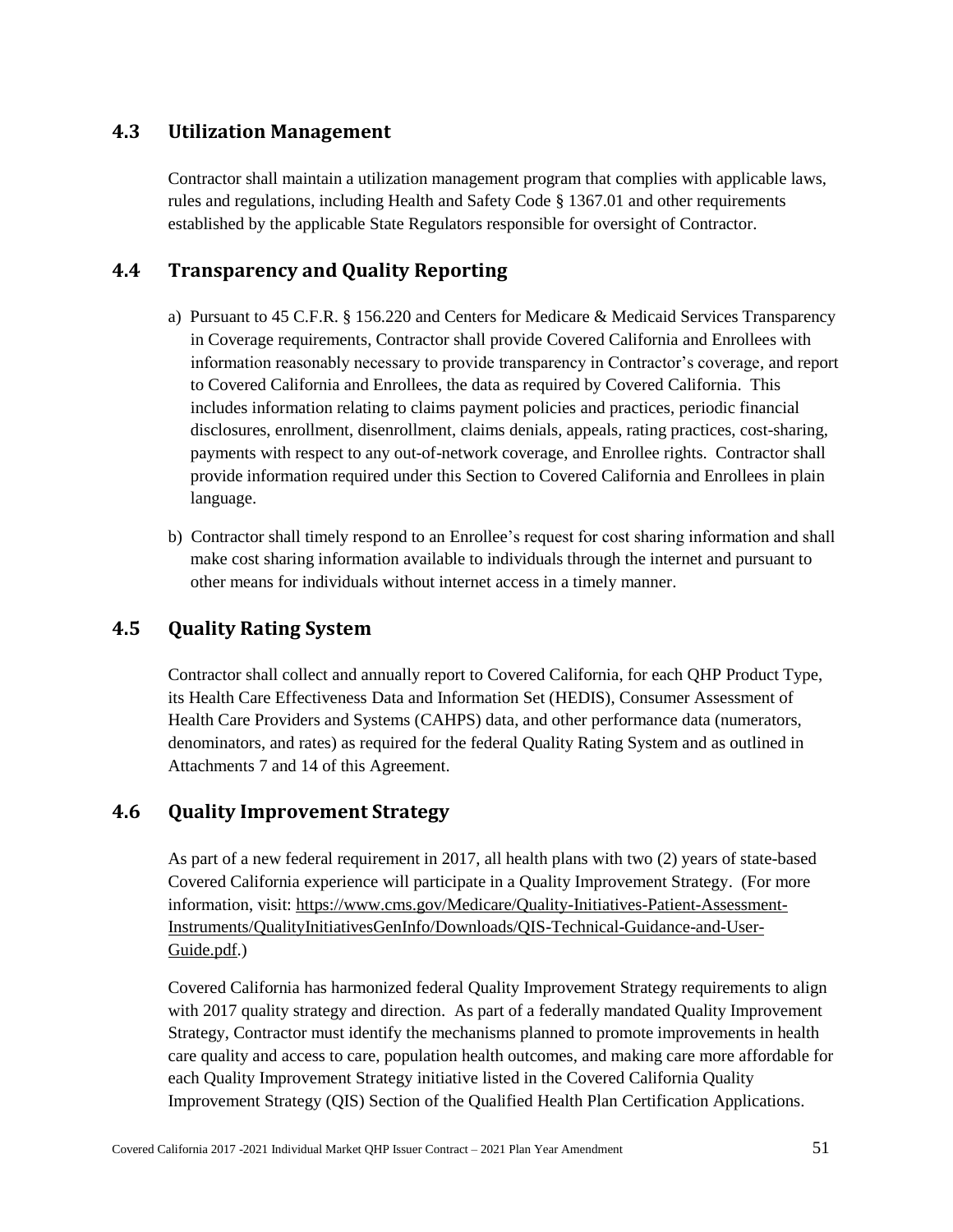Contractor shall annually report to Covered California its Quality Improvement Strategy as part of the Application for Certification.

# **4.7 Data Submission Requirements**

Contractor shall provide to Covered California information regarding Contractor's membership through Covered California in a manner consistent with applicable federal and California State law, as well as the terms and conditions of this Agreement.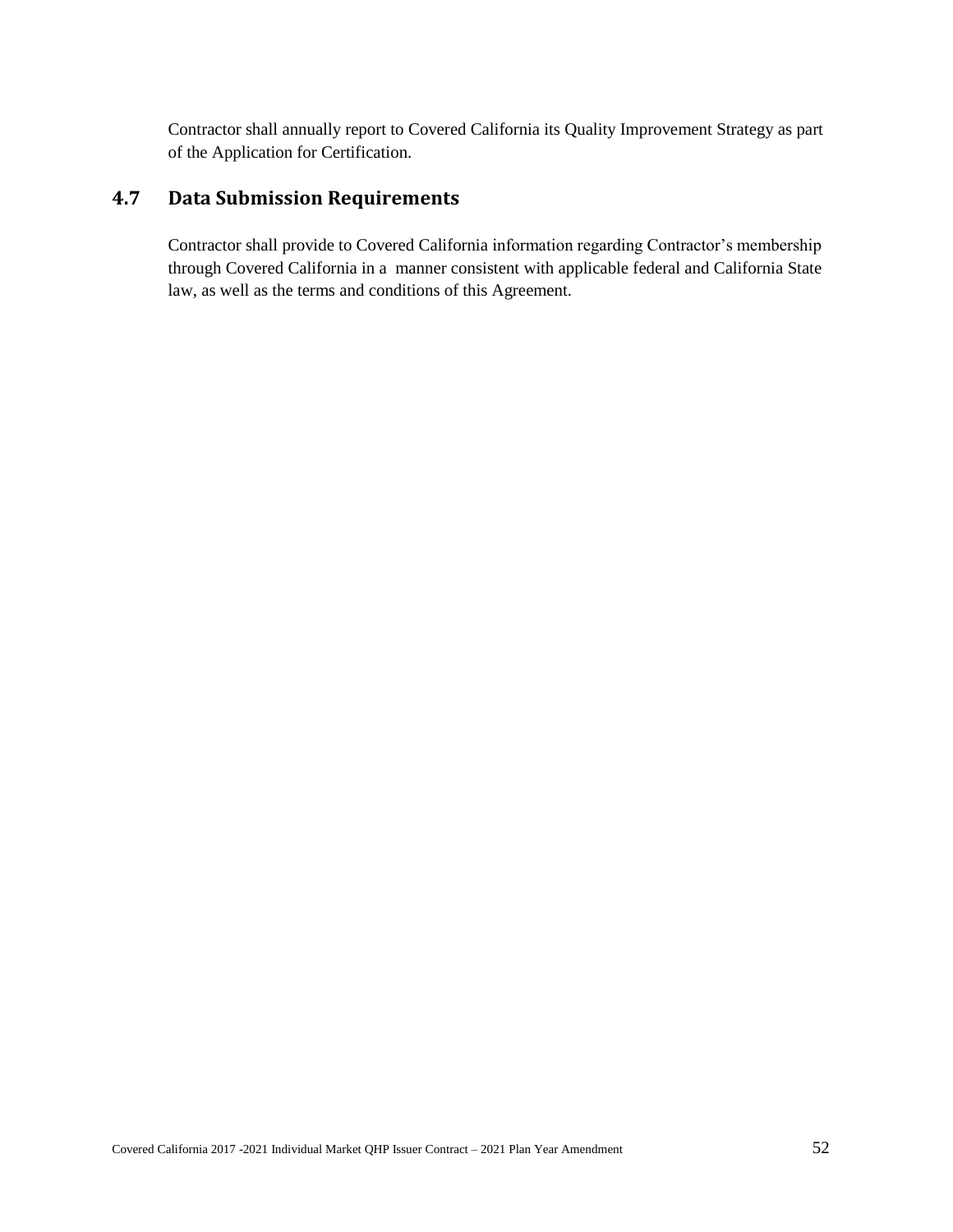# **ARTICLE 5 – FINANCIAL PROVISIONS**

# **5.1 Covered California for the Individual Market**

## **5.1.1 Rates and Payments**

- a) Schedule of Rates. Covered California and Contractor have agreed upon monthly premium rates ("Monthly Rates") payable to Contractor as compensation for Services provided under this Agreement. The Monthly Rates for the Individual Exchange for Plan Year 2017 are set forth at Attachment 8 ("Monthly Rates - Individual Exchange") and will be updated annually for Plan Years 2018, 2019, 2020, and 2021 in Attachment 9 (Updated Rates – Covered California for the Individual Market). The parties acknowledge and agree that the premium amounts set forth under the Monthly Rates are actuarially determined to ensure that premium revenues and cost sharing contributions will provide the total dollar amount necessary to support (i) the provision of Covered Services by Contractor through its QHPs, (ii) administrative expenses and reasonable reserves required by Contractor to meet the requirements outlined in this Agreement and in accordance with applicable laws, rules, and regulations, and (iii) the payment by Contractor of the Participation Fee, as further described in Section 5.1.3.
- b) Updates. If the Term of this Agreement is longer than one year and Contractor's QHPs are certified for another year, the Monthly Rates for each subsequent year of the Agreement will be established no more frequently than annually in accordance with the procedures set forth at and Section 3.5 and Attachment 9 ("Updated Rates - Covered California for the Individual Market").
- c) Collection and Remittance. Contractor understands that Contractor is responsible for collection and the Enrollee is responsible for remittance of the agreed-upon premium rates to Contractor in a timely manner. Contractor understands that individual Enrollees will remit their monthly premium payments directly to Contractor and Covered California will not aggregate premiums. The failure by an Enrollee to timely pay premiums may result in a termination of coverage pursuant to the terms set forth at Section 2.2.4. Contractor further understands that the premium payment collected by Contractor includes amounts allocated to the Participation Fee due to Covered California. The Participation Fees shall be billed by Covered California to Contractor and payable by Contractor to Covered California in accordance with the requirements set forth at Section 5.1.3.
- d) Advanceable Payments. Covered California will administer a State premium assistance program in accordance with Title 25 of the Government Code, commencing at Section 100800 et seq. Covered California shall remit advanceable State premium assistance payments to Contractor in accordance with the State premium assistance program design adopted by the Covered California Board for the applicable plan year. This subsidy payment will be calculated and delivered by Covered California separate from the Participation Fee invoices set forth in Section 5.1.3.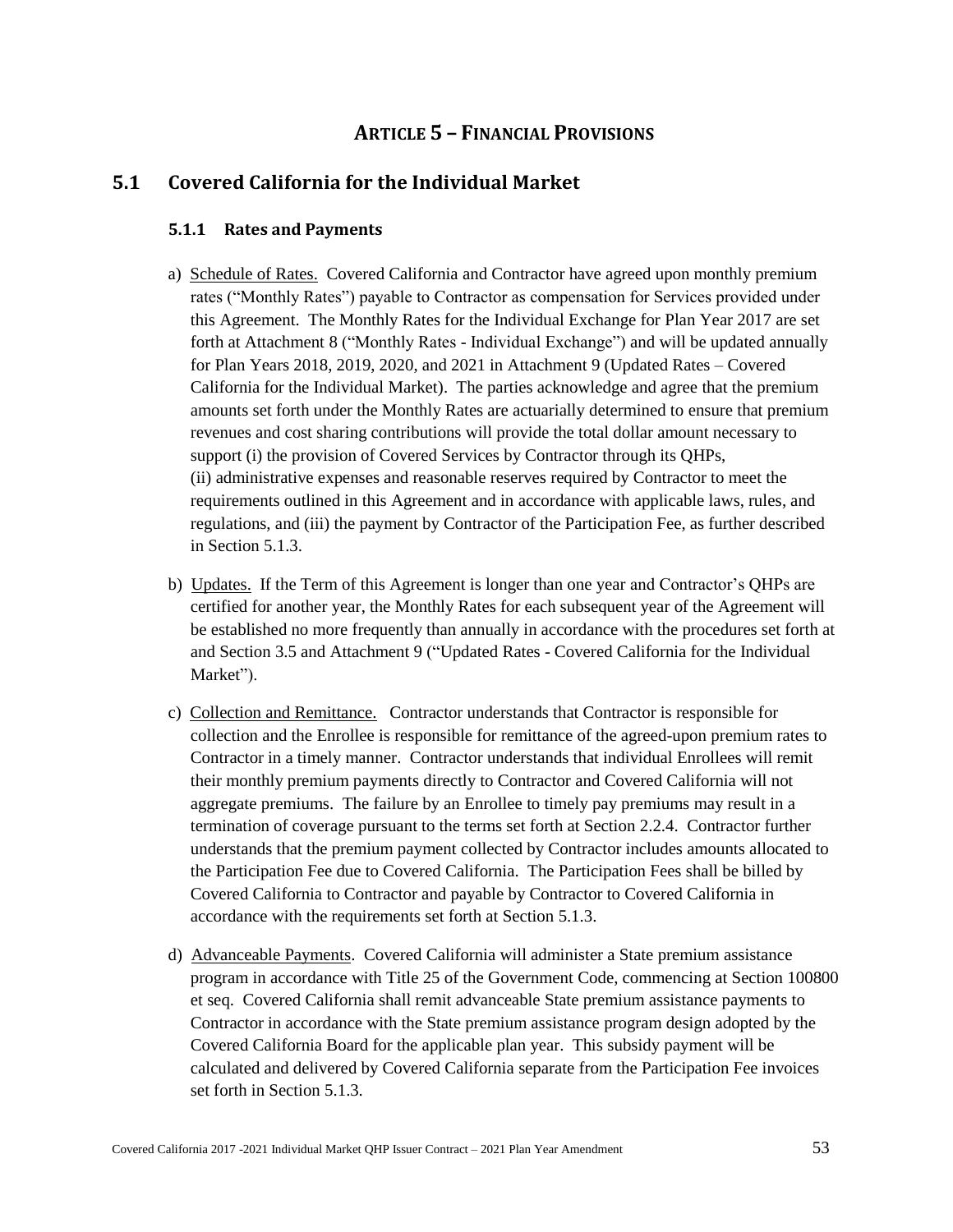e) Payment for Additional Marketing Activities. Should Covered California engage in additional marketing activities in accordance with Section 2.5, Covered California will invoice Contractor for the mutually-agreed upon dollar amount. This invoice will be billed by Covered California to Contractor and payable by Contractor separate from the Participation Fee invoices set forth in Section 5.1.3. If, after Covered California completes the additional marketing activities, Covered California has not expended the full amount paid by Contractor pursuant to this Section 5.1.1e), Covered California shall pay any such unexpended funds back to Contractor.

## **5.1.2 Financial Consequences of Non-Payment of Premium**

- a) Premium payment rules. Contractor is responsible for enforcement of premium payment rules at its own expense, as outlined in the terms set forth in the Evidence of Coverage regarding the failure by Enrollee to pay the premium in a timely manner as directed by the Enrollee policy agreement and in accordance with applicable laws, rules and regulations. Enforcement by Contractor shall include, but not be limited to, chargebacks, delinquency and termination actions and notices, grace period requirements, and partial payment rules. Such enforcement shall be conducted in accordance with requirements in this Agreement consistent with applicable laws, rules and regulations.
- b) Enrollee Terminations. In the event Contractor terminates an Enrollee's coverage in a QHP due to non-payment of premiums, loss of eligibility, fraud or misrepresentation, change in Enrollees selection of QHP, decertification of Contractor's QHP or as otherwise authorized under Section 2.2.4, Contractor must include the applicable State Regulator-approved appeals language, and any Covered California-required appeals language, in its notice of termination of coverage to the Enrollee.
- c) Enrollee Disenrollment. In the event an enrollee terminates coverage with a QHP for any reason, including termination due to non-payment of premium, Contractor may not charge the Enrollee any type of termination or disenrollment fee and the consumer must be allowed to re-enroll pursuant to federal and State open enrollment and special enrollment regulations.
- d) Grace Period. Contractor acknowledges and agrees that applicable laws, rules, and regulations, including the Affordable Care Act and implementing regulations specify a grace period for individuals who receive advance payments of the premium tax credit through Covered California and that the Knox-Keene Act and Insurance Code set a grace period for other individuals with respect to delinquent payments. Contractor agrees to abide by the requirements set forth at Section 2.2.4 and required under applicable laws, rules, and regulations with respect to these grace periods.
- e) Offsets. Pursuant to Section 1365 (a) of the Health and Safety Code, Contractor shall return the advanced State premium assistance paid to Contractor on behalf of an enrollee who is terminated for nonpayment of premiums for the second and third months of the three-month grace period. Such repayments will be calculated by Covered California and offset from future payments of the advanced State premium assistance paid pursuant to Section 5.1.1(d). In the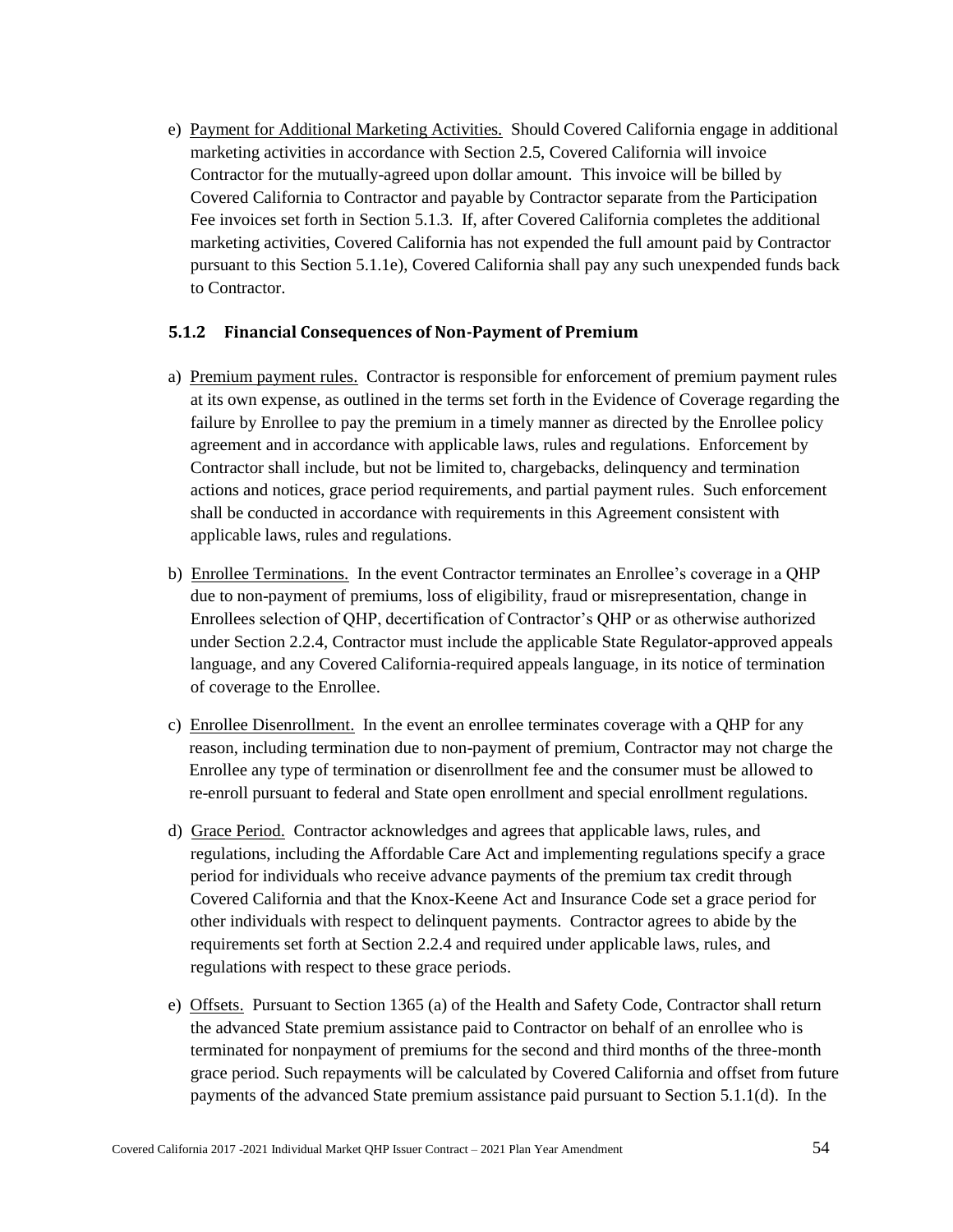event that an issuer is no longer contracted with Covered California, Covered California will bill the issuer for any repayments due.

## **5.1.3 Covered California for the Individual Market Participation Fees**

- a) Contractor understands and agrees that: (i) under the Affordable Care Act and the California Affordable Care Act, Covered California may generate funds through a participation fee ("Participation Fees") on Contractor's QHPs, and (ii) Contractor is responsible for the timely payment of any Participation Fees to Covered California.
- b) Contractor recognizes that the total cost of all Participation Fees for Covered California must be spread across Contractor's entire book of business in the single risk pool (both inside and outside Covered California) for the Individual Market.
- c) The Participation Fee payable to Covered California during each month of this Agreement shall be equal to three point twenty-five (3.25) percent of the gross premium attributable to each Enrollee in Contractor's QHPs for such month. The Participation Fee will be assessed by Covered California and payable monthly by Contractor based on Covered California's gross premium records attributable to effectuated Enrollees in Contractor's QHPs sold through Covered California for the Individual Market for 2017-2021.

The Participation Fee will be reviewed each year as part of Covered California's annual budget process. Should Covered California need to record any positive or negative adjustments to enrollment activity for prior years, the Participation Fee shall be calculated pursuant to the Contractor's Agreement that was in place during the applicable Plan Year or years.

- d) Participation Fee invoices will be issued by Covered California to Contractor on the 15th of the month. Contractor's Participation Fee obligation will be determined and billed by evaluating Contractor's then-current QHP effectuated enrollment and may be subject to adjustment to reflect changes in enrollment that may have occurred in prior months (including additions, terminations and cancellations of enrollment). Participation Fee payments will be due 15 days from the date the invoice is emailed to Contractor. For invoices paid after 15 days from the date the invoice is emailed, Contractor may be assessed a 1% per month late fee on the unpaid balance as of that date. Covered California, in its sole discretion, may assess the late fee for any month that Contractor fails to make the payment by the due date. Participation Fee payments will be applied to the oldest outstanding invoice or overall balance, including prior month late fees, whichever is greater.
- e) In the event that Contractor disputes the amount of Participation Fees billed or deducted by Covered California, Contractor shall submit a written notice of such dispute to Covered California within thirty (30) days following receipt of such bill or deduction by Covered California. Contractor's notice will document the nature of the discrepancies, including, reconciliation of any differences identified by Contractor in enrollment or premiums collected. Covered California will respond to Contractor within forty-five (45) days of receipt of the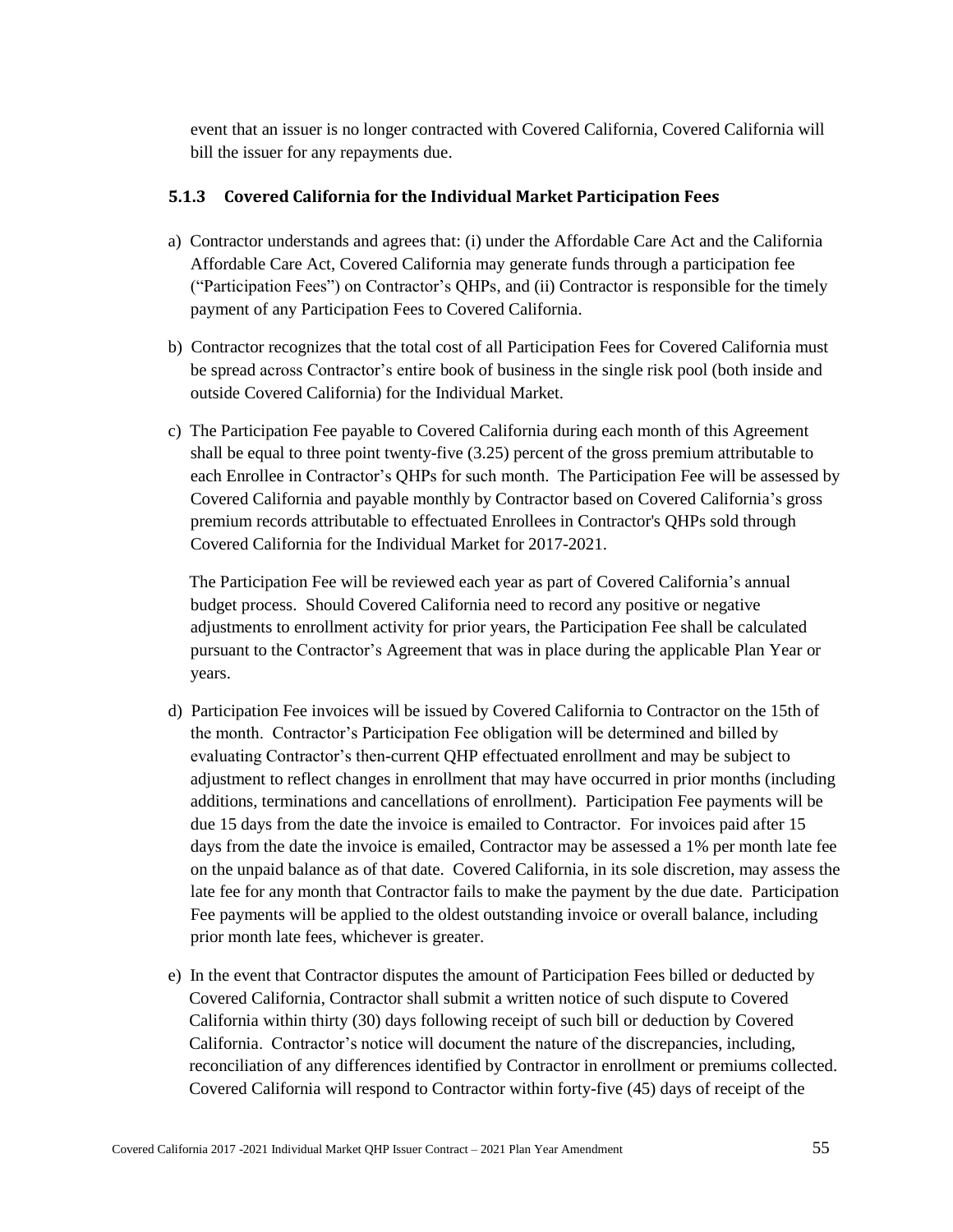notice by either (i) paying the amount claimed by Contractor or (ii) providing a detailed explanation for the denial of the refund. If the Contractor still disputes the findings of Covered California, Contractor may pursue additional remedies in accordance with Section 12.1.

- f) Subject to the provisions of Section 10.5, Contractor agrees to a periodic audit or other examination by Covered California or its designee regarding the computation and payment of Participation Fees. In the case of material non-compliance with Participation Fee payments, Contractor shall implement any necessary corrective action. Covered California may perform follow up audits or examinations more frequently than annually to monitor Contractor's implementation of such corrective actions.
- g) Contractor acknowledges that Covered California is required under Government Code § 100520(c) to maintain a prudent reserve as determined by Covered California.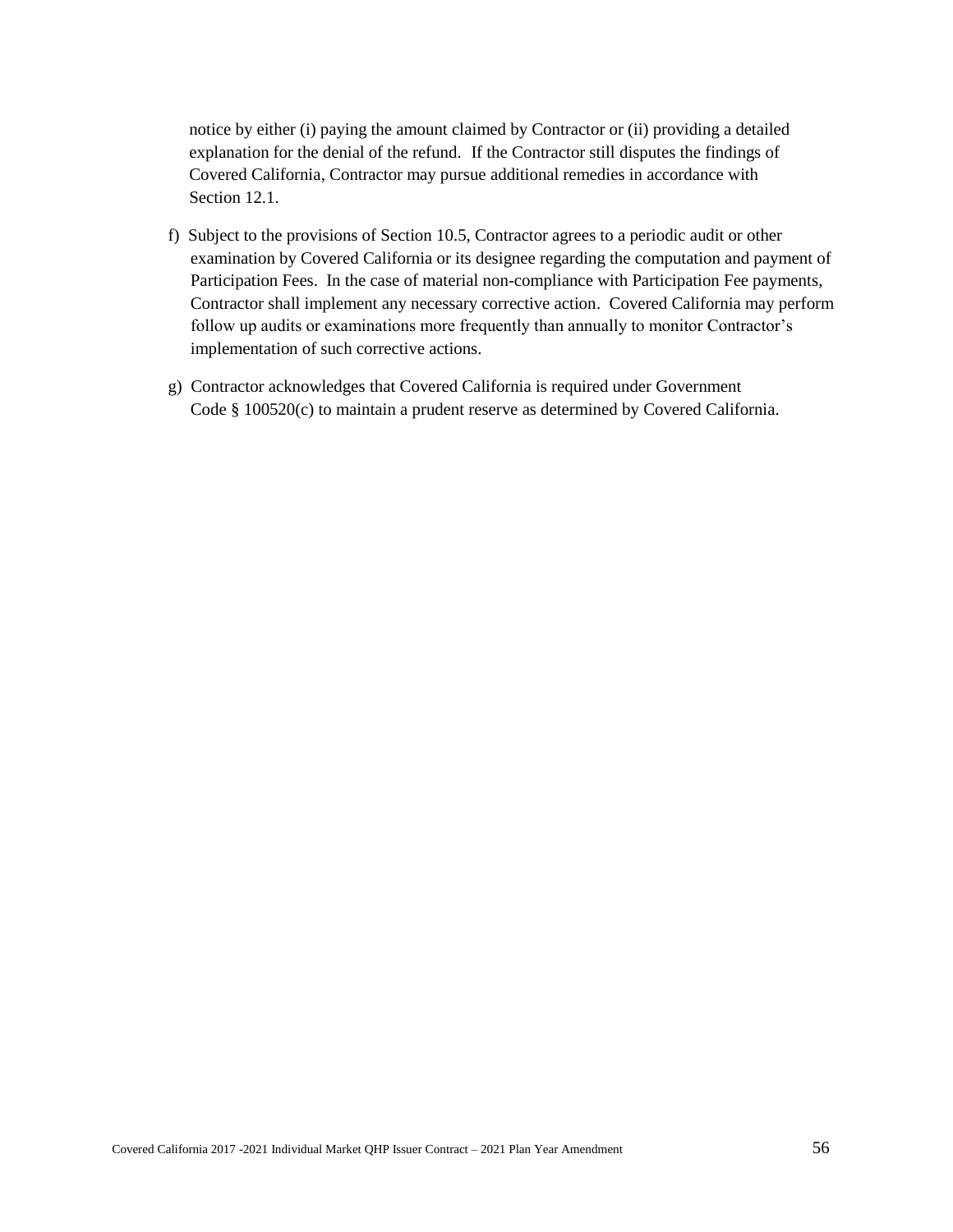# **ARTICLE 6 – PERFORMANCE STANDARDS**

# **6.1 Standards**

Contractor shall comply with the performance standards set forth in Attachment 14 ("Performance Standards"). Covered California shall conduct or arrange for the conduct of a review of Contractor's performance under the Performance Measures. Covered California shall be responsible for the actual and reasonable costs of the review, including the costs of any third-party designated by Covered California to perform such review. The review shall be in addition to any ongoing monitoring that may be performed by Covered California with respect to the Performance Measures.

Covered California and Contractor shall agree to performance standards for Covered California, which, if not satisfied, will provide credits to Contractor which can be applied to any penalties accrued to Contractor. Such credits may reduce up to 15% of Contractor's performance penalties that may be assessed under Section 6.2 below.

# **6.2 Penalties and Credits**

Covered California may impose penalties ("penalties") in the event that Contractor fails to comply or otherwise act in accordance with the Performance Measures. Covered California shall also administer and calculate credits ("credits") that may offset or reduce the amount of any performance penalties, but in no event shall such credits exceed the total amount of the penalty levied. Penalties and credits will be calculated in accordance with Attachment 14.

## **6.3 No Waiver**

Covered California and Contractor agree that the failure to comply with the Performance Standards may cause damages to Covered California and its Enrollees which may be uncertain and impractical or difficult to ascertain. The parties agree that Covered California shall assess, and Contractor promises to pay Covered California, in the event of such delayed, or failed performance that does not meet the Performance Standards, the amounts to be determined in accordance with the Performance Standards set forth at Attachment 14.

The assessment of fees relating to the failure to meet Performance Standards shall be subject to the following: (1) be determined in accordance with the amounts and other terms set forth in the Performance Standards, (2) be cumulative with other remedies available to Covered California under the Agreement, (3) not be deemed an election of remedies, and (4) not constitute a waiver or release of any other remedy Covered California may have under this Agreement for Contractor's breach of this Agreement, including, without limitation, Covered California's right to terminate this Agreement. Covered California shall be entitled, in its discretion, to recover actual damages caused by Contractor's failure to perform its obligations under this Agreement.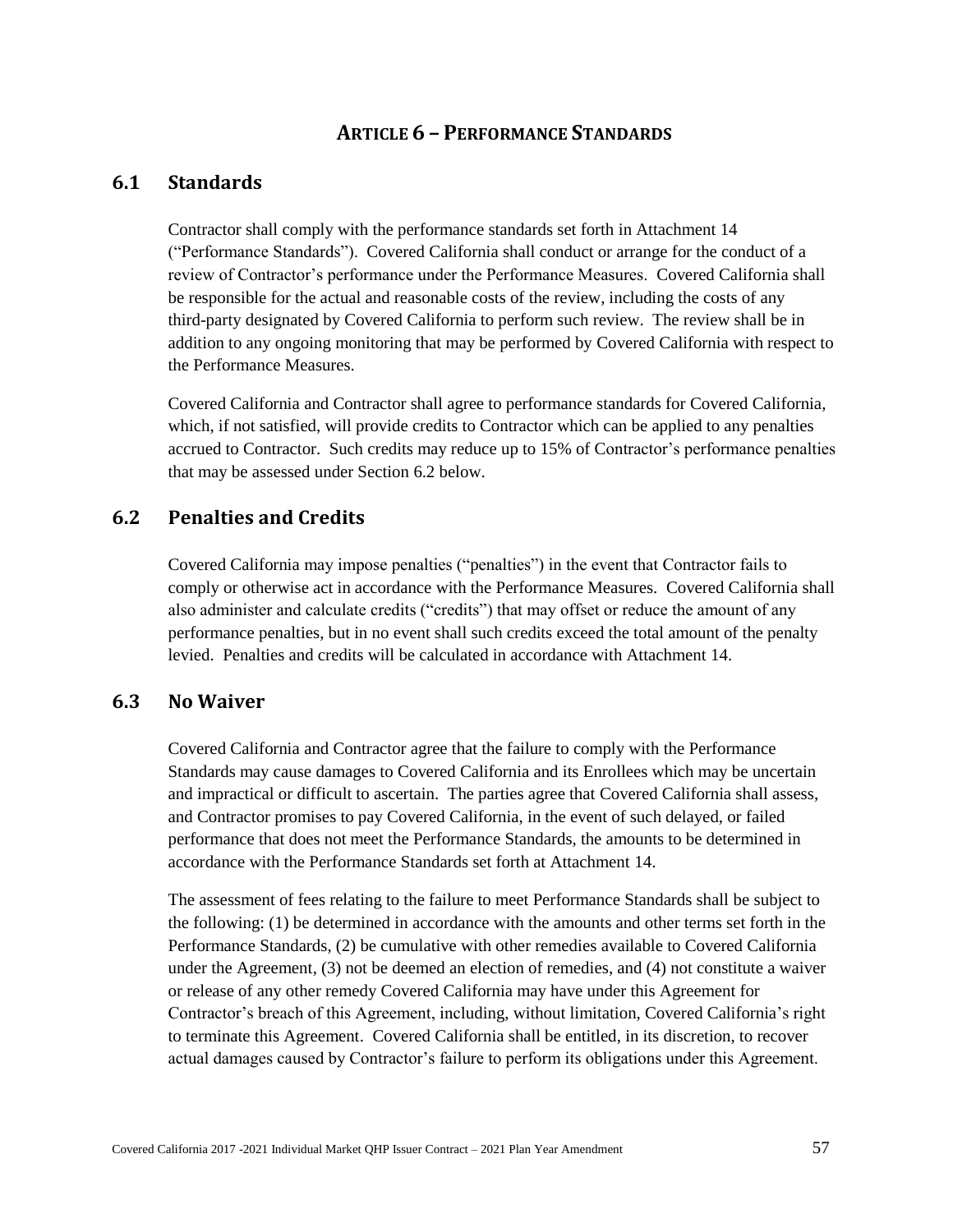# **ARTICLE 7 – CONTRACT TERM; RECERTIFICATION AND DECERTIFICATION**

# **7.1 Agreement Term**

The term of this Agreement is specified on the STD 213, which is the signature page of this Agreement.

# **7.2 Agreement Termination**

## **7.2.1 Covered California Termination**

Covered California may, by ninety (90) days' written notice to Contractor, and without prejudice to any other of the Covered California remedies, terminate this Agreement for cause based on one or more of the following occurrences:

- a) Contractor fails to fulfill an obligation that is material to its status as a QHP Issuer or its performance under the Agreement;
- b) Contractor no longer holds a license or certificate that is required for Contractor to perform its obligations under this Agreement or Contractor otherwise fails to maintain compliance with the "good standing" requirements pursuant to Section 3.1.1 and which impairs Contractor's ability to provide Services under the Agreement;
- c) Contractor breaches any material term, covenant, warranty, or obligation under this Agreement that is not cured or substantially cured to the reasonable satisfaction of Covered California within forty-five (45) days after receipt of notice of default from Covered California; provided, however, that such cure period may not be required and Covered California may terminate the Agreement immediately if Covered California determines pursuant to subparagraph (e) below that Contractor's breach threatens the health and safety of Enrollees;
- d) Contractor knowingly has a director, officer, partner, or person with a beneficial ownership of more than five percent (5%) of Contractor's equity or has an employment, consulting, or other subcontractor agreement for the provision of Services under this Agreement who is, or has been: (A) excluded, debarred, or suspended from participating in any federally funded health care program, (B) suspended, or debarred from participation in any state contract or procurement process, or (C) convicted of a felony or misdemeanor (or entered a plea of nolo contendere) related to a crime or violation involving the acquisition or dispersal of funds or delivery of Covered Services to beneficiaries of any State or Federal health care program;
- e) Covered California reasonably determines that (i) the welfare of Enrollees is in jeopardy if this Agreement continues, as such determination shall be made in the reasonable discretion of Covered California based on consideration of professionally recognized standards and benchmarks, requirements imposed by accreditation agencies, and applicable laws, rules, and regulations; or (ii) Contractor fails to comply with a change in laws, rules or regulations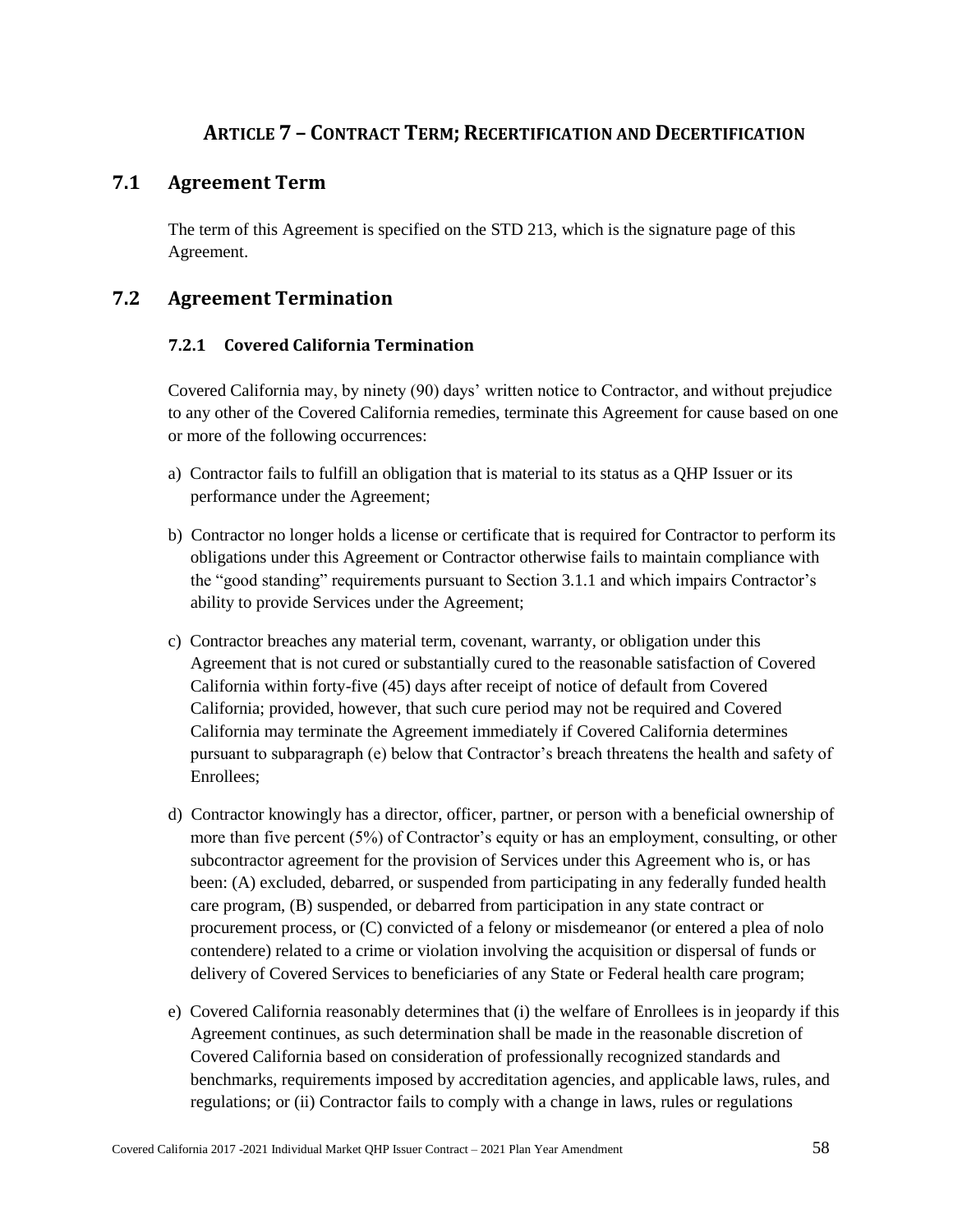occurring during the term of this Agreement and/or does not take any and all actions that may be required to amend the Agreement and otherwise establish and document compliance with any such changes; and (iii) Covered California reasonably determines, based on consultation with legal counsel and/or State and Federal Regulators and/or other State-based or Federal health benefit exchanges, that it may be at risk of being found noncompliant with Federal or State laws, rules, or regulations.

## **7.2.2 Contractor Termination**

Contractor may, by ninety (90) days' written notice to Covered California, and without prejudice to any other of the remedies, terminate this Agreement for cause based on one or more of the following occurrences:

- a) Covered California breaches any material term, covenant, warranty, or obligation under this Agreement that is not cured or substantially cured to the reasonable satisfaction of the Contractor within forty-five (45) days after receipt by Covered California of notice from the Contractor; or
- b) Covered California fails to comply with a change in laws, rules or regulations occurring during the term of this Agreement or does not take any and all actions that may be required to amend the Agreement and otherwise establish and document compliance with any such changes, and Contractor reasonably determines, based on consultation with legal counsel and/or other State and Federal regulators and/or other State-based or Federal health benefit exchanges, that it may be at risk of being found noncompliant with Federal or State laws, rules, or regulations.

## **7.2.3 Notice of Termination**

If Covered California determines, based on reliable information, that there is a substantial probability that Contractor will be unable to continue performance under this Agreement or Contractor will be in material breach of this Agreement in the next thirty (30) days, then Covered California shall have the option to demand that Contractor provide Covered California with a reasonable assurance of performance. Upon Contractor's receipt of such a demand from Covered California, Contractor shall provide to Covered California a reasonable assurance of performance responsive to Covered California's demand. If Contractor fails to provide assurance within ten (10) days of Covered California's demand that demonstrates Contractor's reasonable ability to avoid such default or cure within a reasonable time period not to exceed thirty (30) days, the failure shall constitute a breach by Contractor justifying termination of the Agreement by Covered California.

In case a party elects to terminate this Agreement in whole or in part under Section 7.2, the notifying party shall give the other party ninety (90) days written notice of termination for default, specifying the default or defaults justifying the termination. The termination shall become effective after the expiration of such notice period if the defaults specified by the notifying party in its notice remain uncured at that time; provided, however, that Covered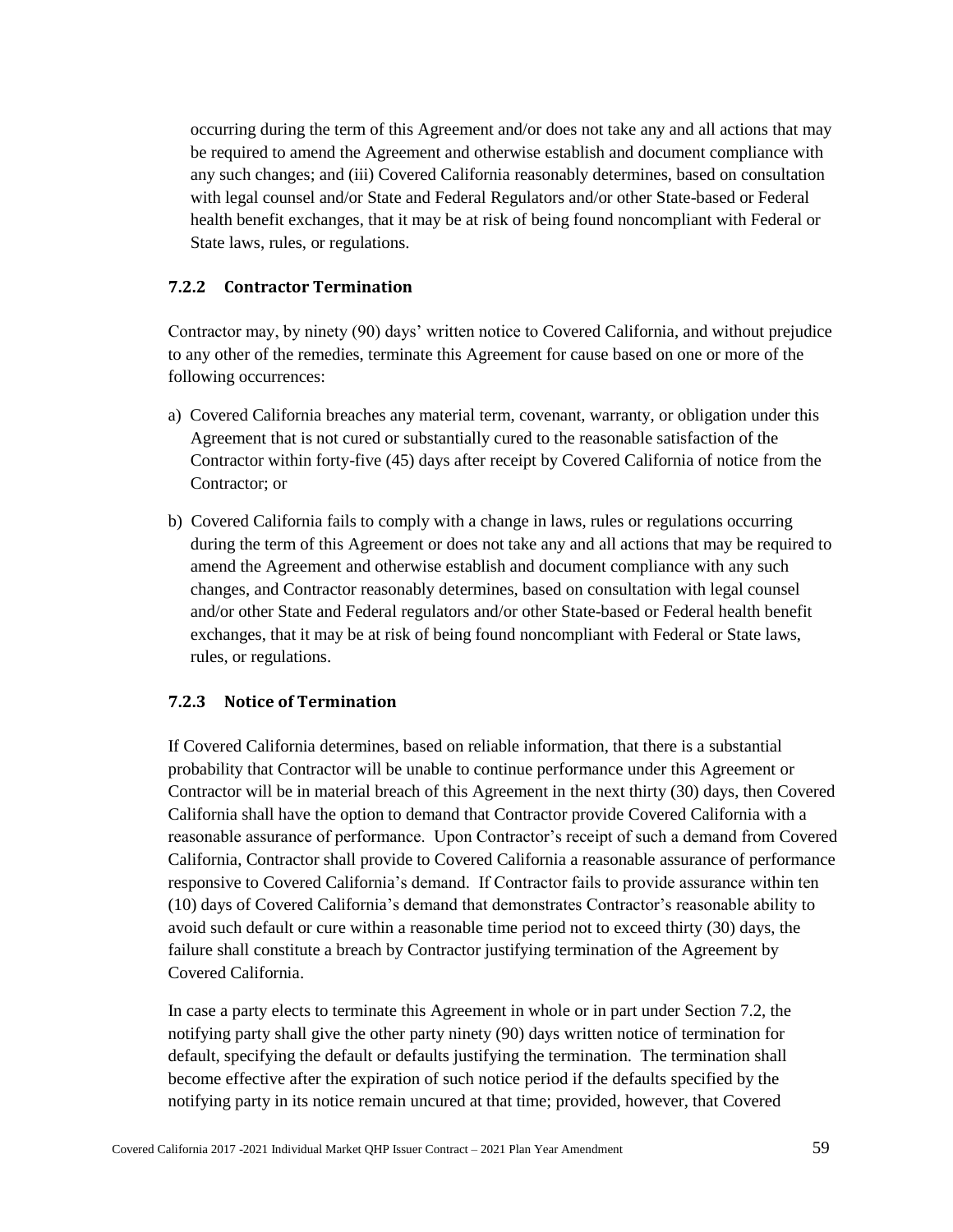California may require Contractor to discontinue the provision of certain Services if Covered California determines that the continuing provision of services may cause harm to Enrollees, Participating Providers, or other stakeholders.

Covered California shall be entitled to retain any disputed amounts that remain in the possession of Covered California until final resolution of all claims by the parties against each other arising out of any Contractor default alleged by Covered California.

## **7.2.4 Remedies in Case of Contractor Default or Breach**

- a) In addition to the termination provisions in Section 7.2.1, Covered California shall have full discretion to institute any of the following remedies, in accordance with Subsection (b) of this Section, in case of Contractor's breach, whether material or not, or default:
	- i. Changing the order in which Contractor's QHPs are displayed in CalHEERS;
	- ii. Removing Contractor's provider directory from the Covered California website;
- iii. Freezing Contractor's Enrollment during Open or Special Enrollment Periods;
- iv. Recovery of damages to Covered California caused by the breach or default; and
- v. Specific performance of particular covenants made by Contractor hereunder.
- b) Prior to instituting any of the remedies in Subsection (a), Covered California shall provide written notice to Contractor that Contractor is in breach or default of this Agreement, identify the basis for such breach or default, and provide Contractor with a thirty (30) day period to cure. During the cure period, the parties agree to meet and confer in an effort to informally resolve the breach or default. Contractor shall have thirty (30) days from the date Contractor received notice of the breach or default to fully cure the breach or default, unless the parties mutually agree to a longer cure period. If Contractor has not cured the breach or default within the thirty (30) day period, or a longer cure period that has been mutually agreed upon, Covered California may institute any of the remedies identified in Subsection (a) of this section. All remedies of Covered California under this Agreement for Contractor default or breach are cumulative to the extent permitted by law.
- c) This section shall not apply to any contractual requirements that are associated with a performance guarantee in Attachment 14 or for failure to meet any quality targets in Attachment 7.

### **7.2.5 Contractor Insolvency**

Contractor shall notify Covered California immediately in writing in the event that Contractor files any federal bankruptcy action or state receivership action, any federal bankruptcy or state receivership action is commenced against Contractor, Contractor is adjudicated bankrupt, or a receiver is appointed and qualifies. In case any of the foregoing events occurs, Covered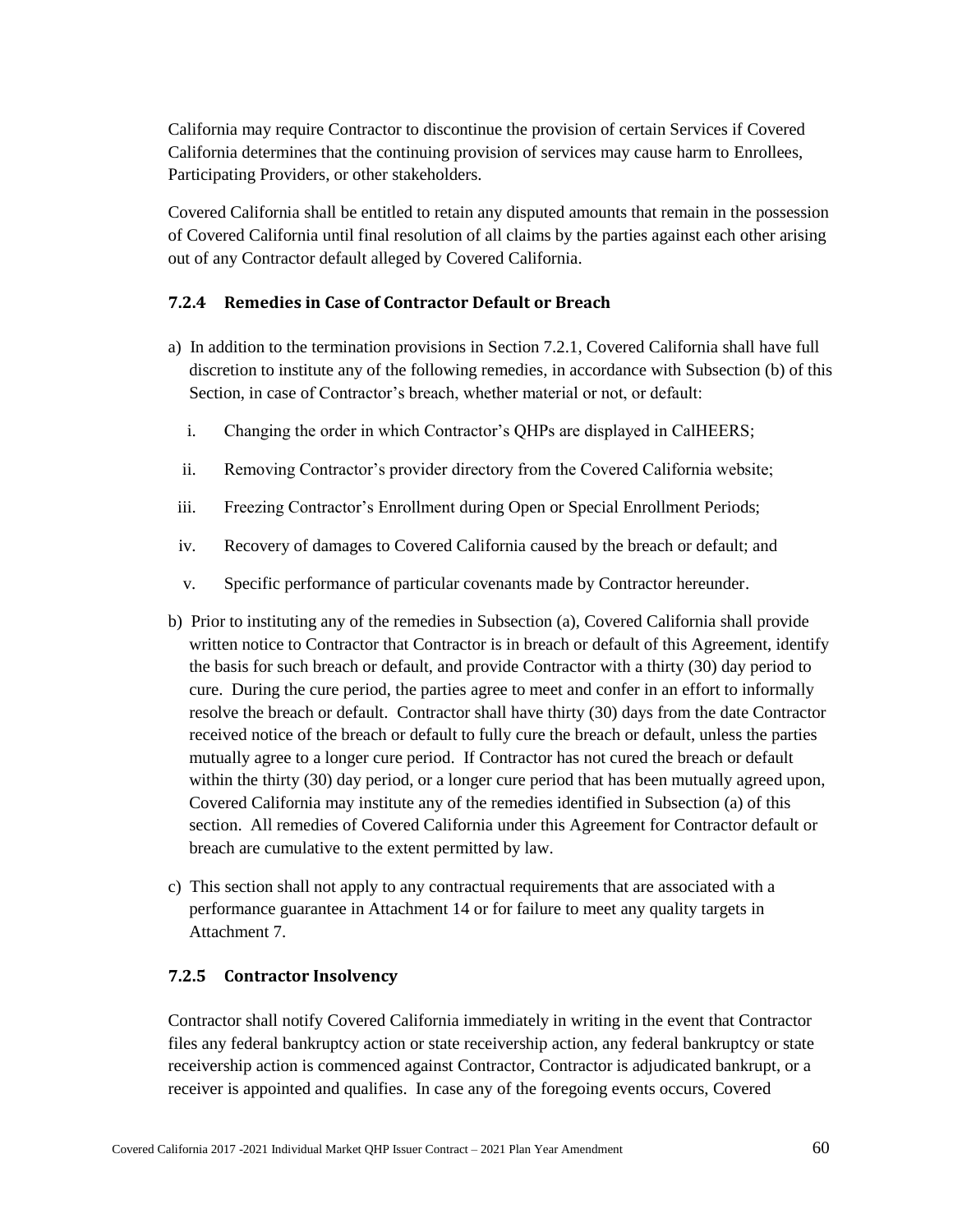California may terminate this Agreement upon five (5) days written notice. If Covered California does so, Covered California shall have the right to recover damages from Contractor as though the Agreement had been terminated for Contractor default.

# **7.3 Recertification**

## **7.3.1 Recertification Process**

During each year of this Agreement, Covered California will evaluate Contractor for recertification based on an assessment process conducted by Covered California in accordance with its procedures and on a basis consistent with applicable laws, rules and regulations, including, the requirements set forth under the California Affordable Care Act, 10 CCR § 6400 et seq., and the Affordable Care Act. Covered California shall consider the Contractor for recertification unless (i) the Agreement is terminated sooner than the Expiration Date by Covered California in accordance with the requirements set forth at Section 7.2 or pursuant to other terms set forth in the Agreement, or (ii) Contractor makes a Non-Recertification Election pursuant to Section 7.3.2.

## **7.3.2 Non-Recertification Election**

- a) Contractor election. Contractor shall provide Covered California with notice on or before July 1 of each Plan Year whether Contractor will elect to not seek recertification of its QHPs for the following Plan Year ("Non-Recertification Election"). Contractor shall comply with conditions set forth in this Section 7.3.2 with respect to continuation of coverage and transition of Enrollees to new QHPs following Covered California's receipt of Contractor's Non-Recertification Election.
- b) Continuation and Transition of Care. Except as otherwise set forth in this Section 7.3.2, Contractor shall continue to provide Covered Services to Enrollees in accordance with the terms set forth in the Agreement from and after Contractor's Non-Recertification Election up through the termination of coverage for Enrollees, as such termination of coverage shall be determined in accordance with the requirements of this section.

Contractor shall take any further action reasonably required by Covered California to provide Covered Services to Enrollees and transition care following the Non-Recertification Election.

Contractor shall coordinate and cooperate with respect to communications to Enrollees in Covered California for the Individual Market and other stakeholders regarding the transition of Enrollees to another QHP.

c) Covered California for the Individual Market. The following provisions shall apply to Covered California for the Individual Market: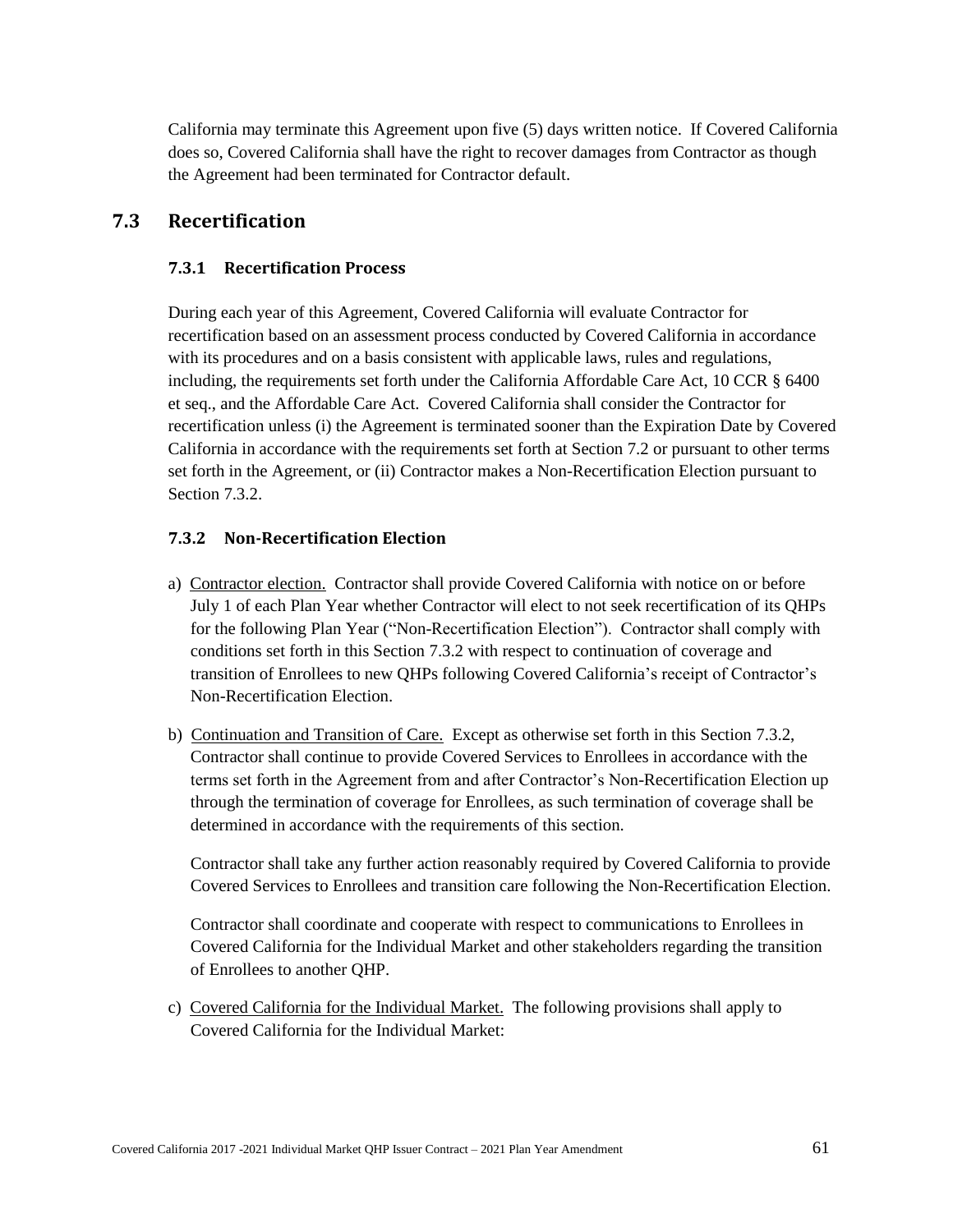- i. Following Covered California's receipt of the Non-Recertification Election, Contractor must continue to participate in the enrollment and eligibility assignment process, and may be assigned new Enrollees through the end of the calendar year;
- ii. Contractor will provide coverage for Enrollees assigned to Contractor until the earlier of (i) the end of the calendar year, or (ii) the Enrollee's transition to another QHP during a Special Enrollment Period.

# **7.4 Decertification**

Notwithstanding any other language set forth in this Section 7.4, the Agreement shall expire on the Expiration Date set forth in Section 7.1 in the event that Covered California elects to decertify Contractor's QHP based on Covered California's evaluation of Contractor's QHP during the recertification process that shall be conducted by Covered California pursuant to Section 7.2.

# **7.5 Effect of Termination**

- a) This Agreement shall terminate on the Expiration Date unless otherwise terminated earlier in accordance with the provisions set forth in this Agreement.
- b) Contractor's QHPs shall be deemed decertified and shall cease to operate as QHPs as defined at 10 CCR § 6410 immediately upon termination or expiration of this Agreement in the event uninterrupted continuation of agreement between Covered California and Contractor is not achieved pursuant to either: (i) an extension of the term of the Agreement based upon the mutual agreement of the parties that is documented pursuant to a written amendment, or (ii) Contractor and Covered California enter into a new agreement that is effective immediately upon the expiration of this Agreement. There shall be no automatic renewal of this Agreement or recertification of Contractor's QHPs upon expiration of the term of this Agreement. Contractor may appeal the decertification of its QHP that will result in connection with the termination of this Agreement and such appeal shall be conducted pursuant to Covered California's process and in accordance with applicable laws, rules and regulations.
- c) All duties and obligations of Covered California and Contractor shall cease upon termination of the Agreement and the decertification of Contractor's QHPs that shall occur upon the termination of this Agreement, except as set forth below or otherwise provided in the Agreement:
	- i. Each party shall remain liable for any rights, obligations, or liabilities that have accrued or arise from activities carried on by it under this Agreement prior to the effective date of termination.
	- ii. Any information of the other party that is in the possession of the other party will be returned promptly, or upon the request of owner of such property, destroyed using reasonable measures to protect against unauthorized access to or use of the information in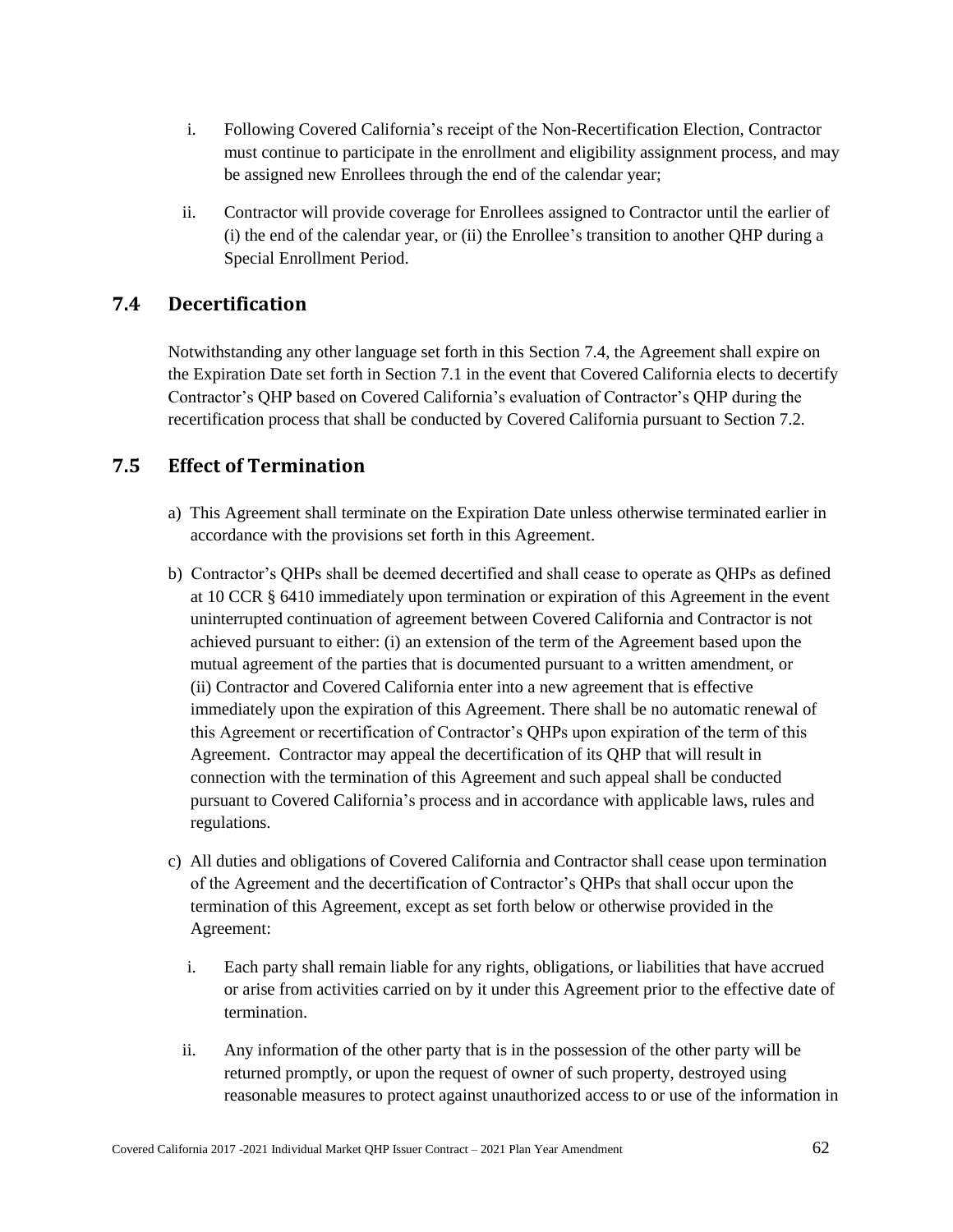connection with its destruction, following the earlier of: (i) the termination of this Agreement, (ii) receipt of a written request to return or destroy the Information Assets, or (iii) the termination of the business relationship between the parties. If both parties agree that return or destruction of information is not feasible or necessary, the receiving party will continue to extend the protections outlined in this Agreement to all assets in its possession and will limit further use of that information to those purposes that make the return or destruction of the information or assets. Covered California reserves the right to inspect the storage, processes, and destruction of any Information Assets provided under this Agreement.

- d) Contractor shall comply with the requirements set forth at Section 7.3.2 in the event that Contractor makes a Non-Recertification Election.
- e) Contractor shall cooperate fully to effect an orderly transfer of Covered Services to another QHP during (i) any notice period set forth at Sections 7.2.3, 7.2.5, or 7.3.2, and (ii) if requested by Covered California to facilitate the transition of care or otherwise required under Section 7.6, following the termination of this Agreement. Such cooperation shall include the following:
	- i. Upon termination, Contractor, if offering a HMO, shall complete the processing of all claims for benefit payments under the QHP for Covered Services other than Capitated Services, and if offering a PPO, shall complete the processing of all medical claims for benefit payments under Contractor's QHP for Covered Services rendered on or before the termination date.
	- ii. Contractor will provide communications developed or otherwise approved by Covered California to communicate new QHP information to Enrollees in accordance with a timeline to be established by Covered California.
- iii. In order to ensure the proper transition of Services provided prior to, and subsequent to, termination, Contractor will forward to any new QHP Issuer the electronic and direct paper claims that are received by Contractor, but which relate to Services provided by new contractor. Any such information shall be subject to compliance with applicable laws, rules and regulations and shall be sent at such time periods and in the manner requested by Covered California for a period of up to three (3) months following the termination date.
- iv. Contractor shall provide customer service to support the processing of claims for Covered Services rendered on or before the termination date for a period of two (2) months or such other longer period reasonably requested by Covered California at a cost to be mutually agreed upon per Enrollee.
- v. If so instructed by Covered California in the termination notice, Contractor shall promptly discontinue the provision of Services requested by Covered California to be discontinued as of the date requested by Covered California.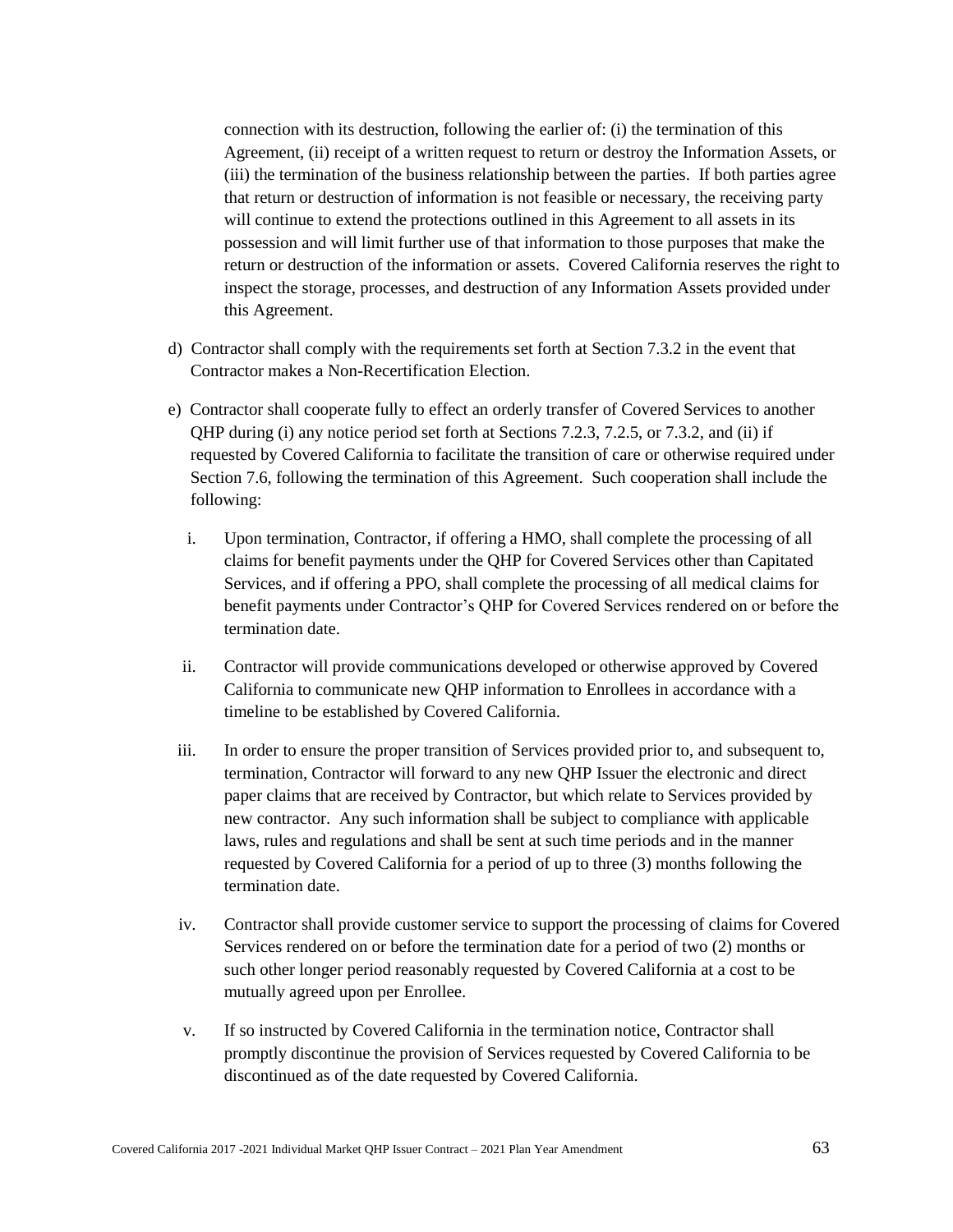- vi. Contractor will perform reasonable and necessary acts requested by Covered California and as required under applicable laws, rules, regulations, consistent with industry standards to facilitate transfer of Covered Services herewith to a succeeding Contractor. Contractor shall comply with requirements reasonably imposed by Covered California relating to (i) the discontinuation of new enrollment or re-enrollment in Contractor's QHP, (ii) the transfer of Enrollee coverages to another QHP prior to the commencement date, (iii) the expiration of existing quotes, and (iv) such other protocols that may reasonably be established by Covered California.
- vii. Contractor will reasonably cooperate with Covered California and any successor QHP Issuer in good faith with respect to taking such actions that are reasonably determined to be the best interest of the QHP Issuer, and Enrollees.
- f) Contractor shall cooperate with Covered California's conduct of an accounting of amounts paid or payable and Enrollees enrolled during the month in which termination is effective in order to assure an appropriate determination of premiums earned by and payable to Contractor for Services rendered prior to the date of termination, which shall be accomplished as follows:
	- 1) Mid-Month Termination: For a termination of this Agreement that occurs during the middle of any month, the premium for that month shall be apportioned on a pro rata basis. Contractor shall be entitled to premiums from Enrollees for the period of time prior to the date of termination and Enrollees shall be entitled to a refund of the balance of the month. Contractor shall follow the methodology specified in 10 CCR § 6500 (i) for the refund of any excess premiums paid.

The same methodology shall apply to proration of APTC and CSR amounts for a coverage lasting less than one month.

- 2) Responsibility to Complete Contractual Obligations: Contractor is responsible for completing submission and corrections to Encounter Data for Covered Services received by Enrollees during the period of the Agreement. Contractor is responsible for submitting any outstanding financial or other reports required for Covered Services rendered or Claims paid during the term of the Agreement.
- g) Contractor shall (i) provide such other information to Covered California, Enrollees and/or the succeeding QHP Issuer, and/or (ii) take any such further action as is required to effect an orderly transition of Enrollees to another QHP in accordance with requirements set forth under this Agreement and/or necessary to the continuity and transition of care in accordance with applicable laws, rules, and regulations.

# **7.6 Coverage Following Termination and Decertification**

a) Upon the termination of the Agreement or decertification of one or more of Contractor's QHPs, Contractor shall cooperate fully with Covered California in order to effect an orderly transition of Enrollees to another QHP as directed by Covered California. This cooperation shall include: (i) attending post-termination meetings, (ii) providing or arranging for the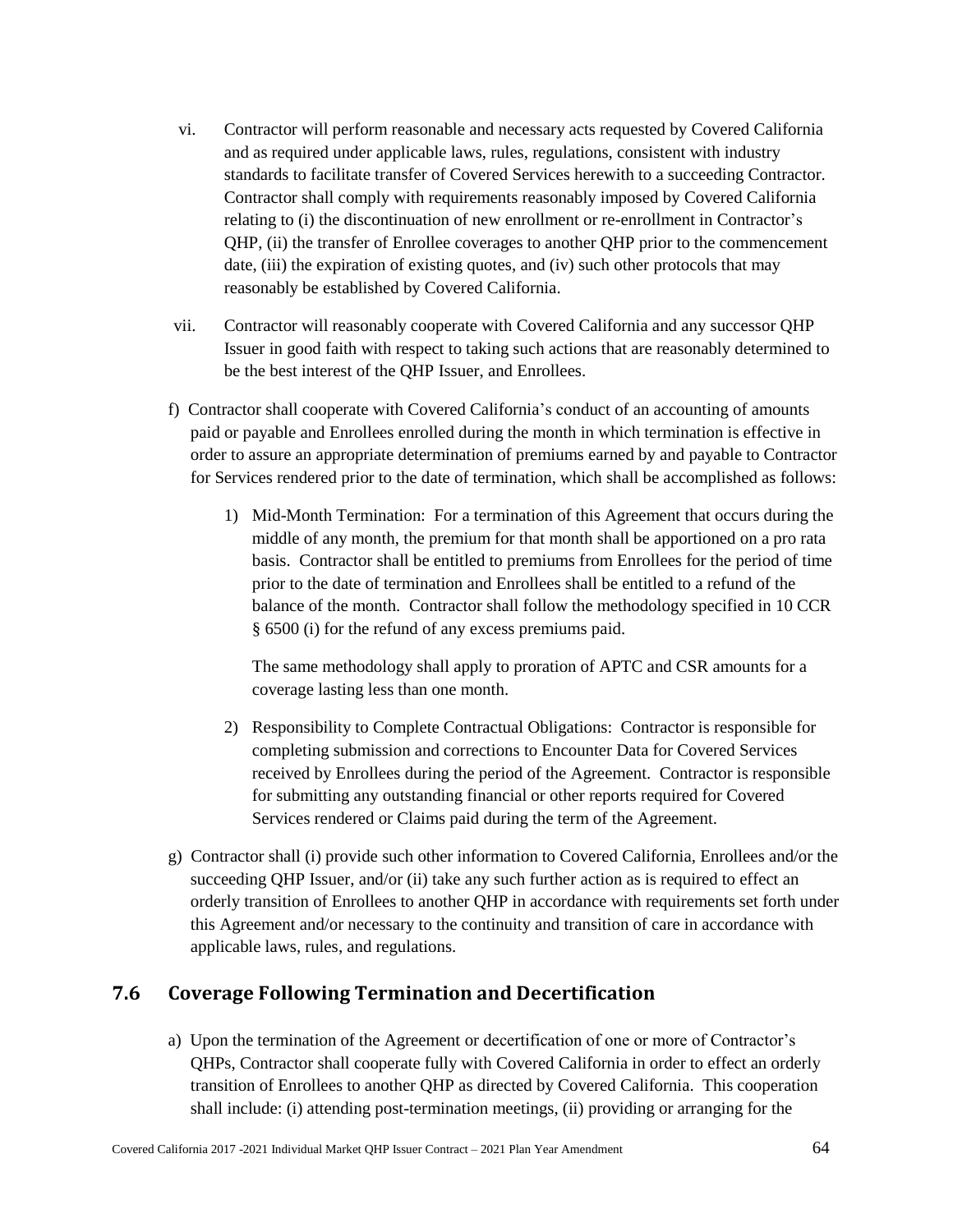provision of Covered Services as may be deemed necessary by Participating Providers to assure the appropriate continuity of care, and (iii) communicating with affected Enrollees in cooperation with Covered California and the succeeding contractor as applicable, as reasonably requested by Covered California.

- b) In the event the termination or expiration of the Agreement requires the transfer of some or all Enrollees into any other health plan, the terms of coverage under Contractor's QHP shall not be carried over to the replacement QHP, but rather the transferred Enrollees shall be entitled only to the extent of coverage offered through the replacement QHP as of the effective date of transfer to the new QHP.
- c) Notwithstanding the foregoing, the coverage of Enrollee under Contractor's QHP may be extended to the extent that an Enrollee qualifies for an extension of benefits including, those to effect the continuity of care required due to hospitalization or disability. For purposes of this Agreement, "disability" means that the Enrollee has been certified as being totally disabled by the Enrollee's treating physician, and the certification is approved by Contractor. Such certification must be submitted for approval within thirty (30) days from the date coverage is terminated. Recertification of Enrollee's disability status must be furnished by the treating Provider not less frequently than at sixty (60) calendar day intervals during the period that the extension of benefits is in effect. The extension of benefits shall be solely in connection with the condition causing total disability. This extension, which is contingent upon payment of the applicable premiums, shall be provided for the shortest of the following periods:
	- i. Until total disability ceases;
	- ii. For a maximum period of twelve (12) months after the date of termination, subject to plan maximums;
- iii. Until the Enrollee's enrollment in a replacement plan; or
- iv. Recertification.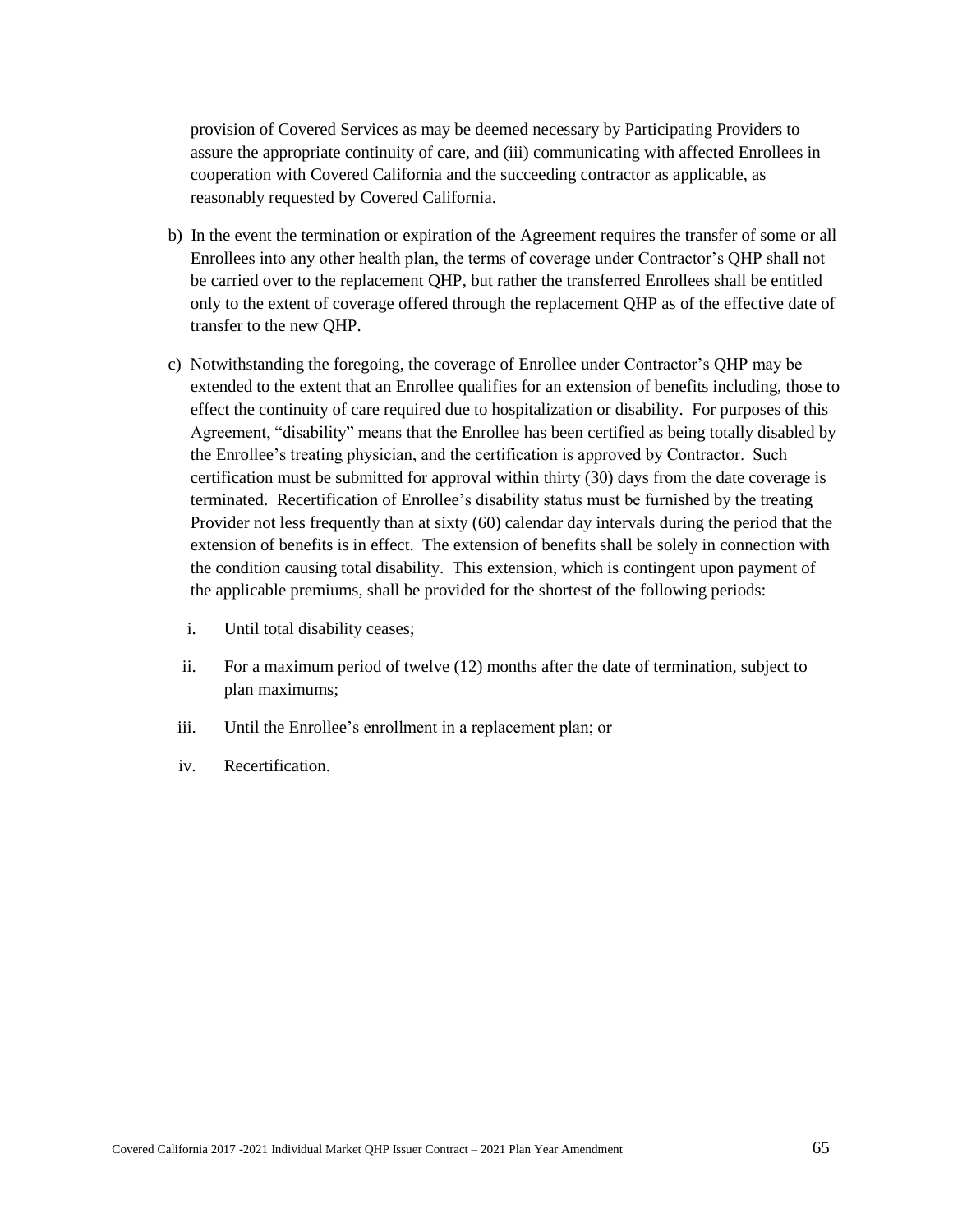## **ARTICLE 8 –INSURANCE AND INDEMNIFICATION**

### **8.1 Contractor Insurance**

#### **8.1.1 Required Coverage**

- a) Without limiting Covered California's right to obtain indemnification or other forms of remedies or relief from Contractor or other third-parties, Contractor shall, at its sole cost and expense, obtain, and during the term of this Agreement, maintain in full force and effect, the insurance coverage described in this section and as otherwise required by law, including, without limitation, coverage required to be provided and documented pursuant to § 1351 (o) of the Health and Safety Code and relating to insurance coverage or self-insurance: (i) to respond to claims for damages arising out of the furnishing of Covered Services, (ii) to protect against losses of facilities where required by the director, and (iii) to protect against workers' compensation claims arising out of work-related injuries that might be brought by the employees and staff of Contractor. All insurance shall be adequate to provide coverage against losses and liabilities attributable to the acts or omissions of Contractor in performance of this Agreement and to otherwise protect and maintain the resources necessary to fulfill Contractor's obligations under this Agreement. The minimum acceptable limits shall be as indicated below:
	- i. Commercial general liability or equivalent self-insurance covering the risks of bodily injury (including death), property damage, and personal injury, including coverage for contractual liability, with a limit of not less than \$1 million per occurrence/\$2 million general aggregate;
	- ii. Comprehensive business automobile liability (owned, hired, or non-owned vehicles used by Contractor in connection with performance of its obligations under this Agreement) covering the risks of bodily injury (including death) and property damage, including coverage for contractual liability, with a limit of not less than \$1 million per accident;
- iii. Employers liability insurance covering the risks of Contractor's employees and employees' bodily injury by accident or disease with limits of not less than \$1 million per accident for bodily injury by accident, and \$1 million per employee for bodily injury by disease, and \$1 million disease policy limit;
- iv. Umbrella policy providing excess limits over the primary general liability, automobile liability, and employer's liability policies in an amount not less than \$10 million per occurrence and in the aggregate;
- v. Crime coverage at such levels consistent with industry standards and reasonably determined by Contractor to cover occurrences falling in the following categories: computer and funds transfer fraud; forgery; money and securities; and employee theft; and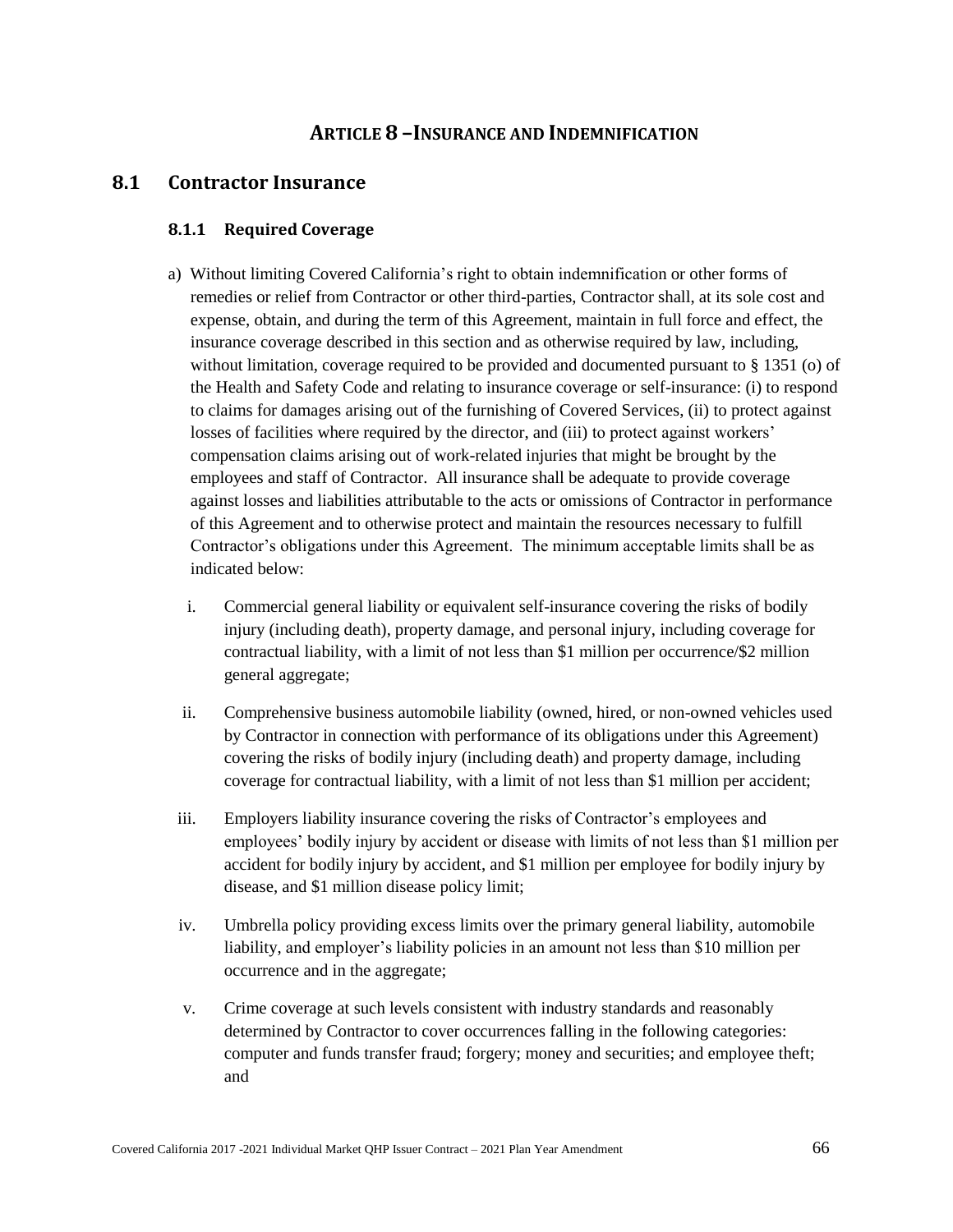vi. Professional liability or errors and omissions with coverage of not less than \$1 million per claim/\$2 million general aggregate.

#### **8.1.2 Workers' Compensation**

Contractor shall, in full compliance with State law, provide or purchase, at its sole cost and expense, statutory California's workers' compensation coverage which shall remain in full force and effect during the term of this Agreement.

### **8.1.3 Subcontractor Coverage**

Contractor shall require all subcontractors that may be authorized to provide Services on behalf of Contractor or otherwise under this Agreement to maintain insurance commensurate with the nature of such subcontractors' work and all coverage for subcontractors shall be subject to all the requirements set forth in this Agreement and applicable laws, rules and regulations. Failure of subcontractor(s) to comply with insurance requirements does not limit Contractor's liability or responsibility.

### **8.1.4 Continuation of Required Coverage**

For professional liability and errors and omissions coverage and crime coverage, Contractor shall continue such coverage beyond the expiration or termination of this Agreement. In the event Contractor procures a claim made policy as distinguished from an occurrence policy, Contractor shall procure and maintain prior to termination of such insurance, continuing extended reporting coverage for the maximum terms provided in the policy so as to cover any incidents arising during the term of this Agreement. Contractor shall arrange for continuous insurance coverage throughout the term of this Agreement.

### **8.1.5 Premium Payments and Disclosure**

Premium on all insurance policies shall be paid by Contractor or its subcontractors. Contractor shall provide thirty (30) days' notice of cancellation to Covered California. Contractor shall furnish to Covered California copies of certificates of all required insurance prior to the Execution Date, and copies of renewal certificates of all required insurance within thirty (30) days after the renewal date. Covered California reserves the right to review the insurance requirements contained herein to ensure that there is appropriate coverage that is in accordance with this Agreement. Covered California is to be notified by Contractor promptly if any aggregate insurance limit is exceeded. In such event, Contractor must purchase additional coverage to meet these requirements.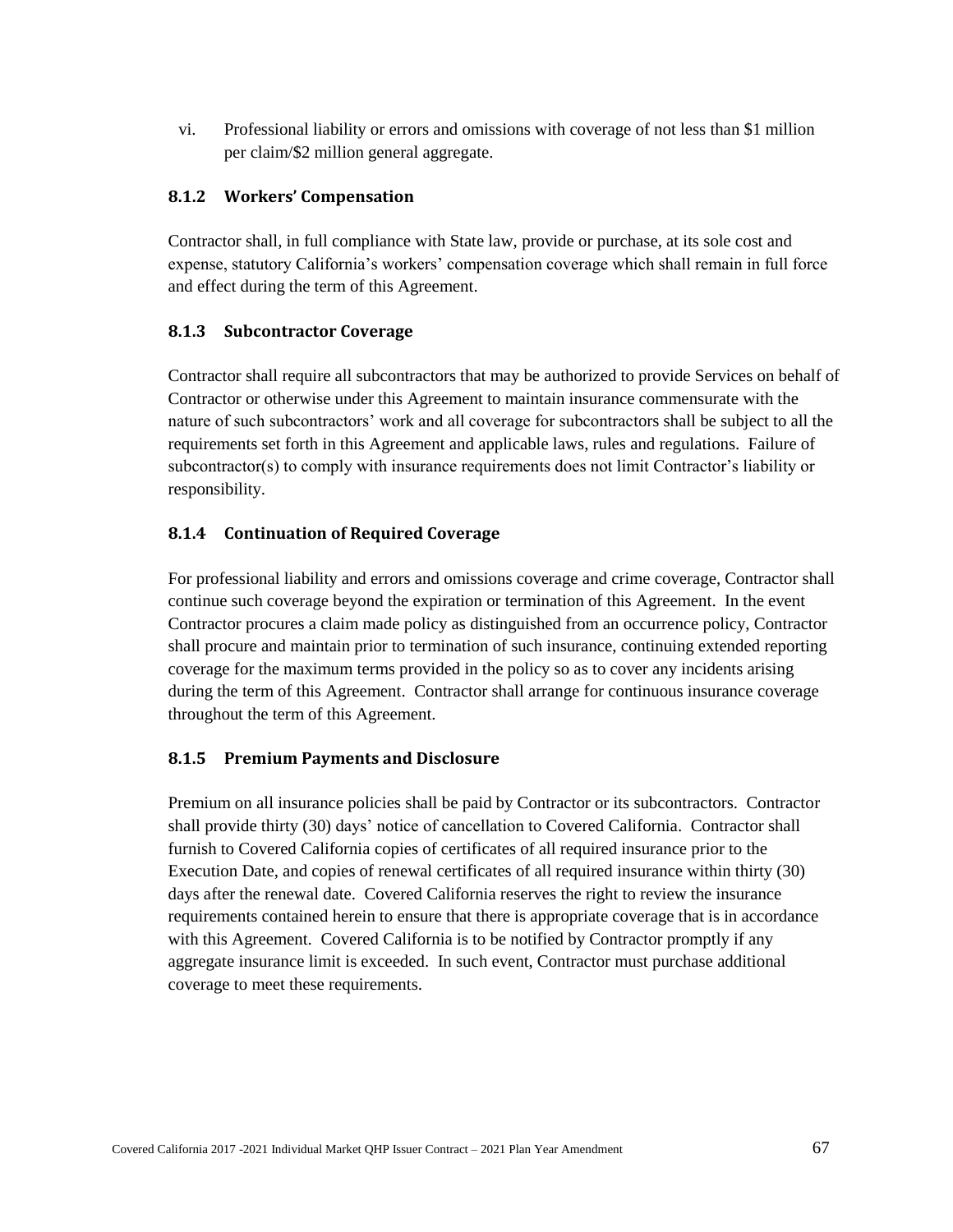## **8.2 Indemnification**

Contractor shall indemnify, defend, and hold harmless Covered California, the State, and all of the officers, trustees, Agents, and Employees of the foregoing, from and against any and all demands, claims, actions, losses, costs, liabilities, damages or deficiencies, including interest, penalties and attorneys' fees, related to any of the following:

- a) Arise out of or are due to a breach by Contractor of any of its representations, warranties, covenants or other obligations contained in this Agreement; or
- b) Are caused by or resulting from Contractor's acts or omissions constituting bad faith, willful misfeasance, negligence, or reckless disregard of its duties under this Agreement or applicable laws, rules, and regulations; or
- c) Accrue or result to any of Contractor's subcontractors, material men, laborers, or any other person, firm, or entity furnishing or supplying services, material, or supplies in connection with the performance of this Agreement.

The obligation to provide indemnification under this Agreement shall be contingent upon Covered California:

- a) Providing Contractor with reasonable written notice of any claim for which indemnification is sought;
- b) Allowing Contractor to control the defense and settlement of such claim; provided, however, that the Contractor consults with Covered California regarding the defense of the claim and any possible settlements and agrees not to enter into any settlement or compromise of any claim or action in a manner that admits fault or imposes any restrictions or obligations on Covered California without Covered California's prior written consent, which will not be unreasonably withheld; and,
- c) Cooperating fully with the Contractor in connection with such defense and settlement. Indemnification under this section is limited as described herein.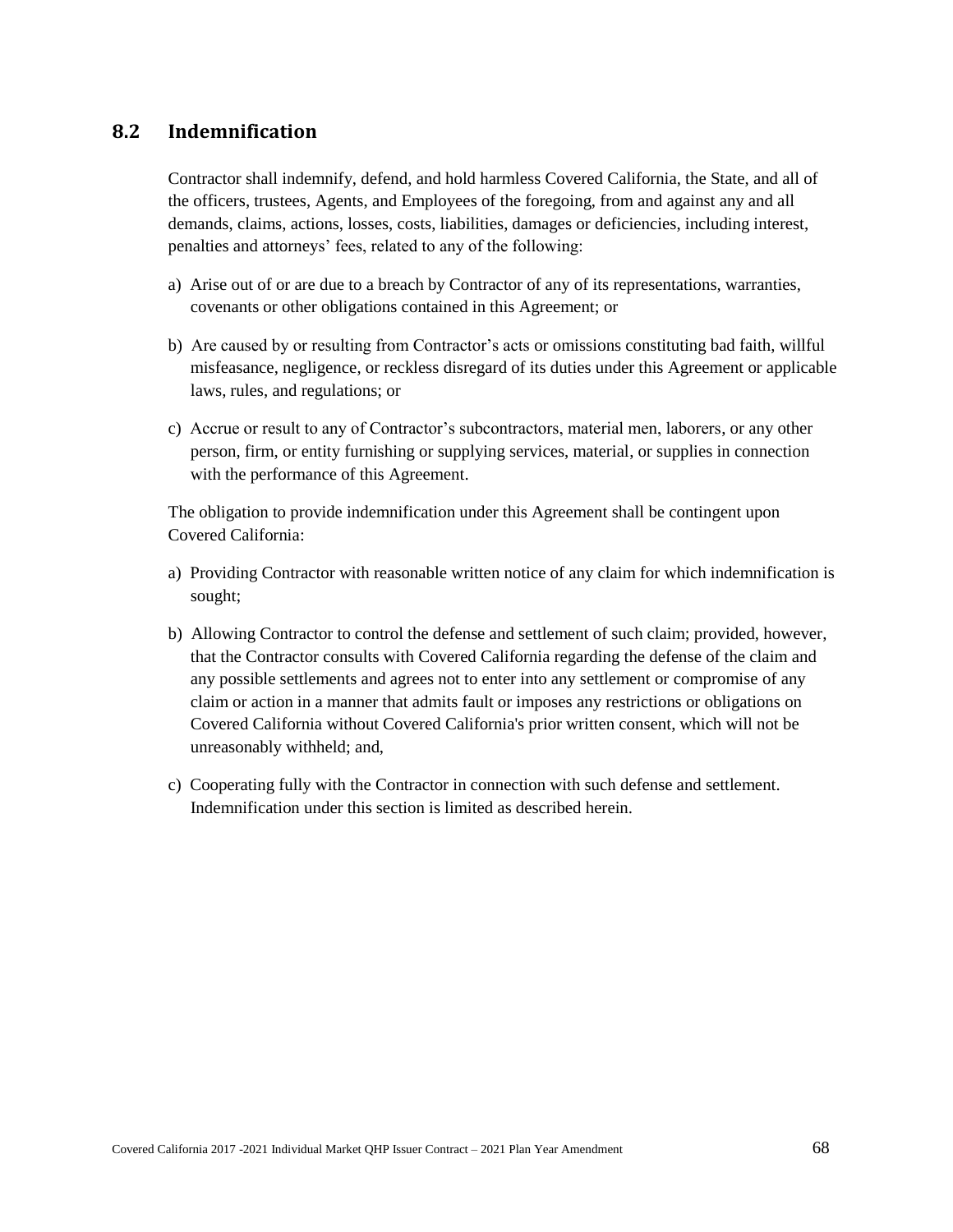# **ARTICLE 9 – PRIVACY AND SECURITY**

## **9.1 Privacy and Security Requirements for Personally Identifiable Data**

- a) HIPAA Requirements. Contractor agrees to comply with applicable provisions of the Health Insurance Portability and Accountability Act of 1996 ("HIPAA"), including the Administrative Simplification Provisions of HIPAA, as codified at 42 U.S.C. § 1320d et seq., the Health Information Technology for Economic and Clinical Health Act of 2009 ("HITECH"), and any current and future regulations promulgated under HITECH or HIPAA, all as amended from time to time and collectively referred to herein as the "HIPAA Requirements". Contractor agrees not to use or further disclose any Protected Health Information, other than as permitted or required by the HIPAA Requirements and the terms of this Agreement.
- b) Covered California Requirements. With respect to Contractor Covered California Functions, Contractor agrees to comply with following privacy and security requirements and standards applicable to Personally Identifiable Information which have been established and implemented by Covered California in accordance with the requirements of 45 C.F.R. Part 155 (collectively, "Covered California Requirements"):
	- i. Uses and Disclosures. Pursuant to the terms of this Agreement, Contractor may receive from Covered California Protected Health Information and/or Personally Identifiable Information in connection with Contractor Covered California Functions that is protected under applicable Federal and State laws and regulations. Contractor shall not use or disclose such Protected Health Information or Personally Identifiable Information obtained in connection with Contractor Covered California Functions other than as is expressly permitted under Covered California Requirements and only to the extent necessary to perform the functions called for within this Agreement.
	- ii. Fair Information Practices. Contractor shall implement reasonable and appropriate fair information practices to ensure:
		- 1. Individual Access. Contractor shall provide access to, and permit inspection and copying of Protected Health Information and Personally Identifiable Information in either an electronic or hard copy format as specified by the individual and as required by law, within thirty (30) days of such request from the individual. If the Contractor denies access, in whole or in part, the Contractor must provide a written denial within the time limits for providing access, which includes the basis for the denial and a statement of the individual's review rights, if applicable. In the event any individual requests access to Protected Health Information or Personally Identifiable Information maintained by Covered California or another health plan directly from Contractor, Contractor shall within five (5) days forward such request to Covered California and the relevant health plan as needed.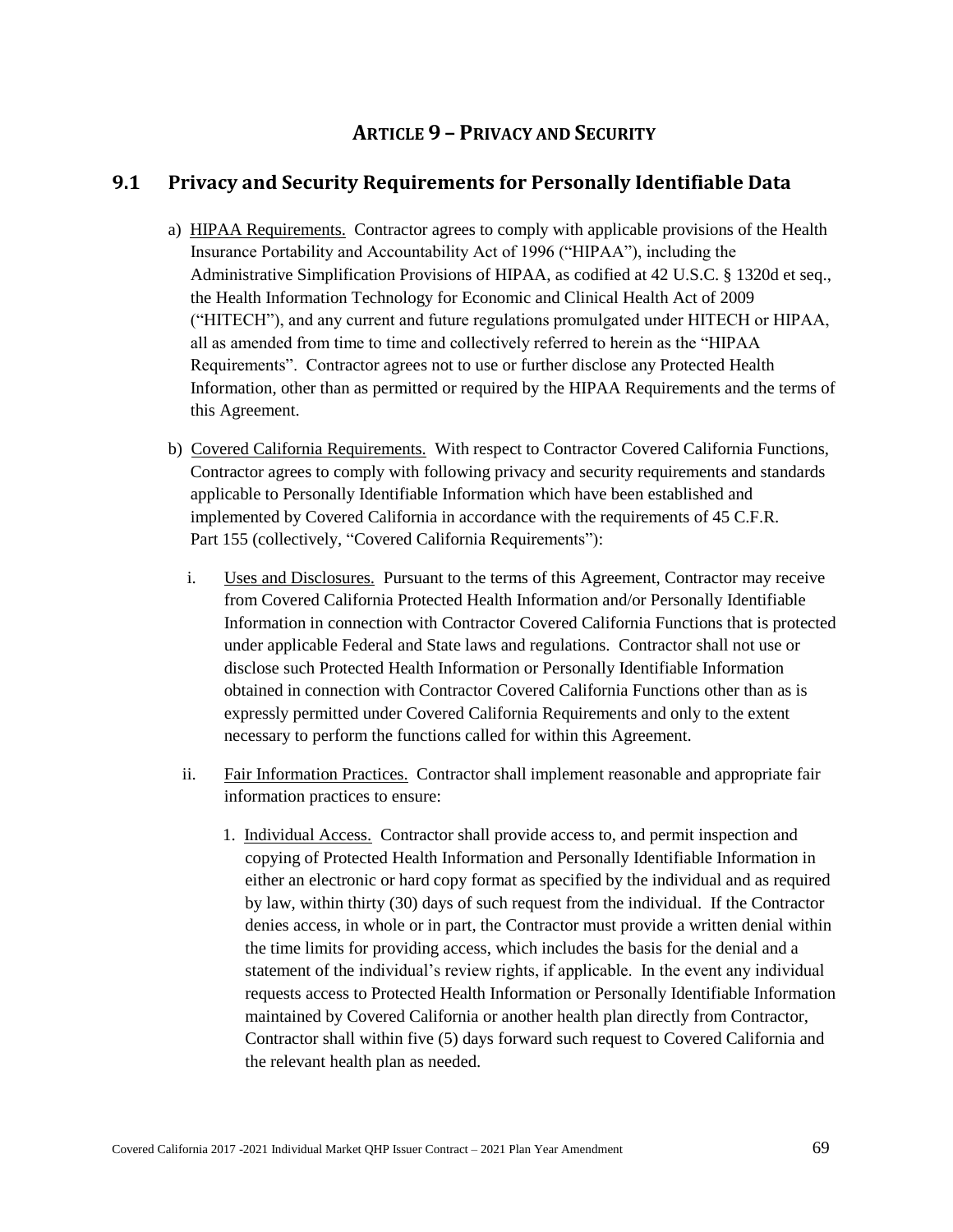- 2. Amendment. Contractor shall provide an individual with the right to request an amendment of inaccurate Protected Health Information and Personally Identifiable Information. Contractor shall respond to such individual within sixty (60) days of such a request either by making the correction and informing the individual of such correction or notifying the individual in writing that the request was denied, which notice shall provide an explanation for the denial and explain that the individual may submit a statement of disagreement with the denial.
- 3. Openness and Transparency. Contractor shall make available to individuals applicable policies, procedures, and technologies that directly affect such individuals and/or their Protected Health Information and Personally Identifiable Information.
- 4. Choice. Contractor shall provide individuals with a reasonable opportunity and capability to make informed decisions about the collection, use, and disclosure of their Protected Health Information and Personally Identifiable Information.
- 5. Limitations. Contractor represents and warrants that all Protected Health Information and Personally Identifiable Information shall be collected, used, and/or disclosed under this Agreement only to the extent necessary to accomplish a specified purpose under the terms of this Agreement or as permitted by Covered California Requirements and never to discriminate inappropriately.
- 6. Data Integrity. Contractor shall implement policies and procedures reasonably intended to ensure that Protected Health Information and Personally Identifiable Information in its possession is complete, accurate, and current, to the extent necessary for the Contractor's intended purposes, and has not been altered or destroyed in an unauthorized manner.
- 7. Safeguards. Contractor shall have in place administrative, physical, and technical safeguards that reasonably and appropriately protect the confidentiality, integrity, and availability of the Protected Health Information and Personally Identifiable Information that it creates, receives, maintains, or transmits pursuant to the Agreement and to prevent the use or disclosure of Protected Health Information and/or Personally Identifiable Information other than as provided for in this Agreement, or as required by law. In furtherance of compliance with such requirements, Contractor shall:
	- a. Encrypt all Protected Health Information and/or Personally Identifiable Information that is in motion or at rest, including but not limited to data on portable media devices, using commercially reasonable means, consistent with applicable Federal and State laws, regulations and agency guidance, including but not limited to the U.S. Department of Health and Human Services Guidance Specifying the Technologies and Methodologies That Render Protected Health Information Unusable, Unreadable, or Indecipherable to Unauthorized Individuals for Purposes of the Breach Notification Requirements or issued by the National Institute for Standards and Technology ("NIST") concerning the protection of identifiable data such as Protected Health Information and/or Personally Identifiable Information.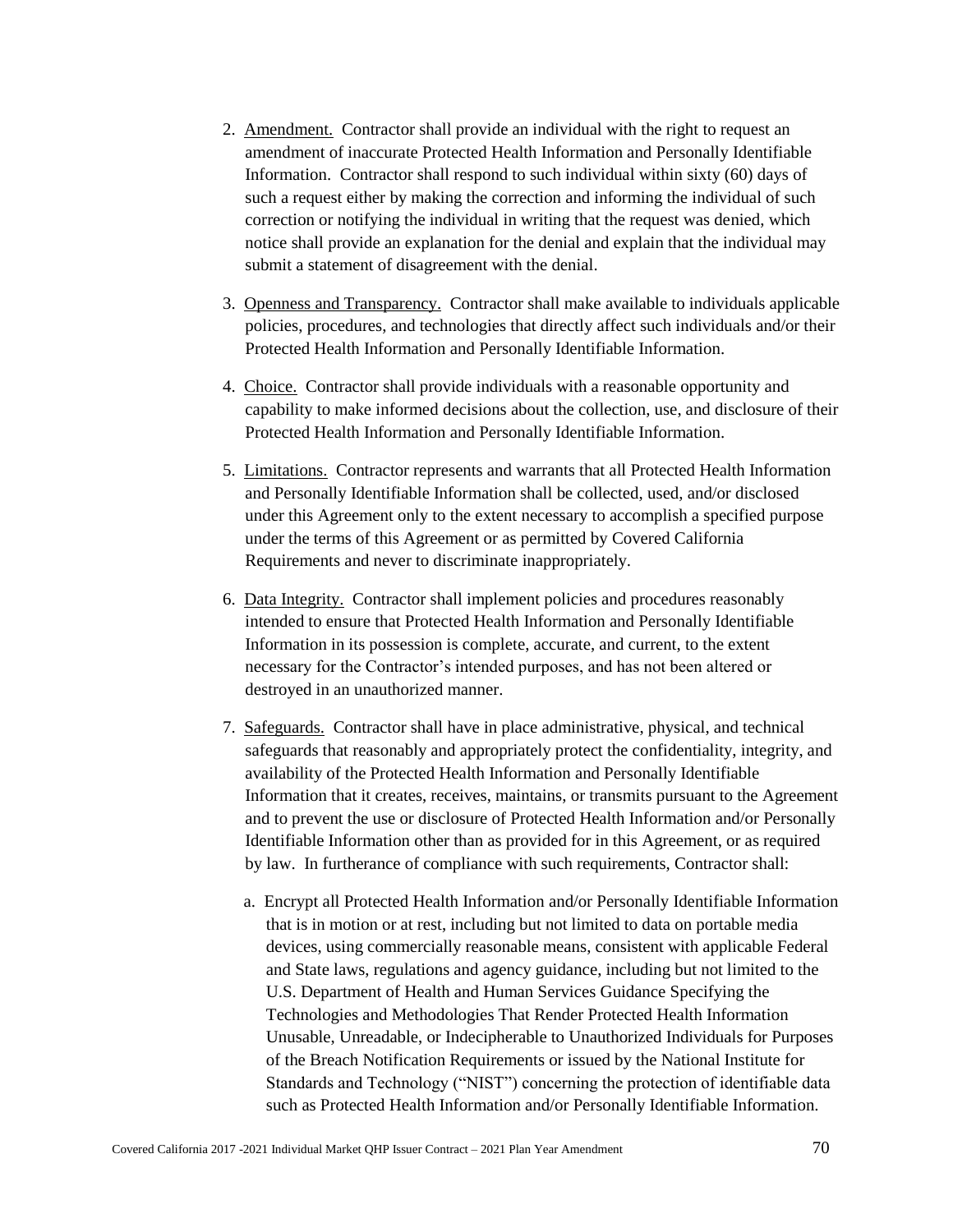Data centers shall be encrypted or shall otherwise comply with industry data security best practices;

- b. Implement a contingency plan for responding to emergencies and/or disruptions to business that in any way affect the use, access, disclosure, or other handling of Protected Health Information and/or Personally Identifiable Information;
- c. Maintain and exercise a plan to respond to internal and external security threats and violations;
- d. Maintain an incident response plan;
- e. Maintain technology policies and procedures that provide reasonable safeguards for the protection of Protected Health Information and Personally Identifiable Information stored, maintained, or accessed on hardware and software utilized by Contractor and its subcontractors and Agents;
- f. Mitigate to the extent practicable, any harmful effect that is known to Contractor of any Security Incident related to Protected Health Information and/or Personally Identifiable Information or of any use or disclosure of Protected Health Information and/or Personally Identifiable Information by Contractor or its subcontractors or Agents in violation of the requirements of this Agreement or applicable privacy and security laws and regulations and agency guidance;
- g. Ensure that each individual user, including any employees, sub-contractors, agents or other such individuals, of any Covered California computer system through which Protected Health Information and/or Personally-Identifiable Information is accessed be assigned and maintain his or her own unique user-id and password. Contractor shall immediately notify Covered California via e-mail through an email address provided by Covered California once any such employees, subcontractors, agents or other such individuals are no longer employed or retained by Contractor. Contractor shall likewise cooperate in good faith to ensure the accounts of any such individuals are de-activated to prevent unauthorized access to Protected Health Information and/or Personally-Identifiable Information through any such Covered California computer system; and
- h. Destroy Protected Health Information and Personally Identifiable Information in a manner consistent with applicable State and Federal laws, regulations, and agency guidance on the destruction of Protected Health Information and Personally Identifiable Information, including but not limited to NIST special publication 800-88 "Guidelines for Media Sanitization; and
- i. Comply with all applicable Covered California policies within Section 9.2. Protection of Information Assets, including, but not limited to, executing nondisclosure agreements and other documents required by such policies. Contractor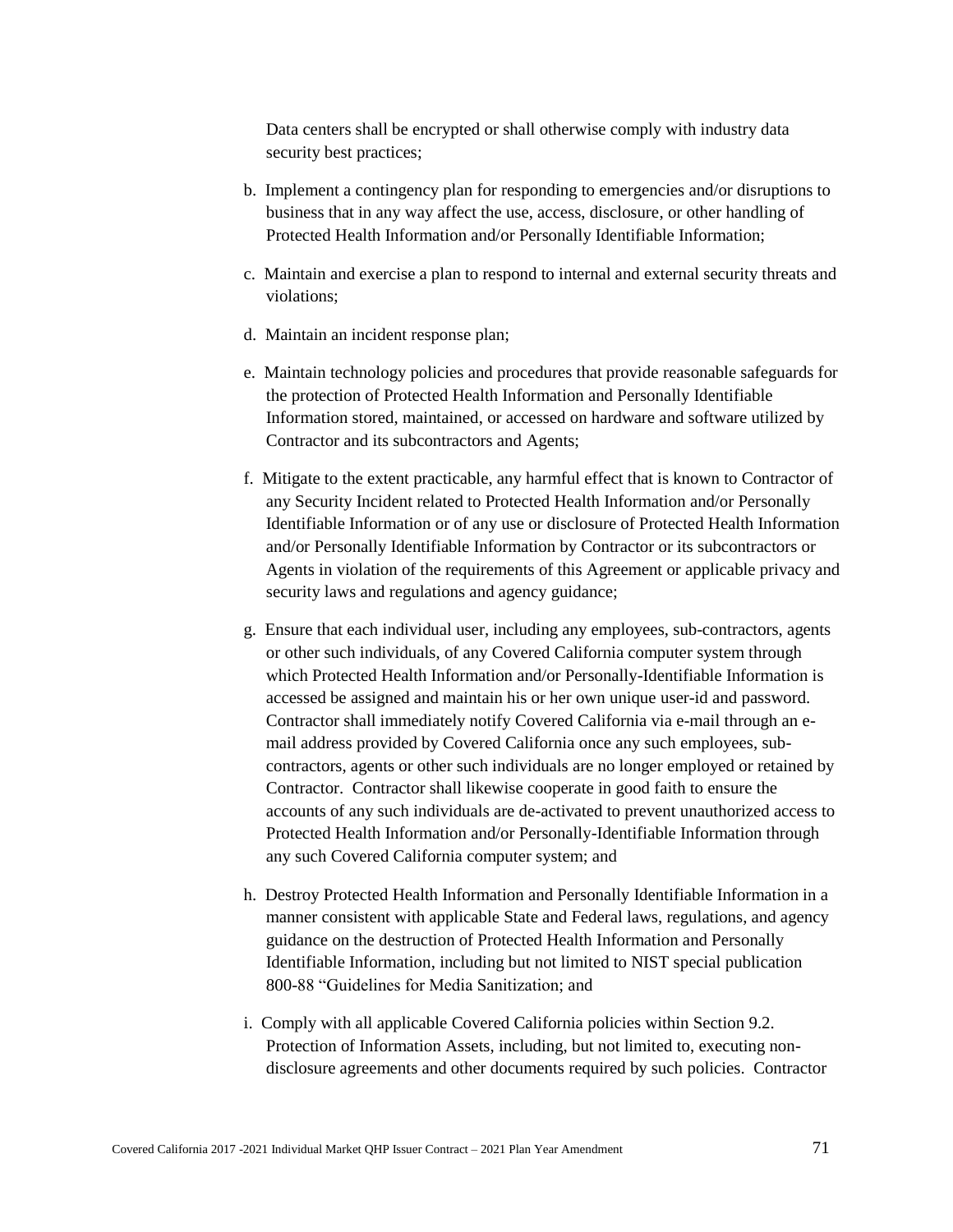shall also require any subcontractors and Agents to comply with all such Covered California policies.

- c) California Requirements. With respect to all provisions of information under this Agreement, Contractor agrees to comply with all applicable California state health information privacy and security laws applicable to Personally Identifiable Information, including but not limited to the confidentiality of the Medical Information Act, the California Insurance Information and Privacy Protection Act, and the Information Practices Act, all collectively referred to as "California Requirements."
- d) Interpretation. Notwithstanding any other provisions in this section, to the extent a conflict arises between the permissibility of a use or disclosure of Protected Health Information or Personally Identifiable Information under the HIPAA Requirements, Covered California Requirements, or California Requirements with respect to Contractor Covered California Functions, the applicable requirements imposing the more stringent privacy and security standards to such uses and disclosures shall apply. In addition, any ambiguity in this Agreement regarding the privacy and security of Protected Health Information and/or Personally Identifiable Information shall be resolved to permit Covered California and Contractor to comply with the most stringent of the applicable privacy and security laws or regulations.

#### e) Breach Notification.

- i. Contractor shall report to Covered California any Breach or Security Incident reasonably calculated to result in the Breach of PII or PHI created or received in connection with Contractor Covered California Functions in accordance with the provisions set forth herein. For purposes of this Paragraph (e), a "Breach" shall, in accordance with the HIPAA Breach Notification Rule, mean the impermissible use or disclosure of PII or PHI within Contractor's custody or control which is reasonably calculated to compromise the security or privacy of any such PII or PHI [45 CFR § 164.400-414]. For purposes of this Paragraph (e), a "Security Incident" shall, in accordance with the HIPAA Security Rule, mean the attempted or successful unauthorized access, use, disclosure, modification, or destruction of information or the interference with system operations in an information system [45 CFR § 164.304].
- ii. Contractor shall, without unreasonable delay, but no later than within three (3) business days after Contractor's discovery of a Breach or Security Incident reasonably calculated to result in a Breach of PII or PHI subject to this agreement, submit an initial report regarding any such Breach or Security Incident to Covered California. Reports shall be made on a form made available to Contractor by Covered California.
- iii. Contractor shall cooperate with Covered California in investigating any such Breach or Security Incident and in meeting Covered California's obligations, if any, under applicable State and Federal security breach notification laws, regulatory obligations, or agency requirements. If the cause of the Breach or Security Incident is attributable to Contractor or its Agents or subcontractors, Contractor shall be responsible for Breach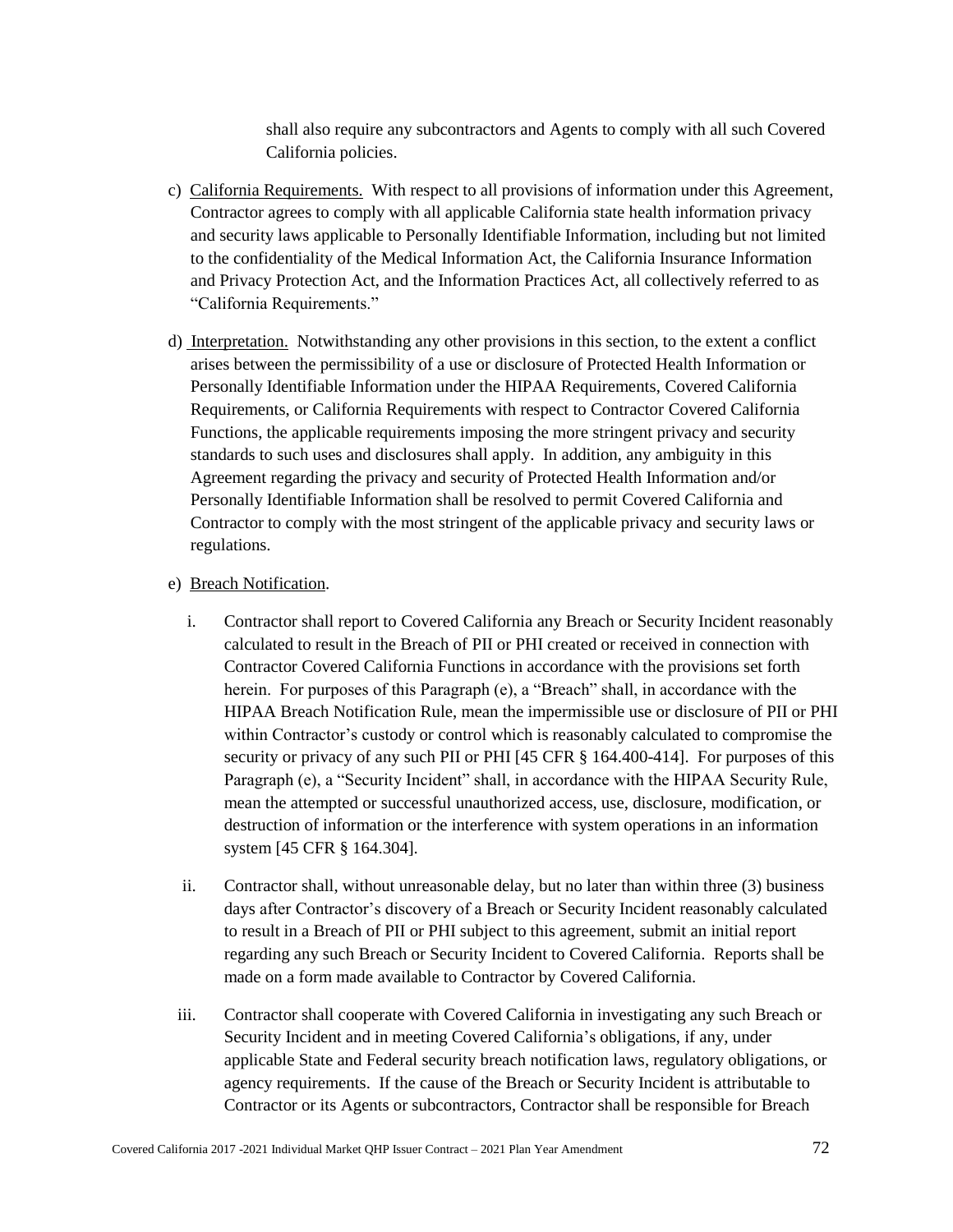notifications and reporting as required under applicable Federal and State laws, regulations, and agency guidance. Such notification(s) and required reporting shall be done in cooperation with Covered California.

- iv. To the extent possible, Contractor's initial report shall include: (a) the names of the individual(s) whose Protected Health Information and/or Personally Identifiable Information has been, or is reasonably believed by Contractor to have been accessed, acquired, used, or disclosed. In the event of a Security Incident, Contractor shall provide such information regarding the nature of the information system intrusion and any systems potentially compromised; (b) a brief description of what happened including the date of the incident and the date of the discovery of the incident, if known; (c) a description of the types of Protected Health Information and/or Personally Identifiable Information that were involved in the incident, as applicable; (d) a brief description of what Contractor is doing or will be doing to investigate, to mitigate harm to the individual(s) and to its information systems, and to protect against recurrences; and (e) any other information that Covered California determines it needs to include in notifications to the individual(s) or relevant regulatory authorities under applicable privacy and security requirements.
- v. Within three (3) days of conducting its investigation, unless an extension is granted by Covered California, Contractor shall file a final report, which shall identify and describe the results and outcome of Contractor's above-referenced investigation and mitigation efforts. Contractor shall make all reasonable efforts to obtain the information listed above and shall provide an explanation if any information cannot be obtained. Contractor and Covered California will cooperate in developing content for any public statements.
- f) Other Obligations. The following additional obligations apply to Contractor:
	- i. Subcontractors and Agents. Contractor shall enter into an agreement with any Agent or subcontractor that will have access to Protected Health Information and/or Personally Identifiable Information that is received from, or created or received by, Contractor on behalf of Covered California or in connection with this Agreement, or any of its contracting Plans pursuant to which such Agent or subcontractor agrees to be bound by the same or more stringent restrictions, terms and conditions as those that apply to Contractor pursuant to this Agreement with respect to such Protected Health Information and Personally Identifiable Information.
	- ii. Covered California Operations. Unless otherwise agreed to by the Contractor and Covered California, Contractor shall provide patient medical and pharmaceutical information needed by Covered California to fulfill its health oversight obligations under applicable law and effectively oversee and administer the Plans.
- iii. Records and Audit. Contractor agrees to make its internal practices, books and records relating to the use and disclosure of Protected Health Information and/or Personally Identifiable Information received from Covered California, or created or received by Contractor on behalf of Covered California or in connection with this Agreement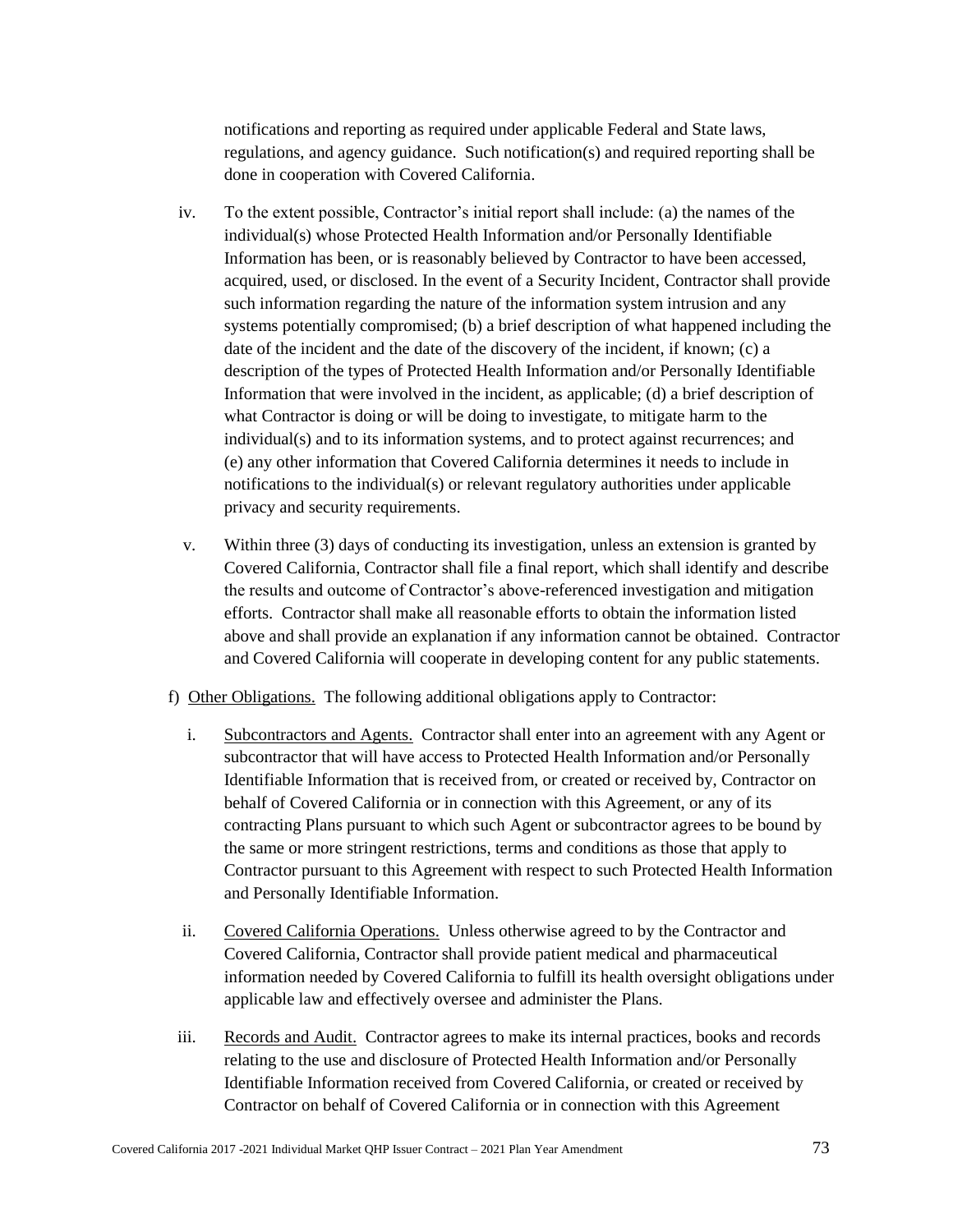available to the Secretary of the U.S. Department of Health and Human Services for purposes of determining the Contractor's and/or Covered California's compliance with HIPAA Requirements. In addition, Contractor shall provide Covered California with information concerning its safeguards described throughout this section and/or other information security practices as they pertain to the protection of Protected Health Information and Personally Identifiable Information, as Covered California may from time to time request. Failure of Contractor to complete or to respond to Covered California's request for information within the reasonable timeframe specified by Covered California shall constitute a material breach of this Agreement. In the event of a Breach or Security Incident related to Protected Health Information and/or Personally Identifiable Information or any use or disclosure of Protected Health Information and/or Personally Identifiable Information by Contractor in violation of the requirements of this Agreement, Covered California will be permitted access to Contractor's facilities in order to review policies, procedures, and controls relating solely to compliance with the terms of this Agreement.

- iv. Electronic Transactions Rule. In conducting any electronic transaction that is subject to the Electronic Transactions Rule on behalf of any Plan, Contractor agrees to comply with all applicable requirements of the Electronic Transactions Rule set forth in 45 C.F.R. Part 162. Contractor agrees to require that any Agent, including a subcontractor, of Contractor that conducts standard transactions with Protected Health Information and/or Personally Identifiable Information of the Plan comply with all applicable requirements of the Electronic Transactions Rule.
- v. Minimum Necessary. Contractor agrees to request and use only the minimum necessary type and amount of Protected Health Information required to perform its services and will comply with any regulations promulgated under the HIPAA Requirements and agency guidance concerning the minimum necessary standard pertaining to Protected Health Information. Contractor will collect, use, and disclose Personally Identifiable Information only to the extent necessary to accomplish a specified purpose under this Agreement.
- vi. Indemnification. Contractor shall indemnify, hold harmless, and defend Covered California from and against any and all costs (including mailing, labor, administrative costs, vendor charges, and any other costs Covered California determines to be reasonable), losses, penalties, fines, and liabilities arising from or due to a Breach or other non-permitted use or disclosure of Protected Health Information and/or Personally Identifiable Information by Contractor or its subcontractors or Agents, including without limitation, (1) damages resulting from any action under applicable (a) HIPAA Requirements, (b) Covered California Requirements or (c) California Requirements, and (2) the costs of Covered California actions taken to: (i) notify the affected individual(s) and other entities of and to respond to the Breach; (ii) mitigate harm to the affected individual(s); and (iii) respond to questions or requests for information about the Breach or other impermissible use or disclosure of Protected Health Information and/or Personally Identifiable Information.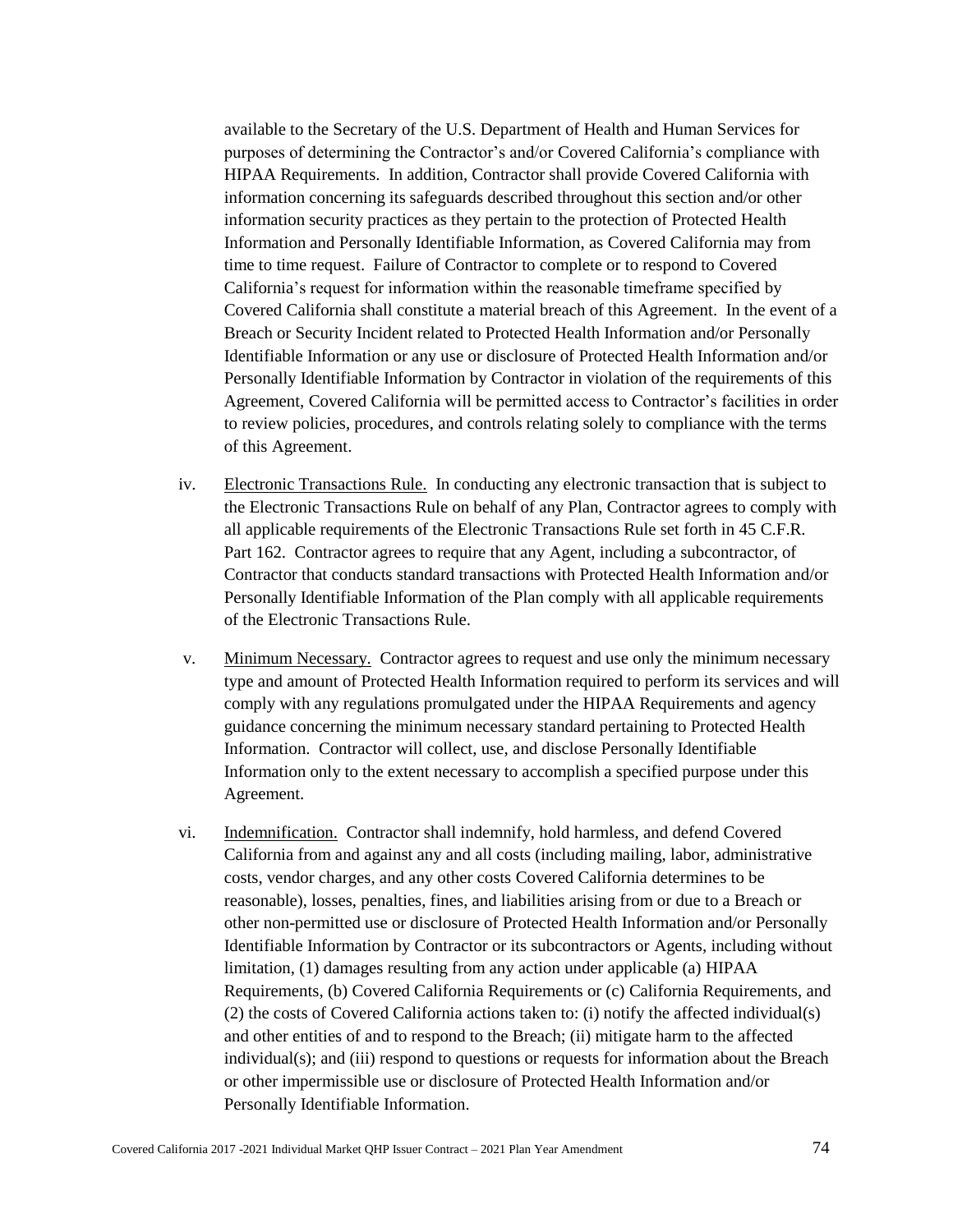- g) Privacy Policy. Covered California shall notify Contractor of any limitation(s) in its Privacy Policy, to the extent that such limitation may affect Contractor's use or disclosure of Protected Health Information and/or Personally Identifiable Information.
- h) Reporting Violations of Law. Contractor may use Protected Health Information to report violations of law to appropriate Federal and State authorities, consistent with 45 C.F.R. § 164.502(j)(2), other provisions within the HIPAA Requirements, or any other applicable State or Federal laws or regulations.
- i) Survival. Notwithstanding anything to the contrary in the Agreement, the provisions of this Section 9.1 on the Protection of Personally Identifiable Information shall survive termination of the Agreement with respect to information that relates to Contractor Covered California functions until such time as all Personally Identifiable Information and Protected Health Information is destroyed by assuring that hard copy Personally Identifiable Information and Protected Health Information will be shredded and electronic media will be cleared, purged, or destroyed consistent with National Institute of Standards and Technology Guidelines for Media Sanitization, or is returned to Covered California, in a manner that is reasonably acceptable to Covered California.
- j) Contract Breach. Without limiting the rights of the parties pursuant to this Agreement, if Contractor breaches its obligations under this section, Covered California may, at its option: (a) exercise any of its rights of access and inspection under this Agreement; (b) require Contractor to submit to a plan of monitoring and reporting, as Covered California may determine necessary to maintain compliance with this Agreement and such plan shall be made part of this Agreement; or (c) notwithstanding any other provisions of this Agreement, after giving Contractor opportunity to cure the breach, terminate this Agreement. If Contractor materially breaches its obligations under this section, Covered California may terminate this Agreement, with or without opportunity to cure the breach. Covered California's remedies under this section and any other part of this Agreement or provision of law shall be cumulative, and the exercise of any remedy shall not preclude the exercise of any other.

### **9.2 Protection of Information Assets**

- a) The following terms shall apply as defined below:
	- i. "Information Assets" means any information, including Confidential Information, necessary to the operation of either party that is created, stored, transmitted, processed, or managed on any hardware, software, network components, or any printed form, or is communicated orally. "Information Assets" does not include information that has been transferred from the Disclosing Party to the Receiving Party under applicable laws, regulations, and agency guidance, and that is being maintained and used by the Receiving Party solely for purposes that are not Contractor Covered California Functions.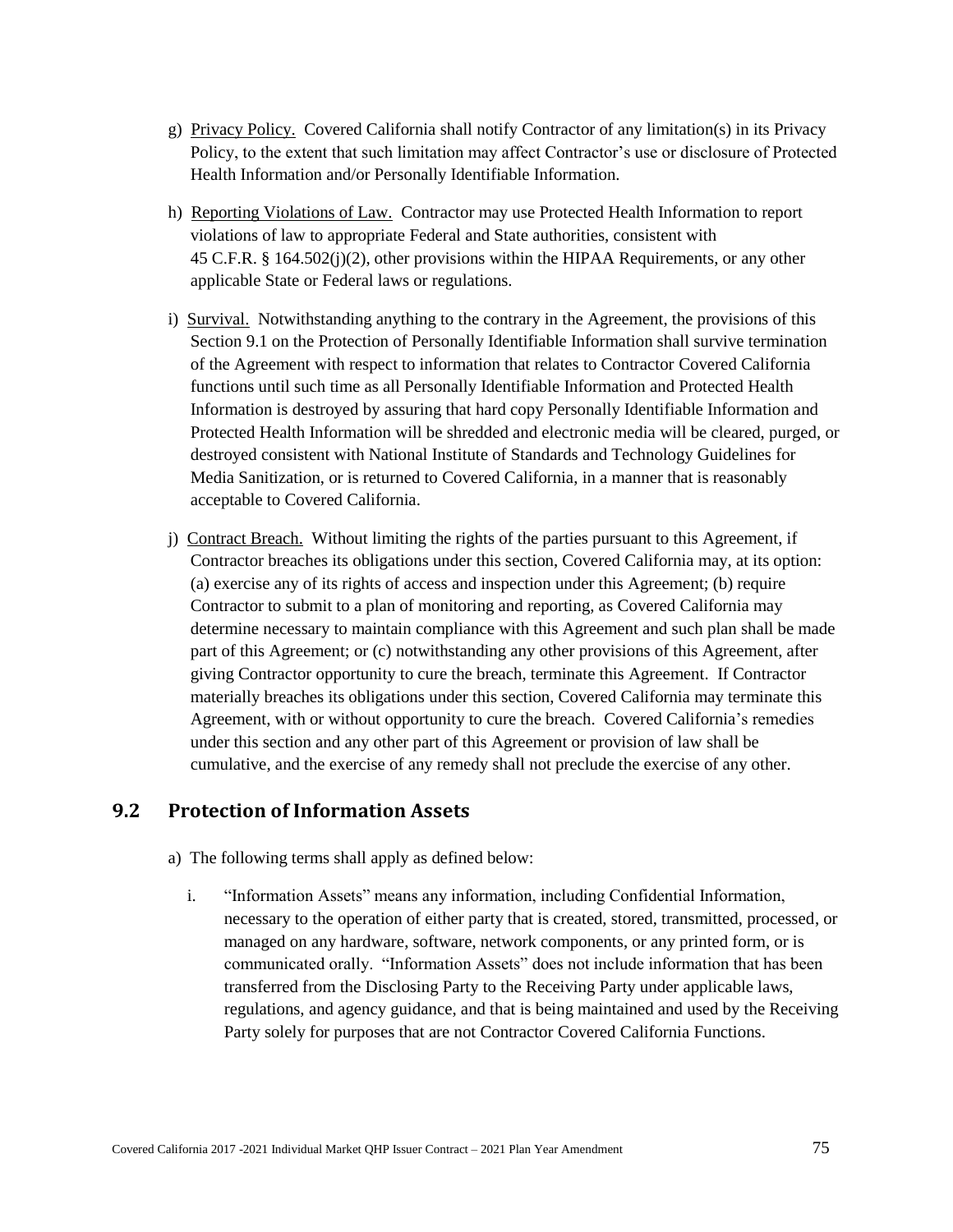- ii. "Confidential Information" includes, but is not limited, to any information (whether oral, written, visual, or fixed in any tangible medium of expression), relating to either party's services, operations, systems, programs, inventions, techniques, suppliers, customers and prospective customers (excluding Covered California), cost and pricing data, trade secrets, know-how, processes, plans, reports, designs, and any other information of or relating to the business or either party, including Contractor's programs, but does not include information that (a) is described in the Evidence of Coverage booklets; (b) was known to the Receiving Party before it was disclosed to the Receiving Party by the Disclosing Party, (c) was or becomes available to the Receiving Party from a source other than the Disclosing Party, provided such fact is evidenced in writing and the source is not bound by a confidentiality obligation regarding such information to Disclosing Party, or (d) is developed by either party independently of the other party's Confidential Information, provided that such fact can be adequately documented.
- iii. "Disclosing Party" means the party who sends Information Assets that it owns to the other party for the purposes outlined in this Agreement.
- iv. "Receiving Party" means the party who receives Information Assets owned by the other party.
- b) The Receiving Party shall hold all Information Assets of the Disclosing Party in confidence and will not use any of the Disclosing Party's Information Assets for any purpose, except as set forth in this Agreement, or as otherwise required by law, regulation, or compulsory process.
- c) The Receiving Party must take all reasonable and necessary steps to prevent the unauthorized disclosure, modification, or destruction of the Disclosing Party's Information Assets. The Receiving Party must, at a minimum, use the same degree of care to protect the Disclosing Party's Information Assets that it uses to protect its own Information Assets.
- d) The Receiving Party agrees not to disclose the Disclosing Party's Information Assets to anyone, except to employees or third parties who require access to the Information Assets pursuant to this Agreement, but only where such third parties have signed agreements regarding the Information Assets containing terms that are equivalent to, or stricter than, the terms of this section, or as otherwise required by law.
- e) In the event the Receiving Party is requested to disclose the Disclosing Party's Information Assets pursuant to a request under the California Public Records Act (PRA), a summons, subpoena, or in connection with any litigation, or to comply with any law, regulation, ruling, or government or public agency request, the Receiving Party shall, to the extent it may do so lawfully, give the Disclosing Party five (5) business days' notice of such requested disclosure and afford the Disclosing Party the opportunity to review the request before Receiving Party discloses the Information Assets. The Disclosing Party shall, in accordance with applicable law, have the right to take such action as it reasonably believes may be necessary to protect the Information Assets, and such action shall not be restricted by the dispute resolution process of this Agreement. If such request is pursuant to the PRA, Covered California shall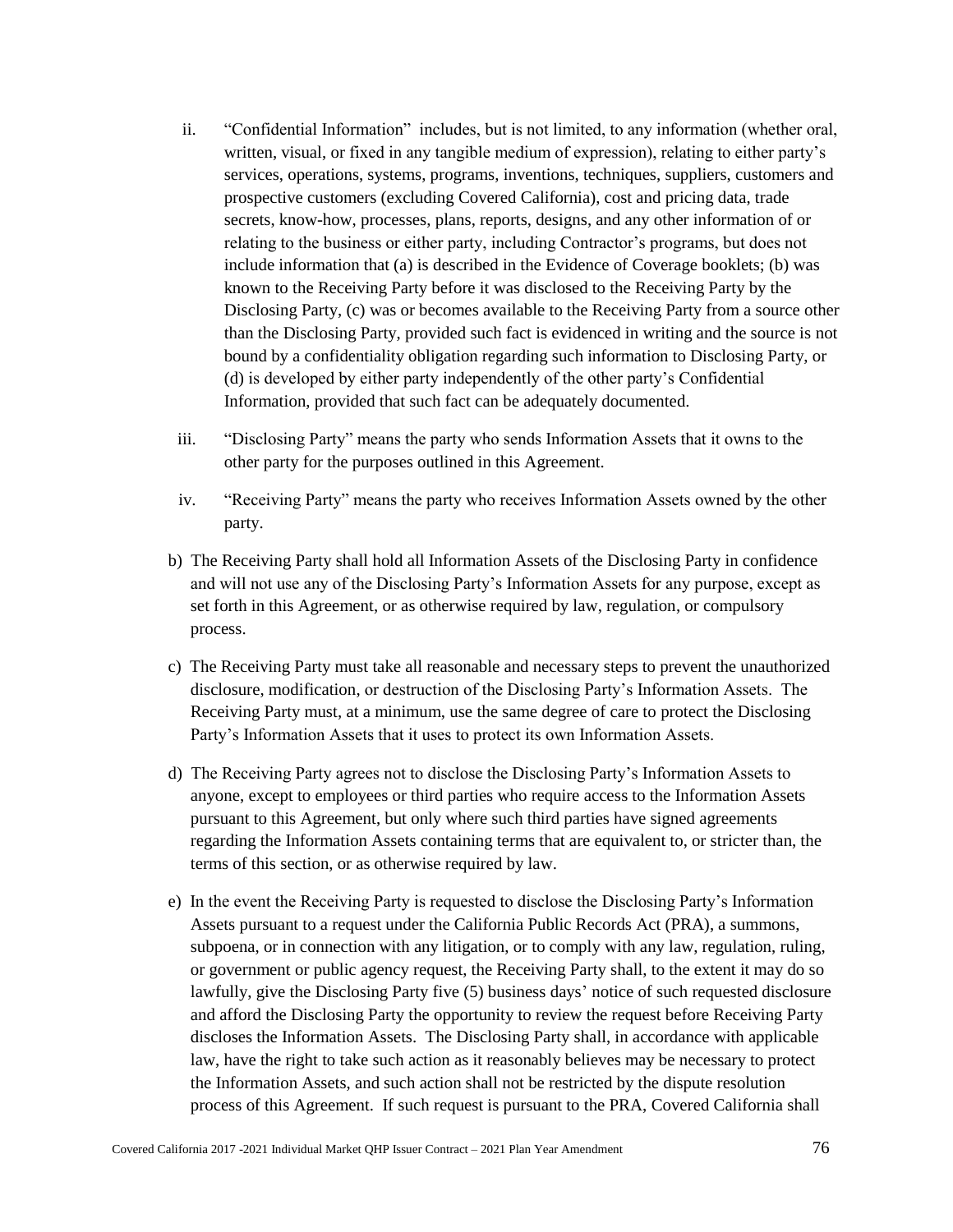give Contractor five (5) business days' notice to permit Contractor to consult with Covered California prior to disclosure of any Confidential Information. This subdivision shall not apply to restrict disclosure of any information to the State or in connection with a dispute between Covered California and Contractor or any audit or review conducted pursuant to this Agreement.

- f) The Receiving Party shall notify the Disclosing Party in writing of any unauthorized disclosure, modification, or destruction of the Disclosing Party's Information Assets by the Receiving Party, its officers, directors, employees, contractors, Agents, or third parties. The Receiving Party shall make this notification promptly upon becoming aware of such disclosure, modification, or destruction, but in any event, not later than four (4) days after becoming aware of the unauthorized disclosure, modification, or destruction. After such notification, the Receiving Party agrees to cooperate reasonably, at the Receiving Party's expense, with the Disclosing Party to remedy or limit the unauthorized disclosure, modification, or destruction, and/or its effects.
- g) The Receiving Party understands and agrees the Disclosing Party may suffer immediate, irreparable harm in the event the Receiving Party fails to comply with any of its obligations under this section, that monetary damages will be inadequate to compensate the Disclosing Party for such breach and that the Disclosing Party shall have the right to enforce this section by injunctive or other equitable remedies. The provisions of this section shall survive the expiration, or termination, for any reason, of this Agreement.
- h) To the extent that information subject to this section on Protection of Information Assets is also subject to HIPAA Requirements, Covered California Requirements or California Requirements in Section 9.1(b) and (c), such information shall be governed by the provisions of Section 9.1. In the event of a conflict or inconsistency between the requirements of the various applicable sections and attachments of this Agreement, including Section 9.1 and this Section 9.2, Contractor shall comply with the provisions that provide the greatest protection against access, use, or disclosure.
- i) Survival. Notwithstanding anything to the contrary in the Agreement, the provisions of this Section 9.2 on Information Assets shall survive termination of the Agreement until such time as all Information Assets provided by Covered California to Contractor, or created, received, or maintained by Contractor on behalf of Covered California, is destroyed by assuring that hard copy Information Assets will be shredded and electronic media will be cleared, purged, or destroyed consistent with National Institute of Standards and Technology Guidelines for Media Sanitization or is returned to Covered California, in a manner that is reasonably acceptable to Covered California.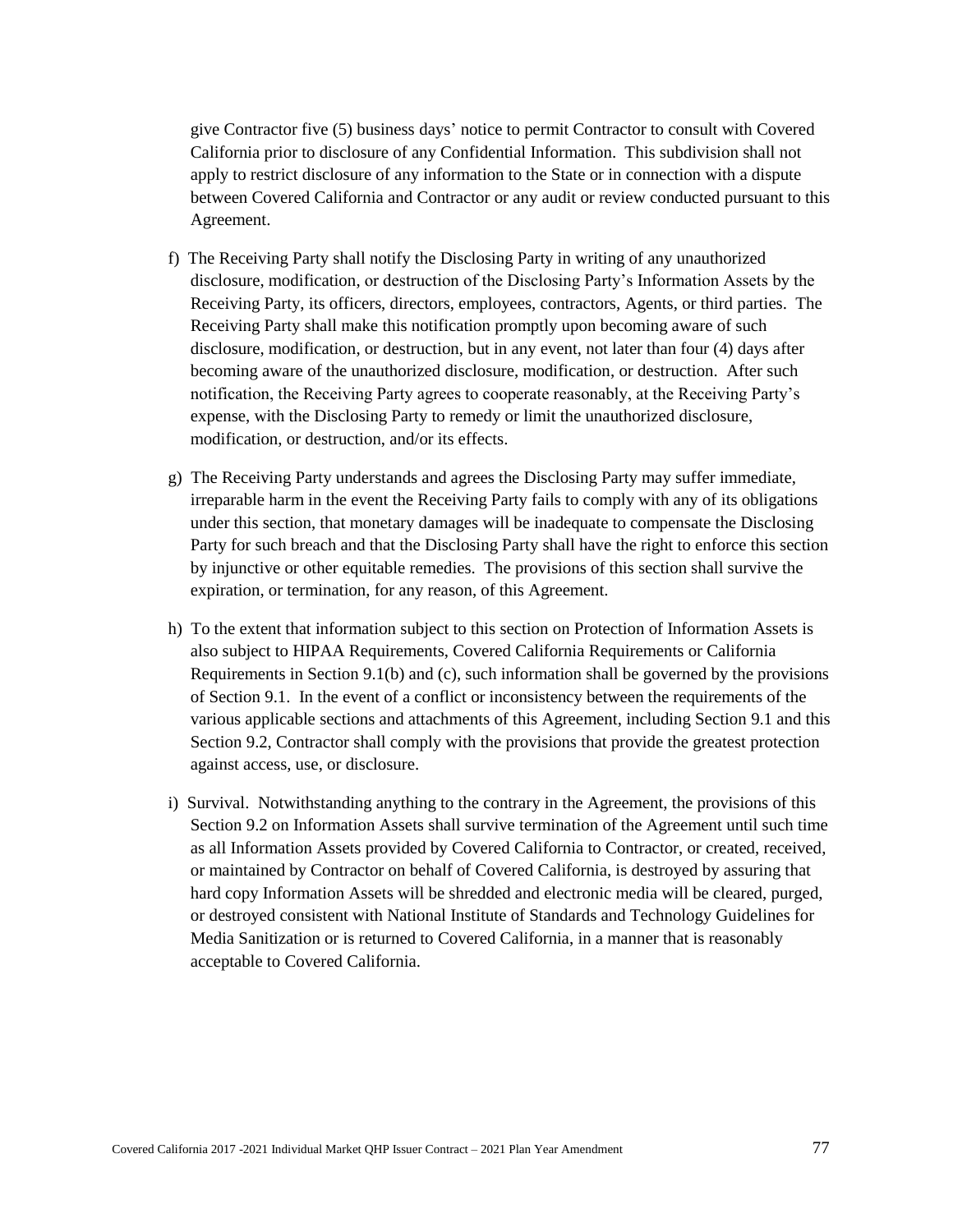## **ARTICLE 10 – RECORDKEEPING**

### **10.1 Clinical Records**

Except with respect to any longer periods that may be required under applicable laws, rules and regulations, Contractor shall maintain, and require each Participating Provider and subcontractor to maintain, a medical record documentation system adequate to fully disclose and document the medical condition of each Enrollee and the extent of Covered Services provided to Enrollees. Clinical records shall be retained for at least seven (7) years following the year of the final Claims payment. Except as otherwise required by State and Federal laws, rules, and regulations, if an audit, litigation, research, evaluation, claim, or other action involving the records has not been concluded before the end of the seven (7) year minimum retention period, the clinical records must be retained until all issues arising out of the action have been resolved. If responsibility for maintenance of medical records is delegated by Contractor to a Participating Provider or subcontractor, Contractor shall require such Participating Provider or other subcontractor to comply with the document retention requirements set forth in this Agreement and as otherwise required by applicable laws, rules and regulations.

### **10.2 Financial Records**

- a) Except as otherwise required to be maintained for a longer period by law or this Agreement, financial records, supporting documents, statistical records and all other records pertinent to amounts paid to or by Contractor in connection with this Agreement shall be retained by Contractor for at least ten (10) years from the date of the final claims payment. Contractor shall maintain accurate books, accounts, and records and prepare all financial statements in accordance with Generally Accepted Accounting Principles, applicable laws, rules and regulations, and requirements imposed by any governmental, or State or Federal Regulator having jurisdiction over Contractor.
- b) Contractor shall maintain adequate data customarily maintained and reasonably necessary to properly document each of its transactions with Participating Providers, Covered California, and Enrollees during the period this Agreement remains in force and will keep records of claims, including medical review and high dollar special audit claims, for a period of ten (10) years or for such length of time as required by Federal or State law, whichever is longer. Subject to compliance with applicable laws, rules and regulations, including, those relating to confidentiality and privacy, at the end of the ten (10) year retention period, at the option of Covered California, records shall either be transferred to Covered California at its request or destroyed.
- c) Contractor shall maintain historical claims data and other records and data relating to the utilization of Covered Services by Enrollees on-line for two (2) years from date that the Agreement is terminated with respect to Covered Services provided to Enrollees during the term of this Agreement. These records shall include, but are not limited to, the data elements necessary to produce specific reports mutually agreed upon by Covered California and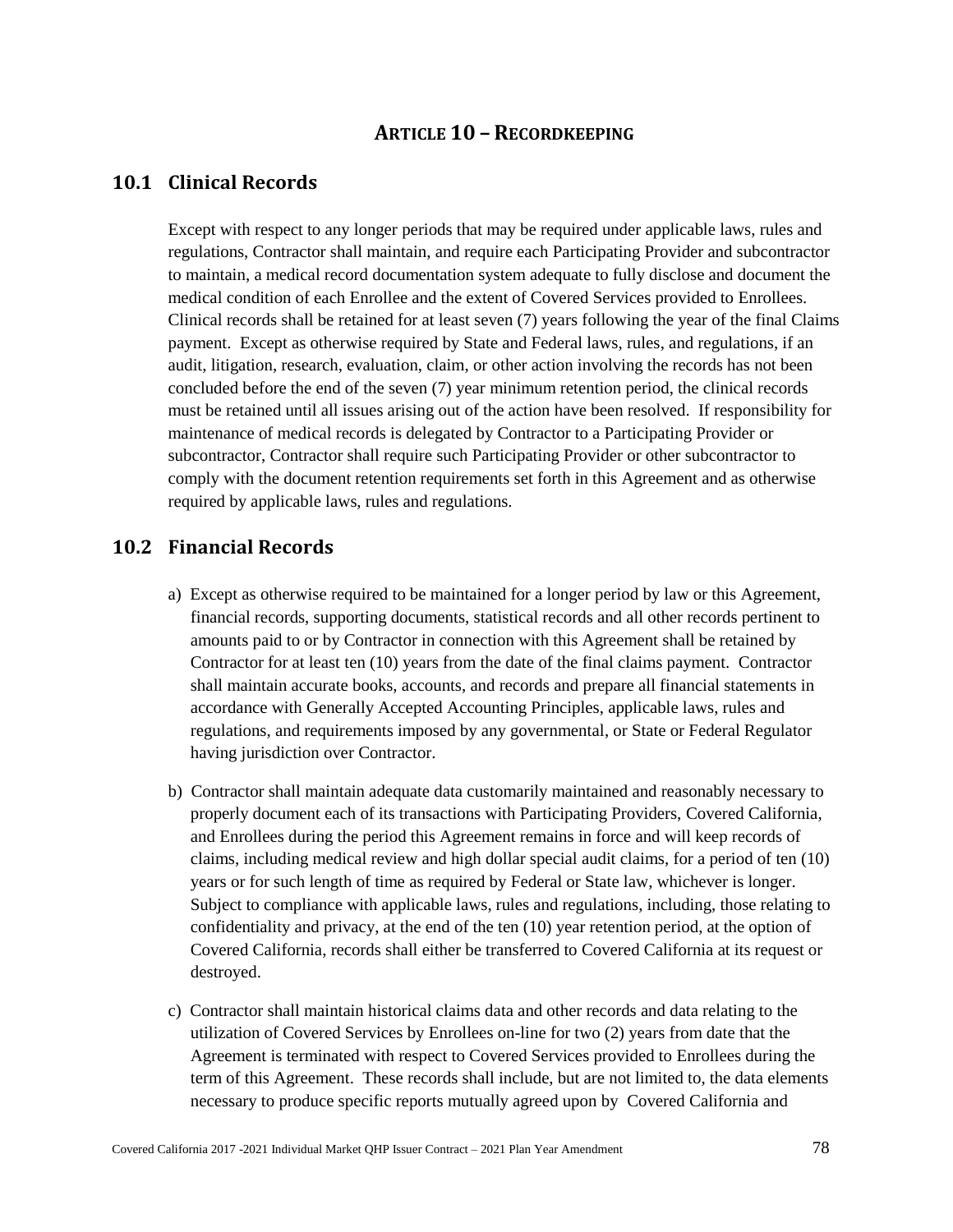Contractor and in such form reasonably required by Covered California that is consistent with industry standards and requirements of Health Insurance Regulators regarding statistical, financial, and/or data reporting requirements, including information relating to diagnosis, treatment, amounts billed (allowed and paid), dates of service, procedure numbers, deductible, out-of-pocket, and other cost sharing for each claim.

### **10.3 Storage**

Such books and records shall be kept in a secure location at the Contractor's office(s), and books and records related to this Agreement shall be available for inspection and copying by Covered California, Covered California representatives, and such consultants and specialists as designated by Covered California, at any time during normal business hours as provided in Section 10.5 hereof and upon reasonable notice. Contractor shall also ensure that related books and records of Participating Providers and subcontractors shall be accurately maintained. If any inquiry, audit, investigation, litigation, claim, or other action involving the records is ongoing and has not been finally concluded before the end of the ten (10) year minimum retention period, the applicable financial records must be retained until all issues arising out of the action have been resolved.

### **10.4 Back-Up**

Contractor shall maintain a separate back-up system for its electronic data processing functions and a duplicate data file which is updated regularly and stored off-site in a secured, controlled environment. Contractor's back-up system shall comply with applicable laws, rules and regulations, including, those relating to privacy and confidentiality, and shall be designed to meet or exceed industry standards regarding the preservation of access to data.

## **10.5 Examination and Audit Results**

- a) Contractor shall immediately submit to Covered California the results of final financial, market conduct, or special audits/reviews performed by State and Federal Regulators that have jurisdiction where Contractor serves Enrollees.
- b) Contractor agrees to subject itself to Covered California for audits/reviews, either by Covered California or its designee, or the Department of General Services, California State Auditors, other state and federal regulatory agencies or their designee. Audits/reviews include the evaluation of the correctness of premium rate setting, Covered California's payments to Agents based on the Contractor's report, questions pertaining to Enrollee premium payments and advance premium tax credit payments and State premium assistance payments, participation fee payments which Contractor made to Covered California, Contractor's compliance with the provision set forth in this contract, and review of the Contractor's internal controls to perform the duties specified in this contract. Contractor also agrees to all audits subject to applicable State and Federal law regarding the confidentiality of and release of confidential Protected Health Information of Enrollees.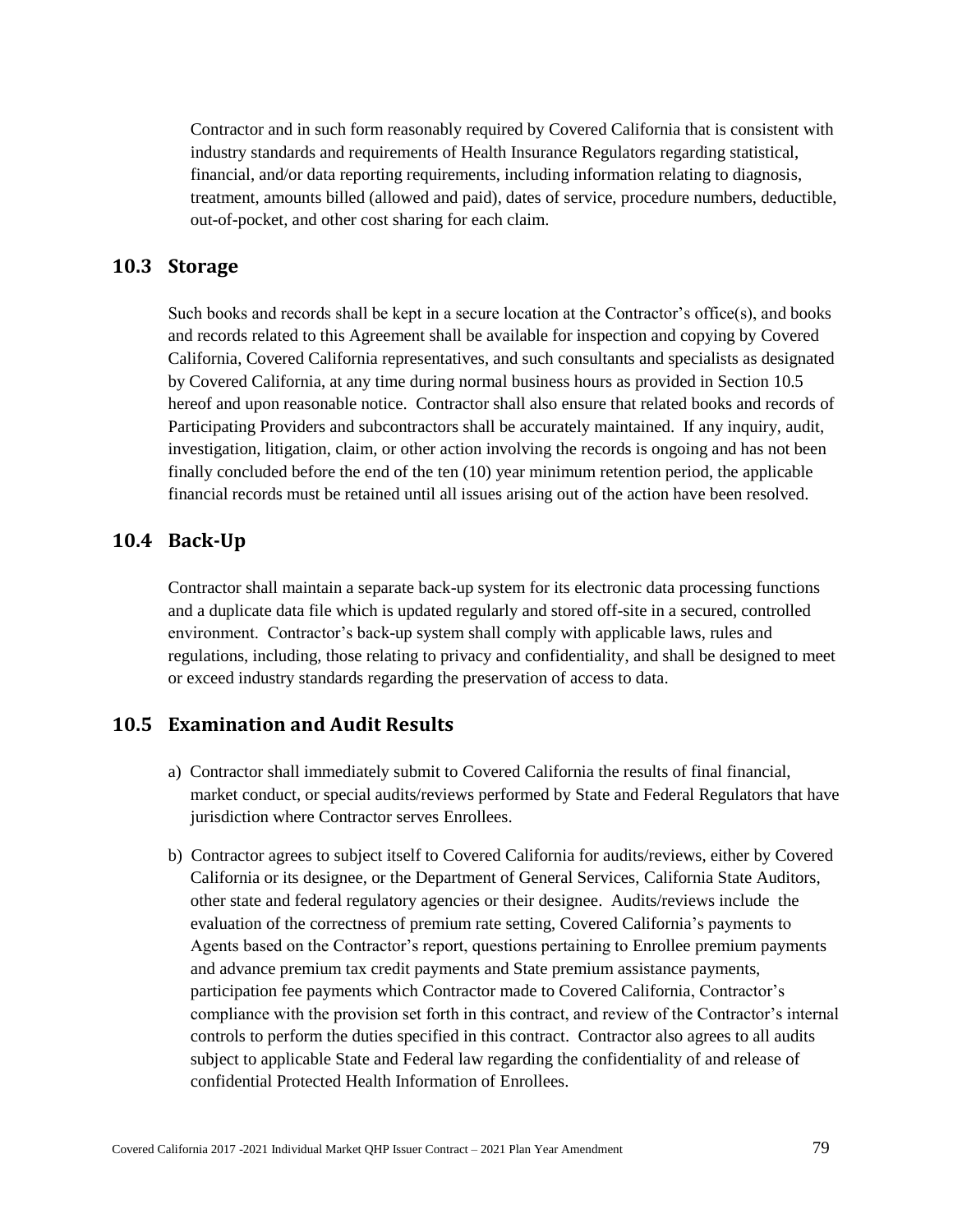- c) Contractor agrees that Covered California, the Department of General Services, the California State Auditors, other state and federal regulatory agencies, or their designated representative, shall, subject to applicable State and Federal law regarding the confidentiality and release of Protected Health Information of Enrollees, have the right to access, review and to copy any information and records and supporting documentation pertaining to the performance of this Agreement. Contractor agrees to maintain such records for possible audit for a minimum of three (3) years after final payment, unless a longer period of records retention is stipulated. Contractor agrees to allow the auditor(s) access to such records, information and supporting documentation during normal business hours and to allow interviews of any employees who might reasonably have information related to such records. Further, Contractor agrees to include a similar right of the State to audit records and interview staff in any subcontract related to performance of this Agreement.
- d) Contractor agrees to implement corrective actions of an audit/review findings within ninety (90) days. In the instance Contractor cannot implement the corrective action of a finding within ninety (90) days, it shall submit a status report to Covered California stating why it cannot correct the finding within the specified time frame and shall propose another date for correction which shall also include a mitigation strategy. In all instances, Contractor and Covered California will do their best to resolve an audit/review finding within one hundred sixty (160) days. Should Contractor disagree with Covered California's management decision on an audit/review finding, it may appeal such management decision to Covered California Executive Director whose decision is final and binding on the parties, in terms of administrative due process.

## **10.6 Notice**

Contractor shall promptly notify Covered California in writing of any inquiry, audit, investigation, litigation, claim, examination, or other proceeding involving Contractor, or any Contractor personnel, Participating Provider or other authorized subcontractor, that is threatened or commenced by any State and Federal Regulatory agency or other party that a reasonable person might believe could materially affect the ability of Contractor to perform in accordance with the terms set forth in this Agreement. Such notice shall be provided by Contractor to Covered California within ten (10) days of Contractor's receipt of notice regarding such action; provided, however, that any such exchange of information shall be subject to compliance with applicable laws, rules and regulations, and shall not occur to the extent prohibited by order of the court, administrative agency, or other tribunal. or State or Federal regulatory authority having jurisdiction over the matter or by the laws and regulations governing the action. This section shall not be required with respect to disputes relating to claims and other matters noticed to Covered California in the ordinary course of business pursuant to other terms and conditions set forth in this Agreement or required by law.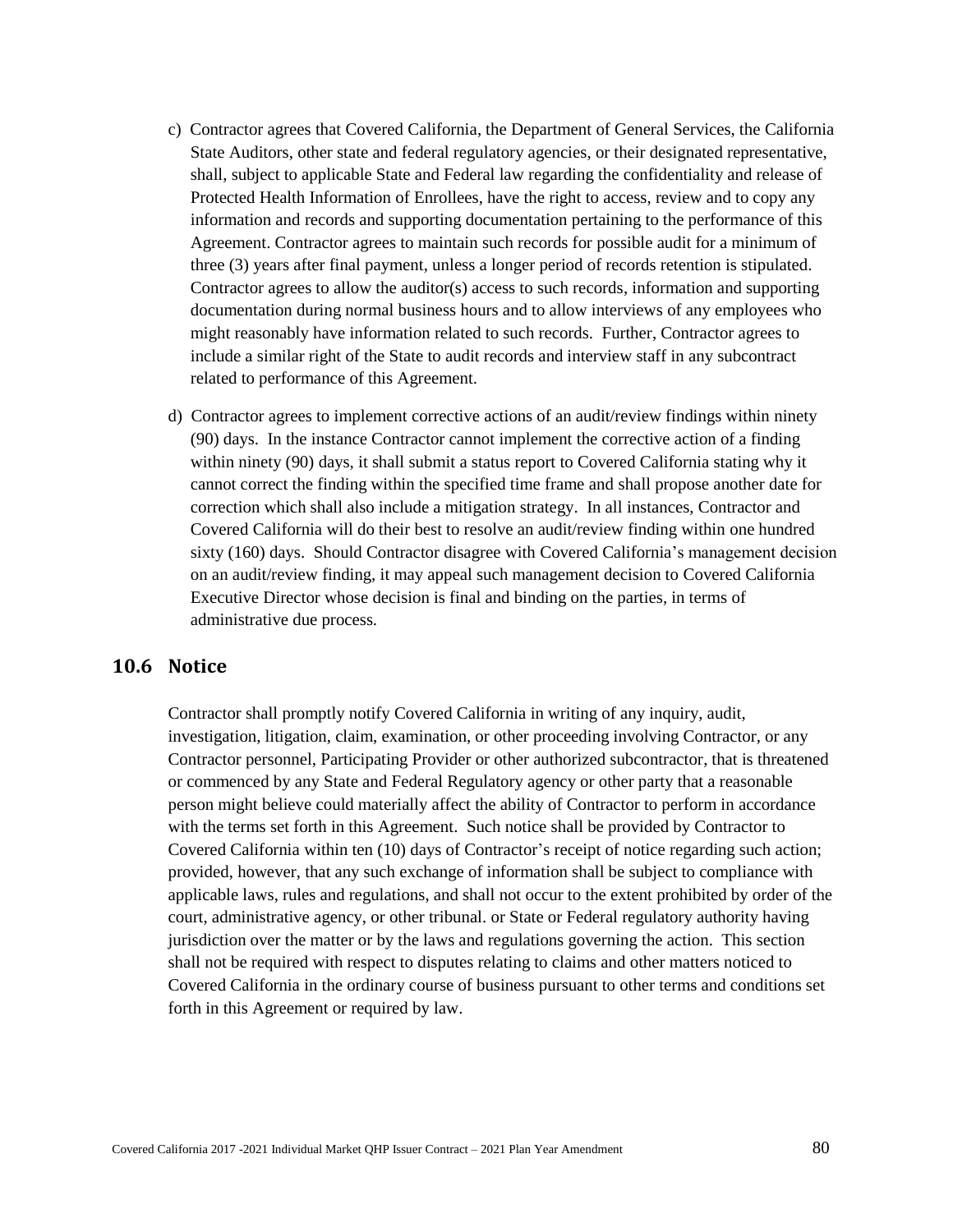## **10.7 Confidentiality**

Covered California understands and agrees that Contractor shall only be obligated to provide access to such information to the extent that: (1) access to such information is permitted by applicable State and Federal law and regulation, including, but not limited to, State and Federal law or regulation relating to confidential or private information; and (2) it would not cause Contractor to breach the terms of any contract to which Contractor is a party. Contractor shall use efforts reasonably acceptable to obtain any necessary consents relating to Contractor's access to information.

## **10.8 Tax Reporting**

Contractor shall provide such information to Covered California upon request and in such form as mutually agreed upon by the parties and reasonably required to document Contractor's compliance with, and/or to fulfill Covered California's obligations with respect to, income tax eligibility, computation and reporting requirements required under applicable laws, rules and regulations that applicable to the operation of Covered California, including, those relating to premium tax credit, and other operations of Covered California set forth at 45 C.F.R. Part 155*.*

### **10.9 Electronic Commerce**

Contractor shall use commercially reasonable efforts, which shall include, without limitation, Contractor's development, implementation and maintenance of processes and systems consistent with industry standards, to comply with the requirements of Covered California and applicable laws, rules and regulations relating to Contractor's participation in electronic commerce activities required under the terms of this Agreement. Contractor shall comply with service levels and system interface specifications documented by Covered California in appropriate CalHEERS documentation.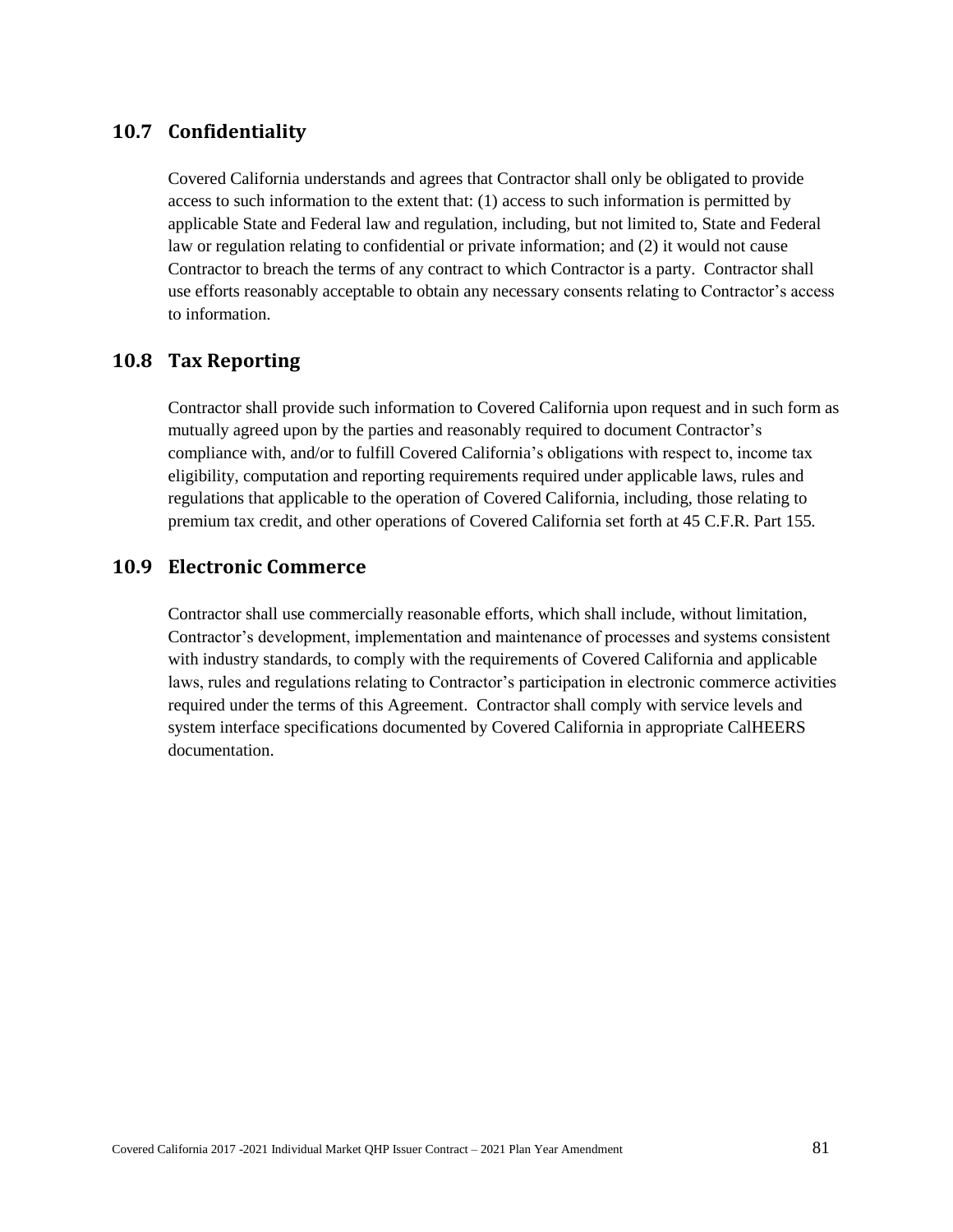# **ARTICLE 11 – INTELLECTUAL PROPERTY**

# **11.1 Warranties**

- a) Contractor represents, warrants and covenants to the best of its knowledge that:
	- i. It has secured and will secure all rights and licenses necessary for its performance of this Agreement, including but not limited to consents, waivers, releases from all authors of or owners of any copyright interests in music or performances used, individuals, and talent (radio, television, and motion picture talent), owners of any interest in and to real estate site, locations, property, or props that may be used or shown.
	- ii. To the best of the Contractor's knowledge, neither Contractor's performance of this Agreement, nor the exercise by either Party of the rights granted in this Agreement, nor any use, reproduction, manufacture, sale, offer to sell, import, export, modification, public and private display/performance, distribution, and disposition of the Intellectual Property made, conceived, derived from, or reduced to practice by Contractor and which result directly or indirectly from this Agreement will infringe upon or violate any Intellectual Property right, non-disclosure obligation, or other proprietary or contractual right or interest of any third-party or entity now existing under the laws of, or hereafter existing or issued by, any state, the United States, or any foreign country. There is currently no actual or threatened claim by any such third party based on an alleged violation of any such right by Contractor.
- iii. Neither Contractor's performance nor any part of its performance will violate the right of privacy of, or constitute false or misleading advertising or a libel or slander against any person or entity.
- iv. It has not granted and shall not grant to any person or entity any right that would or might derogate, encumber, or interfere with any of the rights granted to Covered California in this Agreement.
- v. It has appropriate systems and controls in place to ensure that state funds will not be used in the performance of this Agreement for the acquisition, operation, or maintenance of computer software in violation of copyright laws.
- vi. It has no knowledge of any outstanding claims, licenses or other charges, liens, or encumbrances of any kind or nature whatsoever that could affect in any way Contractor's performance of this agreement.
- b) EXCEPT AS EXPRESSLY STATED ELSEWHERE IN THIS AGREEMENT, COVERED CALIFORNIA AND CONTRACTOR MAKE NO WARRANTY AND EXPRESSLY DISCLAIM ANY WARRANTY, EXPRESS OR IMPLIED, THAT THEIR INTELLECTUAL PROPERTY OR THE INTELLECTUAL PROPERTY RESULTING FROM THIS AGREEMENT IS MERCHANTABLE, FIT FOR A PARTICULAR PURPOSE,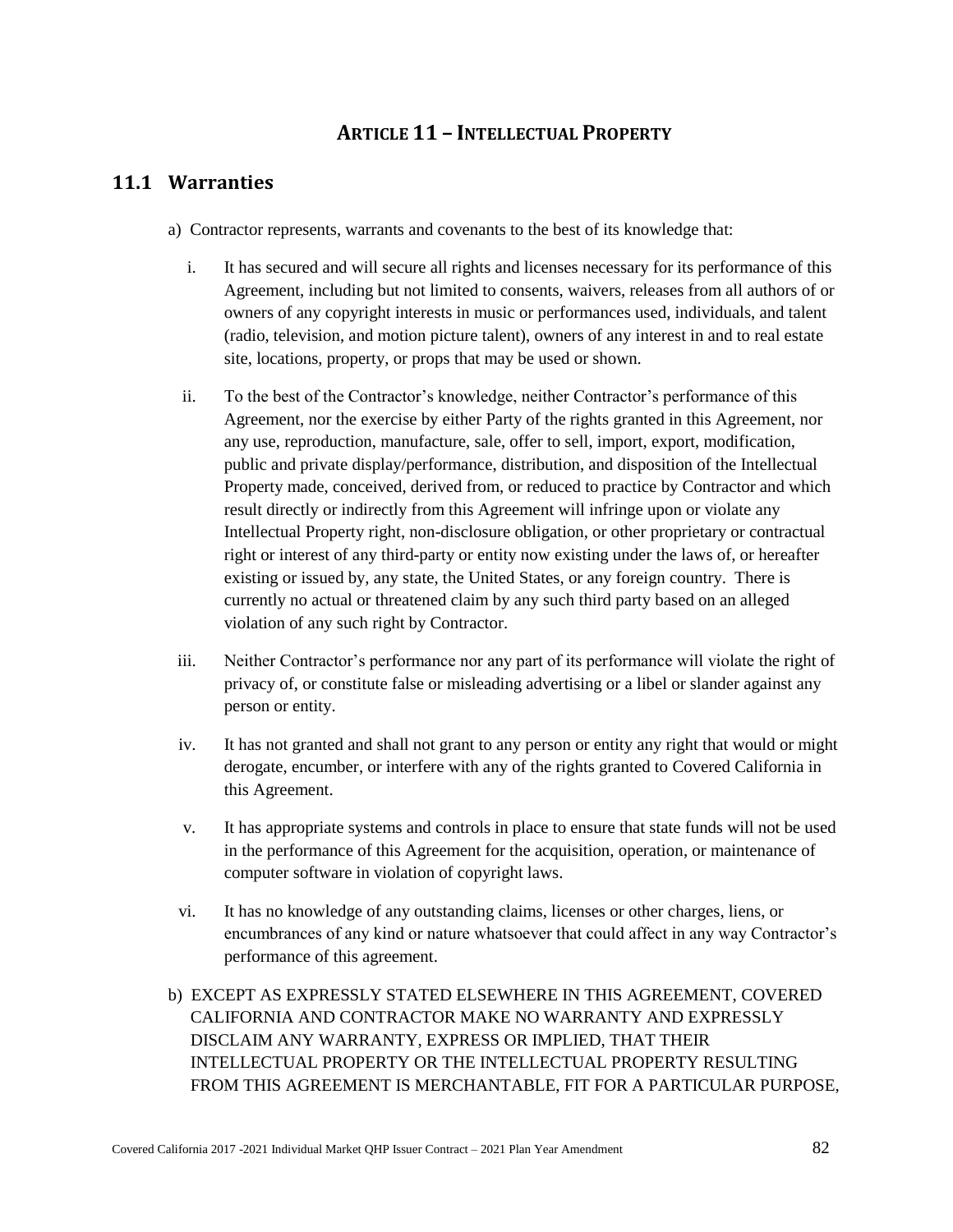OR DOES NOT INFRINGE UPON ANY PATENT, TRADEMARK, COPYRIGHT OR THE LIKE, NOW EXISTING OR SUBSEQUENTLY ISSUED.

### **11.2 Intellectual Property Indemnity**

- a) Subject to Subsection (c) hereof, Contractor agrees to indemnify and hold Covered California harmless from any expense, loss, damage, or injury; to defend at its own expense any and all claims, suits, and actions; and to pay any judgments or settlements against Covered California to the extent they arise or are due to infringement of third-party intellectual property rights enforceable in the U.S., misuse of third-party confidential or trade secret information, failure to obtain necessary third-party consents, waivers or releases, violation of the right of privacy or publicity, false or misleading advertising, libel or slander, or misuse of social media, by Contractor or any Contractor Intellectual Property. Contractor's indemnification obligations under this section are subject to Contractor receiving prompt notice of the claim after Covered California becomes aware of such claim and being given the right to control the defense of such claim. Should any Intellectual Property licensed by the Contractor to Covered California under this Agreement become the subject of an Intellectual Property infringement claim or other claim for which Contractor is obligated to indemnify Covered California, Contractor will promptly take steps reasonably and in good faith to preserve Covered California's right to use the licensed Intellectual Property in accordance with this Agreement at no expense or disruption to Covered California, except as otherwise stated in this Agreement. Covered California shall have the right to monitor and appear through its own counsel (at Covered California's expense) in any such claim or action. In the defense or settlement of the claim, Contractor may obtain the right for Covered California to continue using the licensed Intellectual Property; or, replace or modify the licensed Intellectual Property so that the replaced or modified Intellectual Property becomes non-infringing provided that such replacement or modification is functionally equivalent to the original licensed Intellectual Property, as its sole remedy.
- b) Notwithstanding anything to the contrary in this Agreement, any such indemnification obligation of Contractor shall not extend to any infringement or alleged infringement to the extent that such infringement or alleged infringement resulted from (i) specific instructions to use certain Intellectual Property given to Contractor by Covered California; (ii) Covered California's unauthorized modification of Contractor Intellectual Property; (iii) Covered California's use of Contractor Intellectual Property in combination with any service or product not supplied, recommended or approved by Contractor, or used by Covered California in a manner for which it was not authorized; or (iv) Intellectual Property created or derived by Covered California.
- c) Contractor agrees that damages alone would be inadequate to compensate Covered California for breach of any term of this Article by Contractor. Contractor acknowledges Covered California would suffer irreparable harm in the event of such breach and agrees Covered California shall be entitled to seek equitable relief, including without limitation an injunction,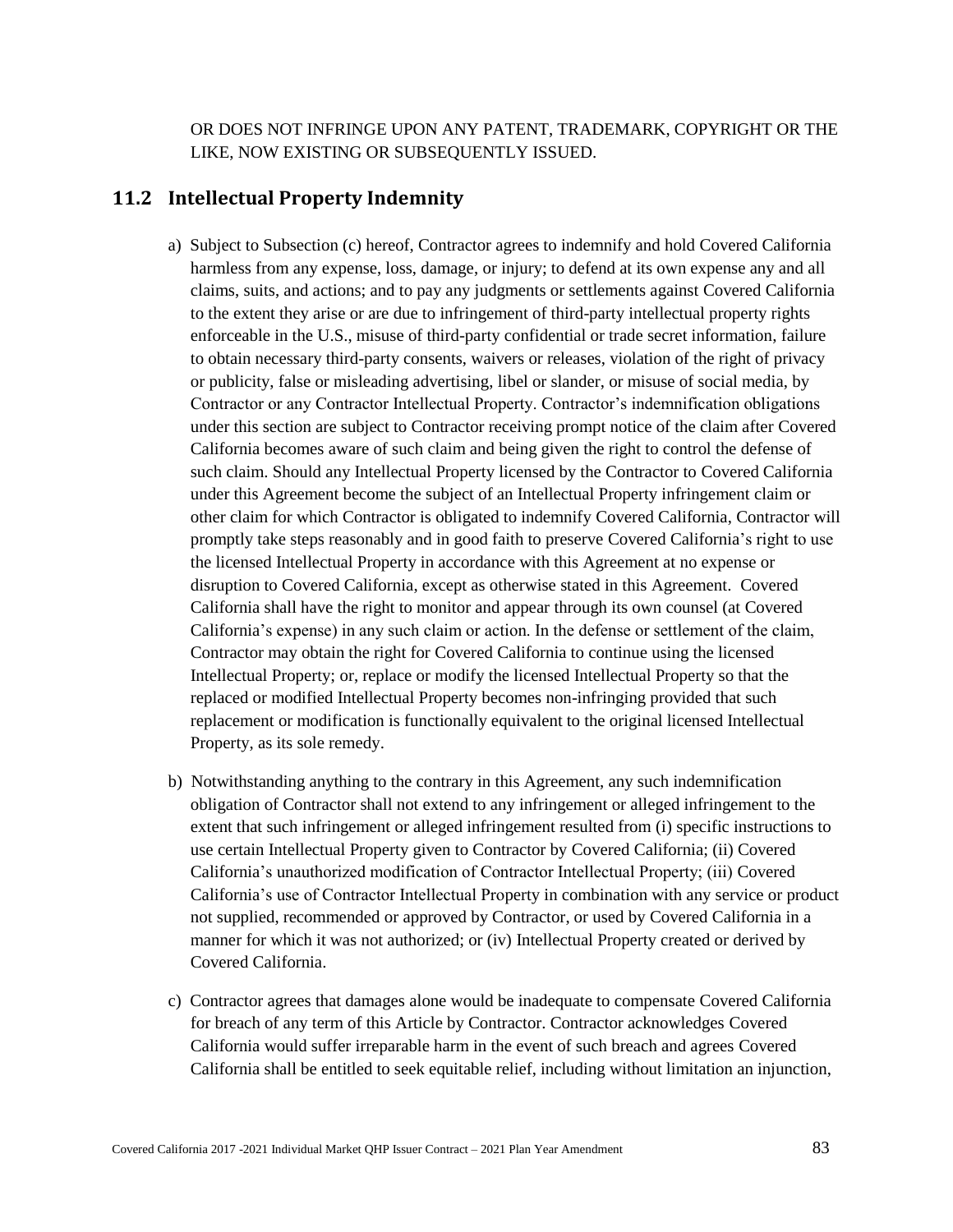from a court of competent jurisdiction, without restriction or limitation of any other rights and remedies available at law or in equity.

## **11.3 Federal Funding**

If this agreement is funded in whole or in part by the federal government, Covered California may acquire and maintain the Intellectual Property rights, title, and ownership, which results directly or indirectly from the agreement; except as provided in 37 C.F.R. § 401.14 and except as stated herein. However, the federal government shall have a non-exclusive, nontransferable, irrevocable, paid-up license throughout the world to use, duplicate, or dispose of such Intellectual Property throughout the world in any manner for governmental purposes and to have and permit others to do so.

## **11.4 Ownership and Cross-Licenses**

- a) Intellectual Property Ownership. As between Contractor and Covered California, each Party shall remain at all times the sole and exclusive owner of all right, title and interest in and to the Intellectual Property that it owned or used prior to entry into this Agreement, or that it developed in the course of performance of this Agreement. Any Intellectual Property created by either Party in the performance of this Agreement shall not be considered a "work made for hire" of the other Party, as "work made for hire" is defined in the United States Copyright Act, 17 U.S.C. § 101. Any rights not licensed to the other Party hereunder are expressly reserved exclusively by the originating Party.
- b) License of Intellectual Property. Each Party (a "Licensor") grants the other Party (a "Licensee") the non-exclusive, royalty-free, paid-up, worldwide, irrevocable, right, during the term of this Agreement, to use the Licensor's Intellectual Property solely for the purposes of this Agreement and to carry out the Party's functions consistent with its responsibilities and authority as set forth in the enable legislation and regulations. Such licenses shall not give the Licensee any ownership interest in or rights to the Intellectual Property of the Licensor. Each Licensee agrees to abide by all third-party license and confidentiality restrictions or obligations applicable to the Licensor's Intellectual Property of which the Licensor has notified the Licensee in writing.
- c) Definition of Intellectual Property. For purposes of this Agreement, "Intellectual Property" means recognized protectable rights and interests such as: patents (whether or not issued), copyrights, trademarks, service marks, applications for any of the foregoing, inventions, Confidential Information, trade secrets, trade dress, domain names, logos, insignia, color combinations, slogans, moral rights, right of publicity, author's rights, contract and licensing rights, works, mask works, industrial design rights, rights of priority, know how, design flows, methodologies, devices business processes, developments, innovations, good will and all other legal rights protecting intangible proprietary information as may exist now and/or hereafter come into existence, and all registrations, renewals and extensions, regardless of whether those rights arise under the laws of the United States, or any other state, country or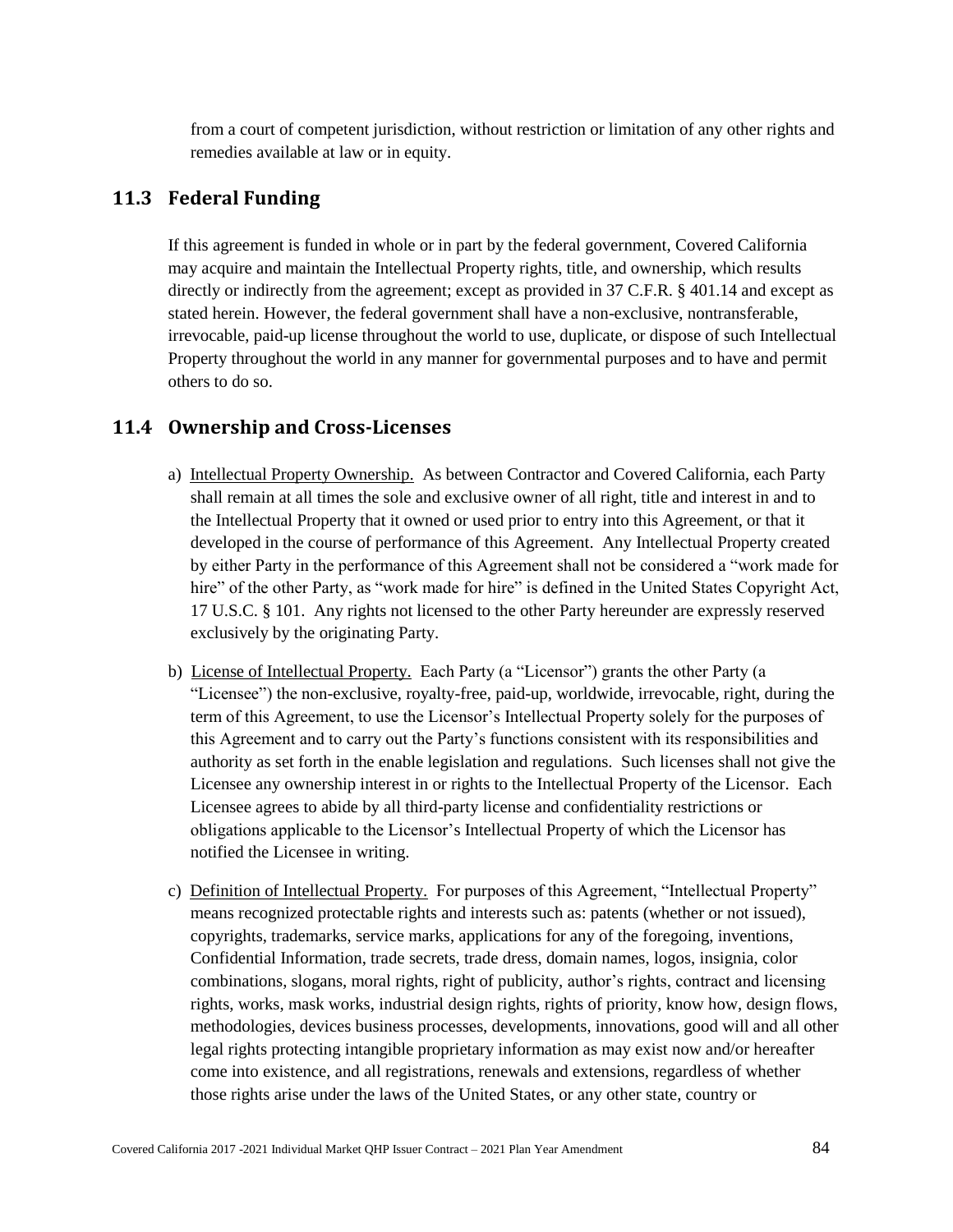jurisdiction. For the avoidance of doubt, Protected Health Information and Personally Identifiable Information are not included in the definition of Intellectual Property, and are addressed under Article 9.

d) Definition of Works. For purposes of the definition of Intellectual Property, "works" means all literary works, writings and printed matter including the medium by which they are recorded or reproduced, photographs, art work, pictorial and graphic representations and works of a similar nature, film, motion pictures, digital images, animation cells, and other audiovisual works including positives and negatives thereof, sound recordings, tapes, educational materials, interactive videos and any other materials or products created, produced, conceptualized and fixed in a tangible medium of expression. It includes preliminary and final products and nay materials and information developed for the purposes of producing those final products. Works do not include articles submitted to peer review or reference journals or independent research projects.

# **11.5 Survival**

The provisions set forth in this section shall survive any termination or expiration of this Agreement.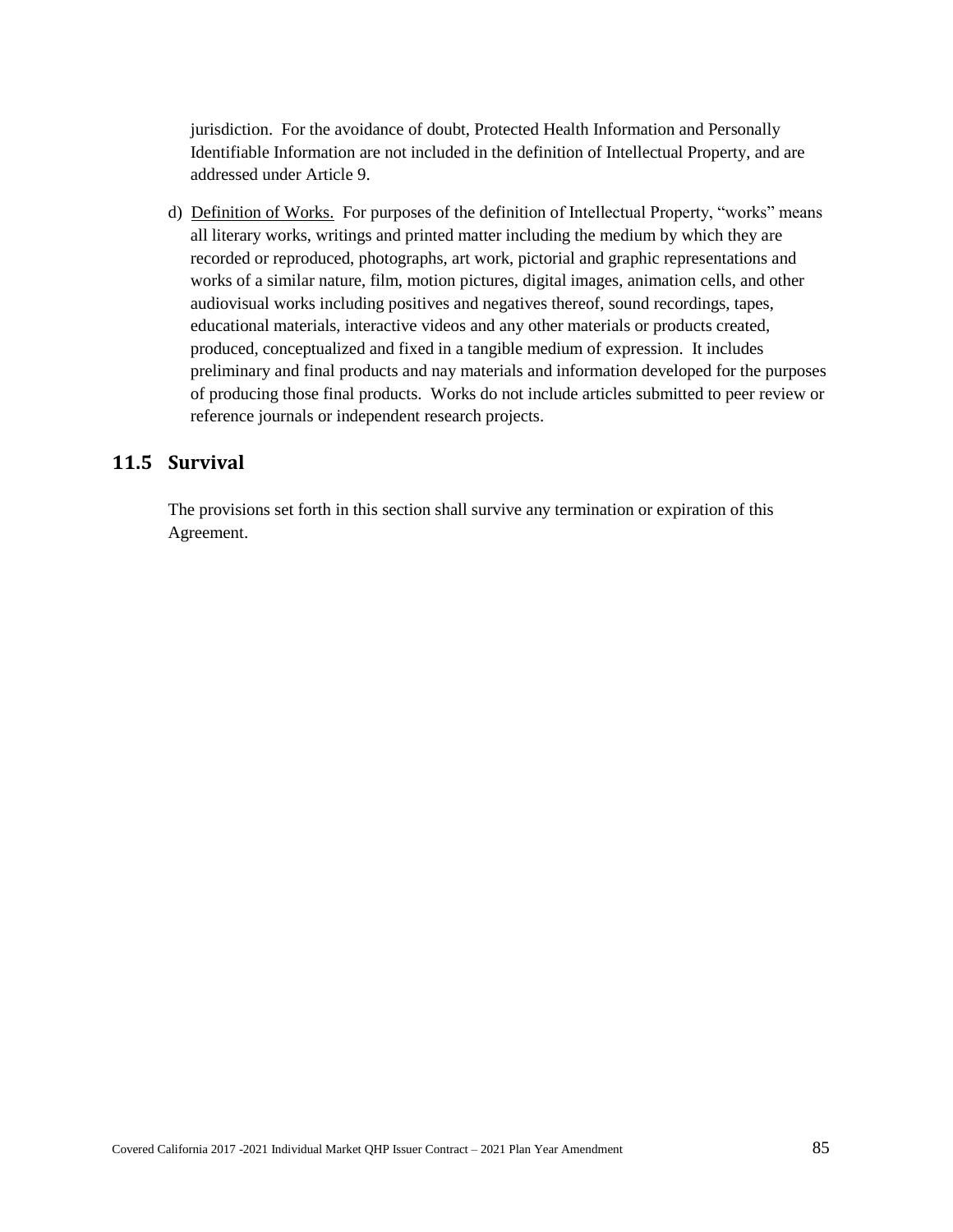# **ARTICLE 12 – SPECIAL TERMS AND CONDITIONS**

## **12.1 Dispute Resolution**

- a) If any dispute arising out of or in connection with this Agreement is not resolved within thirty (30) days, or such other reasonable period of time determined by Contractor and Covered California staff normally responsible for the administration of this Agreement, the parties shall attempt to resolve the dispute through the submission of the matter for executive level involvement. The executive officer of each party or his or her designated representative shall meet and confer to attempt to resolve the dispute. If the parties agree, a neutral third party mediator may be engaged to assist in dispute resolution at either the line employee level or the executive level, or both. If after expending reasonable efforts at executive level resolution of the dispute, no resolution can be reached within thirty (30) days or such other reasonable period determined by Contractor and Covered California, then either party may seek its rights and remedies in a court of competent jurisdiction or otherwise available under this Agreement or applicable laws, rules and regulations.
- b) Each party shall document in writing the nature of each dispute and the actions taken to resolve any disputes utilizing this dispute resolution procedure. Each party shall act in good faith to resolve such disputes. Neither party may seek its rights and remedies in court respecting any such notice of termination for default without first following the dispute resolution process stated in this Section.
- c) Covered California and Contractor agree that the existence of a dispute notwithstanding, they will continue without delay to carry out all their responsibilities under this Agreement which are not affected by the dispute.
- d) Either party may request an expedited resolution process if such party determines that irreparable harm will be caused by following the timelines set forth in Section 12.1(a). If the other party does not consent to such expedited process, the requesting party will hire, at its sole cost and expense, an independent mediator to determine whether such an expedited process is necessary to avoid or reduce irreparable harm. In the event that the mediator determines that irreparable harm may result from delays required under the thirty (30) day period required under Section 12.1(a), the parties will engage in an expedited process that will require the parties to resolve the dispute within five (5) business days or such other period as mutually agreed upon by the parties.
- e) This Section shall survive the termination or expiration of this Agreement.

## **12.2 Attorneys' Fees**

In the event of any litigation between the parties to enforce or interpret the provisions of this Agreement, the non-prevailing party shall, unless both parties agree, in writing, to the contrary, pay the reasonable attorneys' fees and costs of the prevailing party arising from such litigation, including outside attorneys' fees and allocated costs for services of in-house counsel, and court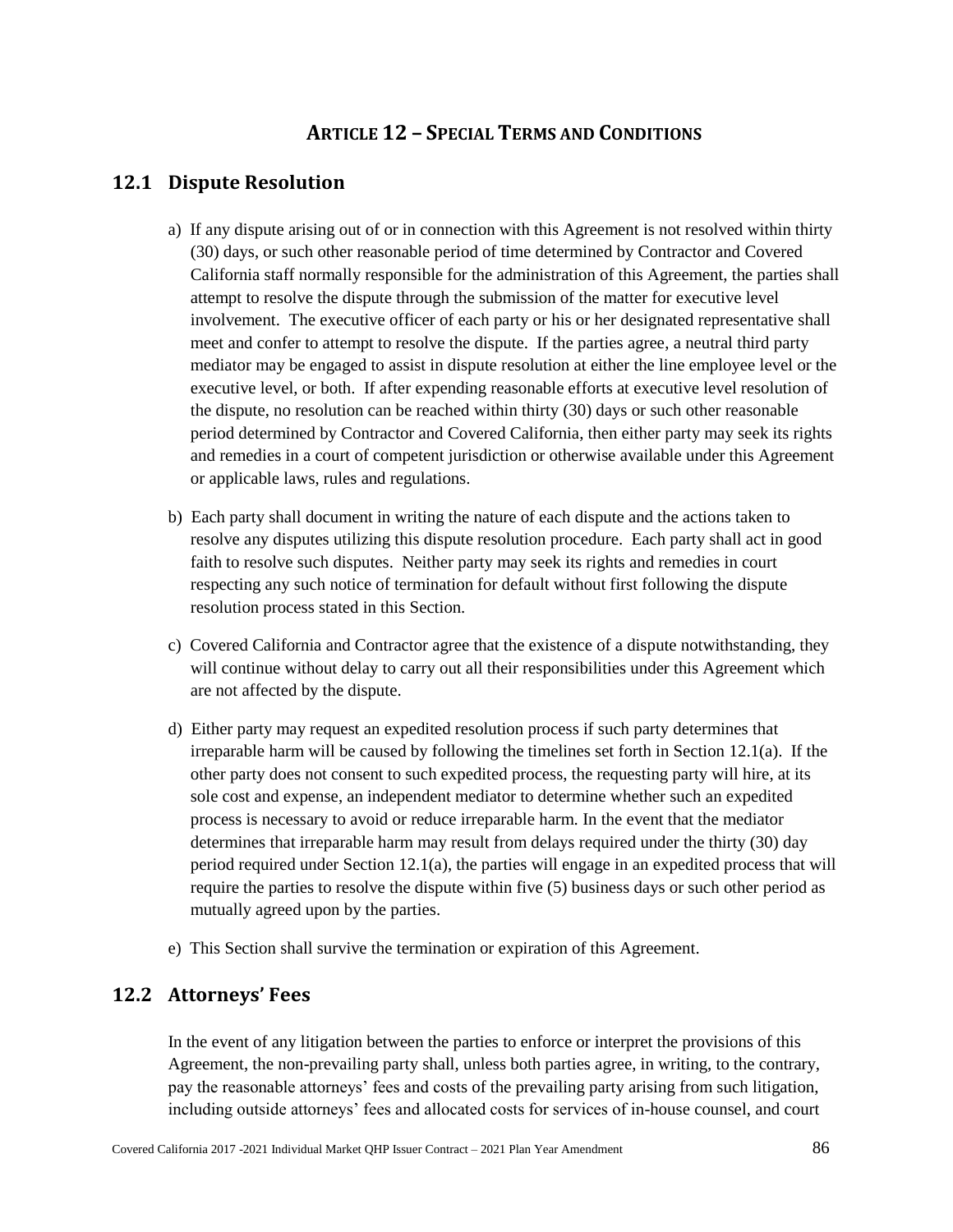costs. These attorneys' fees and costs shall be in addition to any other relief to which the prevailing party may be entitled.

### **12.3 Notices**

Any notice or other written communication that may or must be given hereunder shall be deemed given when delivered personally, or if it is mailed, three (3) days after the date of mailing, unless delivery is by express mail, telecopy, electronic mail or telegraph, and then upon the date of the confirmed receipt, to either the representative executing the STD 213 or the following representatives:

For Covered California:

Covered California Attention: James DeBenedetti 1601 Exposition Blvd. Sacramento, CA 95815 Telephone No. (916) 228-8665 Email: [James.DeBenedetti@covered.ca.gov](mailto:James.DeBenedetti@covered.ca.gov)

For Contractor:

Name: Address: City, State, Zip Code: Telephone No. **EXA No.** Email: \_\_\_\_\_\_\_\_\_\_\_

Either party hereto may, from time to time by notice in writing served upon the other as aforesaid, designate a different mailing address or a different or additional person to which all such notices or other communications thereafter are to be addressed.

### **12.4 Amendments**

a) By Covered California. In the event that any law or regulation is enacted or any decision, opinion, interpretive policy, or guidance of a court or governmental agency is issued (any of the foregoing, a "Change in Law") that Covered California determines, based on its consultation with legal counsel, regulators or other state-based or Federal health benefit exchanges: (i) affects or may affect the legality of this Agreement or any provision hereof or cause this Agreement or any provision hereof to prevent or hinder compliance with laws, rules or regulations, or (ii) adversely affects or may adversely affect the operations of Covered California or the ability of Covered California or Contractor to perform its respective obligations hereunder or receive the benefits intended hereunder, Covered California may, by written notice to Contractor, amend this Agreement to comply with or otherwise address the Change in Law in a manner reasonably determined by Covered California to carry out the original intent of the parties to the extent practical in light of such Change in Law. Such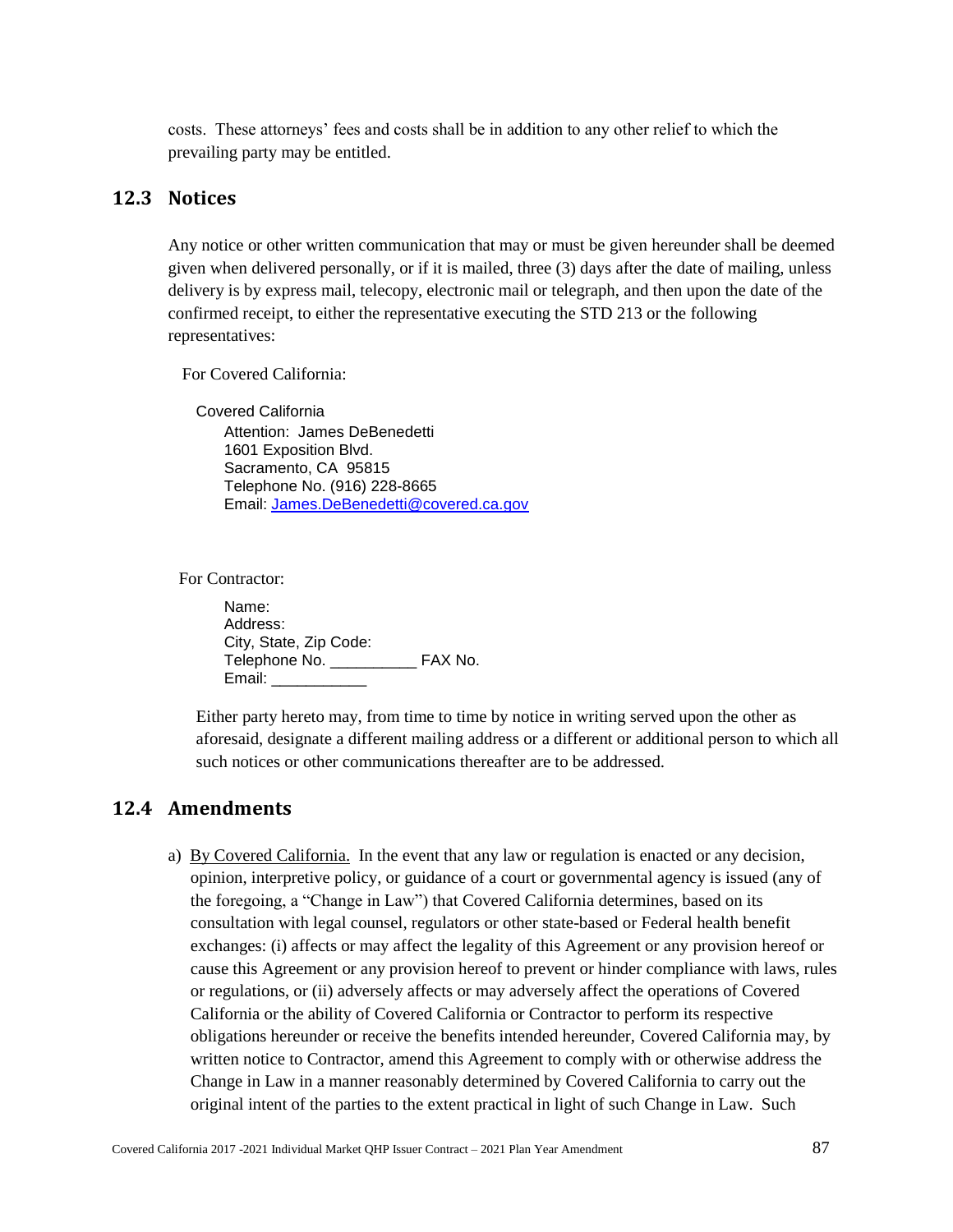amendment shall become effective upon sixty (60) days' notice, or such lesser period as required for compliance or consistency with the Change in Law or to avoid the adverse effect of the Change in Law. If Contractor objects to such amendment, it must notify Covered California in writing within twenty (20) days of receipt of notice from Covered California. If the parties are unable to agree on an amendment within thirty (30) days thereafter, Covered California may terminate this Agreement effective immediately.

b) Other Amendments. Except as provided in Section 12.4(a), this Agreement may be amended only by mutual consent of the parties. Except as provided herein, no alteration or variation of the terms of this Agreement shall be valid unless made in writing and signed by the parties hereto, and no oral understanding or agreement not incorporated herein shall be binding on any of the parties hereto.

## **12.5 Time is of the Essence**

Time is of the essence in this Agreement.

### **12.6 Publicity**

Contractor shall coordinate with Covered California with respect to communications to third parties regarding this Agreement; provided, however, that no external publicity release or announcement or other such communication concerning this Agreement or the transactions contemplated herein shall be issued by Contractor without advance written approval by Covered California unless such communication complies with standards that may be issued by Covered California to Contractor based on consultation with Contractor from time to time.

### **12.7 Force Majeure**

Except as prohibited by applicable laws, rules and regulations, neither party to this Agreement shall be in default of its obligations hereunder for delay or failure in performing that arises out of causes beyond the control and without the fault or negligence of either party and arising from a catastrophic occurrence or natural disaster, such as Acts of God or of the public enemy, acts of the State in its sovereign capacity, acts of the State Controller's Office or other State agency having an impact on Covered California's ability to pay its obligations, acts of the State legislature, fires, floods, power failure, disabling strikes, epidemics, quarantine restrictions, and freight embargoes. However, each party shall utilize its best good faith efforts to perform under this Agreement in the event of any such occurrence.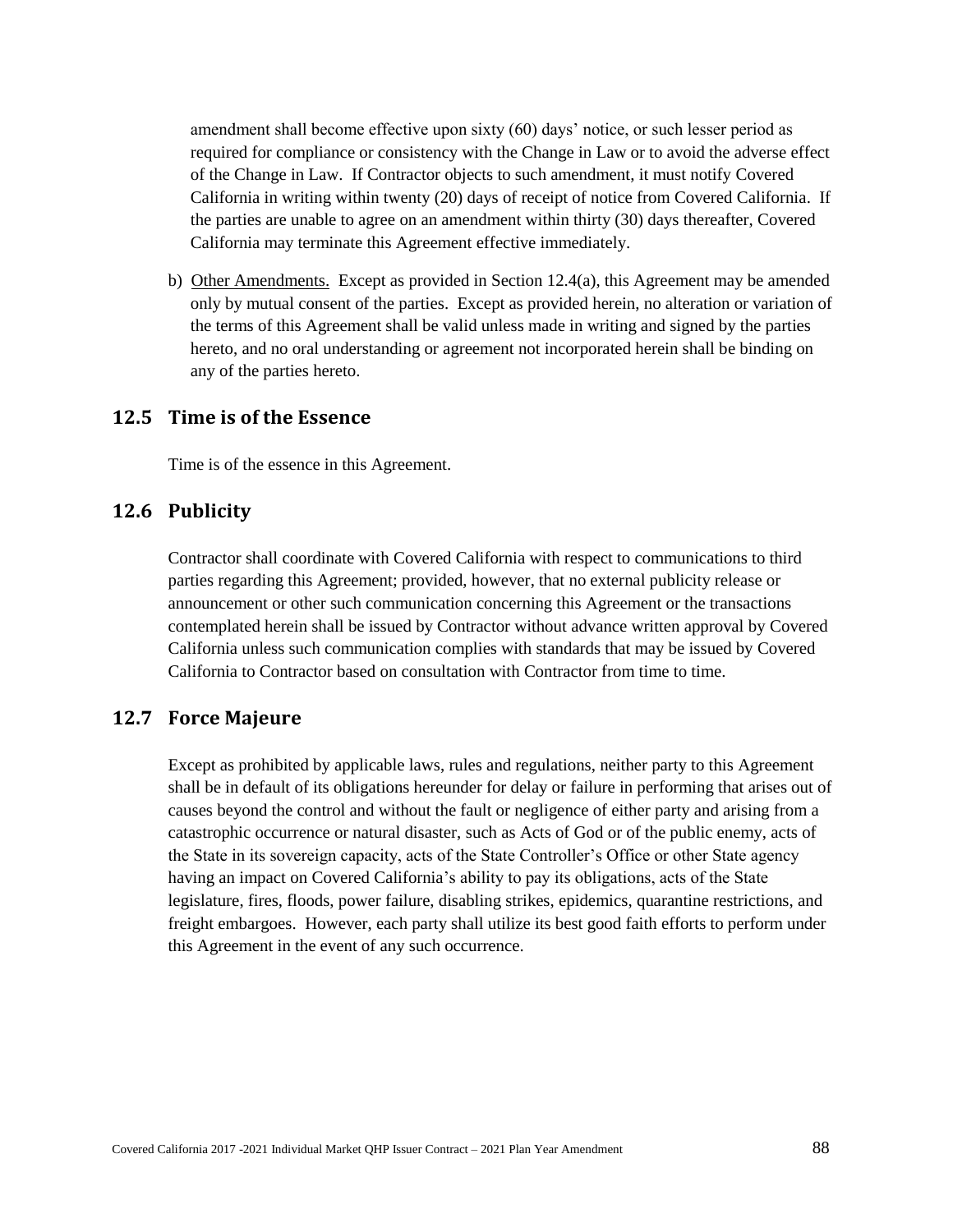## **12.8 Further Assurances**

Contractor and Covered California agree to execute such additional documents, and perform such further acts, as may be reasonable and necessary to carry out the provisions of this Agreement.

## **12.9 Binding Effect**

This Agreement, any instrument or agreement executed pursuant to this Agreement, and the rights, covenants, conditions, and obligations of Contractor and Covered California contained therein, shall be binding upon the parties and their successors, assigns, and legal representatives.

## **12.10 Titles/Section Headings**

Titles or headings are not part of this Agreement, are for convenience of reference only, and shall have no effect on the construction or legal effect of this Agreement.

## **12.11 Severability**

Should one or more provisions of this Agreement be held by any court to be invalid, void, or unenforceable, such provision(s) will be deemed to be restated to affect the original intentions of the parties as nearly as possible in accordance with applicable law. The remaining provisions shall nevertheless remain and continue in full force and effect.

## **12.12 Entire Agreement/Incorporated Documents/Order of Precedence**

This Agreement represents the entire understanding between the parties hereto with respect to the subject matter hereof. Any prior correspondence, memoranda, or agreements are replaced in total by this Agreement. This Agreement shall consist of:

- a) The terms of this Agreement, including obligations set forth in other documents that are referenced herein;
- b) All attached documents, which are expressly incorporated herein;
- c) Terms and conditions set forth in the Application, to the extent that such terms are expressly incorporated by reference in specific sections of this Agreement and/or otherwise not inconsistent with the Agreement or Proposal; and,
- d) The Proposal, which is expressly incorporated herein to the extent that such terms are not superseded by the terms set forth in this Agreement.
- e) In the event there are any inconsistencies or ambiguities among the terms of this Agreement and incorporated documents, the following order of precedence shall be used:
	- 1) Applicable laws, rules and regulations;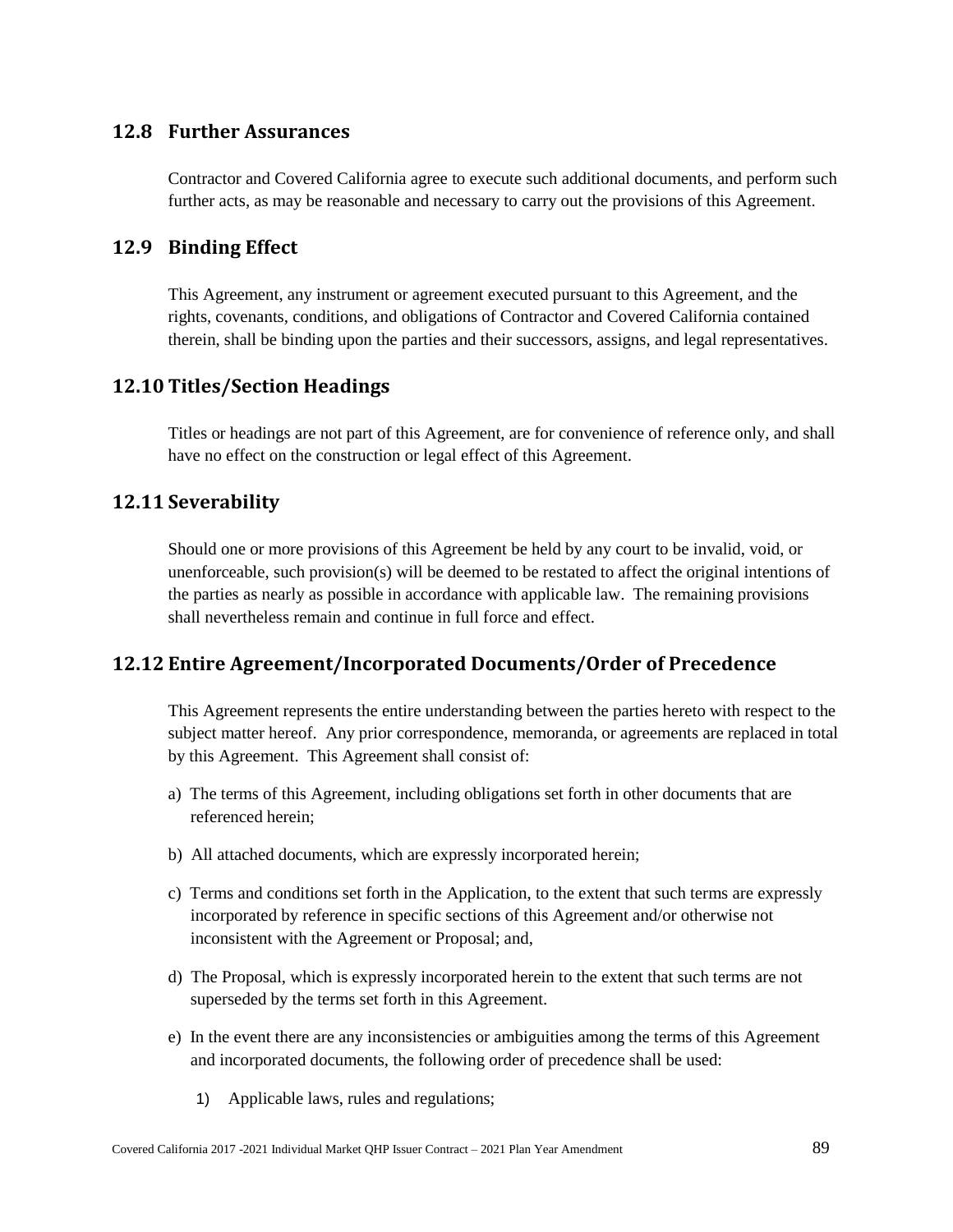- 2) The terms and conditions of this Agreement, including attachments; and
- 3) Application.

## **12.13 Waivers**

No delay on the part of either party in exercising any right, power, or privilege hereunder shall operate as a waiver thereof. No waiver on the part of either party of any right, power, or privilege hereunder, nor any single or partial exercise of any right, power, or privilege hereunder shall preclude any other or further exercise thereof or the exercise of any other right, power, or privilege hereunder.

# **12.14 Incorporation of Amendments to Applicable Laws**

Any references to sections of Federal or State statutes or regulations shall be deemed to include a reference to any subsequent amendments thereof and any successor provisions thereto made from time to time from and after the date of this Agreement.

# **12.15 Choice of Law, Jurisdiction, and Venue**

This Agreement shall be administered, construed, and enforced according to the laws of the State (without regard to any conflict of law provisions) to the extent such laws have not been preempted by applicable Federal law. Any suit brought hereunder shall be brought in the state or federal courts sitting in Sacramento, California, the parties hereby waiving any claim or defense that such forum is not convenient or proper. Each party agrees that any such court shall have in person jurisdiction over it and consents to service of process in any manner authorized by California law.

## **12.16 Counterparts**

This Agreement may be executed in one or more counterparts, each of which shall be deemed an original, but all of which together shall constitute one and the same instrument.

## **12.17 Days**

Wherever in this Agreement a set number of days is stated or allowed for a particular event to occur, the days are understood to include all calendar days, including weekends and holidays, unless otherwise specified.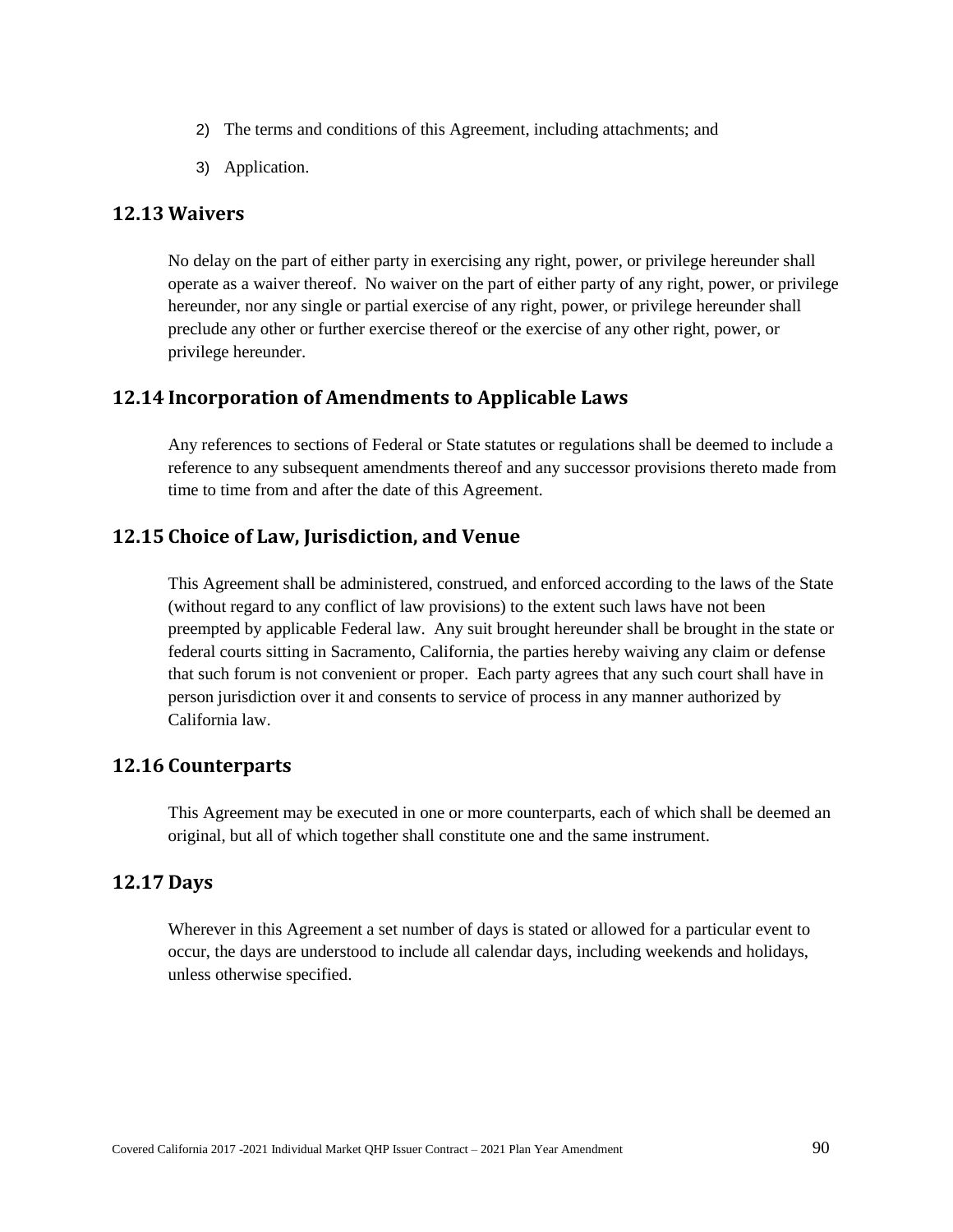# **12.18 Ambiguities Not Held Against Drafter**

This Agreement having been freely and voluntarily negotiated by all parties, the rule that ambiguous contractual provisions are construed against the drafter of the provision shall be inapplicable to this Agreement.

## **12.19 Clerical Error**

No clerical error shall operate to defeat or alter any terms of this Agreement or defeat or alter any of the rights, privileges, or benefits of any Enrollee or Employer.

## **12.20 Administration of Agreement**

- a) Covered California may adopt policies, procedures, rules and interpretations that are consistent with applicable laws, rules and regulations and deemed advisable by Covered California to promote orderly and efficient administration of this Agreement. The parties shall perform in accordance with such policies and procedures; provided, however, that any changes to policies and procedures that are not disclosed to Contractor prior to the Agreement Effective Date shall not result in additional obligations and risks to Contractor existing at the Agreement Effective Date except as otherwise mutually agreed upon by the parties.
- b) Covered California shall provide ninety (90) days prior written notice by letter, newsletter, electronic mail, or other media of any material change (as defined below) in Covered California's policies, procedures or other operating guidance applicable to Contractor's performance of Services. The failure by Contractor to object in writing to any material change within thirty (30) days following the Contractor's receipt of such notice shall constitute Contractor's acceptance of such material change. For purposes of this section, "material change" shall refer to any change that could reasonably be expected to have a material impact on the Contractor's compensation, Contractor's performance of Services under this Agreement, or the delivery of Covered Services to Enrollees.

## **12.21 Performance of Requirements**

To the extent the Agreement requires performance under the Agreement by Contractor but does not specifically specify a date, the date of performance shall be based on the mutual agreement of Contractor and Covered California.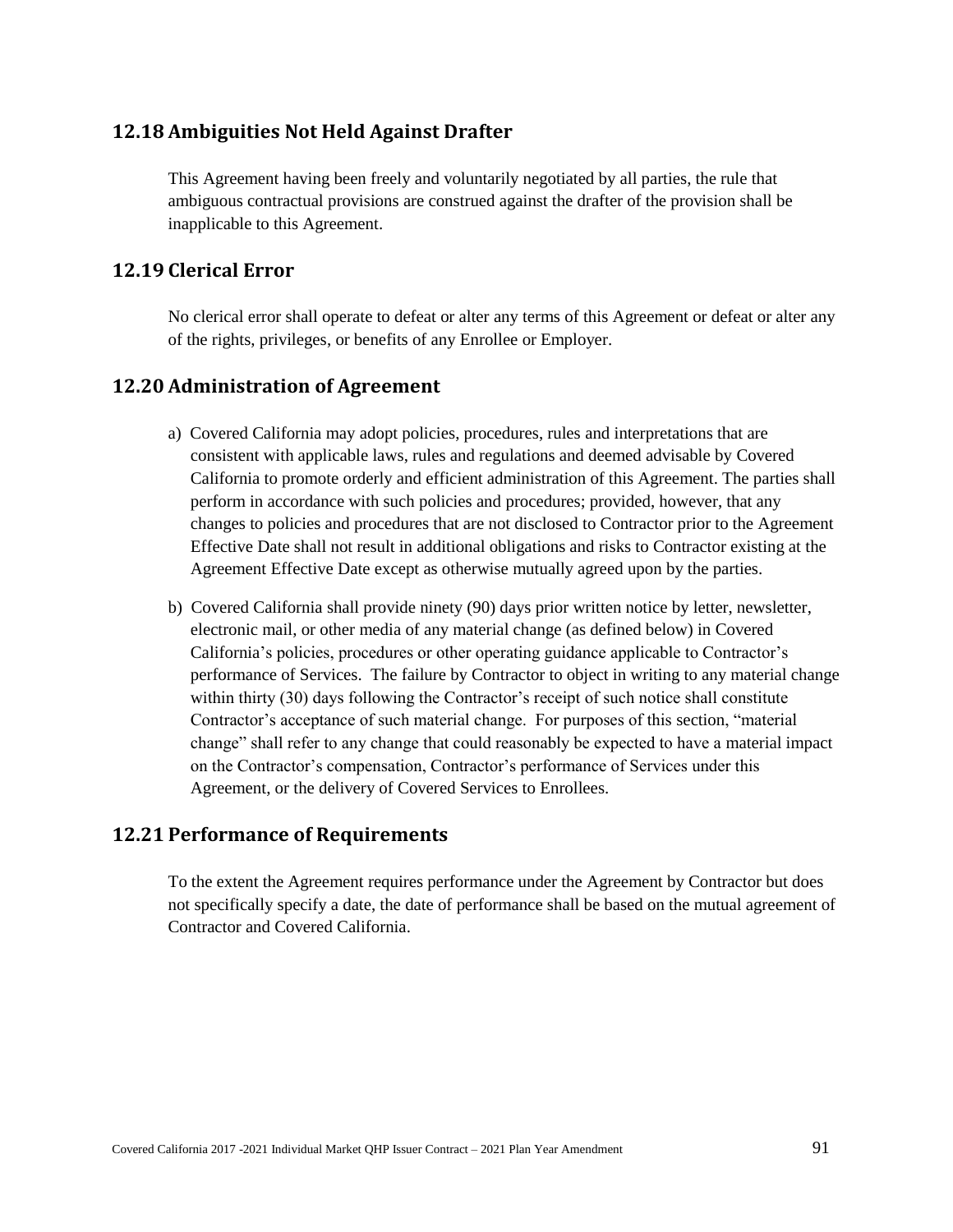# **ARTICLE 13 – DEFINITIONS**

Except as otherwise expressly defined, capitalized terms used in the Agreement and/or the Attachments shall have the meaning set forth below.

**Affordable Care Act (Act)** – The Federal Patient Protection and Affordable Care Act, (P.L. 111-148), as amended by the Federal Health Care and Education Reconciliation Act of 2010 (P.L. 111 -152), known collectively as the Affordable Care Act.

**Agent(s)** – Individuals who are licensed and in good standing as a life licensee under Insurance Code § 1626 by the California Department of Insurance to transact in accident and health insurance. The term used in this Agreement will only apply to Agents certified by Covered California to transact business in Covered California for the Individual and Covered California for Small Business Markets.

**Agreement** – This Agreement attached hereto, including attachments and documents incorporated by reference, entered into between Covered California and Contractor.

**Agreement Effective Date** – The effective date of this Agreement established pursuant to Section 7.1 of this Agreement.

**Accreditation Association for Ambulatory Health Care (AAAHC)** – A nonprofit accrediting agency for ambulatory health care settings.

**Application** – The Qualified Health Plan Certification Application for Plan Years 2017-2021.

**Behavioral Health** – A group of interdisciplinary services concerned with the prevention, diagnosis, treatment, and rehabilitation of mental health and substance abuse disorders.

**Board** – The executive board responsible for governing Covered California under Government Code § 100500.

**California Affordable Care Act** – The California Patient Protection and Affordable Care Act, AB 1602 and SB 900 (Chapter 655, Statutes of 2010 and Chapter 659, Statutes of 2010).

**CAL COBRA** – The California Continuation Benefits Replacement Act, or Health and Safety Code § 1366.20 et seq.

**CalHEERS** – The California Healthcare Eligibility, Enrollment and Retention System, a project jointly sponsored by Covered California and DHCS, with the assistance of the Office of Systems Integration to maintain processes to make the eligibility determinations regarding Covered California and other State health care programs and assist Enrollees in selection of health plan.

**CCR** – The California Code of Regulations.

**CDI** – The California Department of Insurance.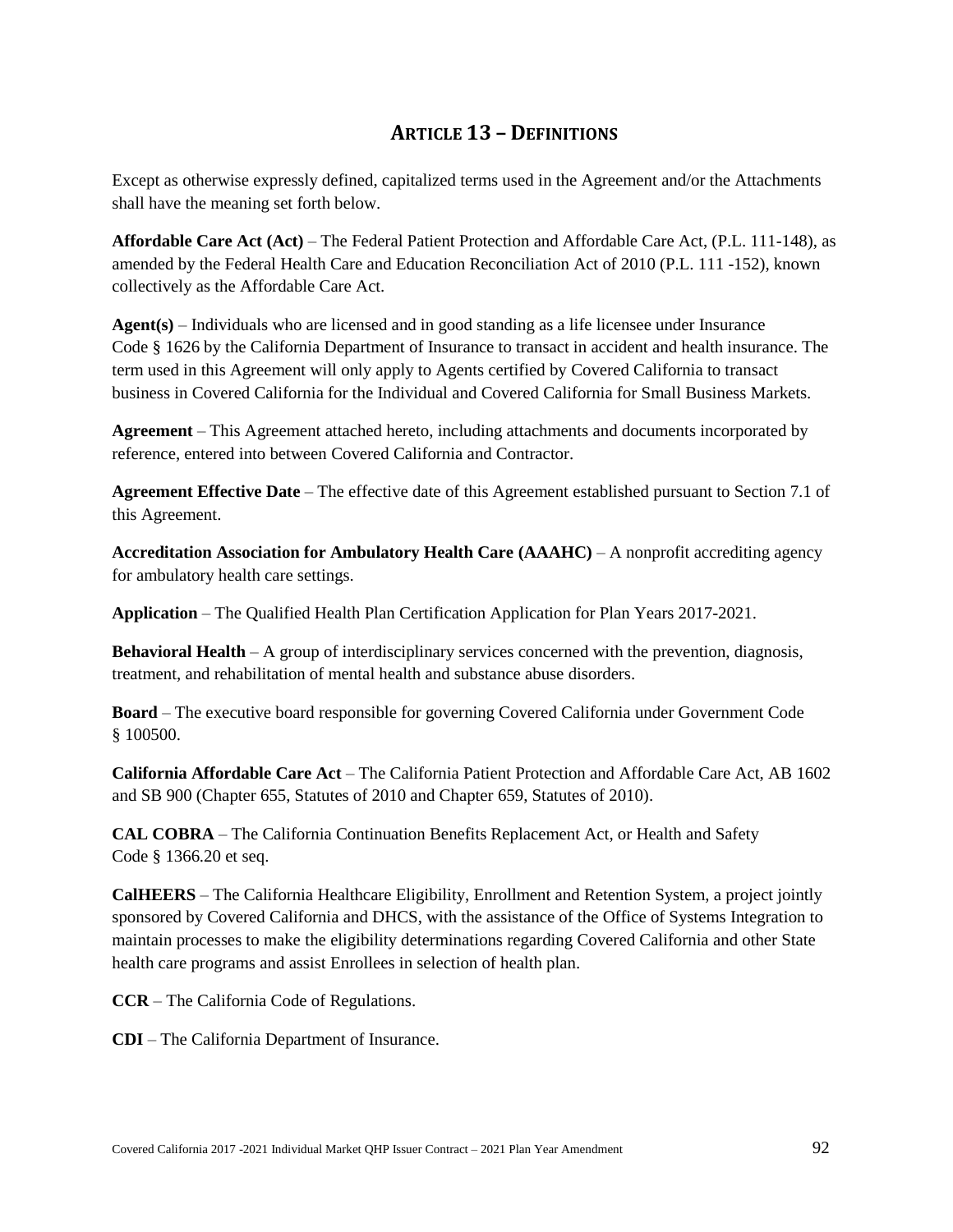**COBRA** – Federal law (Consolidated Omnibus Budget Reconciliation Act of 1985) requiring continuing coverage of group health benefits to employees and their families upon the occurrence of certain qualifying events where such coverage would otherwise be terminated.

**Confidentiality of Medical Information Act (CMIA)** – The Confidentiality of Medical Information Act (California Civil Code § 56 et seq.) and the regulations issued pursuant thereto or as thereafter amended, to the extent applicable to operation of Contractor.

**Contract Year** – The full twelve (12) month period commencing on the effective date and ending on the day immediately prior to the first anniversary thereof and each full consecutive twelve (12) month period thereafter during which the Agreement remains in effect.

**Contractor** – The Health Insurance Issuer contracting with Covered California under this Agreement to offer a QHP and perform in accordance with the terms set forth in this Agreement.

**Contractor Covered California Function** – Any function that Contractor performs pursuant to this Agreement during which Contractor receives, maintains, creates, discloses or transmits PHI or Personally Identifiable Information gathered from Covered California, applicants, Qualified Individuals or Enrollees in the process of assisting individuals and entities with the purchase of health insurance coverage in QHPs or other functions under the Covered California program.

**Covered California** – The California Health Benefit Exchange, doing business as Covered California and an independent entity within the Government of the State.

**Covered California for the Individual Market –** The Covered California program providing coverage to Enrollees, formerly referred to as the Individual Exchange.

**Covered California for Small Business** (CCSB) Covered California program providing coverage to eligible small businesses, formerly referred to as the Small Business Health Options Program (SHOP) and described in Government Code 100502(m).

**Covered Services** – The Covered Services that are covered benefits under the applicable QHP and described in the Evidence of Coverage.

**DHCS** – The California Department of Health Care Services.

**DHHS** – The United States Department of Health and Human Services.

**DMHC** – The California Department of Managed Health Care.

**Effective Date** – The date on which a Plan's coverage goes into effect.

**Eligibility Information** – The information that establishes an Enrollee's eligibility.

**Eligibility File** – The compilation of all Eligibility Data for an Enrollee or group of Enrollees into a single electronic format used to store or transmit the data.

**Employee** – A "qualified employee," as defined in 45 C.F.R. § 155.20.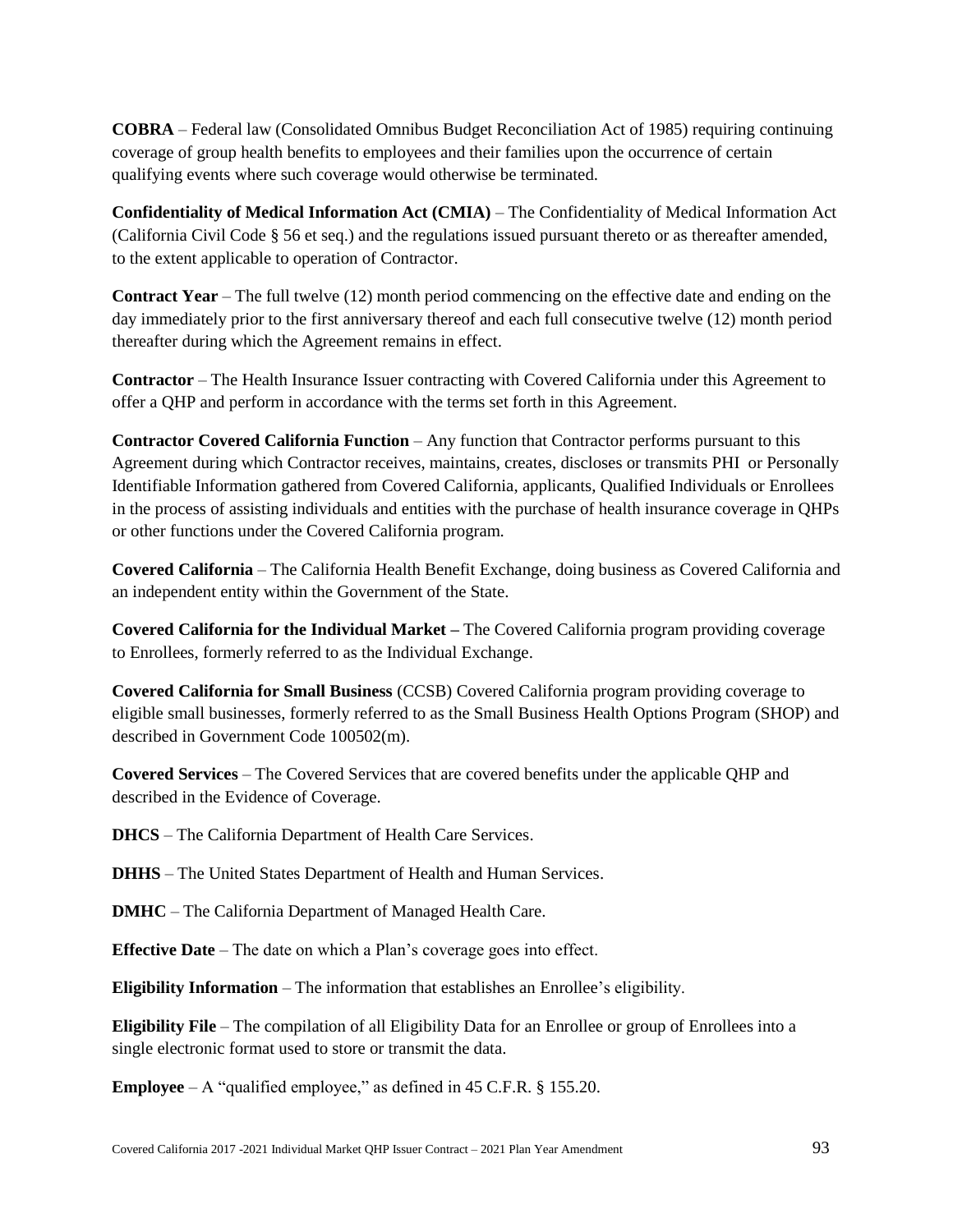**Employer** – A "qualified employer," as defined in  $\S$  1312(f)(2) of the Affordable Care Act.

**Encounter** – Any Health Care Service or bundle of related Covered Services provided to one Enrollee by one Health Care Professional within one time period. Any Covered Services provided must be recorded in the Enrollee's health record.

**Encounter Data** – Detailed data about individual services provided by a capitated managed care entity. The level of detail about each service reported is similar to that of a standard claim form.

**Enrollee** – Enrollee means each and every individual enrolled for the purpose of receiving health benefits.

**Enrollment** – An Enrollee who has completed their application and for whom the initial premium payment has been received and acknowledged by the Contractor has completed Enrollment.

**Evidence of Coverage (EOC) and Disclosure Form** – The document which describes the benefits, exclusions, limitations, conditions, and the benefit levels of the applicable Plans.

**Explanation of Benefits (EOB)** – A statement sent from the Contractor to an Enrollee listing services provided, amount billed, eligible expenses and payment made by the Plan.

**Explanation of Payment (EOP)** – A statement sent from the Contractor to Providers detailing payments made for Covered Services.

**Family Member** – An individual who is within an Enrollee's family, as defined in 26 U.S.C. § 36B (d)(1).

**Formulary** – A list of outpatient prescription drugs, selected by the Plan(s) and revised periodically, which are available to Enrollees in a specific QHP.

**Grace Period** – A specified time following the premium due date during which coverage remains in force and an Enrollee or Employer or other authorized person or entity may pay the premium without penalty.

**Health Care Professional** – An individual with current and appropriate licensure, certification, or accreditation in a medical or behavioral health profession, including without limitation, medical doctors (including psychiatrists), dentists, osteopathic physicians, psychologists, registered nurses, nurse practitioners, licensed practical nurses, certified medical assistants, licensed physician assistants, mental health professionals, chemical dependency counselors, clinical laboratory professionals, allied health care professionals, pharmacists, social workers, physical therapists, occupational therapists, and others to provide Covered Services.

**Health Information Technology for Economic and Clinical Health Act (HITECH Act)** – The Health Information Technology for Economic and Clinical Health Act, which was enacted as part of the American Recovery and Reinvestment Act of 2009, and the regulations issued pursuant thereto or as thereafter amended.

**Health Insurance Issuer** – Health Insurance Issuer has the same meaning as that term is defined in 42 U.S.C. § 300gg-91 and 45 C.F.R. § 144.103.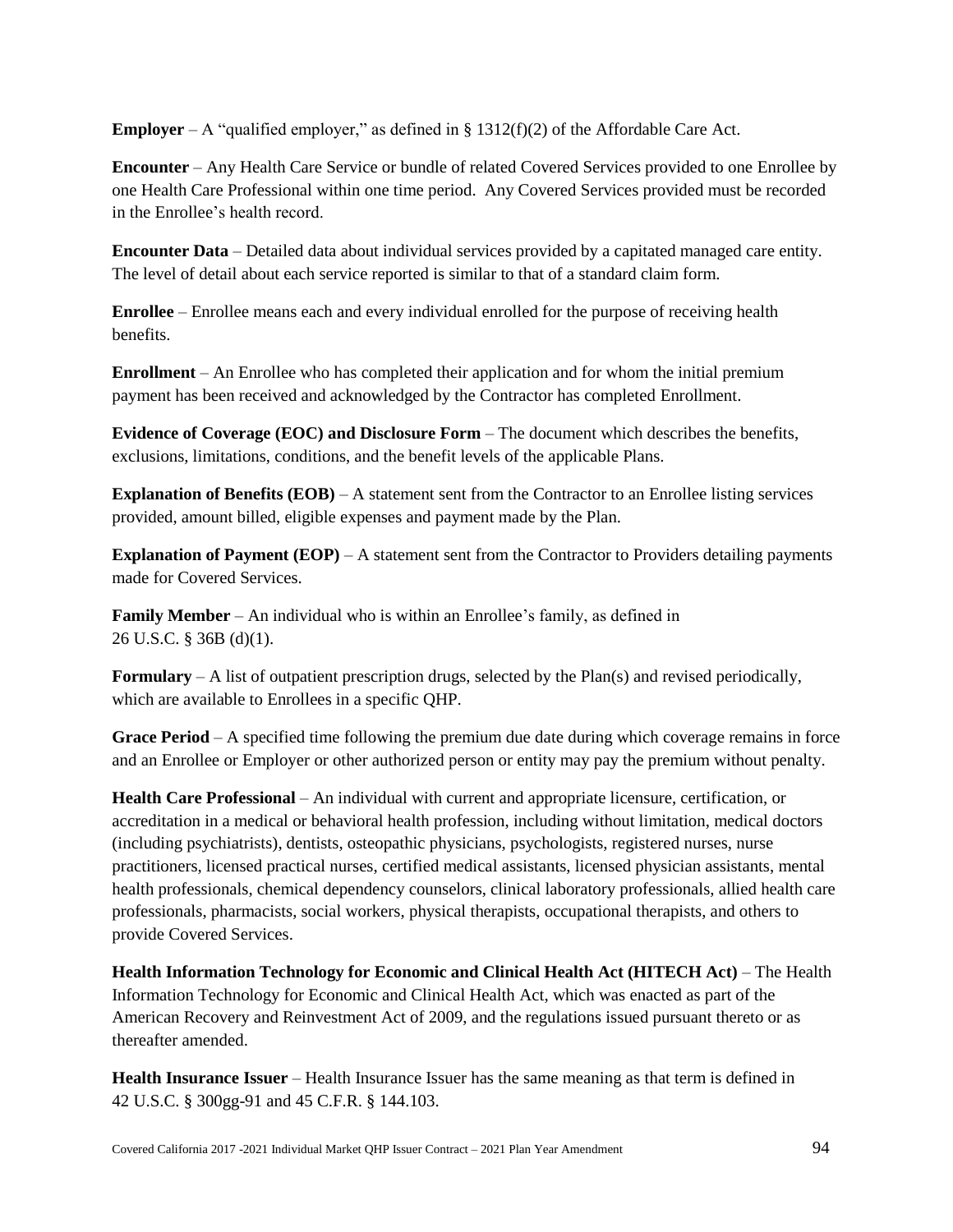**Health Insurance Portability and Accountability Act of 1996 (HIPAA)** – The Health Insurance Portability and Accountability Act of 1996 and the regulations issued pursuant thereto or as thereafter amended.

**Health Plan Employer Data and Information Set (HEDIS)** – The data as reported and updated annually by the National Committee for Quality Assurance (NCQA).

**Individual Exchange** – Covered California through which Qualified Individuals may purchase QHPs.

**Individually Identifiable Health Information (IIHI)** – The "individually identifiable health information" as defined under HIPAA.

**Information Practices Act (IPA)** – The California Information Practices Act, Civil Code § 1798, et seq. and the regulations issued pursuant thereto or as thereafter amended.

**Insurance Information and Privacy Protection Act (IIPPA)** – The California Insurance Information and Privacy Protection Act, Insurance Code §§ 791-791.28, et seq., and the regulations issued pursuant thereto or as thereafter amended.

**Integrated Delivery Systems –** An integrated delivery system (IDS) is a network of physicians and healthcare facilities that provide a continuum of healthcare services managed under one organization or one parent company. Similar to an ACO, an IDS includes population-based care coordinated across the continuum including multi-discipline physician practices, hospitals, and ancillary Providers with combined risk sharing arrangements and incentives between health plans and Providers, and among Providers across specialties and institutional boundaries. The IDS is held accountable for nationally recognized evidence-based clinical, financial, and operational performance, as well as incentives for improvements in population outcomes.

**Medicaid** – The program of medical care coverage set forth in Title XIX of the Social Security Act and the regulations issued pursuant thereto or as thereafter amended.

**Medicare** – The program of medical care coverage set forth in Title XVIII of the Social Security Act and the regulations issued pursuant thereto or as thereafter amended.

**Medicare Part D** – The Medicare prescription drug program authorized under the Medicare Prescription Drug, Improvement and Modernization Act of 2003 (MMA), effective January 1, 2006, and the regulations issued pursuant thereto or as thereafter amended.

**Monthly Rates** – The rates of compensation payable in accordance with the terms set forth at Article 5 to Contractor for Services rendered under this Agreement.

**NCQA** – The National Committee for Quality Assurance, a nonprofit accreditation agency.

**Nurse Advice Line** – An advice line staffed by registered nurses (RNs) who assess symptoms (using triage guidelines approved by the Plan to determine if and when the caller needs to be seen by a Provider); provide health information regarding diseases, medical procedures, medication usage and side effects; and give care advice for managing an illness or problem at home.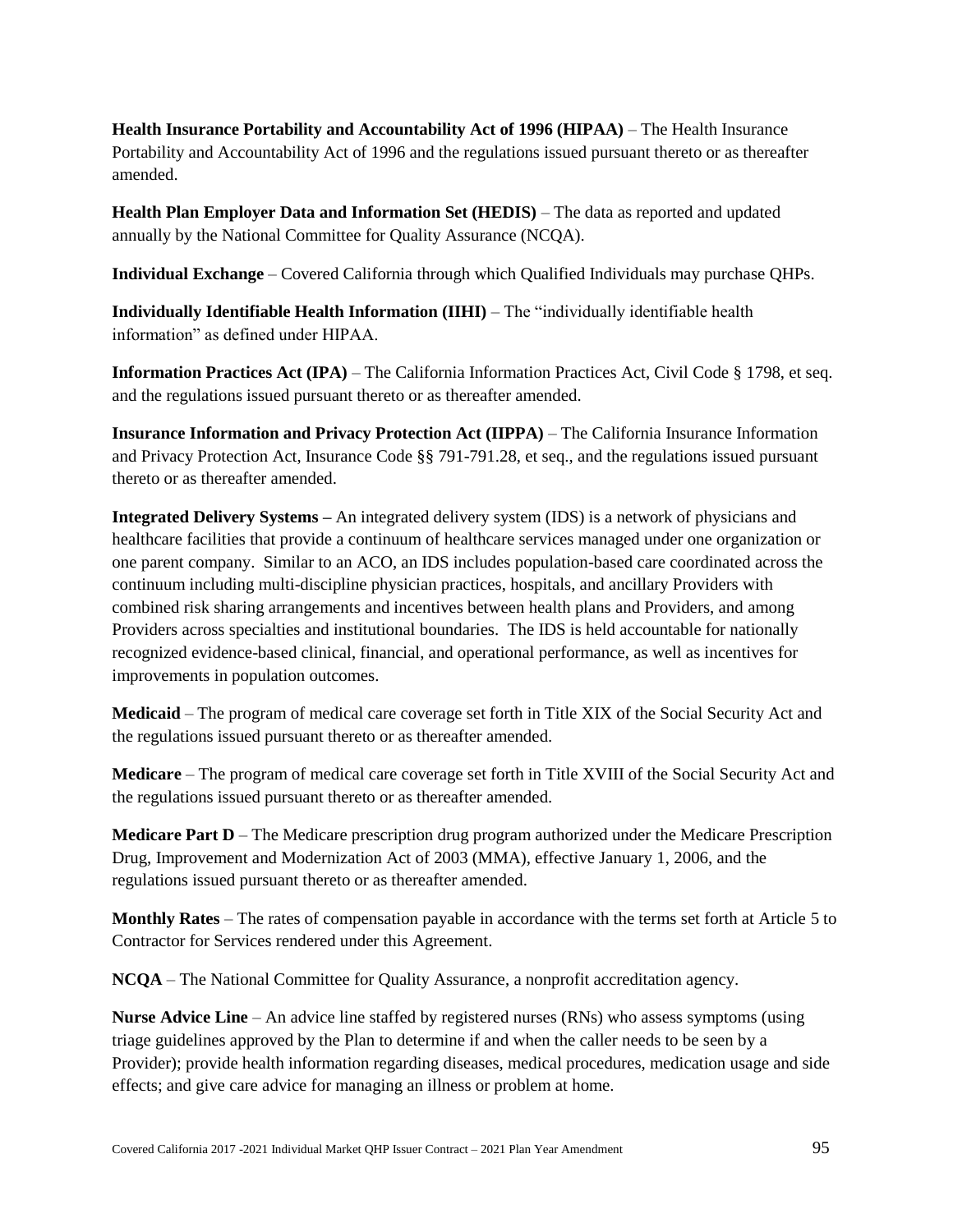### **Open Enrollment or Open Enrollment Period** – The fixed time period as set forth in

45 C.F.R. § 155.410, Health and Safety Code § 1399.849 (c)(3), and Insurance Code § 10965.3 (c)(3) for individual applicants and Enrollees to initiate enrollment or to change enrollment from one health benefits plan to another. For benefit years beginning on or after January 1, 2019, references to Open Enrollment include the allowance for special enrollment periods for all individuals as described in Health and Safety Codes § 1399.849(c)(3), and Insurance Code § 10965.3(c)(3).

**Participating Hospital** – A hospital that, at the time of an Enrollee's admission, has a contract in effect with Contractor to provide Covered Services to Enrollees.

**Participating Physician** – A physician or a member of a Medical Group that has a contract in effect with Contractor to provide Covered Services to Enrollees.

**Participating Provider** – An individual Health Care Professional, hospital, clinic, facility, entity, or any other person or organization that provides Covered Services and that, at the time care is rendered to a Enrollee, has (or is a member of a Medical Group that has) a contract in effect with Contractor to provide Covered Services to Enrollees and accept copayments for Covered Services.

**Participation Fee** – The user fee on QHPs authorized under § 1311(d)(5) of the Affordable Care Act, 45 C.F.R. §§ 155.160(b)(1) and 156.50(b), and Government Code § 100503(n) to support Covered California operations.

**Performance Standard** – A financial assurance of service delivery at levels agreed upon between Covered California and Contractor.

**Personally Identifiable Information** – Any information that identifies or describes an individual, including, but not limited to, his or her name, social security number, physical description, home address, home telephone number, education, financial matters, medical or employment history, and statements made by, or attributed to, the individual. It also includes any identifiable information collected from or about an individual for purposes of determining eligibility for enrollment in a Qualified Health Plan, determining eligibility for other insurance affordability programs, determining eligibility for exemptions from the individual responsibility provisions, or any other use of such individual's identifiable information in connection with Covered California.

**Pharmacy Benefit Manager (PBM)** – The vendor responsible for administering the Plan's outpatient prescription drug program. The PBM provides a retail pharmacy network, mail order pharmacy, specialty pharmacy services, and coverage management programs.

**Plan(s)** – The QHPs Covered California has entered into a contract with a Health Insurance Issuer to provide, hereinafter referred to as the Plan(s).

**Plan Data** – All the utilization, fiscal, and eligibility information gathered by Contractor about the Plans exclusive programs, policies, procedures, practices, systems and information developed by Contractor and used in the normal conduct of business.

**Plan Year** – Plan Year has the same definition as that term is defined in 45 C.F.R. § 155.20.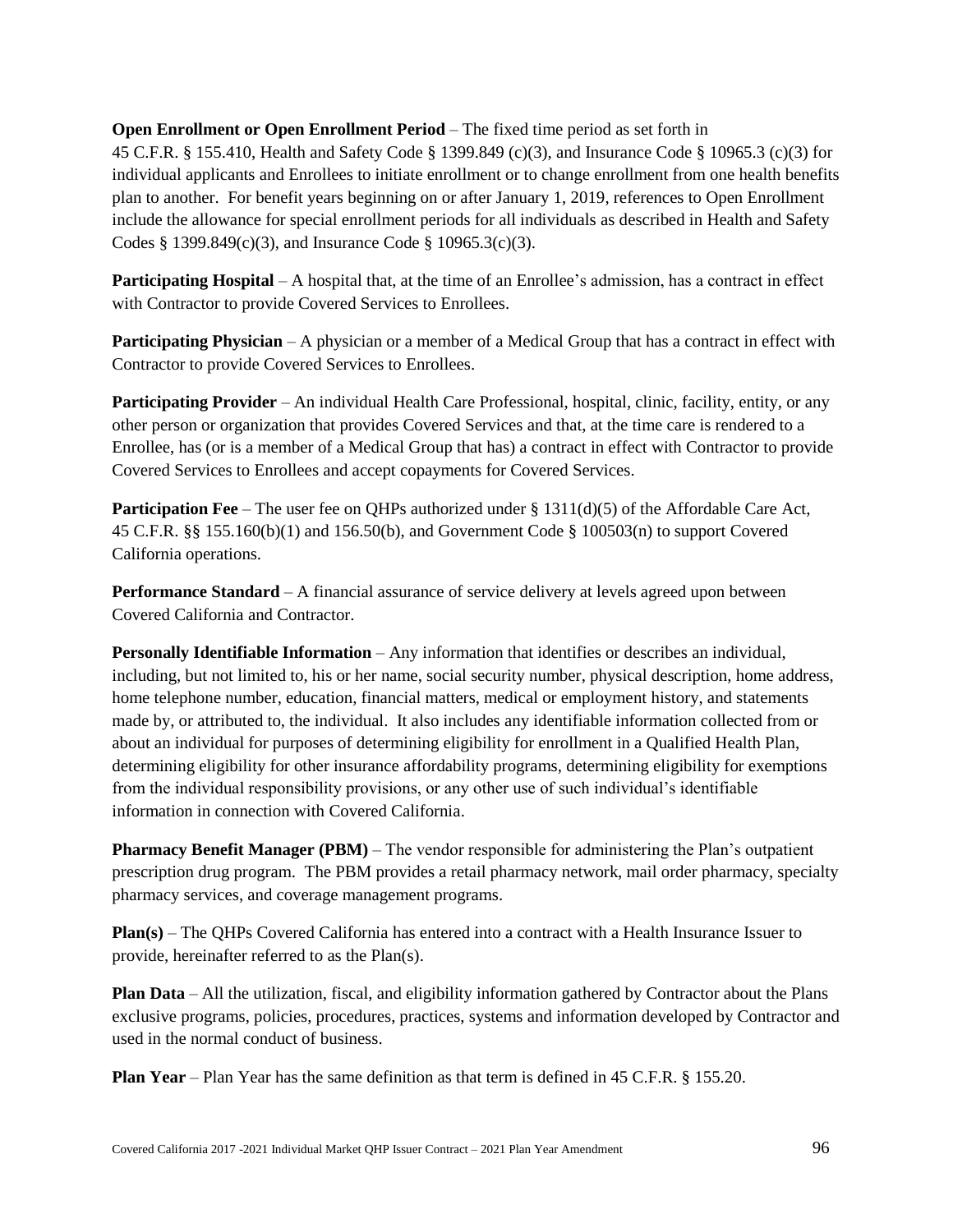**Premium** – The dollar amount payable by the Enrollee after any advanced premium tax credits are applied, if any, to the QHP Issuer to effectuate and maintain coverage.

**Premium Rate or Monthly Rate** – The monthly premium due during a Plan Year, as agreed upon by the parties.

**Primary Care** – The provision of integrated, accessible health care services by clinicians who are accountable for addressing a large majority of personal health needs, developing a sustained partnership with patients, and practicing in the context of family and community. (Institute of Medicine, 1978) Contractors may allow Enrollees to select Nurse Practitioners and Physician Assistants to serve as their Primary Care clinician. Covered California does not require that Primary Care clinicians serve as a "gatekeeper" or the source of referral and access to specialty care. Covered California recognizes Internal Medicine, OBGYN, Pediatrics, General Practice, and Family Medicine as primary care specialties.

**Proposal** – The proposal submitted by Contractor in response to the Application.

**Protected Health Information or Personal Health Information** – Protected health information, including electronic protected health information (EPersonal Health Information) as defined in HIPAA that relates to an Enrollee. Protected Health Information also includes "medical information" as defined by the California Confidentiality of Medical Information Act (CMIA) at California Civil Code § 56, et seq.

**Provider** – A licensed health care facility or as stipulated by local or international jurisdictions, a program, agency or health professional that delivers Covered Services.

**Provider Claim(s)** – Any bill, invoice, or statement from a specific Provider for Covered Services or supplies provided to Enrollees.

**Provider Group** – A group of physicians or other Health Care Professionals that is clinically integrated, financially integrated, or that contract together to provide care to patients in a coordinated manner.

**Qualified Health Plan or QHP**– A health care service plan contract or policy of insurance offered by a QHP Issuer and certified by Covered California.

**Qualified Health Plan Issuer or QHP Issuer** – A licensed health care service plan or insurer that has been selected and certified by Covered California to offer QHPs through Covered California.

**Qualified Individual** – Qualified Individual has the same meaning as that term is defined in § 1312(f)(1) of the Affordable Care Act.

**Quality Management and Improvement** – The process for conducting outcome reviews, data analysis, policy evaluation, and technical assistance internally and externally to improve the quality of care to Enrollees.

**Quarterly Business Review or QBR** – Quarterly in-person meetings between Covered California and Contractor at Covered California headquarters to report and review program performance results including all Services and components of the program, i.e., clinical, financial, contractual reporting requirements, customer service, appeals and any other program recommendations.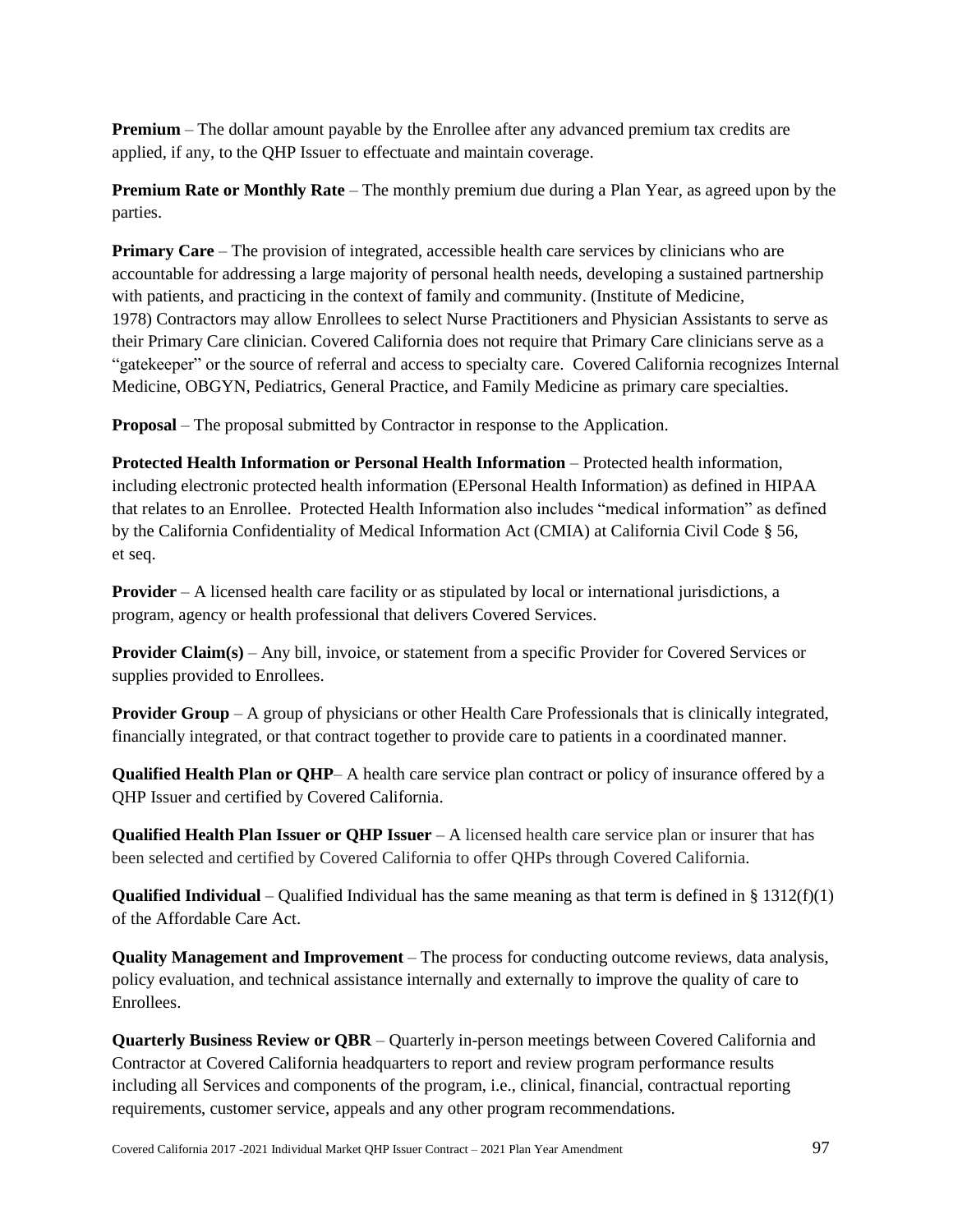**Reconciliation Process** – Covered California and CalHEERS engage in a cyclically occurring Reconciliation Process with each QHP and QDP Issuer participating in the individual market. The Reconciliation Process is leveraged to monitor and facilitate all eligibility and enrollment reconciliation efforts with the QHP and QDP Issuers as defined in the "Data Integrity Reconciliation Process Guide." As a component of the Reconciliation Process, the Dispute Process provides a platform for Issuer enrollment and eligibility disputes to be assessed. Assessment of each enrollment dispute includes focused analysis of operational cause, risk, and enterprise-wide impact.

**Regulations** – The regulations adopted by Covered California Board. (California Code of Regulations, Title 10, Chapter 12, §t 6400, et seq.)

**Risk-Adjusted Premiums** – Actuarially calculated premiums utilizing risk adjustment.

**Risk-Based Capital or RBC** – The approach to determine the minimum level of capital needed for protection from insolvency based on an organization's size, structure, and retained risk. Factors in the RBC formula are applied to assets, premium, and expense items. The factors vary depending on the level of risk related to each item. The higher the risk related to the item, the higher the factor, and vice versa.

**Risk Adjustment** – An actuarial tool used to calibrate premiums paid to Health Insurance Issuers based on geographical differences in the cost of health care and the relative differences in the health risk characteristics of Enrollees enrolled in each plan. Risk adjustment establishes premiums, in part, by assuming an equal distribution of health risk among Health Benefits Plans in order to avoid penalizing Enrollees for enrolling in a Health Benefits Plan with higher than average health risk characteristics.

**Run-Out Claims** – All claims presented and adjudicated after the end of a specified time period where the health care service was provided before the end of the specified time period.

**Security Incident** – The attempted or successful unauthorized access, use, disclosure, modification or destruction of information or interference with system operations in an information system.

**Service Area** – The designated geographical areas where Contractor provides Covered Services to Enrollees and comprised of the ZIP codes listed in Attachment 4.

**Services** – The provision of Services by Contractors and subcontractors required under the terms of the Agreement, including, those relating the provision of Covered Services and the administrative functions required to carry out the Agreement.

**State** – The State of California

**State Regulators** – California Department of Insurance and Department of Managed Health Care, as applicable.

**State and Federal Regulators** – Department of Managed Health Care, California Department of Health Care Services, California Department of Insurance, US Department of Health and Human Services, and any other regulatory entity within the State of California that has jurisdiction over Contractor, as applicable.